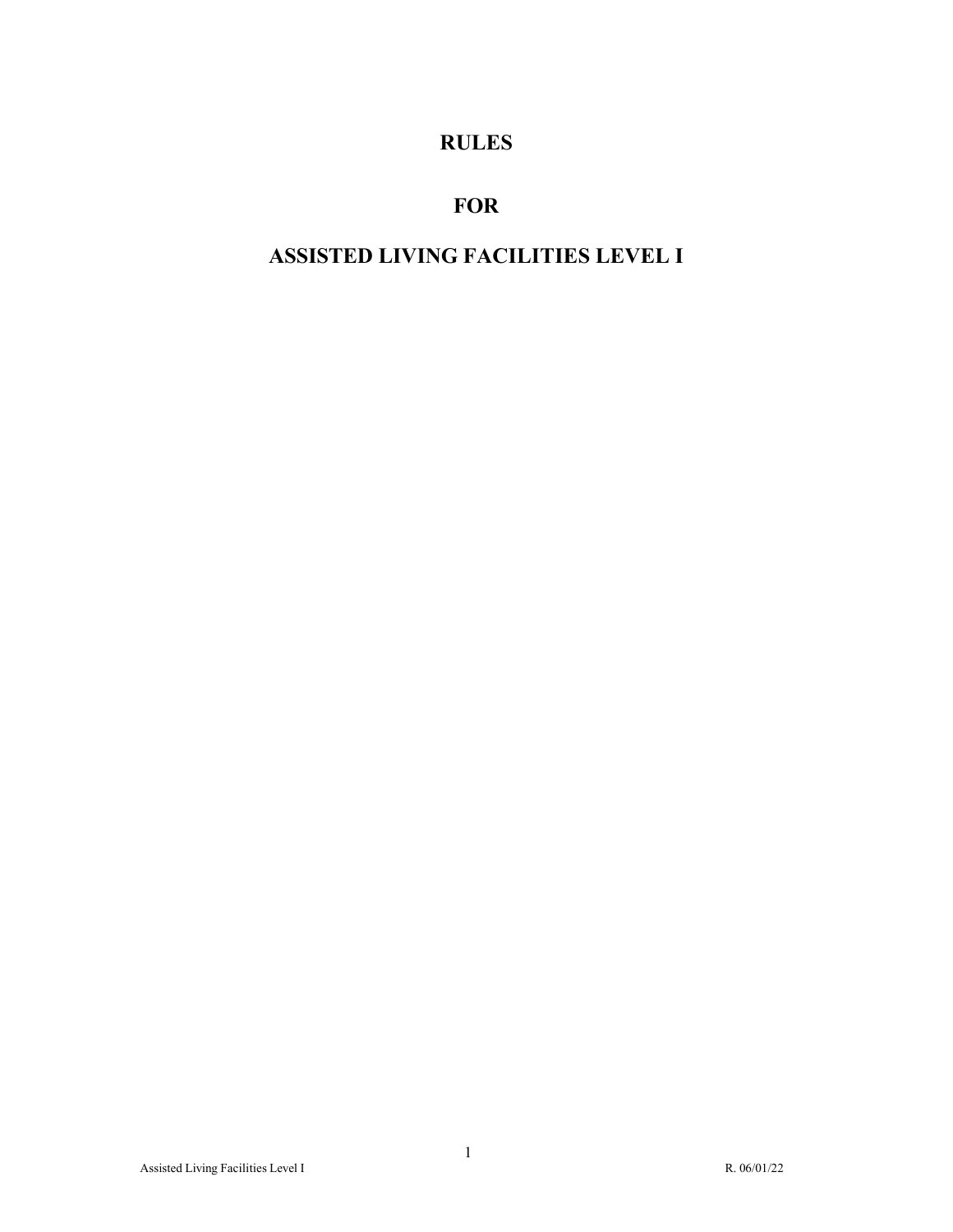|     | 507 REPORTING SUSPECTED ABUSE, NEGLECT, OR MISAPPROPRIATION OF RESIDENT PROPERTY 32 |  |
|-----|-------------------------------------------------------------------------------------|--|
|     |                                                                                     |  |
|     |                                                                                     |  |
|     |                                                                                     |  |
|     |                                                                                     |  |
|     |                                                                                     |  |
|     |                                                                                     |  |
|     |                                                                                     |  |
|     |                                                                                     |  |
|     |                                                                                     |  |
|     |                                                                                     |  |
|     |                                                                                     |  |
|     |                                                                                     |  |
| 802 |                                                                                     |  |
|     |                                                                                     |  |
|     |                                                                                     |  |
|     |                                                                                     |  |
|     |                                                                                     |  |
|     |                                                                                     |  |
|     |                                                                                     |  |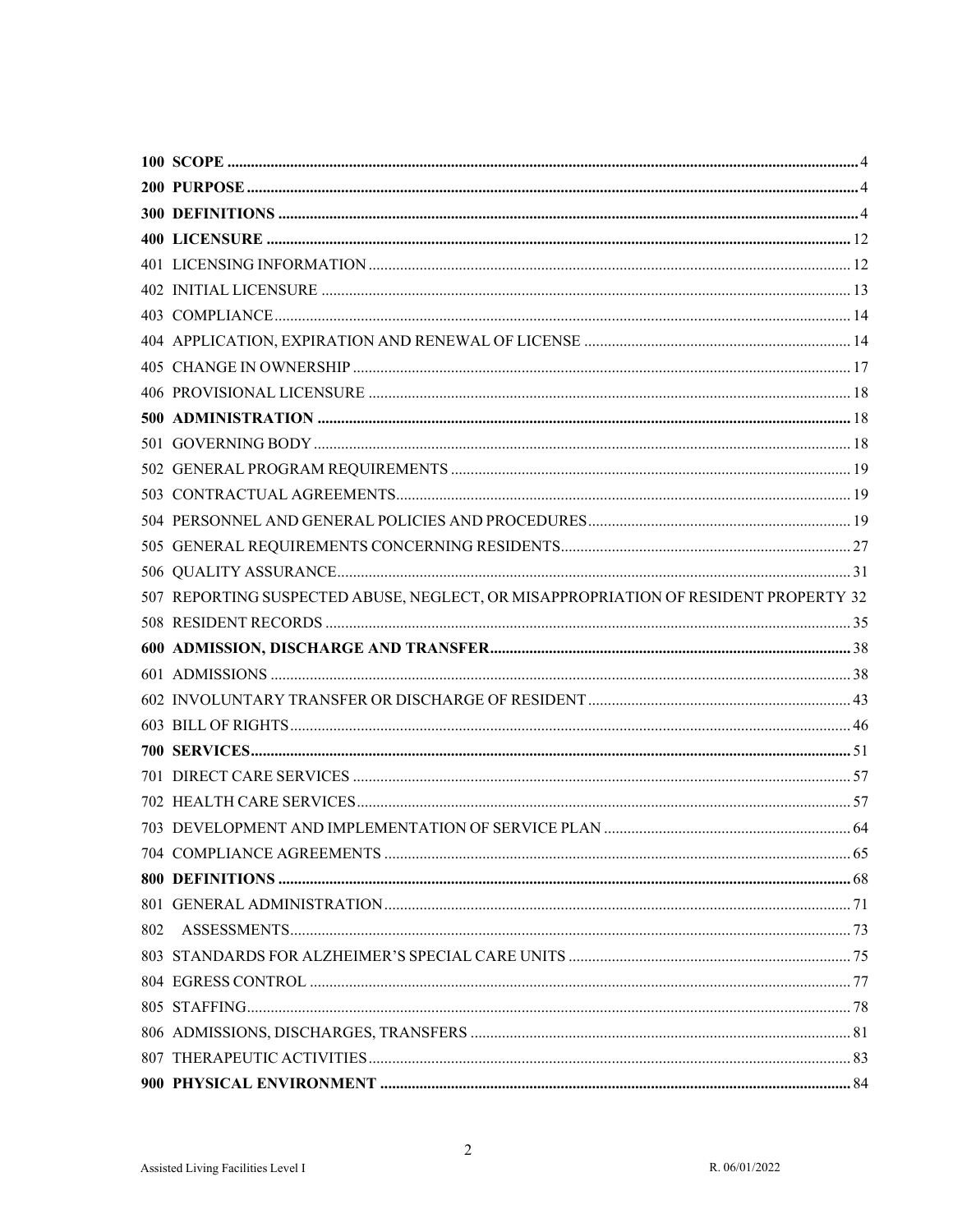| 1008 TRANSFER OF RESIDENTS OR CLOSURE OF THE FACILITY AND TRANSFER OF RESIDENTS 107 |  |
|-------------------------------------------------------------------------------------|--|
|                                                                                     |  |
|                                                                                     |  |
|                                                                                     |  |
|                                                                                     |  |
|                                                                                     |  |
|                                                                                     |  |
|                                                                                     |  |
|                                                                                     |  |
|                                                                                     |  |
|                                                                                     |  |
|                                                                                     |  |
|                                                                                     |  |
|                                                                                     |  |
|                                                                                     |  |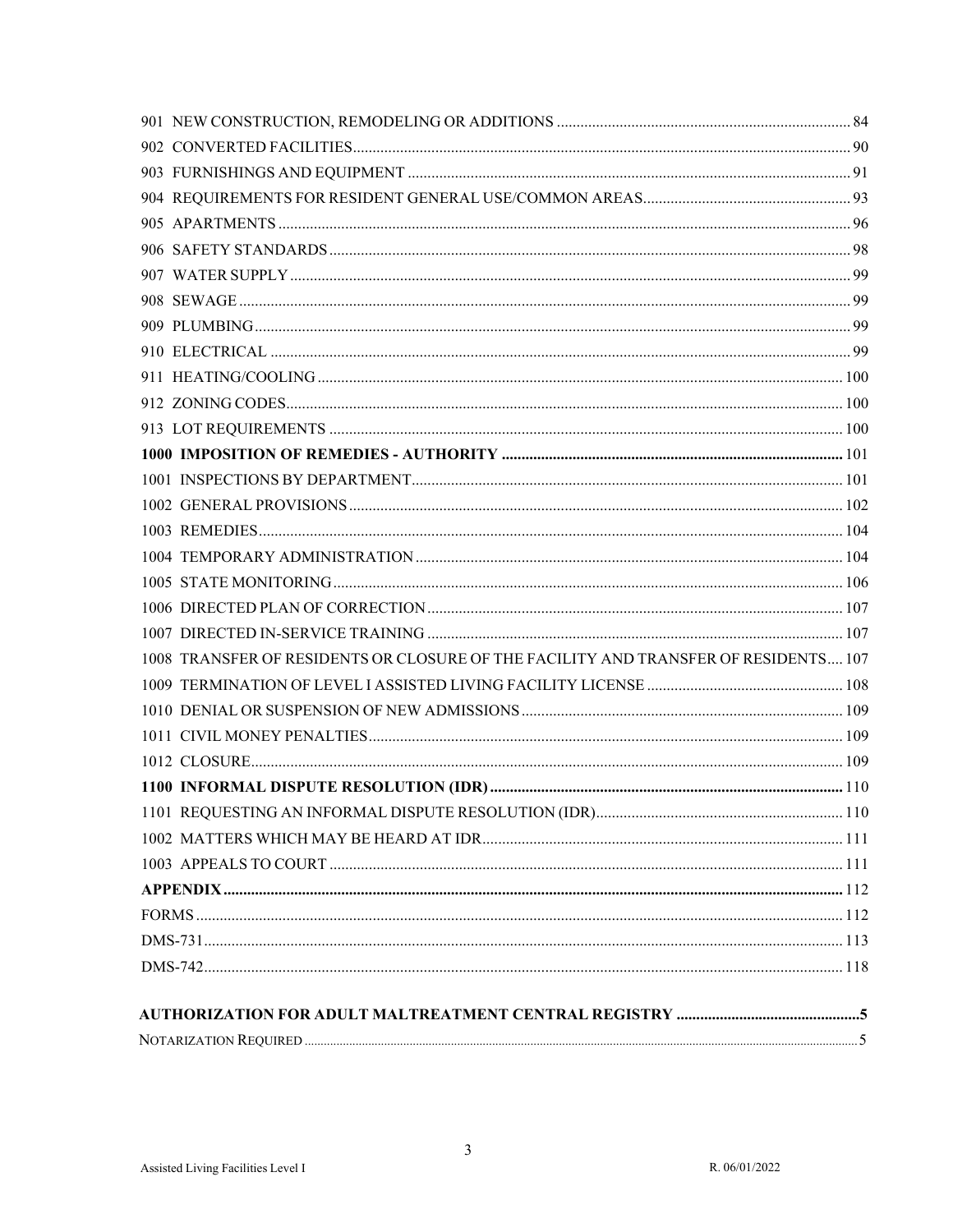#### <span id="page-3-0"></span>**100 SCOPE**

These rules constitute the basis for the licensure of Level I assisted living facilities by the Arkansas Department of Human Services, Division of Medical Services, Office of Long Term Care. The Office of Long Term Care reserves the right, and may at any time, waive any or all of the requirements herein in event of emergency or for good cause shown in the sole determination of the Office of Long Term Care.

## <span id="page-3-1"></span>**200 PURPOSE**

The purpose of these rules is to establish standards for Level I assisted living facilities that provide services in a homelike environment for elderly and disabled persons. Level I assisted living facilities ensure that residents receive supportive health and social services as they are needed to enable them to maintain their individuality, privacy, dignity, and independence, in the highest degree possible in an apartment-style living unit. The assisted living environment actively encourages and supports these values through effective methods of service delivery and facility or program operation. The environment promotes resident self-direction and personal decision-making while protecting resident's health and safety.

## <span id="page-3-2"></span>**300 DEFINITIONS**

As used in these rules, the following definitions shall apply unless the context clearly states otherwise. Where these rules refer to an enactment of the General Assembly, such reference shall include subsequent enactment or amendments by the General Assembly on the same subject matter.

Abuse – Shall have the same meaning as prescribed by Ark. Code Ann. § 5-28101 and 42 CFR §488.301. "Abuse" also includes sexual abuse as defined in Ark. Code Ann. § 5-28-101 (12).

Activities of Daily Living – The activities of daily living that are performed either independently, with supervision, with assistance, or by others. Activities of daily living include, but are not limited to, ambulating, transferring, grooming, bathing, dressing, eating and toileting.

ADA – The Americans with Disabilities Act.

Administrator – The person who has successfully completed a course of training or instruction certified by the Office of Long Term Care as an assisted living facility administrator who is in charge of the daily operation of the facility. Until programs have been certified by the Office of Long Term Care, Residential Care Facility Administrators or Nursing Home Administrators may be used.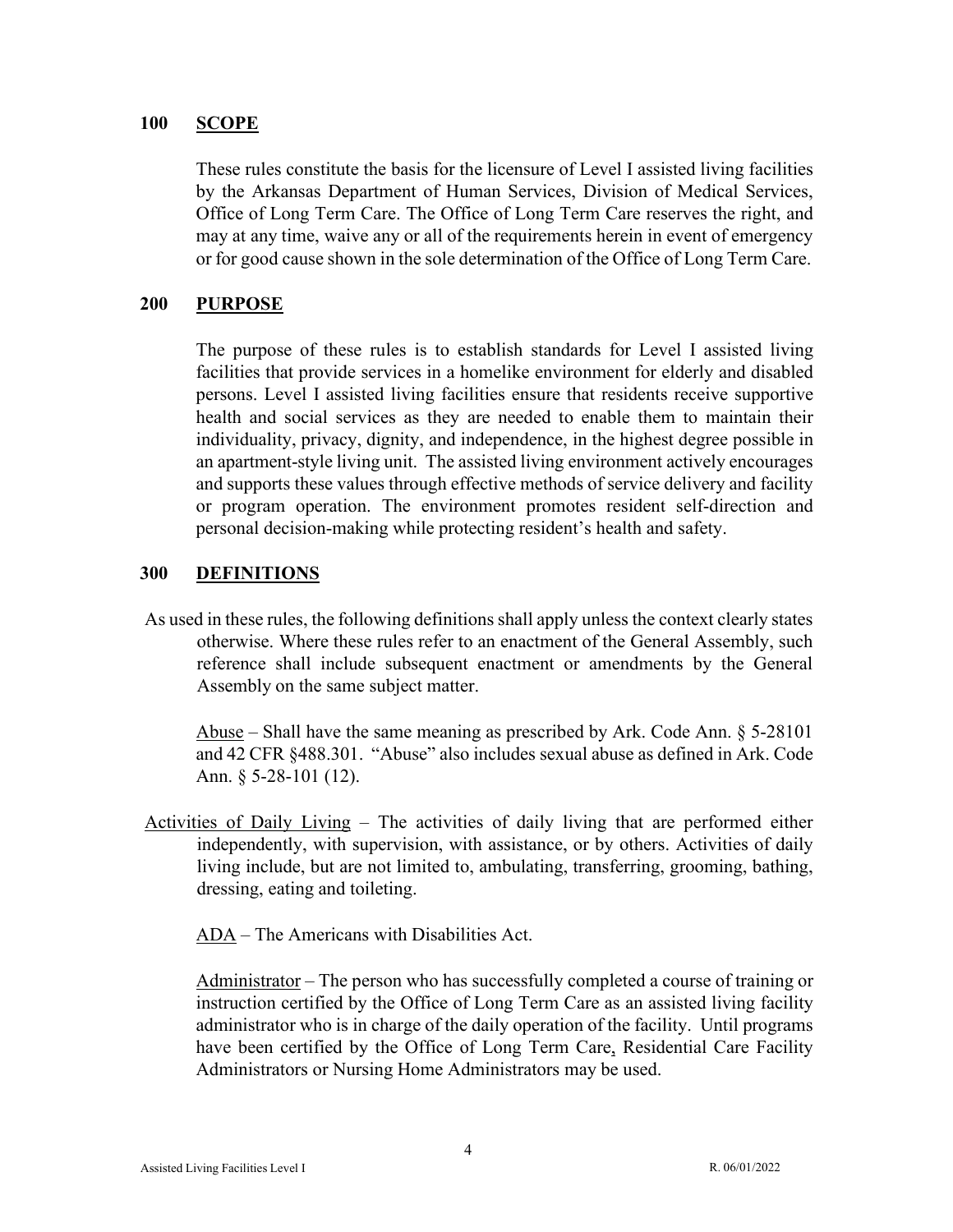Advertise – To make publicly and generally known. For purposes of this definition, *advertise* includes, but is not limited to:

- 1. Signs, billboards, or lettering;
- 2. Electronic publishing or broadcasting, including the use of the Internet or e-mail; and
- 3. Printed material.

Alzheimer's Special Care Unit (ASCU) – A separate and distinct unit within an Assisted Living or other Long Term Care facility that segregates and provides a special program for residents with a diagnosis of probable Alzheimer's disease or related dementia, and that advertises, markets or otherwise promotes the facility as providing specialized Alzheimer's or related dementia care services.

Assisted Living Facility (ALF) – Any building or buildings, section or distinct part of a building, boarding home, home for the aged or other residential facility whether operated for profit or not that undertakes through its ownership or management to provide assisted living services for a period exceeding twenty-four (24) hours to more than three (3) adult residents of the facility who are not relatives of the owner or administrator. Assisted living facility means facilities in which assisted living services are provided either directly or through contractual arrangements or in which contracting in the name of residents is facilitated.

Assisted Living Program – A program of assisted living services.

Assisted Living Services – Housing, meals, laundry, social activities, assistance with transportation, direct care services, health care services, 24-hour supervision and care, and limited nursing services. For purposes of these rules, *assistance with transportation* means making arrangements for transportation.

Caregiver – Shall have the same meaning prescribed by Ark. Code Ann. § 5-28101.

Choice – Viable options available to a resident that enables the resident to exercise greater control over his or her life. Choice is supported by resident's self-directed care (including methods and scheduling) established through the care planning process, and the provision of sufficient private and common space within the facility to provide opportunities for residents to select when and how to spend time, and when and how to receive personal or assisted living services.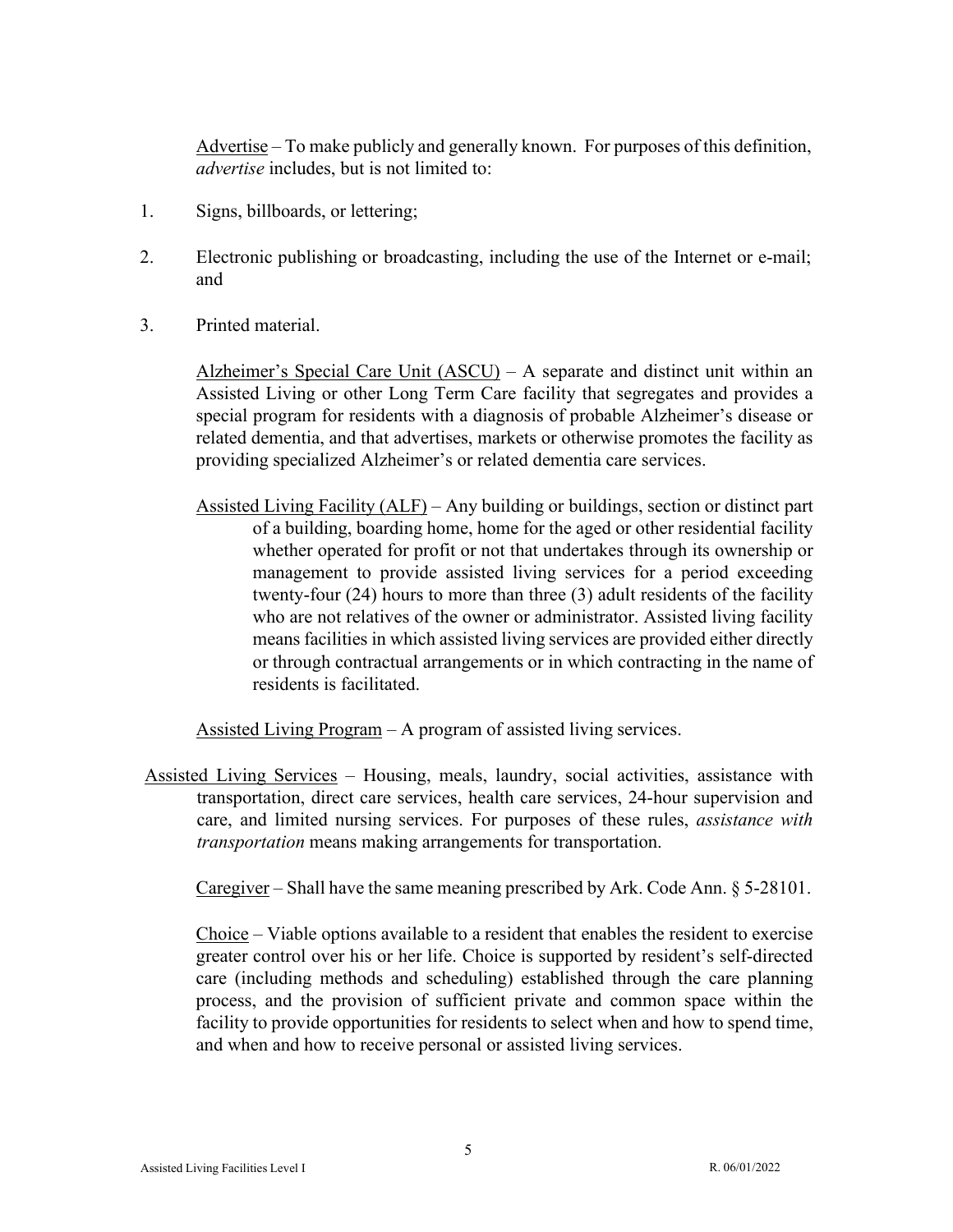- Common Areas (for Alzheimer's Special Care Units) Portions of the Alzheimer's Special Care Unit, exclusive of residents' rooms and bathrooms. Common areas include any facility grounds accessible to residents of the Alzheimer's Special Care Unit.
- Compliance Agreement If needed, the written formal plan developed in consideration of shared responsibility, choice and assisted living values and negotiated between the resident or his or her responsible party and the assisted living facility to avoid or reduce the risk of adverse outcomes that may occur in an assisted living environment.

Continuous – Available at all times without cessation, break or interruption.

- Deficiency A facility's failure to meet program participation requirements as defined in these and other applicable rules and laws.
- Dementia A loss or decrease in intellectual ability that is of sufficient severity to interfere with social or occupational functioning; it describes a set of symptoms such as memory loss, personality change, poor reasoning or judgment, and language difficulties.

Department – The Department of Human Services and its divisions and offices.

Direct Care Services – Services that directly help a resident with certain activities of daily living such as assistance with mobility and transfers; assistance to resident to consume a meal, grooming, shaving, trimming or shaping fingernails and toenails, bathing, dressing, personal hygiene, bladder and bowel requirements, including incontinence, or assistance with medication, only to the extent permitted by the state Nurse Practice Act and interpretations thereto by the Arkansas State Board of Nursing.

Direct Care Service Plan – A written plan for direct care services that is developed to meet the needs and preferences of the resident or his or her responsible party through a negotiated process that becomes a part of the resident's occupancy admission agreement.

Direct Care Staff – Any licensed or certified staff acting on behalf of, employed by, or contracted by the facility, to provide services and who provides direct care services or assistance to residents, including activities of daily living and tasks related to medication administration or assistance.

Direct Care Staff (Alzheimer's Special Care Unit) – An individual who is an employee of the facility, or an individual who is an employee of a temporary or employment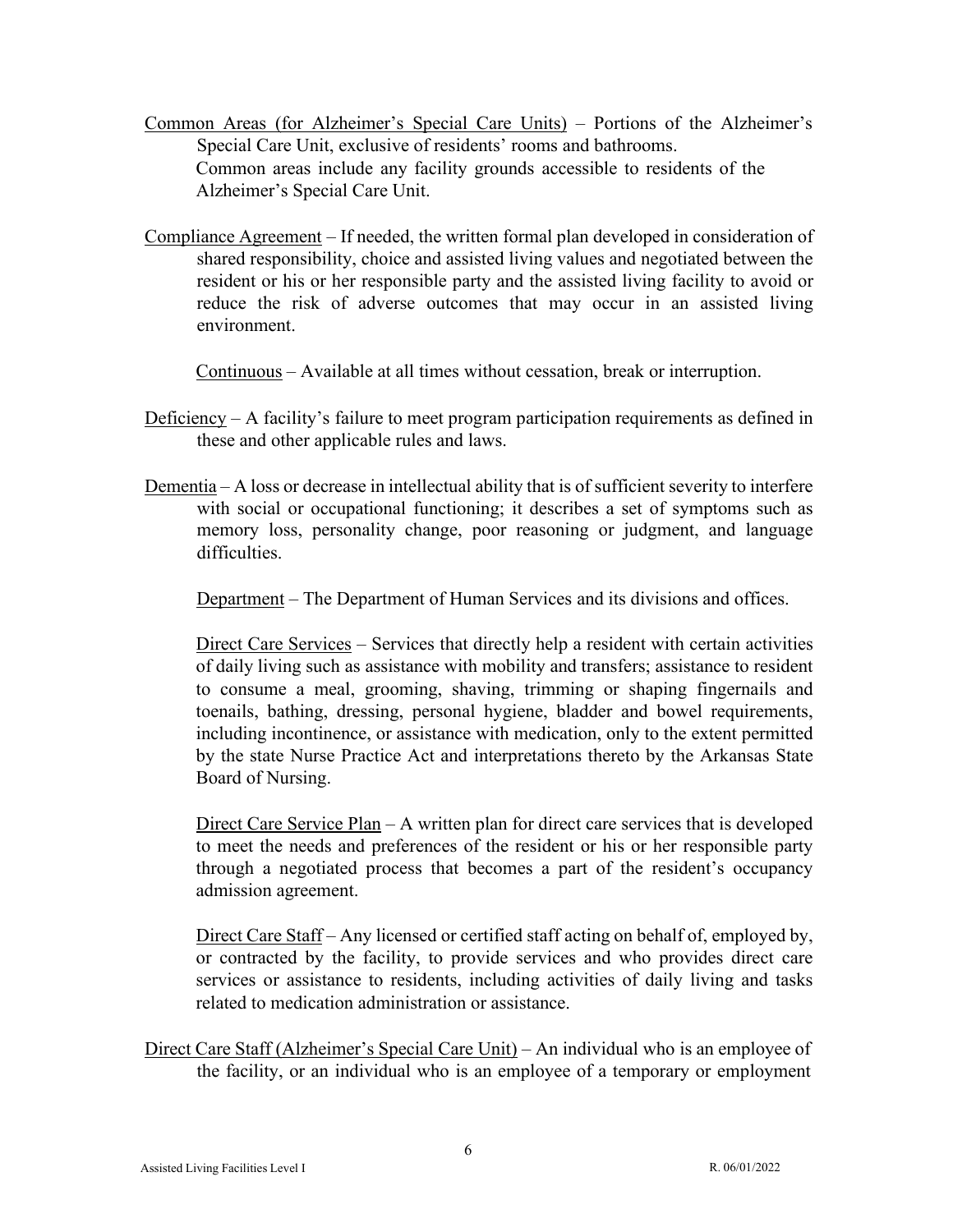agency assigned to work in the facility, who has received or will receive, in accordance with these rules, specialized training regarding Alzheimer's or related dementia, and who is responsible for providing direct, hands-on care or cuing services to residents of the ASCU.

Direct Contact – The ability or opportunity of employees of the facility, or individuals with whom the facility contracts, to physically interact with or be in the presence of residents.

Direct Threat  $-A$  significant risk to the health or safety of self or others that cannot be eliminated by reasonable accommodation. This term as used in these rules is designed to ensure conformity with the Americans with Disabilities Act (ADA) in determining whether a person with a disability poses a "direct (health or safety) threat".

- Directed Plan of Correction A plan developed by the Office of Long Term Care that describes the actions the facility will take to correct deficiencies and specifies the date by which those deficiencies will be corrected.
- Discharge When a resident leaves the facility, and it is not anticipated that the resident will return. A discharge occurs when a return to the facility by the resident requires that admission procedures set forth in these rules be followed.
- Disclosure Statement (Alzheimer's Special Care Unit) A written statement prepared by the facility and provided to individuals or their responsible parties, and to individual's families, prior to admission to the ASCU, disclosing the form of care, treatment, and related services especially applicable to, or suitable for residents of, the ASCU.

Elopement – Circumstances where a resident, who has been identified as being cognitively impaired, has left a facility without staff knowledge. Facilities must comply with all reporting requirements of any special programs in which they participate.

- Emergency Measures Those measures necessary to respond to a serious situation that threatens the health and safety of residents.
- Endangered Adult Shall have the same meaning as prescribed by Ark. Code Ann.  $\S$  5-28-101 and as amended.

Exploitation – Shall have the same meaning as prescribed by Ark. Code Ann.  $\S$ 528-101.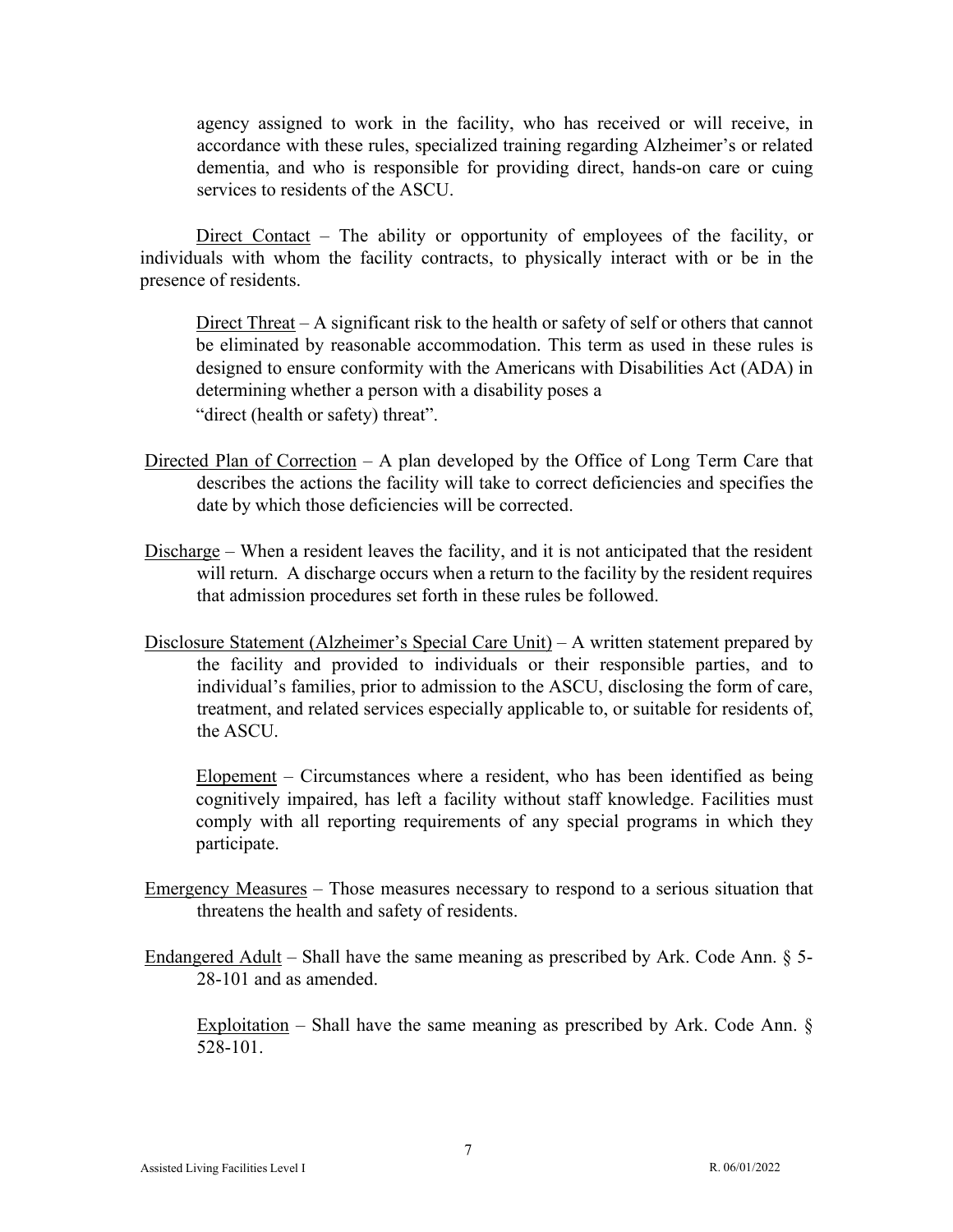First Aid Measures – Temporary interventions necessary to treat trauma or injury.

Health Care Service Plan  $- A$  written plan for health care services that is developed to meet the needs and preferences of the resident or his or her responsible party through a negotiated process that becomes a part of the resident's occupancy admission agreement.

Health Care Services – The provision of services in an assisted living facility that assists the resident in achieving and maintaining well-being (e.g., psychological, social, physical, and spiritual) and functional status. This may include nursing assessments and the monitoring and delegation of nursing tasks by registered nurses pursuant to the Nurse Practice Act and interpretations thereto by the Arkansas State Board of Nursing, care management, records management and coordinating basic health care and social services in such settings. Health care services may not be provided in a Level I Assisted Living Facility except as provided in Section 702 of these rules.

Home Health Services – Home health aide services, medical supplies suitable for use in the resident's assisted living facility apartment, and nursing services as defined in the state Nurse Practice Act and interpretations thereto by the Arkansas State Board of Nursing.

 $\underline{IDR}$  – The informal dispute resolution process as described in these rules.

Imminent Danger to Health and Safety – Shall have the same meaning as prescribed by Ark. Code Ann. § 5-28-101.

Impaired Adult – Shall have the same meaning as prescribed by Ark. Code Ann. § 5-28-101.

- Independence The maintenance and promotions of resident capabilities to enhance the resident's preferences and choices within a barrier-free environment.
- Individual Assessment Team  $(IAT) A$  group of individuals possessing the knowledge and skills to identify the medical, behavioral, and social needs of residents of the Alzheimer's Special Care Unit (ASCU), and to develop services designed to meet those needs.

Individual Support Plan – A written plan developed by an Individual Assessment Team (IAT) that identifies services to a resident of the Alzheimer's Special Care Unit (ASCU).

Limited Nursing Services – Acts that may be performed by licensed personnel while carrying out their professional duties, but limited to those acts that the department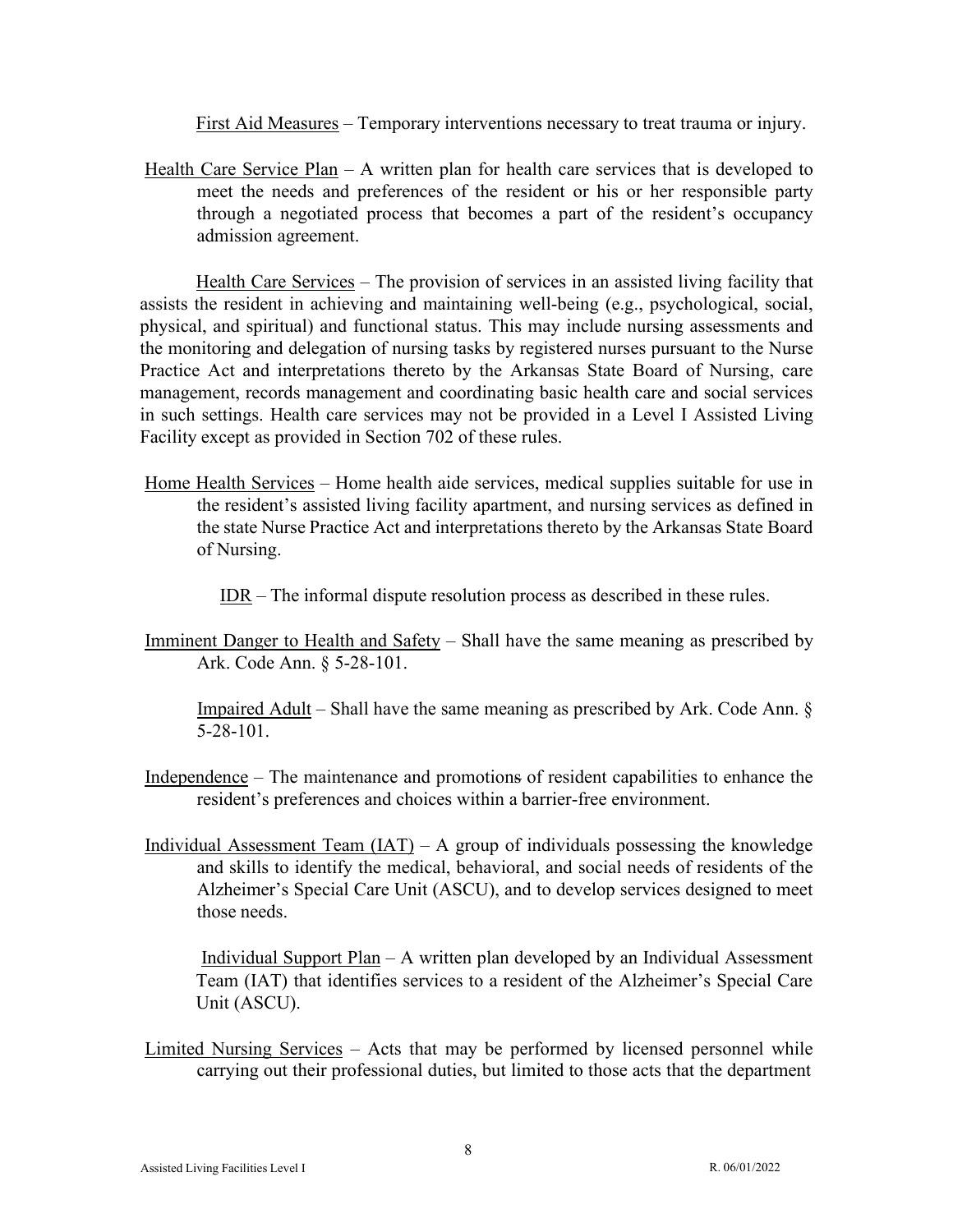specifies by rule. Acts that may be specified by rule as allowable limited nursing services shall be for persons who meet the admission criteria established by the Department for facilities offering assisted living services, shall not be complex enough to require twenty-four (24) hour nursing supervision and may include such services as application and care of routine dressings, and care of casts, braces, and splints.

- Long Term Care Facility License A time-limited, non-transferable, permit required by Ark. Code Ann. § 20-10-224 and issued for a maximum period of twelve (12) months to a licensee who complies with Office of Long Term Care rules. This document must list the maximum number of beds for the facility.
- Medication Assistance and Monitoring Services provided by the facility, either directly or through contract, in accordance with the Nurse Practices Act and interpretations thereto by the Arkansas State Board of Nursing, designed to ensure that residents receive necessary or prescribed medication, and to prevent wastage of medication.
- Mental Abuse Verbal, written, or gestured communication, to a resident, or to a visitor or staff, about a resident within the resident's presence, or in a public forum, that a reasonable person finds to be a material endangerment to the mental health of a resident.
- Neglect Shall have the same meaning as prescribed by Ark. Code Ann. § 5-28101 and 42 C.F.R. §488.301.
- New Admission An individual who is being admitted to the facility for the first time, or who is returning after a formal discharge.
- Non-Compliance Any violation of these rules, or of applicable law or rules.
- Nurse Practice Act As used in these rules, the term *Nurse Practice Act* refers to Ark. Code Ann. §17-87-101 *et seq.* and interpretations thereto by the Arkansas State Board of Nursing.
- Operator The individual or entity that conducts the business of the facility. The individual or individuals executing the licensure application form shall be deemed an operator.

OLTC – The Office of Long Term Care.

Office of Long Term Care – The Office in the Division of Medical Services of the Department of Human Services that has responsibility for the licensure, certification, and rules, of long term care facilities, herein referred to as the Office or OLTC.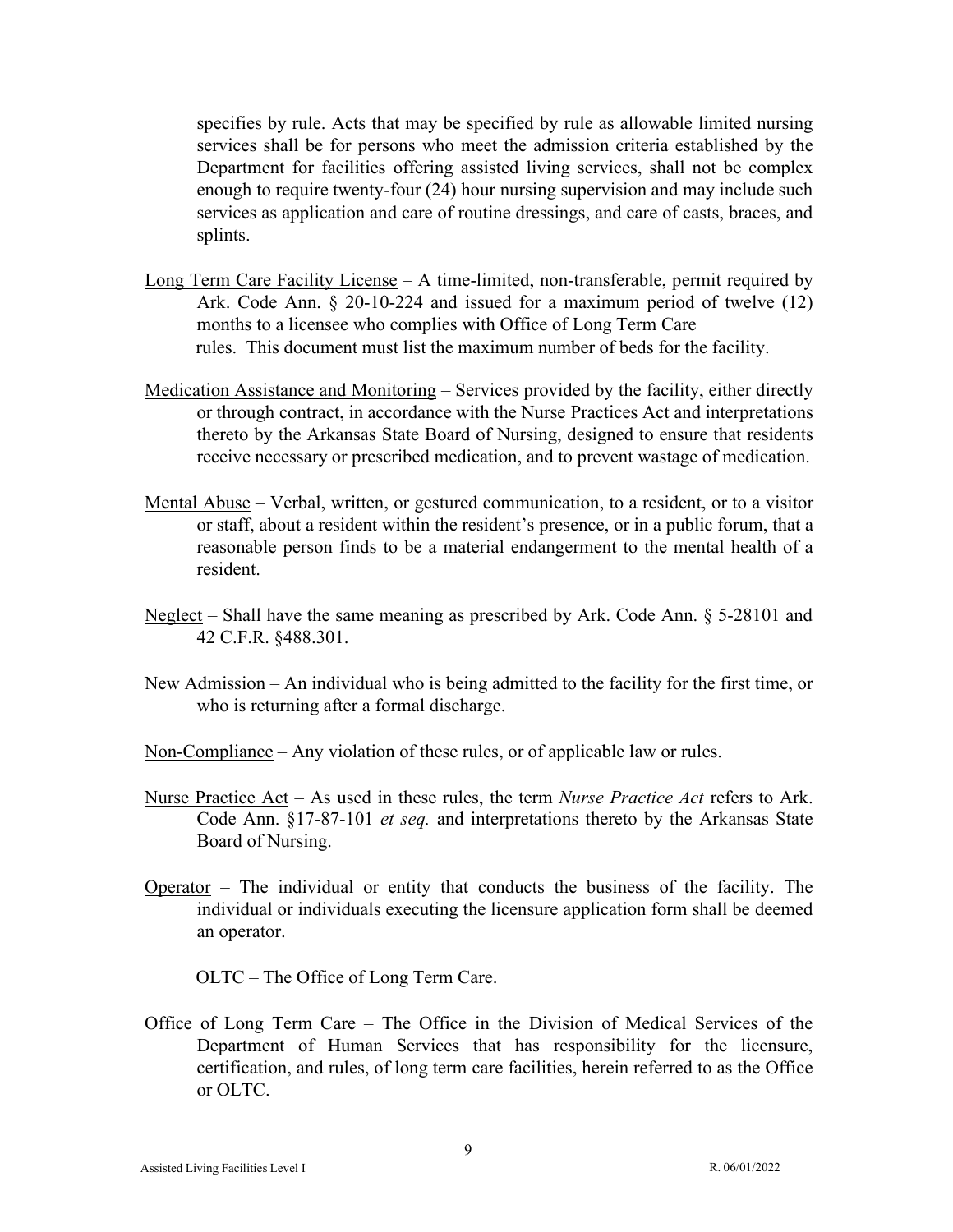Person – An individual, partnership, association, corporation, or other entity.

- Personnel/Staff/Employee Any person who, under the direction, control, or supervision of facility administration, provides services as defined in these rules for compensation, or who provides services voluntarily, and may include the owner, operator, professional, management and persons, firms, or entities providing services pursuant to a contract or agreement.
- Plan of Correction  $(P_{-o}-A)$  plan developed by the facility and approved by OLTC that describes the actions the facility will take to correct deficiencies, and which specifies the date by which those deficiencies will be corrected.
- $PRN A$  medication or treatment prescribed by a medical professional to a person, allowing the medication or ointment to be given "as needed".
- Program Requirements The requirements for participation and licensure under these and other applicable rules and laws as an assisted living facility.
- Proprietor/Licensee Any person, firm, corporation, governmental agency or other legal entity, issued an assisted living facility license, and who is responsible for maintaining approved standards.
- Protective Services Shall have the same meaning as prescribed by Ark. Code Ann. § 5- 28-101.

Provisional Licensure is a temporary grant of authority to the purchaser to operate an existing long-term care facility upon application for licensure to the Office of Long Term Care.

- Provisional Placement Placement in an assisted living facility made for the purposes of assessment to determine appropriateness of admission or emergency, such as placement by law enforcement or Adult Protective Services. A provisional placement shall be permitted for no longer than thirty (30) days, at which time the resident must either be discharged or admitted to the facility in conformity with theses rules. A provisional placement shall not be an admission pursuant to these rules, and any individual in an assisted living facility pursuant to a provisional placement shall not be deemed a resident of the facility.
- Responsible Party An individual, who, at the request of the applicant or resident, or by appointment by a court of competent jurisdiction, agrees to act on behalf of a resident or applicant for the purposes of making decisions regarding the needs and welfare of the resident or applicant. These rules, and this definition, does not grant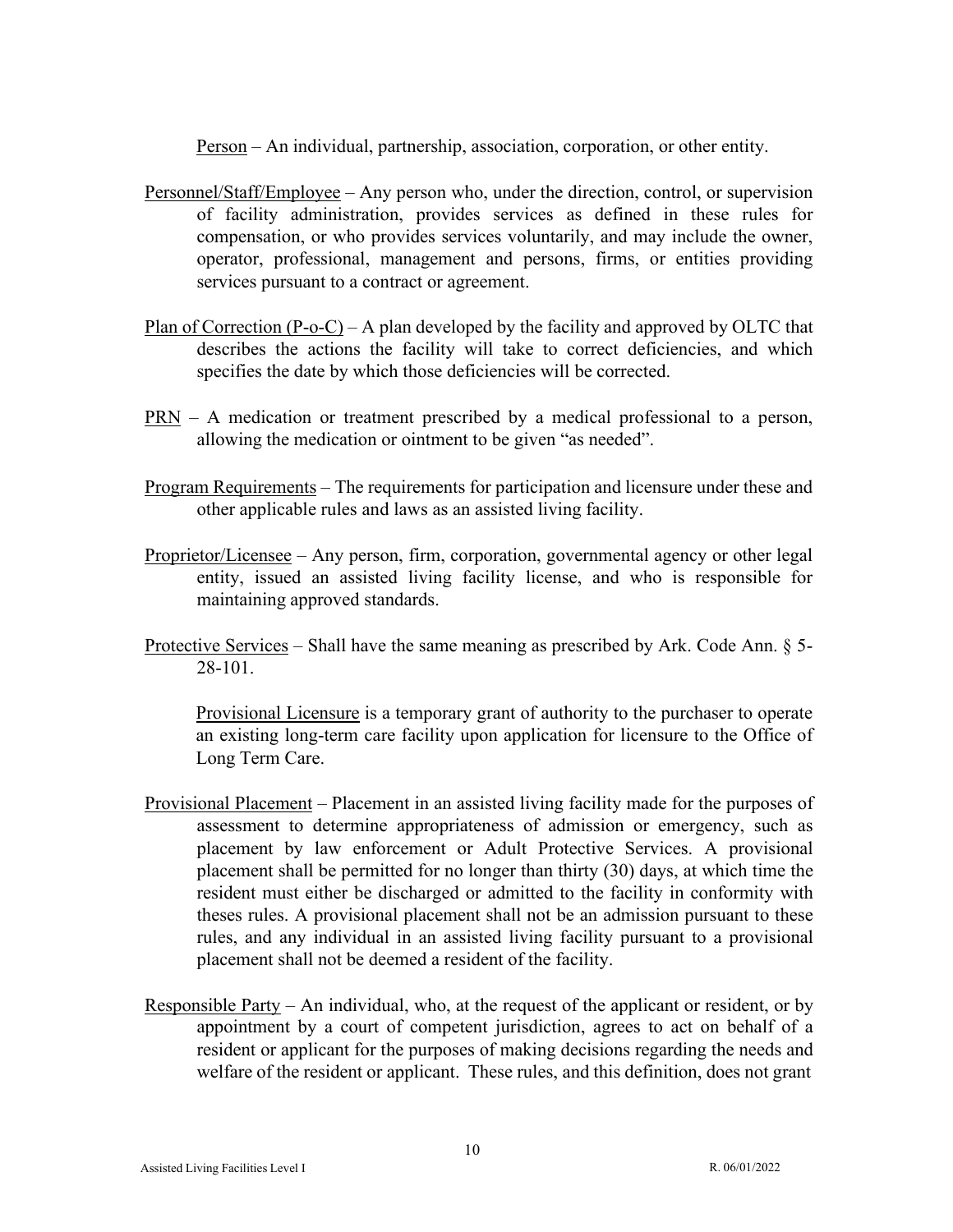or permit, and should not be construed as granting or permitting, any individual authority or permission to act for or on behalf of a resident or applicant in excess of any authority or permission granted by law. A competent resident may select a responsible party or may choose not to select a responsible party. In no event may an individual act for, or on behalf of, a resident or applicant when the resident or applicant has a legal guardian, attorneyin-fact, or other legal representative. For purposes of these rules only, responsible party will also refer to the terms *legal representative, legal guardian, power of attorney* or similar phrase*.* 

Separate Premises – Buildings housing Assisted Living Facility operations that are located on non-contiguous land.

- Significant Change Any improvement or decline in a resident's medical, physiological, psychological, or social condition, in which:
	- a. The decline cannot be reasonably expected to resolve itself; or,
	- b. In which the decline may cause a worsening of another or pre-existing medical, physiological, psychological, or social condition.
- Substandard Quality of Care One or more deficiencies related to participation requirements, as set forth in these or other applicable rules or laws, that constitute either immediate jeopardy to resident health or safety; a pattern of, or widespread actual harm, that is not immediate jeopardy; or a widespread potential for more than minimal harm, but less than immediate jeopardy, with no actual harm.
- Survey The process of inspection, interviews, or record reviews, conducted by the Office of Long Term Care.

Standard Survey - A comprehensive survey conducted by the Office of Long Term Care on an average of every 18 months for each facility.

Transfer – The temporary or permanent relocation of a resident from one living unit within the facility to another living unit within the facility, or the temporary relocation of a resident to a location outside the facility.

Twenty-Four (24) Hour Nursing – Services that are ordered by a physician or advance practice nurse for a resident whose condition requires the supervision of a physician or advance practice nurse and continued monitoring of vital signs and physical status and whose condition is medically complex enough to require onsite nursing supervision on a twenty-four (24) hour per day basis.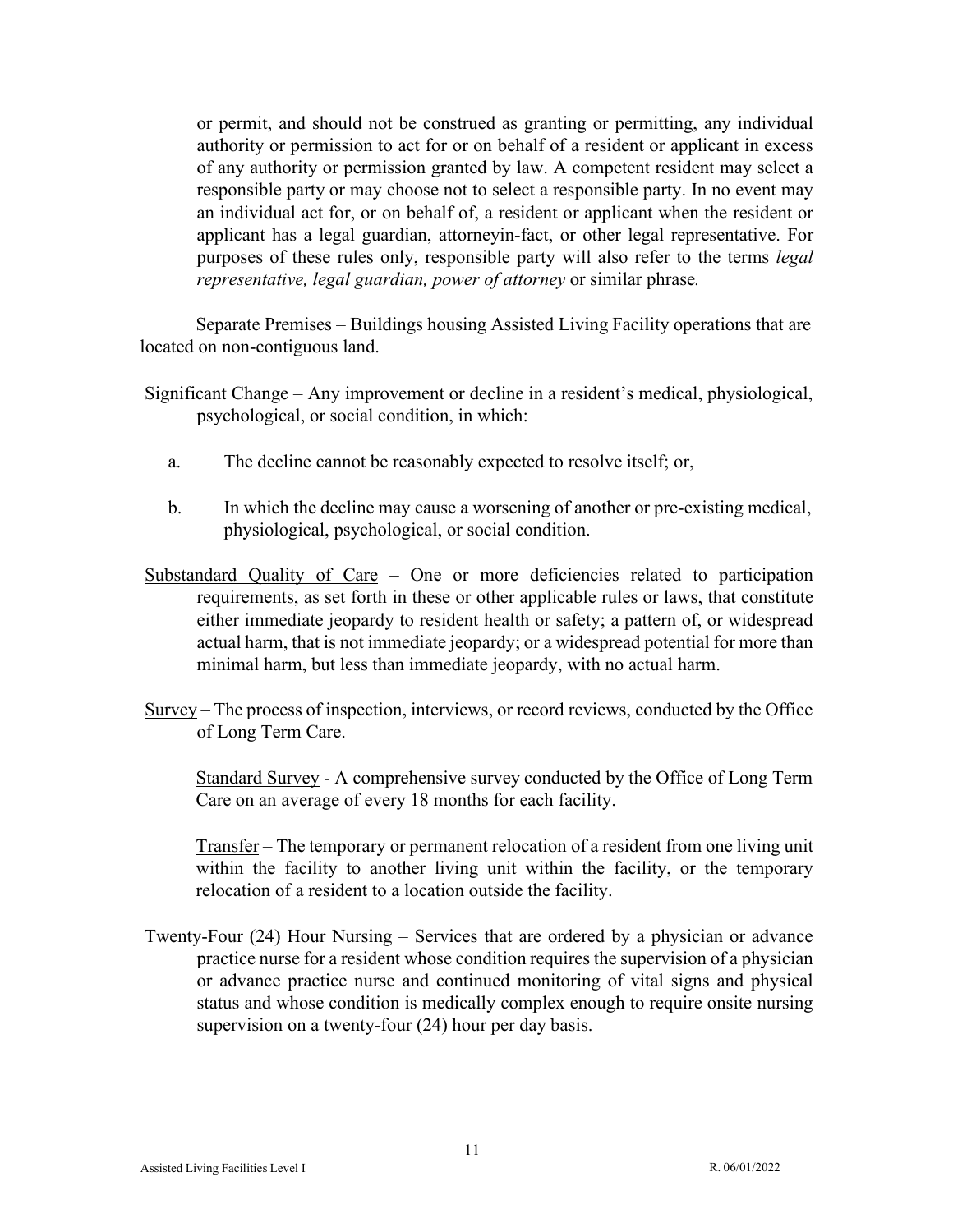Visually and Functionally Distinct Area – A space that can be distinguished from other areas within the apartment by sight. A visually and functionally distinct area need not be a separate room. To create a visually distinct area, one or more of the following methods must be employed: change in ceiling height, separation by ceiling soffit(s) or wall returns, change in flooring color, partial height partitions or counters, use of alcoves, use of permanent screening devices such as columns or fixed screens. In the case of an "L" shaped studio apartment or unit, kitchenettes and living areas may be combined and bedroom areas may be in a leg of an "L" shaped plan and qualify without additional separation methods.

## <span id="page-11-0"></span>**400 LICENSURE**

**400.1** No Level I assisted living facility may be established, conducted, or maintained in Arkansas without first obtaining a long term care facility license as required by Ark. Code Ann. § 20-10-201, *et seq*., Act 1230 of 2001, and these licensing standards. All licenses issued hereunder, and the beds stated on the license, are non-transferable from one owner or proprietor to another, or from one site or location to another. No Level I assisted living facility may operate with more beds than is stated in the license, and no Level I assisted living facility may accept more residents than the number of beds stated on the license. No license shall be issued without proof of a valid, current Permit of Approval issued by the Health Services Permit Commission or Health Services Permit Agency.

- **400.2** The issuance of a Level I assisted living facility license shall be a grant of authority to the facility to operate an assisted living facility that does not provide services for or house individuals who meet the medical eligibility for nursing home level of care with the stated bed capacity set out in the license, subject to the provisions regarding loss of beds below. The initial license shall state the number of beds as set forth in the Permit of Approval. Subsequent licenses issued to the same owner will state the number of beds for which the facility has been authorized by the Health Services Permit Commission or the Health Services Permit Agency at the time of the issuance of the subsequent license. Licenses issued as a result of a change of ownership shall state the number of beds for which the facility was licensed on the date of sale of the facility or the date of the sale of ownership of the facility.
- **400.3** No individual meeting the criteria for Level II level of care may reside or be housed in a Level I unit or Level I bed.

### <span id="page-11-1"></span>**401 LICENSING INFORMATION**

**401.1** Licenses to operate a Level I assisted living facility are issued to be effective without expiration unless the license is revoked, suspended, or terminated by the Department. Fees for new licensureapplications will be prorated by dividing the total licensure fee by three hundred sixty five (365) and then multiplying the result by the total number of days from the date the application is approved through June 30th,.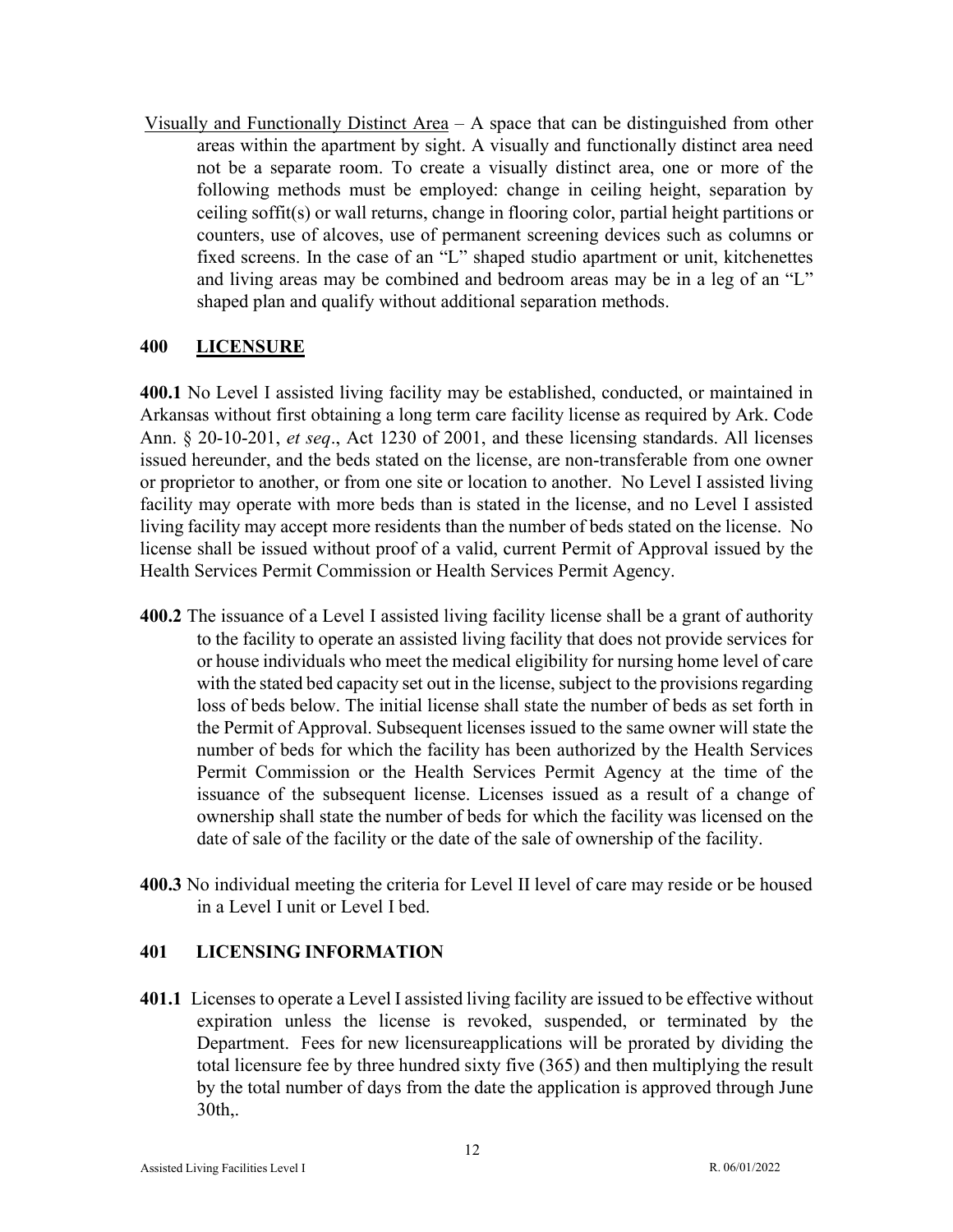- **401.2** Licensesshall be issued only for the premises and persons specified in the application and shall not be transferable.
- **401.3** Licenses shall be posted in a conspicuous place on the licensed premises.
- **401.4** Separate licenses are required for Level I assisted living facilities maintained on separate premises, even though they are operated under the same management. When two or more buildings located on contiguous land house Assisted Living operations, the owner or operator may choose to license each operation in each building separately, or to have all operations in all buildings operate under a single license. Multiple licenses for multiple operations housed in separate buildings on contiguous land will be considered and treated under these rules as separateAssisted Living Facilities, and each licensed operation must conform to the requirements of these rules independent of the other licensed operations housed inother buildings on contiguous land.
- **401.5** Every Level I assisted living facility owner shall designate a distinctive name for the facility, which shall be included on the application for a license. The name of the facility shall not be changed without prior written notification to and receipt by the owner of the assisted living facility of approval from the Department.

# <span id="page-12-0"></span>**402 INITIAL LICENSURE**

- **402.1** Initial licensure requires that the applicant for licensure possess a current, valid Permit of Approval (P-o-A) issued by the Health Services Permit Commission (HSPC) or Health Services Permit Agency (HSPA). Initial licensure shall apply to:
	- a. Newly constructed facilities designed to operate as assisted living facilities;
	- b. Existing structures not already licensed as a Level I assisted living facility on the effective date of these rules.

Permits of approval held by residential care facilities as of the effective date of Act 1230 of 2001 or held by subsequent purchases of those facilities shall also be considered permits of approval for assisted living without further action. However, residential care facilities that choose to offer Level I assisted living services are not exempt from assisted living licensure requirements except as specifically provided by Act 1230 of 2001.

**402.2** The initial licensure application shall be accompanied by one set of building plans.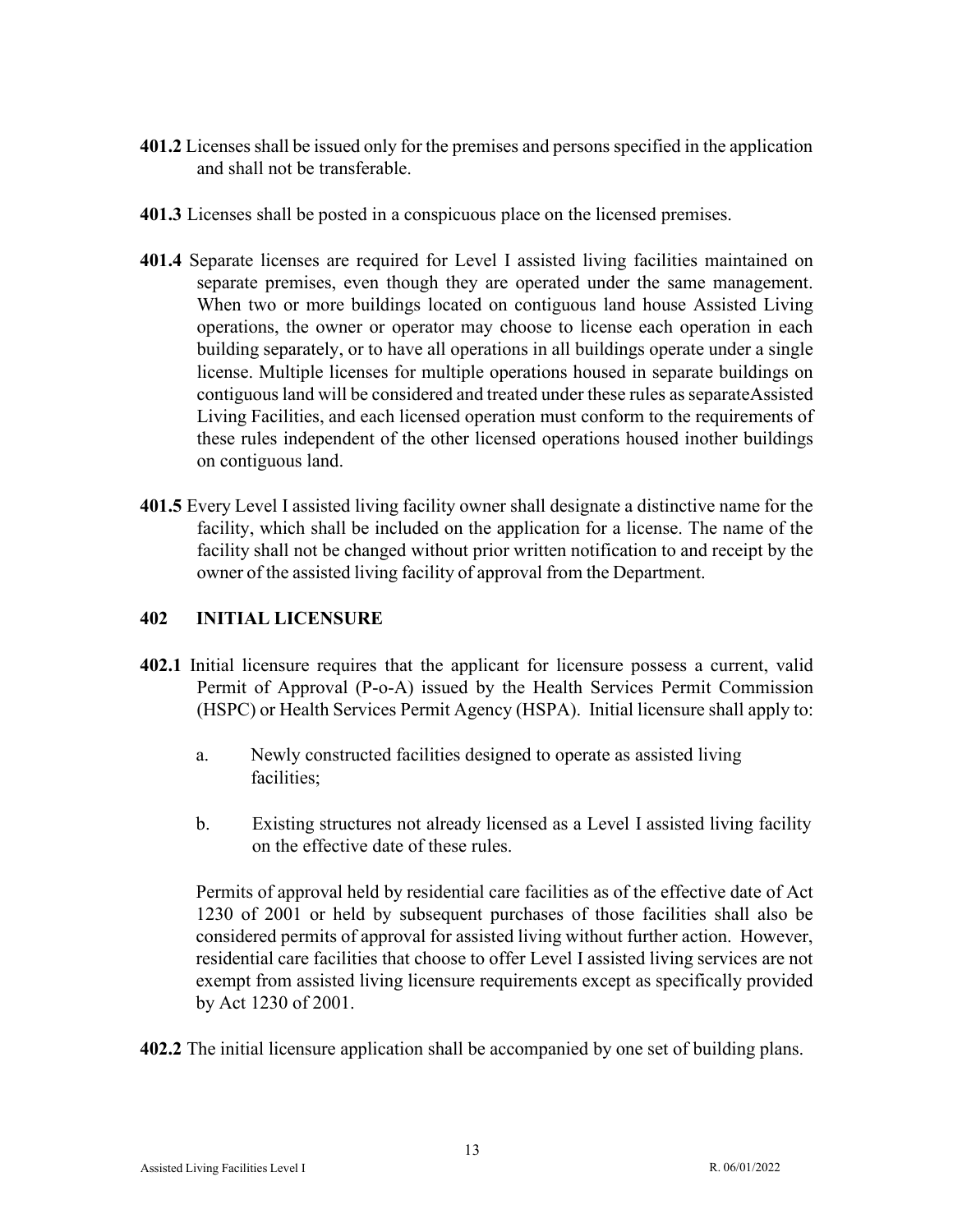# <span id="page-13-0"></span>**403 COMPLIANCE**

An initial license will not be issued until the Department verifies that the facility is in compliance with the licensing standards set forth in these rules.

An initial license will be effective on the date specified by the Office of Long Term Care once the Office of Long Term Care determines the facility to be in compliance with these licensing standards and applicable laws and rules. The license will expire on June 30th following the issuance of the license.

# <span id="page-13-1"></span>**404 APPLICATION, EXPIRATION AND RENEWAL OF LICENSE**

**404.1** Applicants for licensure of Level I assisted living facility licensure shallobtain the necessary forms for initial licensure or to request relicensure of the facility after a change of ownership (see Section 404.7 and Section 405) from the Department. The issuance of an application form shall not be construed to be a guarantee that the completed application will be acceptable, or that the Department will issue a license.

- **404.2** The facility shall not admit any residents until a license to operate a Level I assisted living facility has been issued, except as provided in Section 404.10(e) of these rules for purposes of inspection and initial licensure.
- **404.3** Applicants for initial licensure, or re-licensure after a change in ownershipshall pay in advance a license fee of ten dollars (\$10) per bed to the Department. Such fee shall be refunded to the applicant in the event that a license is not issued. An application fee (non-refundable) of two hundred fifty dollars (\$250) shall also accompany every application.

**404.4** Annual licensure fees shall be tendered with each application for a new long-term care facility license and annually thereafter by the anniversary of the date the department issued the long-term care facility license. The annual licensure fees consist of a two hundred fifty dollar (\$250) annual fee plus ten dollars (\$10) per bed.

- **404.5** Licenses shall be issued only for the premises and persons named in the application and shall not be transferable.
- **404.6** The operator of the facility shall sign applications and must successfully complete a criminal background check pursuant to Ark. Code Ann. 20-33-213, *et seq*., and in accordance with the Rules for Conducting Criminal Record Checks for Employees of Long Term Care Facilities.
- **404.7** As a part of the application process, and in addition to all other applicable requirements,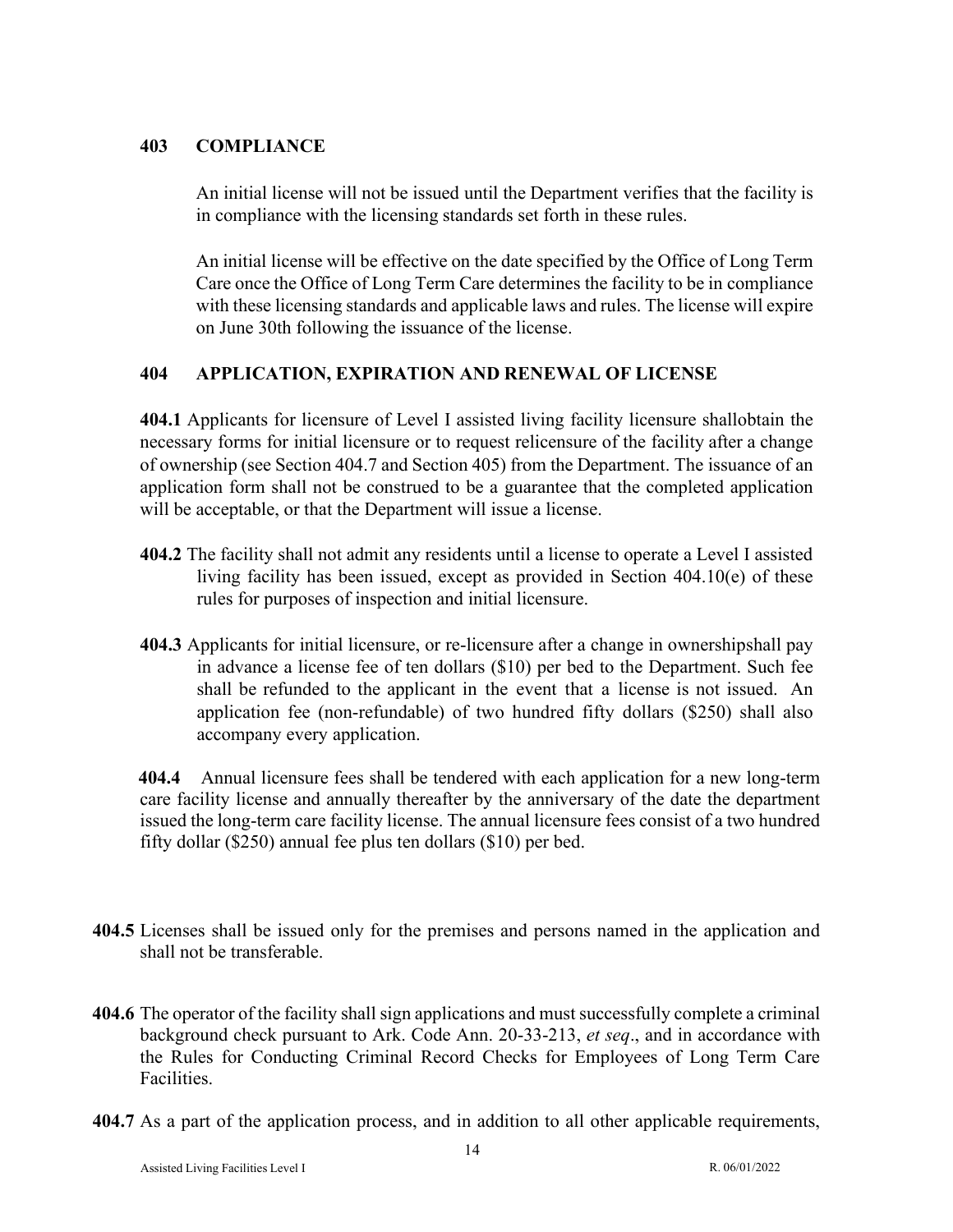facility operators:

- Must provide information on the administrator, directors, management company, operator, or other management agent that the applicant or applicants will use to manage the facility;
- Must provide information on the owner or owners of the building or other structures that will be used in the operation of the facility;
- Must provide information on all other facilities owned, operated, or managed by the applicant or applicants;
- Must provide information on all other facilities owned, operated, or managed by the administrator, directors, management company, operator, or other management agent that the applicant or applicants will use to manage the facility; and
- Must provide affirmative evidence of ability to comply with standards, and rules, as may be lawfully prescribed.

**404.8** The applicant or licensee must furnish the following information:

- a. The identity of each person having (directly or indirectly) an ownership interest of five percent (5%) or more in the facility;
- b. The complete name and address of the assisted living facility for which license is requested and such additional information as the Department may require including, but not limited to, affirmative evidence of ability to comply with standards, and rules as are lawfully prescribed here under;
- c. In case such facility is organized as a corporation, the identity of each officer and director of the corporation, together with a certificate of good standing from the Arkansas Secretary of State;
- d. In case such a facility is organized as a partnership, the identity of each partner and a copy of the partnership agreement;
- e. A statement from an authorized representative of the facility acknowledging that the facility is responsible for any funds that are handled for the residents by the facility or its staff, including personal allowance funds, together with an acknowledgement that the failure to make restitution within ten (10) working days for lost or stolen funds will result in the non-renewal of licensure, or other sanctions;
- f. A copy of any required contract agreement for the provision of services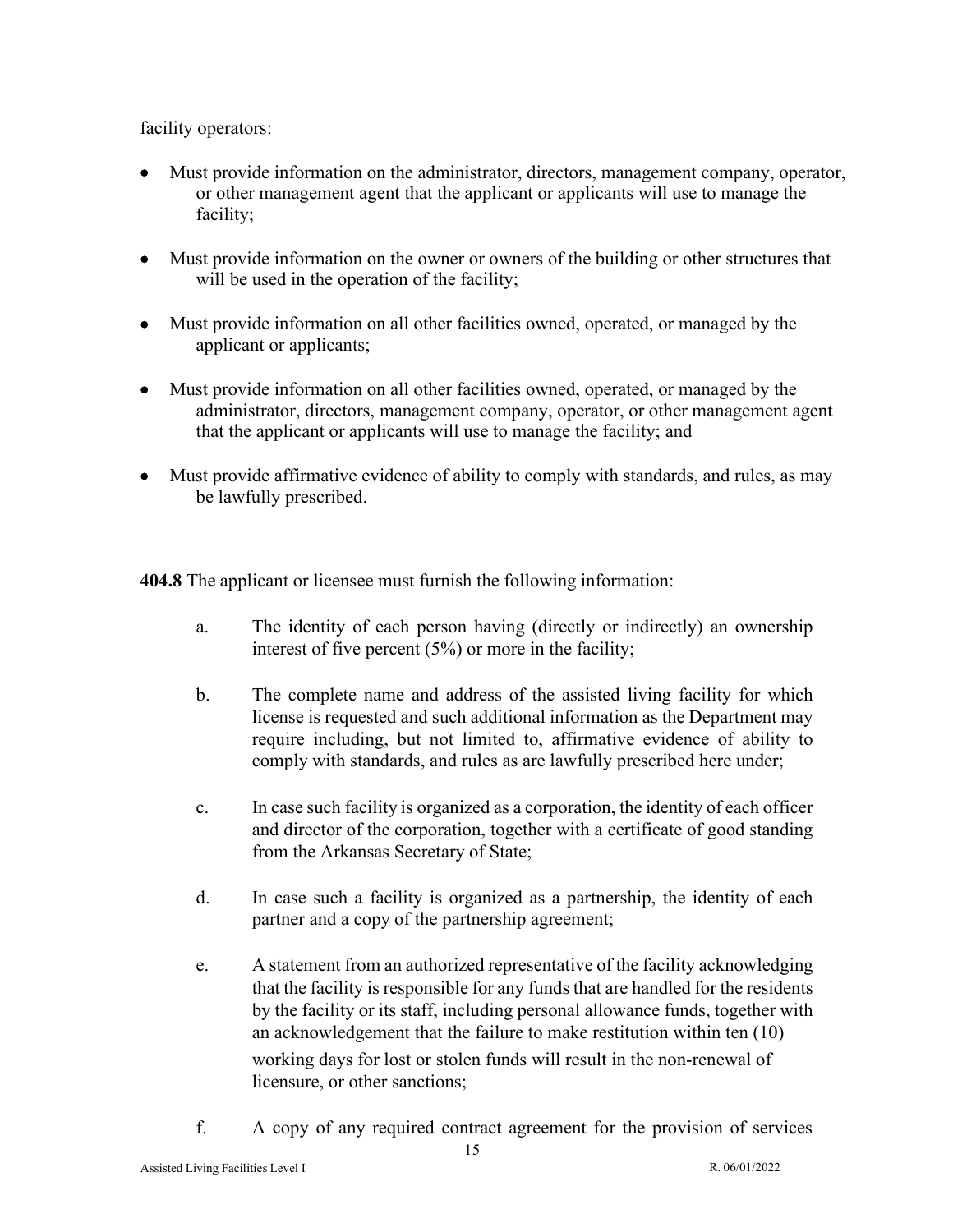meeting specifications in Section 503 of these rules; and

- g. A copy of the floor plan of the assisted living facility. If the assisted living facility will be a part of another facility under a different license, the distinct part of the facility that will be assisted living shall be identified.
- **404.9** A Level I assisted living facility may apply for and be granted a license to operate as a Level II facility. A facility desiring to change its licensure status to a Level II from a Level I shall meet all requirements for and shall make application without additional fee in accordance with new licensure applications. The Level I facility must meet the provisions of the International Building Code in effect at the time of the licensure or construction of the facility, whichever is later.
- **404.10** Procedure for Licensure. The procedure for obtaining an Assisted Living License shall be:
	- a. The individual or entity seeking licensure shall request or obtain all forms for licensure from the Office of Long Term Care.
	- b. The individual or applicant shall fully complete all forms for licensure and submit same to the Department, along with all licensure and application fees. As applicable and required by law or rules, the individual or entity seeking licensure shall submit drawings or plans, for the facility, to the Department at the time of application.
	- c. For a new facility, at the time of application submission to the Office of Long Term Care, the applicant shall, in writing, request a life-safety code survey from the Department.
	- d. For a new facility, the Department will conduct an unannounced life-safety code survey to determine compliance with applicable building code requirements.
	- e. For a new facility, upon being informed that the facility meets all requirements for all applicable building codes, the facility may admit residents.
	- f. For a new facility, upon admission of residents, the facility shall, in writing, request an initial survey.
	- g. For a new facility, the Department will conduct an unannounced initial survey to determine compliance with applicable law and these rules.
	- h. For a new facility, upon successful completion of the initial survey the facility shall be granted a license to operate as an Assisted Living Facility.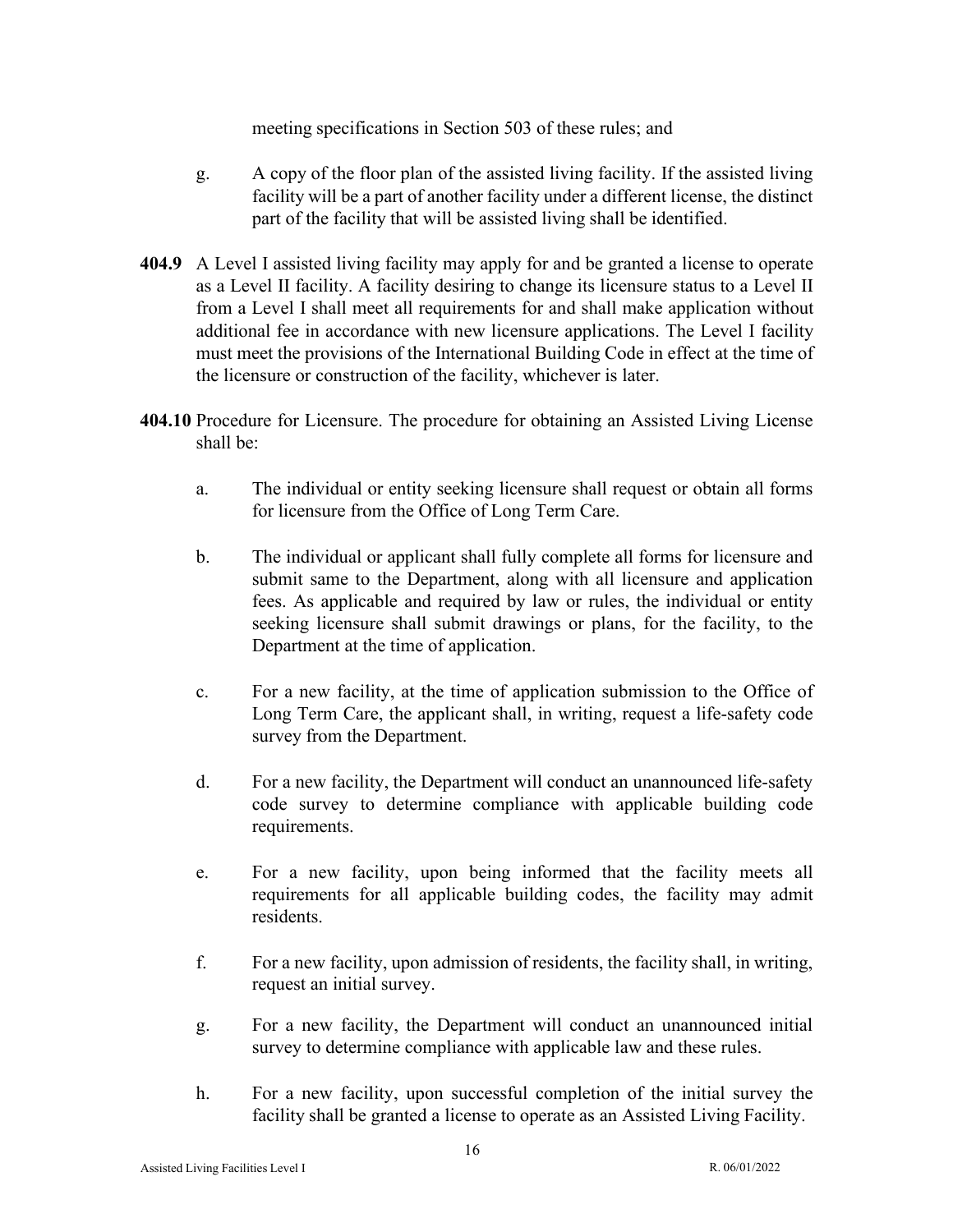i. The Department may elect, to perform a survey prior to issuance of the license, and issuance of the license is contingent upon the facility being found in compliance with all program requirements.

**404.12** The Department may deny a license if:

- The administrator, directors, or management company, operator, or other management agent that the applicant will use to manage the facility has ever been convicted of a felony;
- A facility or facilities owned or operated by the applicant or applicants have been found, after final administrative decision, to have committed a Class A violation;
- A facility or facilities owned or operated by the administrator, directors, management company, operator, or other management agent that the applicant or applicants will use to manage the facility have been found, after final administrative decision, to have committed a Class A violation;
- The applicant or applicants have had a license revoked or suspended;
- The administrator, directors, management company, operator, or other management agent that the applicant or applicants will use to manage the facility have had a license revoked;
- The applicant or applicants have not demonstrated to the satisfaction of the Department that any other facility owned, operated, or administered by the applicant or applicants is and has been in substantial compliance with the standards as set by applicable state and federal law; or
- The applicant or applicants have not demonstrated to the satisfaction of the department that any other facility owned, operated, or administered by the administrator, directors, management company, operator, or other management agent that the applicant or applicants will use to manage the facility, is and has been in substantial compliance with the standards as set by applicable state and federal law.

The Department may consider the mitigation of compliance issues by whether an applicant or applicants that would fall under one (1) of the above denial criteria including the administrator, directors, management company, operator, or other management agent that the applicant or applicants will use to manage the facility. This includes any long-term care facility which was not licensed at the time of application or any additional bed capacity of a licensed facility.

**404.12** Before the department may approve the application for licensure of the buyer, the seller or the buyer shall pay all outstanding quality assurance fees and license fees.

## **405 CHANGE IN OWNERSHIP**

If a long-term care facility intends to add, remove, or otherwise change the management company, operator, or other management agent that manages the longterm care facility, the long-term care facility shall notify the Department of the change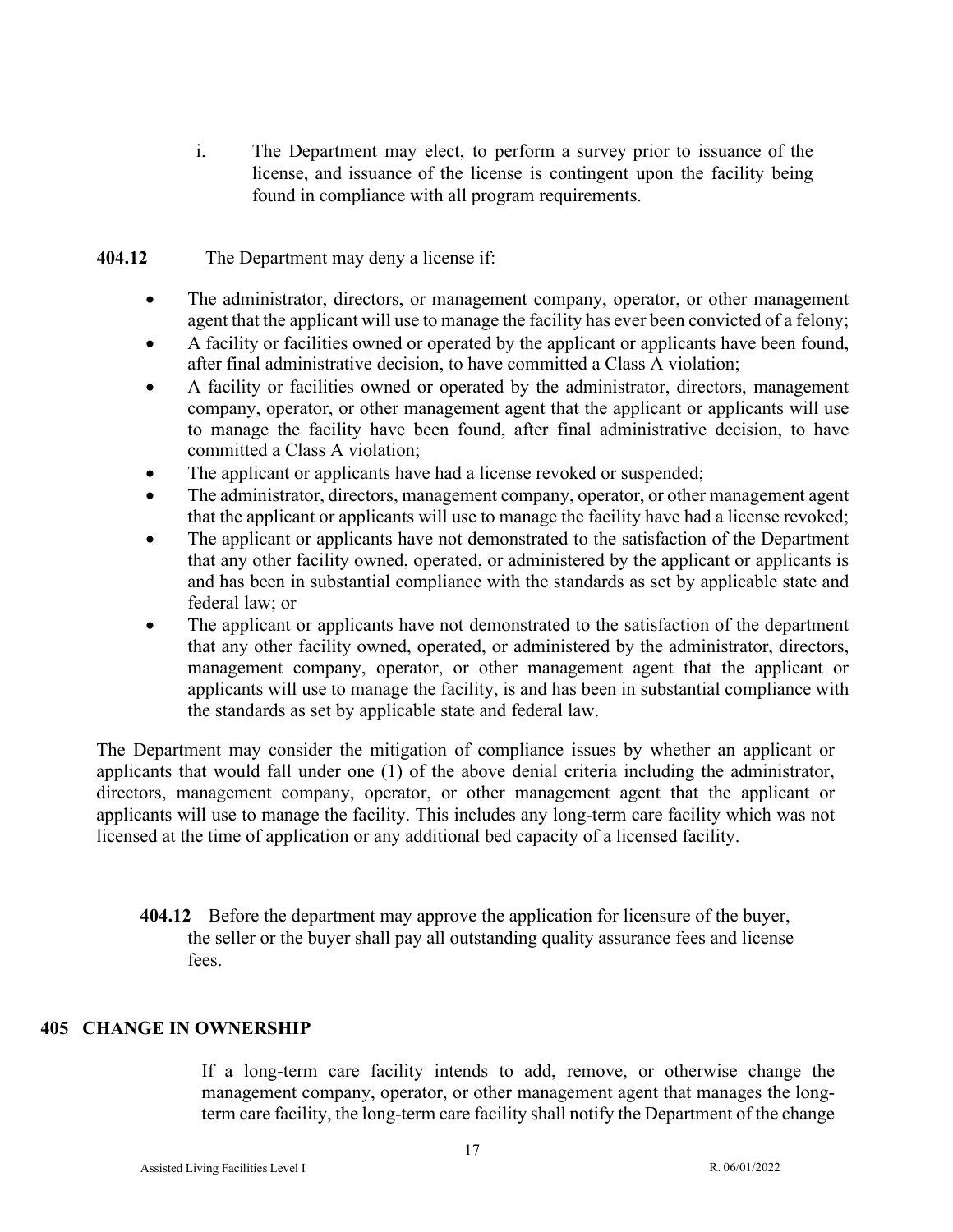and request approval at least thirty (30) days before the change occurs. The Department will timely process the application; however, additional requests for information may be necessary and extend this process

The long-term care facility shall provide the Department with the information required to allow the Department to evaluate whether the new management company, operator, or other management agent that manages the long-term care facility meets the eligibility criteria set forth in the disqualifying criteria stated in the aforementioned section. The long-term care facility shall receive approval of the change from the Department before the change occurs unless the change is required due to an emergency.

If a change occurs without prior approval from the Department due to an emergency, the long-term care facility shall notify the Department within ten (10) days of the change. The Department may deny a requested change based on the criteria established in below subdivision of this section. If the Department denies a requested change, the long-term care facility may not employ or otherwise use the denied management company, operator, or other management agent. A long-term care facility is not required to notify or receive approval from the Department for a change involving vendors that provide services to the long-term care facility but do not manage the facility.

> **405.1** The Department shall consider and may deny a license based upon any criteria provided for at Ark. Code Ann. § 20-10-224*et seq*. Failureto comply with the provisions of this section will result in the denial of licensure tothe new owner.

<span id="page-17-0"></span>**405.2** Transactions constituting a change in ownership include, but are not limited to, the following:

- a. Sale or donation of the facility's legal title;
- b. Lease of any portion of facility's real or personal property;
- c. A sole proprietor becomes a member of a partnership or corporation, succeeding him as the new operator;
- d. A partnership dissolves;
- e. An initial partnership is replaced by another through the removal, addition or substitution of a partner;
- f. The corporate owner merges with, or is purchased by, another corporation or legal entity; or
- g. A not-for-profit corporation becomes a general corporation, or a for-profit corporation becomes not-for-profit.
- **405.3** Transactions that do not constitute a change of ownership include, but are not limited to, the following: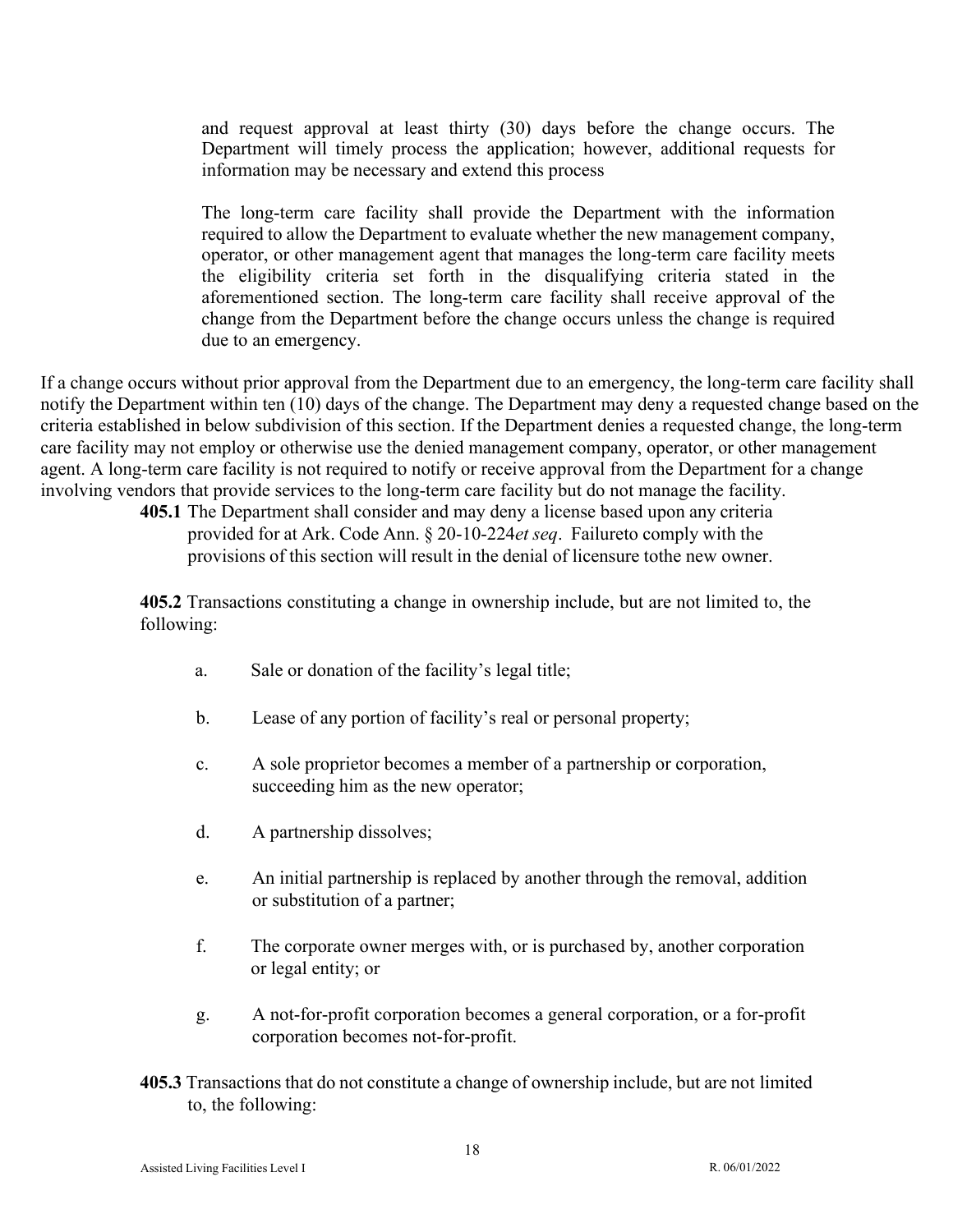- a. Changes in the membership of a corporate board of directors or board of trustees, or;
- b. Changes in the membership of a not-for-profit corporation.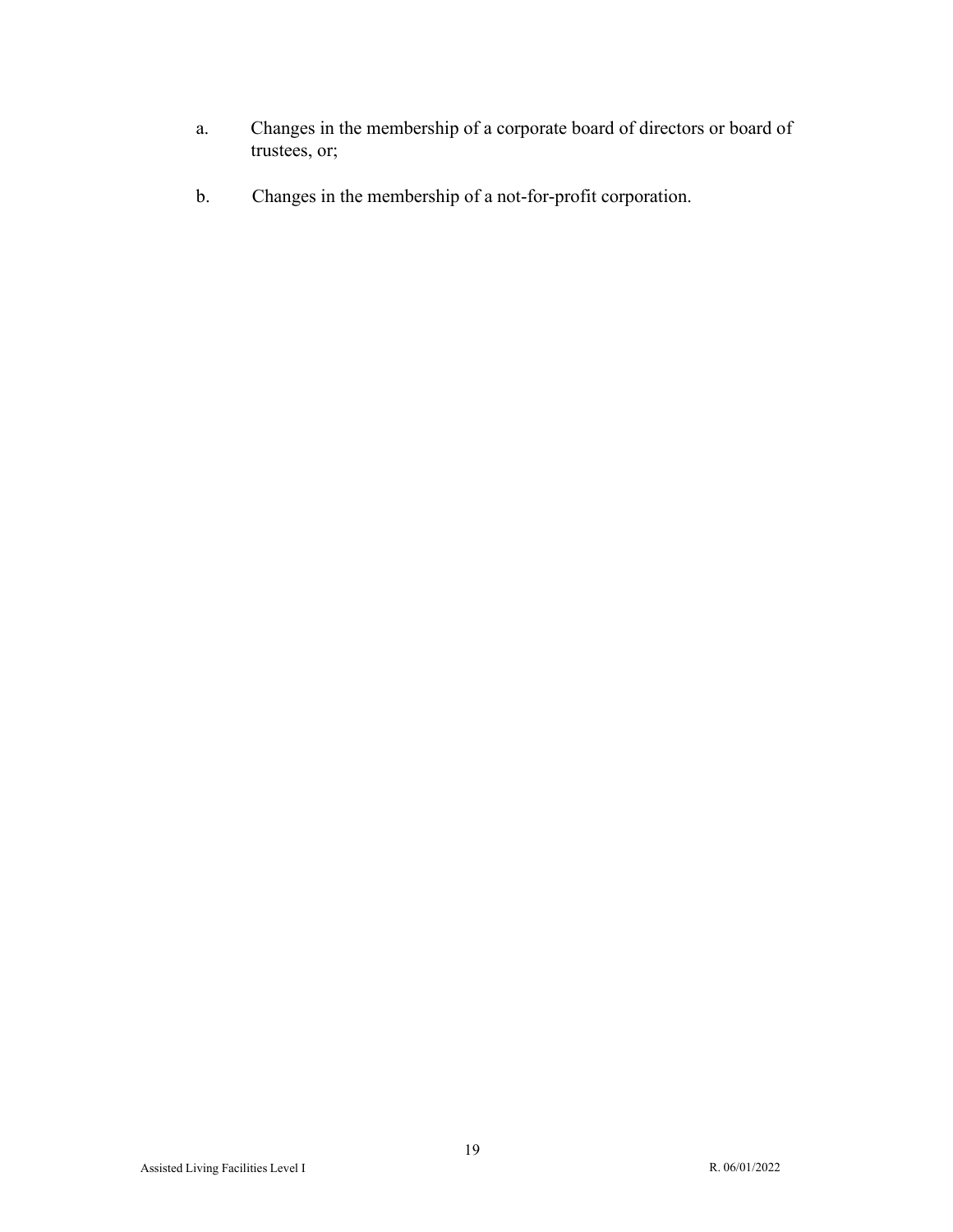## <span id="page-19-0"></span>**406 PROVISIONAL LICENSURE**

Subject to the requirements below, a provisional license shall be issued to the Applicant and new operator of the long-term care facility when the Department has received the Application for Licensure to Conduct a Long Term Care Facility. A provisional license shall be effective from the date the Office of Long-Term Care provides notice to the Applicant and new operator, until the date the long-term care license is issued. With the exception of Medicaid or Medicare provider status, a provisional license confers upon the holder all the rights and duties of licensure.

Prior to the issuance of a provisional license:

- 1. The purchaser and the seller of the long-term care facility shall provide the Department with written notice of the change of ownership at least thirty (30) days prior to the effective date of the sale.
- 2. The Applicant and new operator of the long-term care facility shall provide the Department with the application for licensure, including all applicable fees.
- 3. The Applicant and new operator of the long-term care facility shall provide the Department with evidence of the transfer of operational control signed by all applicable parties.

A provisional license holder may operate the facility under a new name, whether fictitious or otherwise. For purposes of this section, the term *new name* means a name that is different than the name under which the facility was operated by the prior owner, and the term "operate" means that the provisional license holder may hold the facility out to the public using the new name. Examples include, but are not limited to, signage, letterhead, brochures, or advertising (regardless of media) that bears the new name.

In the event that the provisional license holder operates the facility under a new name, the facility shall utilize the prior name in all communications with the Department until such time as the license is issued. Such communications include, but are not limited to, incident reports, notices, Plans of Correction, and MDS submissions. Upon theissuance of the license, the facility shall utilize the new name in all communications with the Department.

# <span id="page-19-1"></span>**500 ADMINISTRATION**

# <span id="page-19-2"></span>**501 GOVERNING BODY**

Each Level I assisted living facility must have an owner or governing body that has ultimate authority for: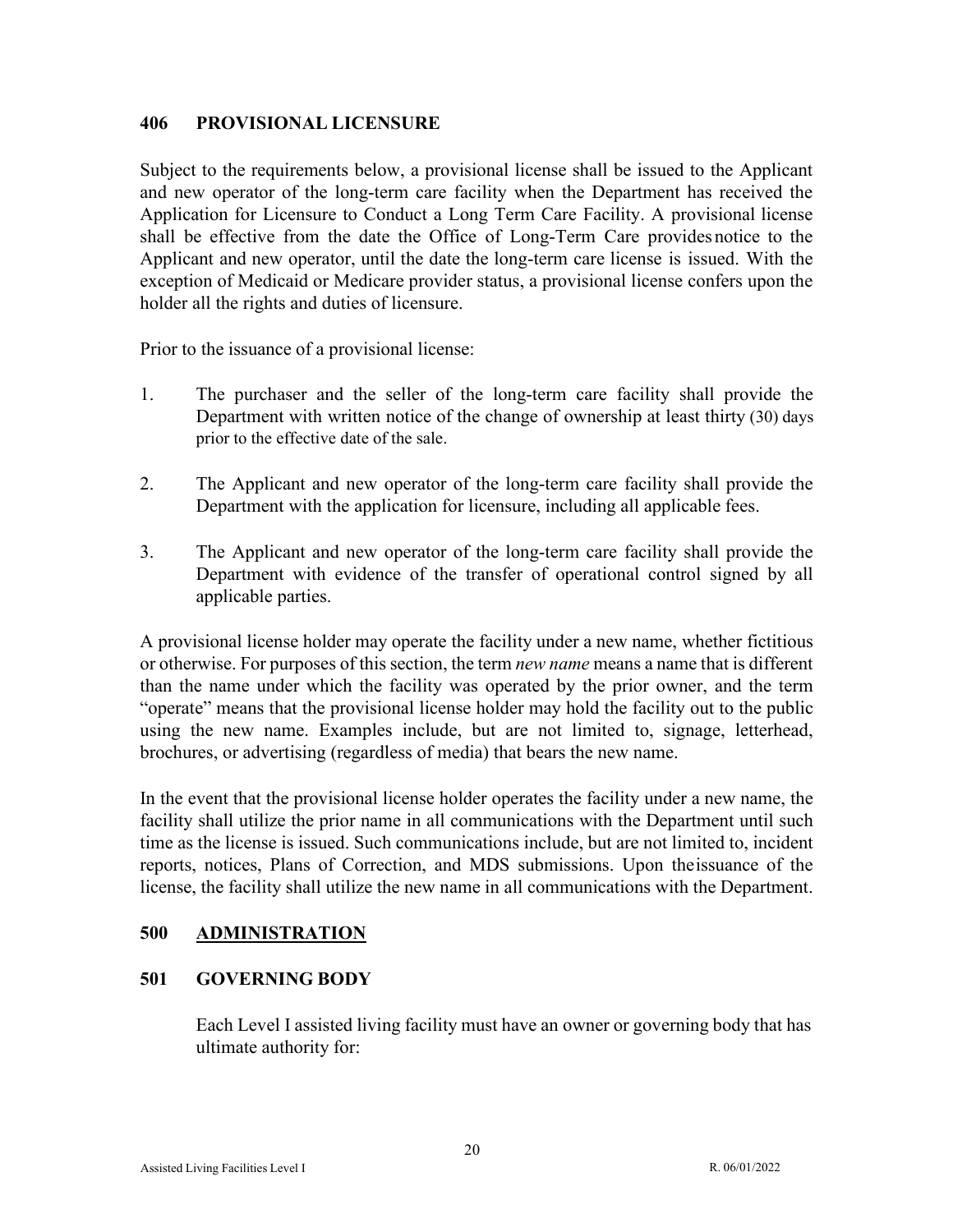- a. The overall operation of the facility;
- b. The adequacy and quality of care;
- c. The financial solvency of the facility and the appropriate use of its funds;
- d. The implementation of the standards set forth in these rule; and
- e. The adoption, implementation and maintenance, in accordance with the requirement of state and federal laws and regulations and these licensing standards, of assisted living policies and administrative policies governing the operation of the facility.

## <span id="page-20-0"></span>**502 GENERAL PROGRAM REQUIREMENTS**

Each person or legal entity issued a license to operate a Level I assisted living facility shall provide continuous twenty-four (24)-hour supervision and services that:

- a. Conform to Office of Long Term Care rules;
- b. Meet the needs of the residents of the facility;
- c. Provide for the full protection of residents' rights; and
- d. Promote the social, physical, and mental well being of residents.

## <span id="page-20-1"></span>**503 CONTRACTUAL AGREEMENTS**

A Level I assisted living facility shall not admit, or continue to provide care to, individuals whose needs are greater than the facility is licensed to provide. For any service required under these rules that is not provided directly by the facility, the facility must have a written contractual agreement or contract with an outside program, resource or service to furnish the necessary service.

### <span id="page-20-2"></span>**504 PERSONNEL AND GENERAL POLICIES AND PROCEDURES**

**504.1** Required Policies and Procedures Governing General Administration of the Facility

The facility must develop, maintain, and make available for public inspection the following policies and procedures.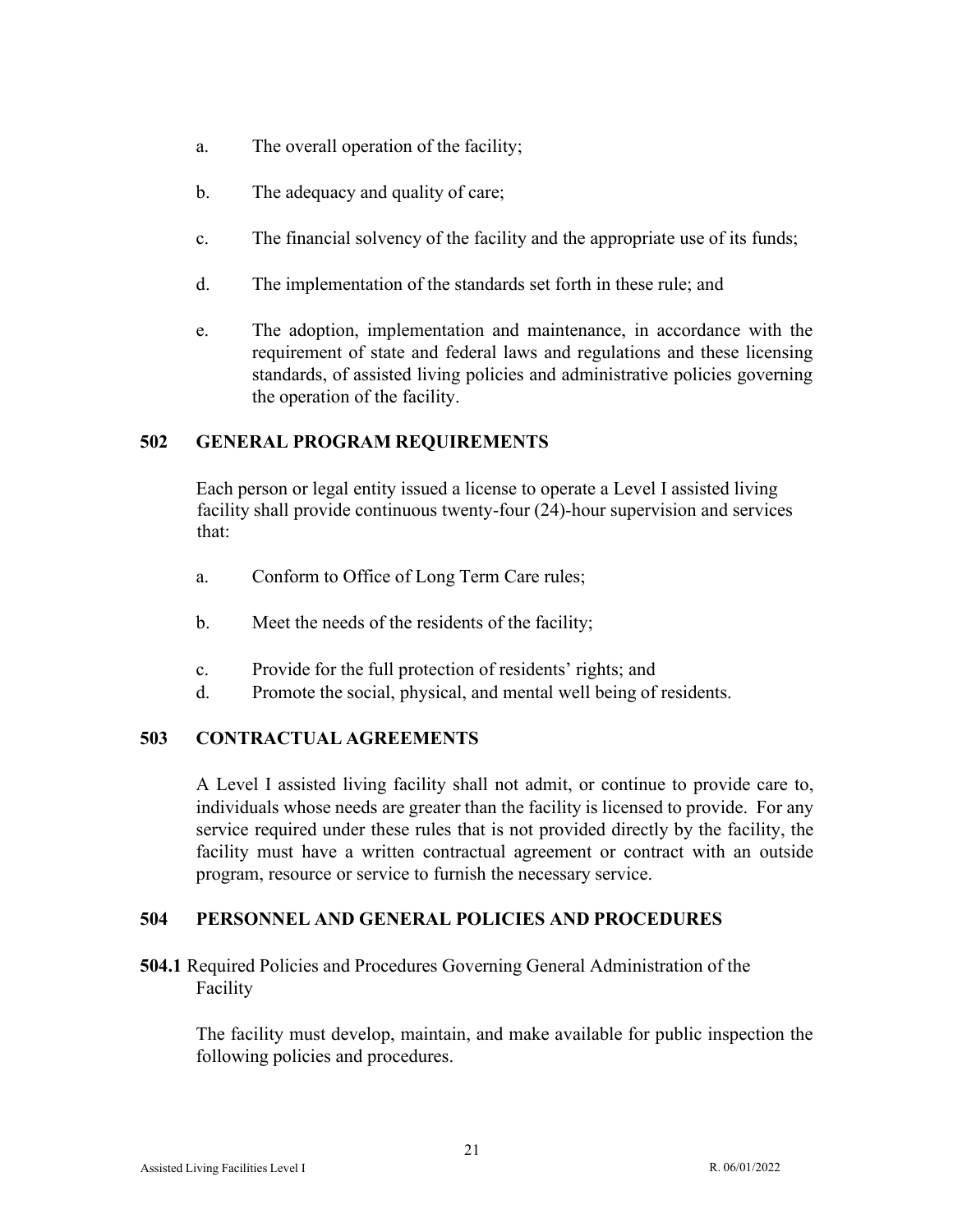- a. Resident policies and procedures as set forth in Section 505;
- b. Admission policies as set forth in Section 601;
- c. Discharge and transfer policies as set forth in Section 602;
- d. Incident reporting policies and procedures as set forth in Section 507, including procedures for reporting suspected abuse or neglect.
- e. Policies and procedures for the management of resident personal allowance accounts as set forth in Section 505.1 and Section 603.1(3)(N);
- f. Residents' Rights policies and procedures as set forth in Section 603.1;
- g. Fire safety standards as set forth in Section 504.1.1(i) and Section 906;
- h. Smoking policies for residents and facility personnel as set forth in Section 504.1.1(j) and Section 906;
- i. Policy and procedures regarding visitors, mail and associates as set forth in Section 603.1(3)(K), (L), and (M);
- j. Policy and procedures regarding emergency treatment plans as set forth in Section 505(1);
- k. Policy and procedures for the relocation of residents in cases of emergencies (e.g., natural disasters, or utility outages)
- l. Failure of a facility to meet the requirements of this subsection shall be a violation pursuant to Ark. Code Ann. § 20-10-205, *et seq*.
- **504.1.1** Each facility must have written employment and personnel policies and procedures. Personnel records shall include, as a minimum, the following:
	- a. Employment applications for each employee.
	- b. Written functional job descriptions for each employee that is signed and dated by the employee. Personnel records for each employee shall be maintained and shall include, as a minimum:
		- 1. description of responsibilities and work to be performed, and which shall be updated as they change;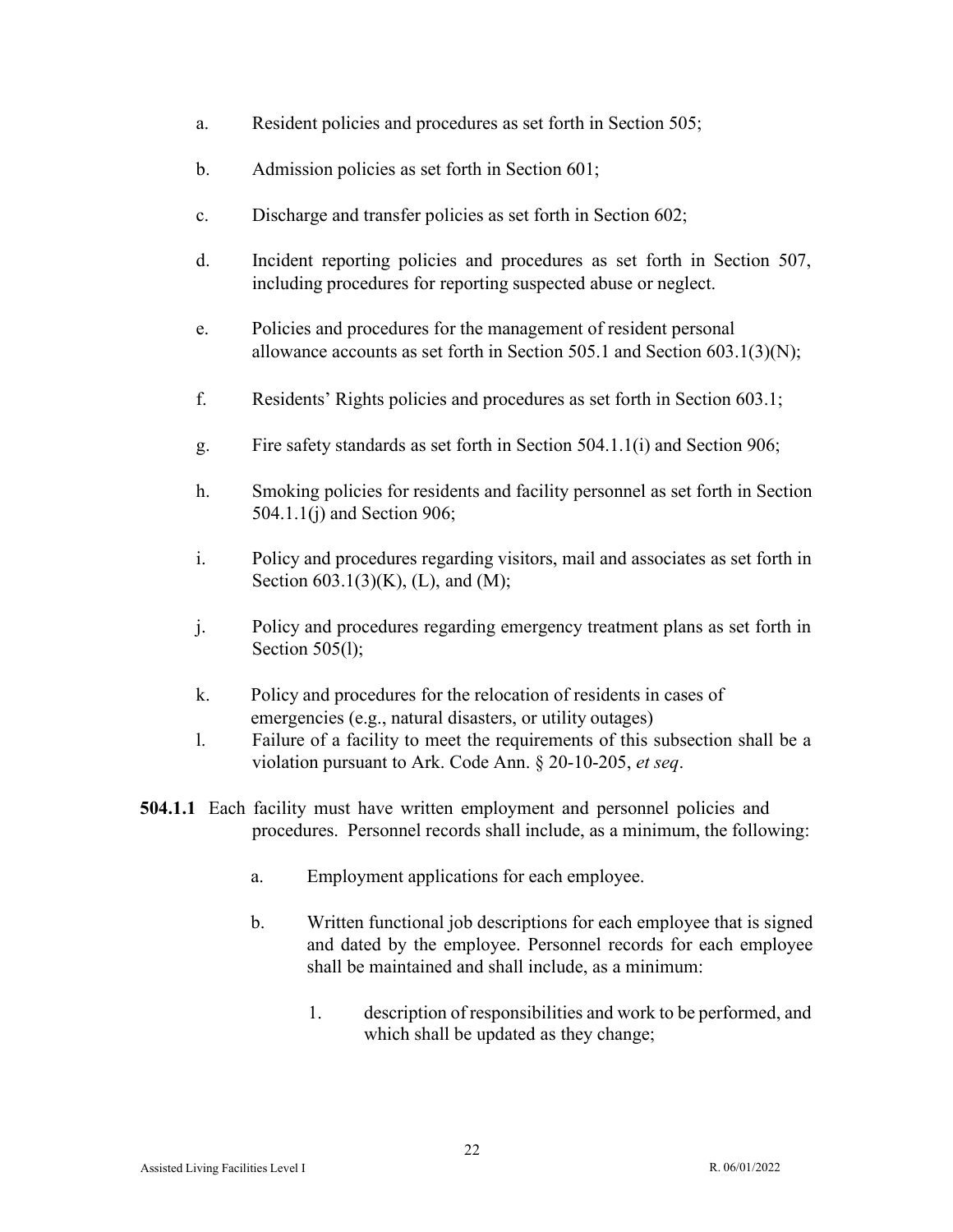- 2. minimal qualifications, to include educational qualifications;
- 3. evidence of credentials, including current professional licensure or certification;
- 4. written statements of reference or documentation of verbal reference check – verbal check documentation must include the name and title of the person giving the reference, the substance of any statements made, the date and time of the call, and the name of the facility employee who is making the call;
- 5. documentation of education, documentation of continuing training, including orientation training and continuing education units (CEUs) related to administration certification, personal care, food management, etc. CEU documentation must include copies of the documentary evidence of the award of hours by the certifying organization;
- 6. documentation of attendance at in-service or on-the-job training, and orientation as required by the job description;
- 7. employee's signed acknowledgement that he or she has received and read a copy of the Residents' Bill of Rights;
- 8. results of the criminal record check required by law or rule.
- c. Verification that employee is at least 18 years of age;
- d. Documentation that employees with communicable diseases, or with infected skin lesions, are prohibited from direct contact with residents or with residents' food, if direct contact will transmit the disease;
- e. Verification that employee has not been convicted or does not have a substantiated report of abusing or neglecting residents or misappropriating resident property. The facility shall, at a minimum, prior to employing any individual or for any individuals working in the facility through contract with a third party, make inquiry to the Employment Clearance Registry of the Office of Long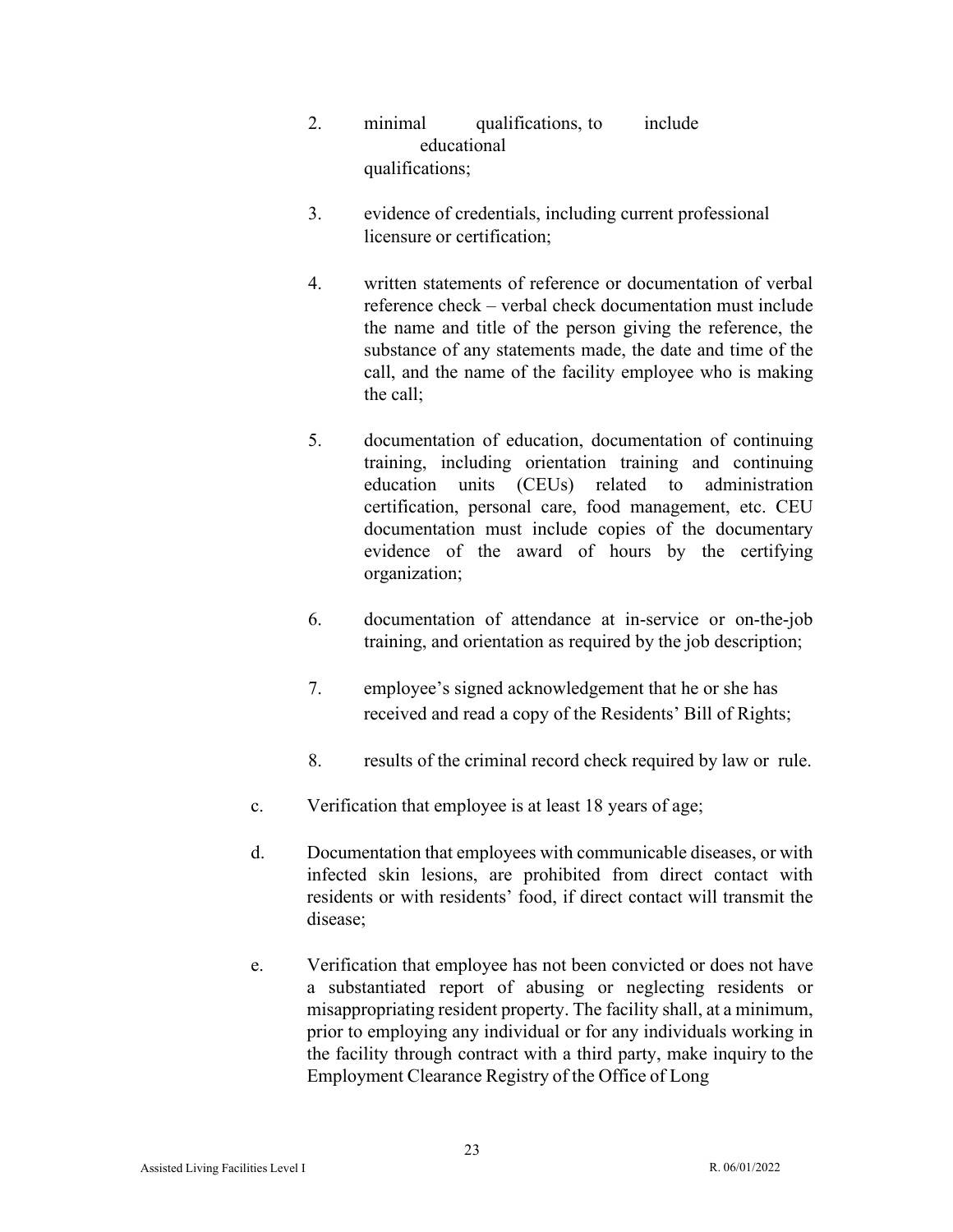Term Care and the Adult Abuse Register maintained by the Department of Human Services, Division of Aging and Adult Services, and shall conduct re-checks of all employees every five (5) years. Inquires to the Adult Abuse Registry shall be made by submitting a Request for Information form found in the Appendix, addressed to Adult Protective Services Central Registry, P. O. Box 1437, Slot S540, Little Rock, AR 72203;

- f. Documentation that all employees and other applicable individuals utilized by the facility as staff have successfully completed a criminal background check pursuant to Ark. Code Ann. § 20-33201, *etseq*. and in accordance with the Rules and for Conducting Criminal Record Checks for Employees of Long Term Care Facilities;
- g. A copy of a current health card issued by the Arkansas Department of Health or other entities as provided by law;
- h. Documentation that employee has been provided a copy of all personnel policies and procedures. A copy of all personnel polices and procedures must be made available to OLTC personnel or any other Department;
- i. Documentation that policies and procedures developed for personnel about fire safety standards and evacuation of building have been provided to the employee;
- j. Documentation that policies and procedures developed for tobacco use have been provided to the employee;

Failure to comply with the provisions of this subsection or violation of any policies or procedures developed pursuant to this subsection shall be a violation pursuant to Ark. Code Ann. § 20-10-205, and Ark. Code Ann. § 20-10-206, or may constitute a deficiency finding against the facility. **504.1.2** The facility shall meet all rules issued by the Arkansas Department of Health regarding communicable diseases. Further, the facility must prohibit employees with a communicable disease, or with infected skin lesions, from direct contact with residents or with residents' food, if direct contact will transmit the disease.

### **504.2** Required Staffing

#### **504.2.1** Administrator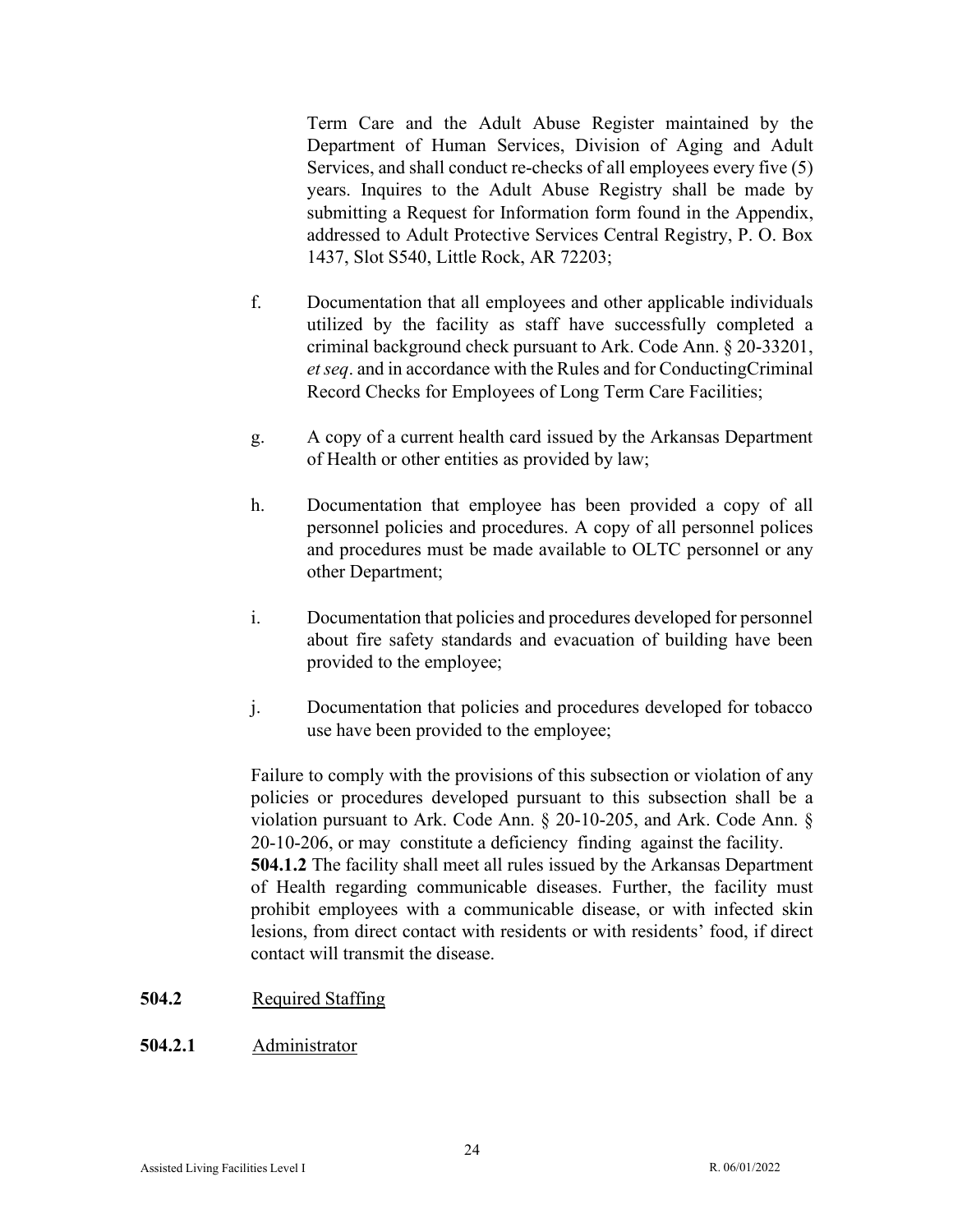- **504.2.1.1** Each facility must designate a full-time (40 hours per week) administrator. The administrator must be on the premises during normal business hours. The administrator has responsibility for daily operation of the facility. Correspondence from the Office of Long Term Care to the facility will be through the administrator. Sharing of administrators between assisted living facilities and other types of long-term care facilities is permitted pursuant to Section 504.2.1.4.
	- a. The administrator shall not leave the premises housing the assisted living facility during the day tour of duty without first designating an employee who will be responsible for the management of the facility during the administrator's absence.
	- b. The facility administrator shall notify the OLTC in writing if the administrator will be absent from the facility for seven (7) or more consecutive calendar days;
	- c. Each administrator will provide to the OLTC, on an annual basis, a copy of his or her current administrator certification. This submission must be every time when the facility seeks licensure, renewal of licensure, or upon change of ownership.
- **504.2.1.2** All certifications must be current as required by the certification agency. This submission shall be made each time the facility seeks licensure, renewal of licensure, or upon a change of administrators.
- **504.2.1.3** The administrator must have the following minimum qualifications:
	- a. Must be at least 21 years of age;
	- b. Must have a high school diploma or have a GED;
	- c. Must have the ability and agree to comply with these rules;
	- d. Must successfully complete a criminal background check pursuant to Ark. Code Ann. § 20-33-201, *et seq*. and in accordance with the Rules for Conducting Criminal Record Checks for Employees of Long Term Care Facilities;
	- e. Must not have been convicted, or have a substantiated report, of abusing, neglecting, or mistreating persons, or misappropriation of resident property. The adult abuse register maintained by the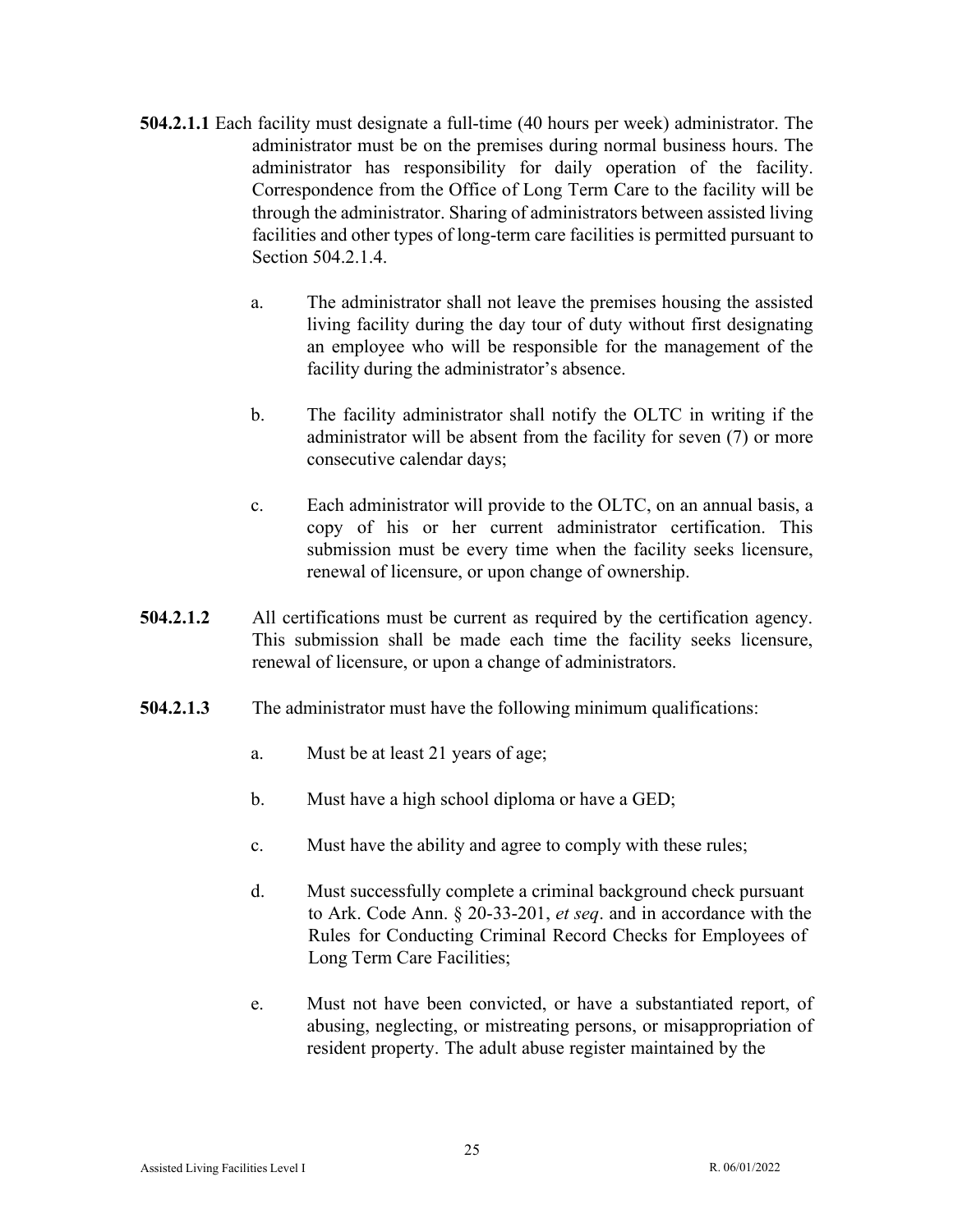Department of Human Services, Division of Aging and Adult Services shall be checked prior to employment;

- f. Must have no prior conviction pursuant to Ark. Code Ann. § 2010- 401, or relating to the operation of a long-term care;
- g. Must be certified as an Assisted Living Facility Administrator through a certification program approved by the OLTC or must be enrolled in a certification program with an expected completion date of within twelve (12) months. Until certification requirements for an Assisted Living Facility Administrator are in place, certification as a Residential Care Facility Administrator or licensure as a Nursing Home Administrator may be used.
- **504.2.1.4** *Full time* means forty (40) hours per week during normal business hours. *Part time* means twenty (20) hours or more, but less than forty (40) hours, during normal business hours. When a structure or building houses more than one type of long-term care facility, a single administrator may be employed for all the long-term care programs housed within that structure, building or premises, provided:
	- a. The person employed as administrator must meet the qualifications for, and be currently licensed or certified as, an administrator for each type of longterm care facility for which he or she will act as administrator;
	- b. A second administrator shall be employed part-time when:
		- 1. The total number of beds for all long-term care programs within the facility is more than seventy (70), and
		- 2. The number of beds for each long-term care program within the facility is more than twenty (20) per program;
		- c. A second administrator shall be employed full-time when:
			- 1. The total number of beds for all long-term care programs within the facility is more than seventy (70), and
			- 2. The number of beds for each long-term care program within the facility is more than forty (40) per program.
- **504.3** To effectuate the intent of these rules, the assisted living facility shall develop a staffing plan to ensure sufficient personnel/staff/employees are available to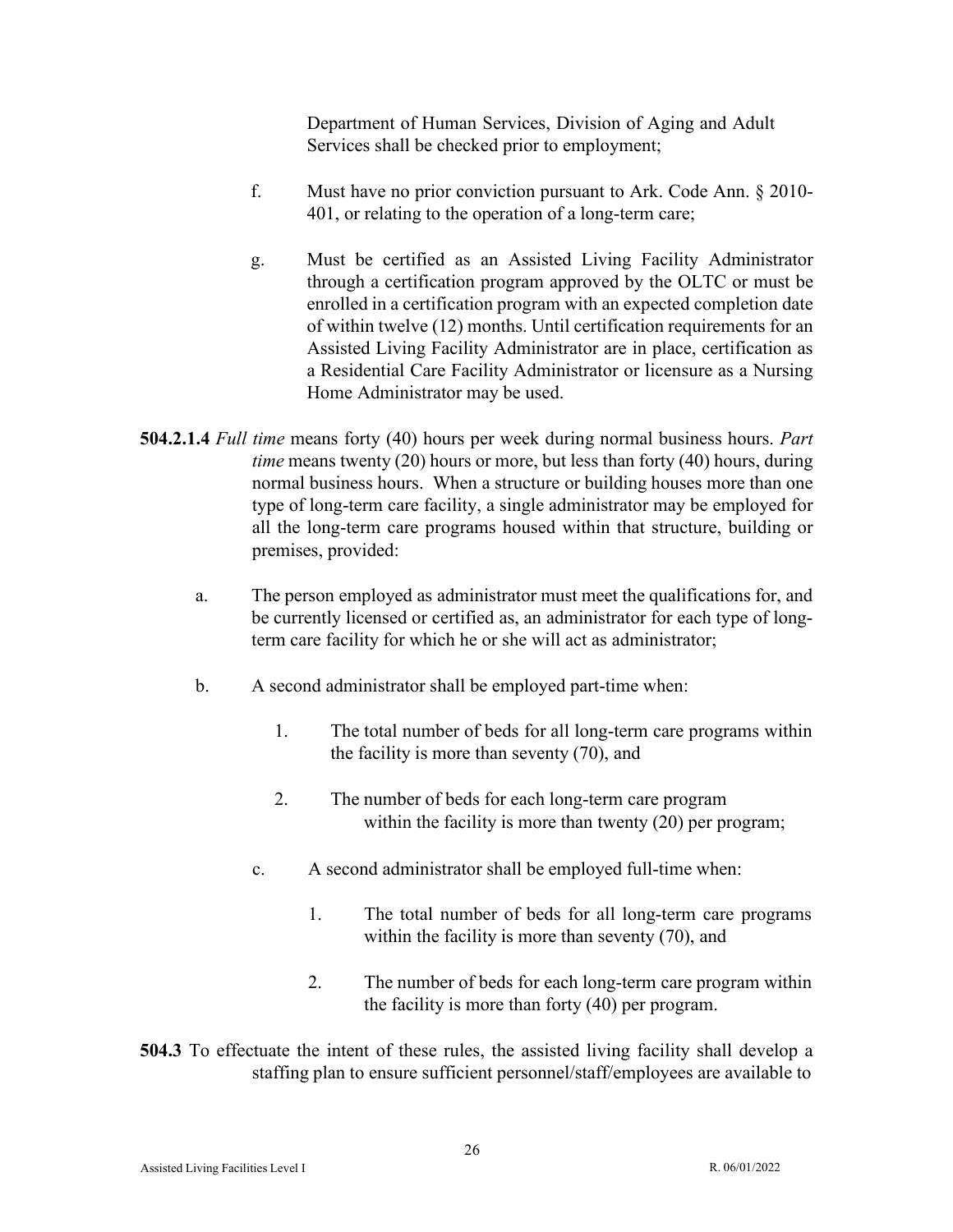meet the needs of the residents. A facility shall meet minimum staffing ratios set forth below at all times, and shall utilize sufficient staff to meet each resident's particular direct care needs as agreed to and specified in the resident's services plan portion of the occupancy admission agreement.

- a. In facilities with sixteen (16) or fewer residents, the facility administrator may be counted as direct care staff while still acting as, or performing the duties of, administrator. In facilities with more than sixteen (16) residents, the facility administrator may be counted as direct care staff on shifts on which he or she is not performing or required to perform the duties of an administrator. The administrator must meet all licensing or certification requirements for the duties that the administrator is performing.
- b. The facility shall have as many personnel/staff/employees awake and on duty at all times as may be needed to properly safeguard the health, safety, or welfare of the residents. For purposes of these rules, *on duty* means that the individual is on the premises of the facility, is awake, and is able to meet residents' needs. At least one administrator, on-site manager, or a responsible staff person shall be on the premises twenty-four (24) hours per day. Residents shall not be left unsupervised, as that term is defined in subsection  $601.3(a)(1)$ . The following are the required minimum staff/resident ratios and other staffing requirements:
	- 1. Required on-site staff/resident ratios based on current resident census are for large and small facilities:

| # Residents | Direct Care Staff Required Per Shift |         |       |  |
|-------------|--------------------------------------|---------|-------|--|
|             | Day                                  | Evening | Night |  |
| $1 - 16$    |                                      |         |       |  |
| $17 - 32$   | 2                                    |         |       |  |
| 33-49       | 2                                    | 2       | 2     |  |
| 50-66       | 3                                    | 2       | 2     |  |
| 67-83       | 4                                    |         | 2     |  |
| 84-above    |                                      |         |       |  |

- 2. Each staff person on duty may be counted as direct care staff even if they are currently involved in housekeeping, laundry or dietary activities as long as universal precautions are followed;
- 3. Staff requirements are as follows: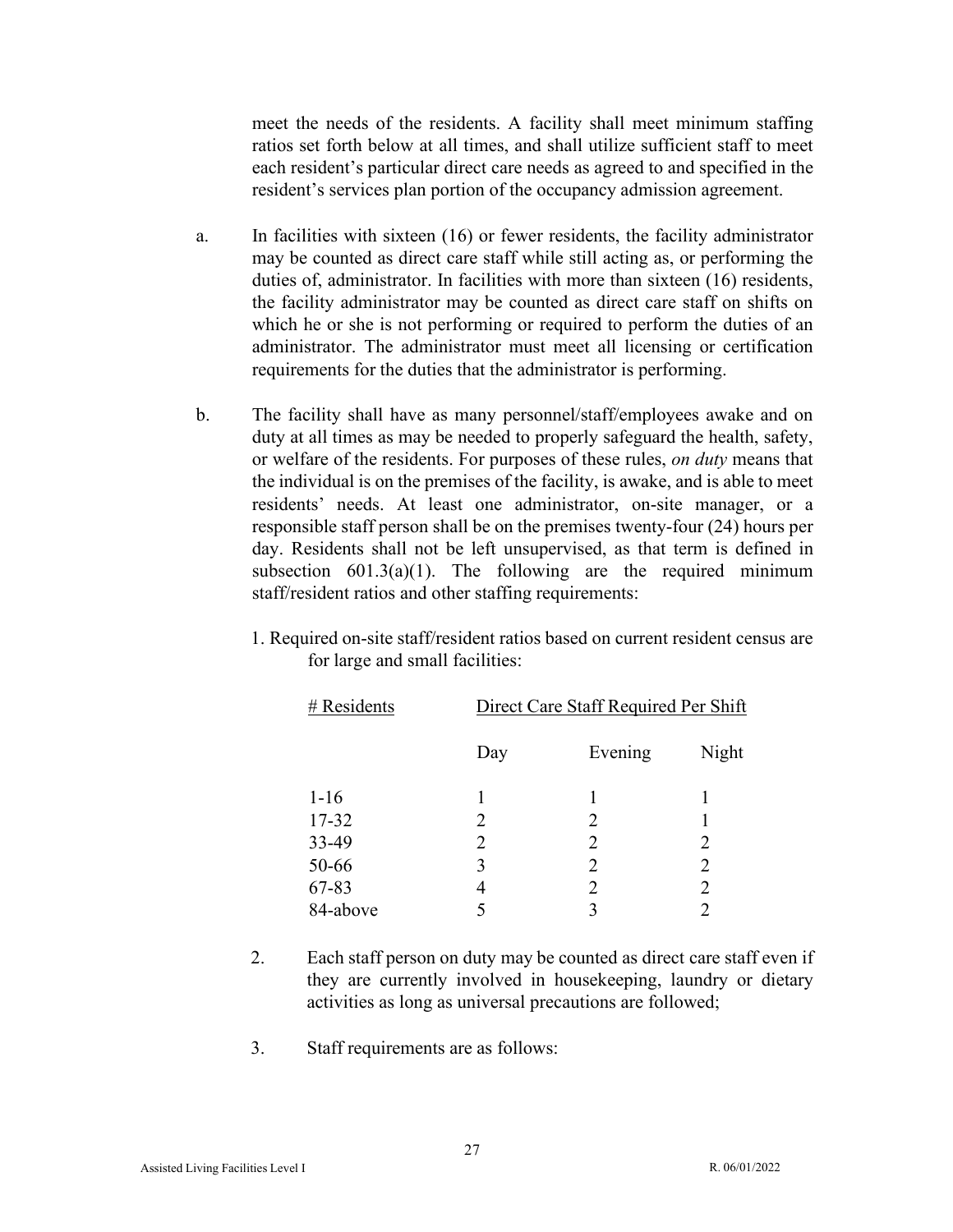- A. For facilities with sixteen (16) or less residents, the facility shall have an electronic system, such as pagers or cell phones, to contact relief staff if the on-duty staff person must leave the facility for an emergency or other reason. A staff person who must leave the facility shall utilize the system to obtain staff relief, and shall not leave the facility until the relief person appears at the facility. For facilities with more than sixteen (16) residents, a relief staff person must be available to relieve staff and to cover if a staff person must leave the facility in an emergency or any other reason;
- B. The staffing schedule must be posted in the facility;
- C. The OLTC may, in its sole discretion, grant waivers to staffing standards in situations where the facility demonstrates an ability to adequately meet service requirements with fewer staff.
- **504.4** All staff including contracted personnel who provide services to residents, excluding licensed home health agency staff, shall receive orientation and training on the following topics within the time frames specified herein:
- a. Within seven (7) calendar days of hire:
	- 1. Building safety and emergency measures, including safe operation of fire extinguishers and evacuation of residents from the building;
	- 2. Appropriate response to emergencies;
	- 3 Abuse, neglect, and financial exploitation and reporting requirements;
	- 4. Incident reporting;
	- 5. Sanitation and food safety;
	- 6. Resident health and related problems;
	- 7. General overview of the job's specific requirements;
	- 8. Philosophy and principles of independent living in an assisted living residence.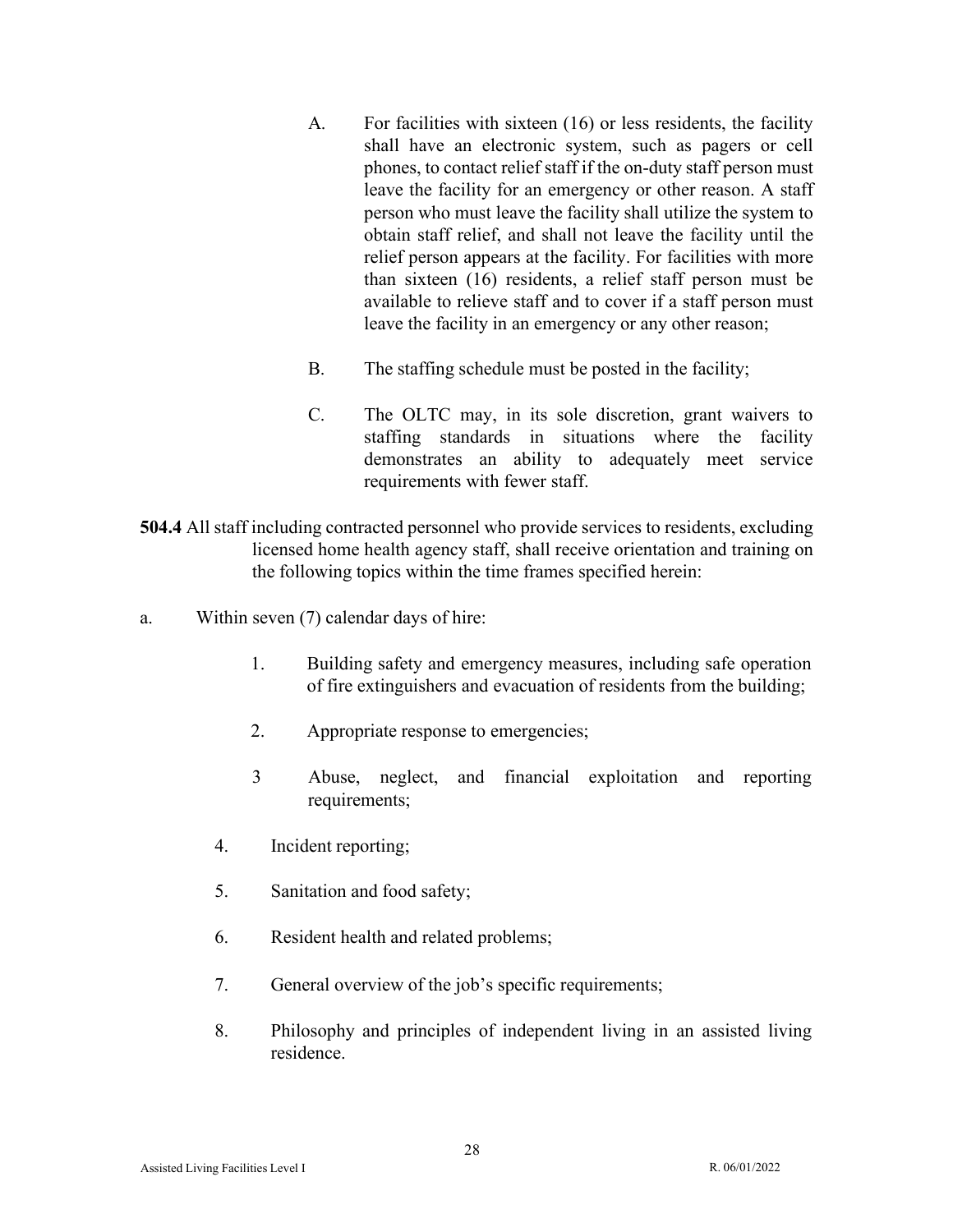- 9. Residents' Bill of Rights;
- b. Within thirty (30) calendar days of hire:
	- 1. Medication assistance or monitoring;
	- 2. Communicable diseases, including AIDS or HIV and Hepatitis B; infection control in the residence and the principles of universal precautions based on OSHA guidelines;
	- 3. Dementia and cognitive impairment;
- c. Within one-hundred eighty (180) calendar days of hire:
	- 1. Communication skills;
	- 2. Review of the aging process and disability sensitivity training.
- **504.4.1** All staff and contracted providers having direct contact with residents and all food service personnel shall receive a minimum of six (6) hours per year of ongoing education and training to include in-service and on-thejob training designed to reinforce the training set forth in Section 504.4(a)(b)(c).
- **504.5** Facility staff, administrators and owners are prohibited from being appointed as, or acting as, guardian of the person or the estate, or both, for residents of the facility.

# <span id="page-28-0"></span>**505 GENERAL REQUIREMENTS CONCERNING RESIDENTS**

The facility shall:

- a. Permit unrestricted visiting hours. However, facilities may deny visitation when visitation results, or substantial probability exists that visitation will result, in disruption of service to other residents, or threatens the health, safety, or welfare of the resident or other residents.
- b. Make keys to residences readily available to facility personnel in the event of an emergency need to enter a residence.
- c. With the exception of fish in aquariums and service animals (e.g. guide dogs), live animals shall not be permitted in common dining areas, storage areas, food preparation areas or common serving areas. Pets may be permitted in assisted living facilities if sanitary conditions and appropriate behavior are maintained. If the facility permits pets, the facility shall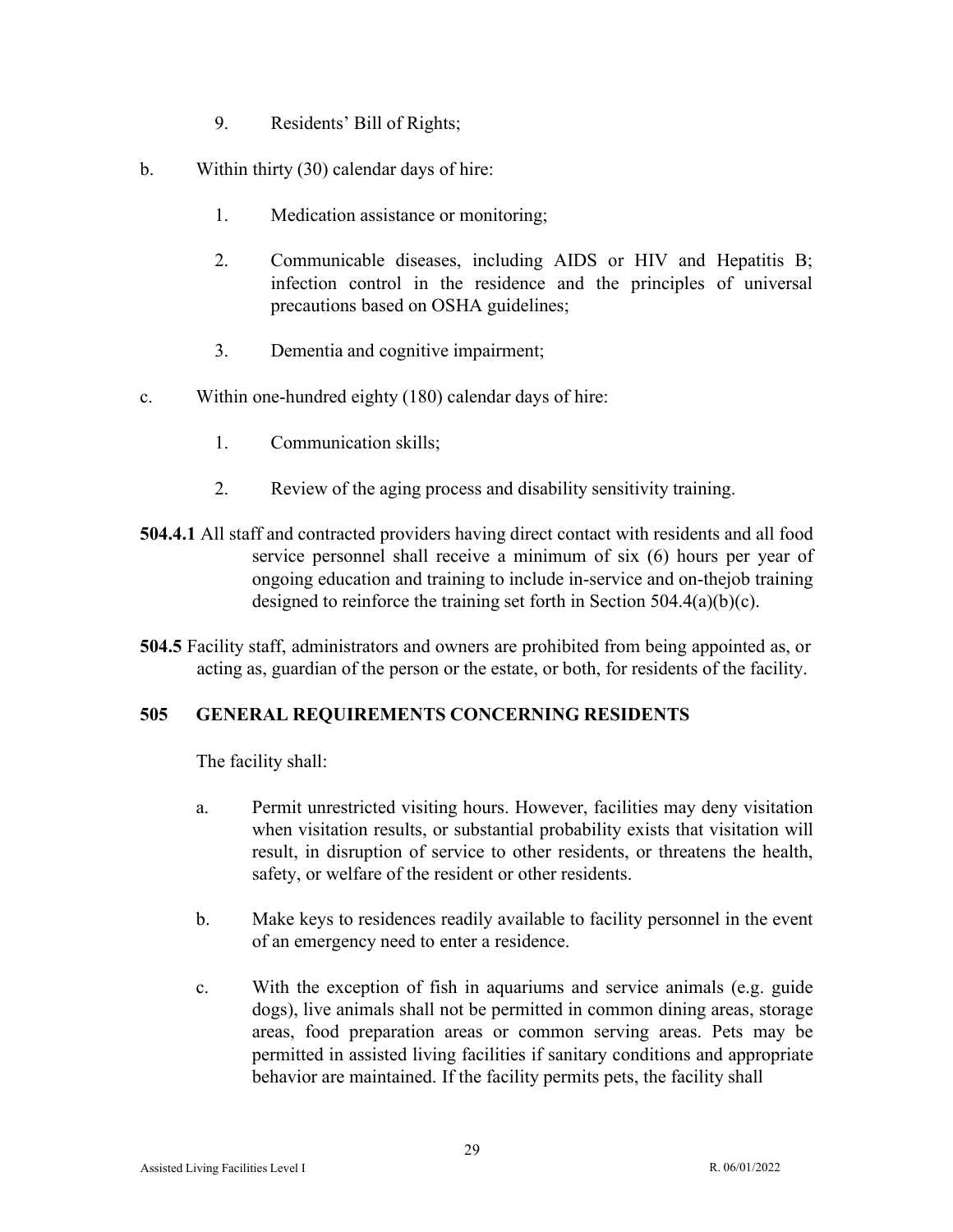ensure that the facility is free of pet odors and that pets' waste shall be disposed of regularly and properly. Pets must not present a danger to residents or guests. Current records of inoculations and license, as required by local ordinance, shall be maintained on file in the facility. For purposes of these rules, *pets* mean domesticated mammals (such as dogs and cats), birds or fish, but not wild animals, reptiles, or livestock. Parameters for pets (including behavior and health) must be set and be included in the occupancy admission agreement.

- d. Require that conduct in the common areas shall be appropriate to the community standards as defined by the residents and staff.
- e. Ensure that there shall be only one resident to an apartment or unit except in situations where residents are husband and wife or are two consenting adults who have voluntarily agreed in writing to share an apartment or unit that has been executed by the resident or responsible party as appropriate and is maintained by the facility in each resident's record.
- f. Except in cases of spouses, or consenting adults who have agreed otherwise in writing, ensure that male and female residents do not have adjoining rooms that do not have full floor to ceiling partitions and closable solid core doors.
- g. Ensure that residents not perform duties in lieu of direct care staff, but may be employed by the facility in other capacities.
- h. Ensure that residents are not left in charge of the facility.
- i. Ensure that a minimum of one phone jack is available in each resident's apartment or unit for the resident to establish private phone service in his or her name. In addition, there shall be, at a minimum, one dedicated facility phone and phone line for every forty (40) residents in common areas. The phone shall allow unlimited local calling without charge. Long distance calling shall be possible at the expense of the resident or responsible party via personal calling card, pre-paid phone card, or similar methods. Residents shall be able to make phone calls in private. "Private" can be defined as placing the phone in an area that is secluded and away from frequently used areas.
- j. Ensure that residents are afforded the opportunity to participate in social, recreational, vocational, and religious activities within the community, and any activities made available within the facility.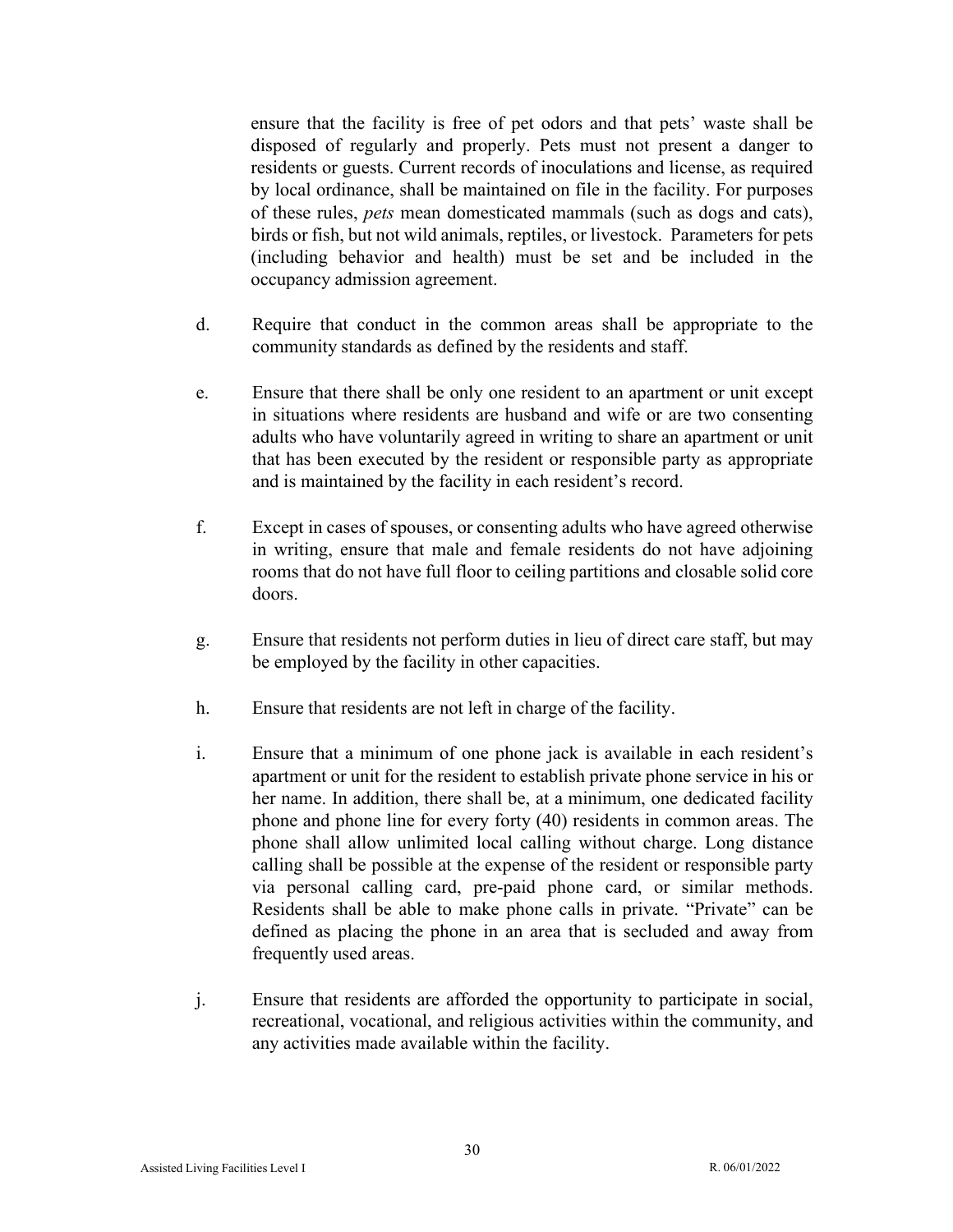- k. Document that each resident has a physician or advance practice nurse of his or her choice who is responsible for the overall management of the resident's health;
- l. In the event of a resident's illness or accident:
	- 1. Notify the resident's responsible party or next of kin and personal physician or advance practice nurse, or in the event such physician or advance practice nurse is not available, a qualified alternate. A competent resident may decline to have someone contacted, if such a request is in writing and is filed in the resident's file;
	- 2. Take immediate and appropriate steps to see that the resident receives necessary medical attention including transfer to an appropriate medical facility;
	- 3. Make a notation of the illness or accident in the resident's records.

# **505.1** Financial Management of Resident Personal Allowance

- Each facility must provide for the safekeeping and accountability of resident funds in accordance with this Section and Section  $603.1(3)(N)$ . A facility may not require the resident to deposit funds with the facility.
- **505.1.1** The facility must have written policies and procedures for the management of personal funds accounts with an employee designated to be responsible for these accounts. In addition, the facility shall ensure that:
	- a. Each person receiving SSI shall have the opportunity to place personal funds in an account. No fee shall be charged by the facility for maintaining these accounts;
	- b. Persons who receive SSI are entitled to retain an amount from their income for personal needs consistent with federal requirements;
	- c. The facility shall hold personal funds in trust for the sole use of the residents, and such funds must not be commingled with the funds of the facility or used for any purpose other than for the benefit of the resident;
	- d. The personal funds shall be used at the discretion of the resident or responsible party;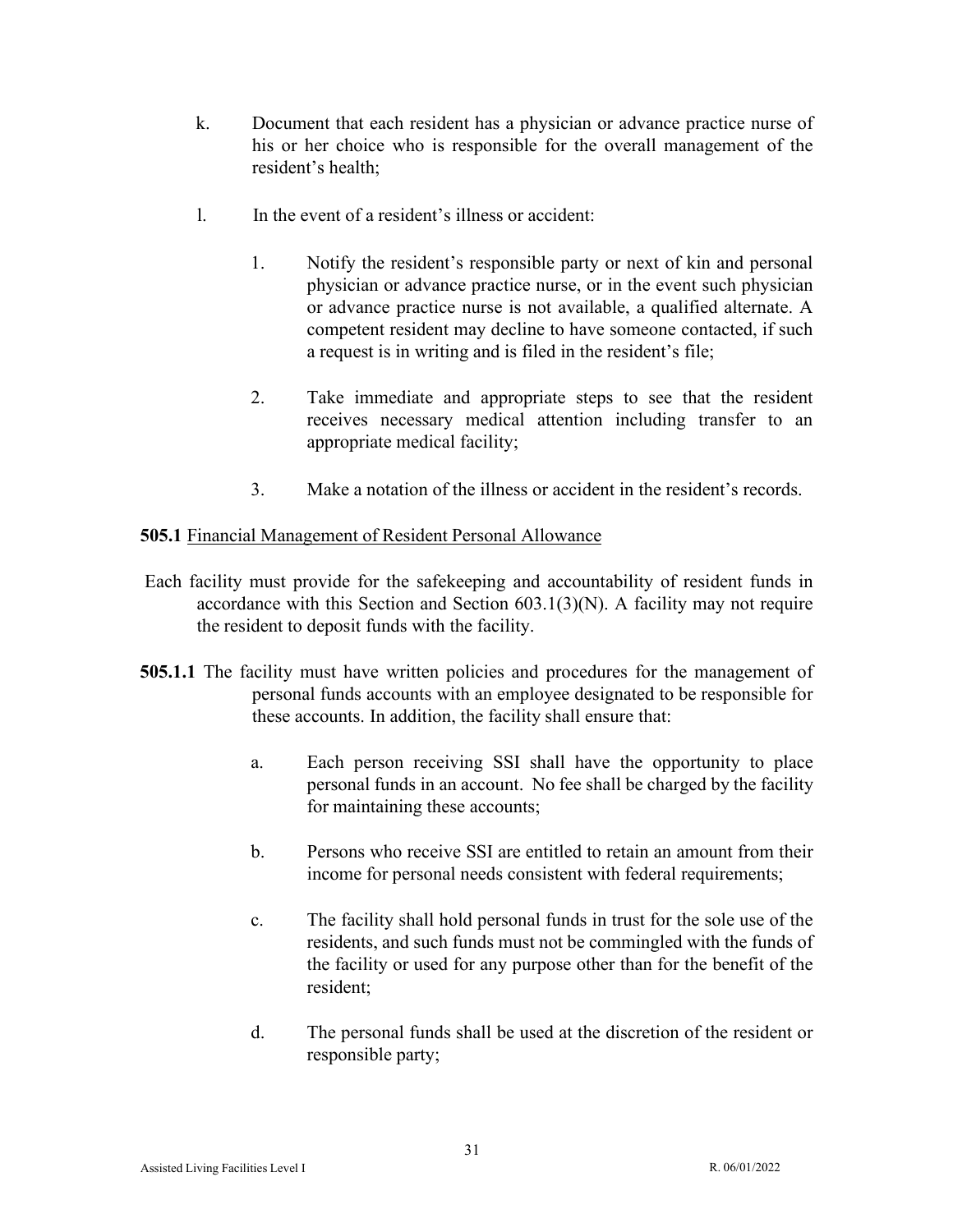- e. The resident may terminate his or her facility-maintained account and receive the current balance within seven (7) calendar days of the termination of the account;
- f. The facility maintains individual records for each resident who has an account that shows all debits and credits to the account, and that maintains a running, current balance;
- g. The facility documents all personal transactions and maintains all paid bills, vouchers, and other appropriate payment and receipt documentation in the manner prescribed by the Department or by law;
- h. If the facility deposits personal allowance funds, they shall be deposited in individual or collective interest bearing, federally insured bank accounts. If these accounts are established, the facility must develop a procedure to insure the equitable distribution of interest to each resident's account;
- i. At least quarterly, the facility supplies each resident or responsible party who has a personal account with a statement showing all deposits, withdrawals and current balance of the resident's personal allowance account;
- j. The facility provides the Department access to required resident financial records upon request;
- k. At a minimum, the resident has access to his or her personal allowance account during the hours of 9:00 a.m. to 5:00 p.m. Monday through Friday;
- l. The facility does not charge the resident additional amounts for supplies or services that the facility is by law, rule, or agreement required to provide under the basic charge;
- m. Services or supplies provided by the facility beyond those that are required to be included in the basic charge are charged to the person only with the specific written consent of the resident or his or her responsible party;
- n. Whenever a resident authorizes a facility to exercise control over his or her personal allowance, such authorization is in writing and signed by the resident or his or her responsible party, and the administrator of the facility or his or her designee. Any such money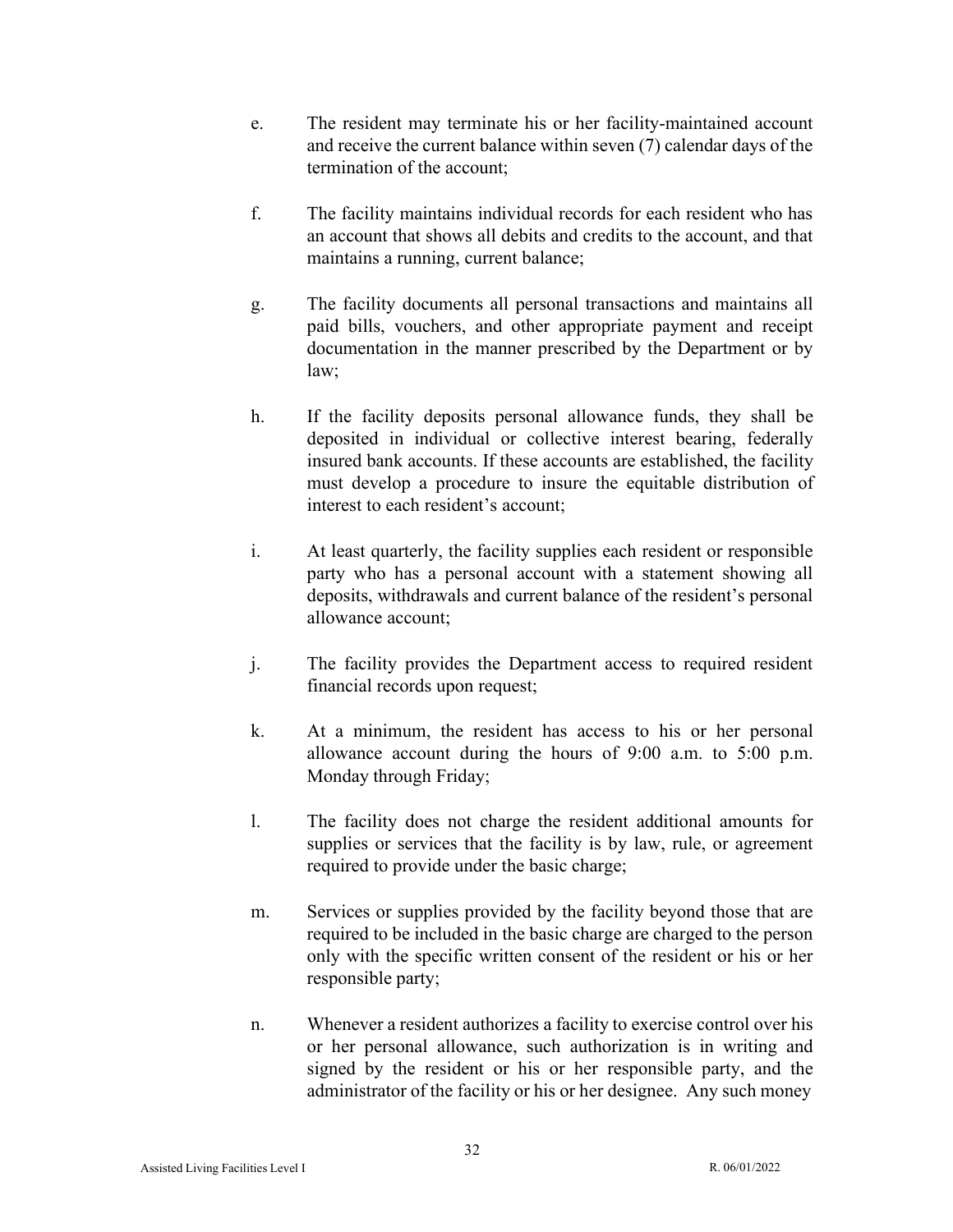shall not be commingled with the funds, or become an asset, of the facility or the person receiving the same, but shall be segregated and recorded on the facility's financial records as independent accounts.

- **505.1.2** Transfer of resident funds must meet the following requirements:
	- a. At the time of discharge from the assisted living facility, the resident or his or her responsible party or agent shall be provided a final accounting of the resident's personal account and issued the outstanding balance within seven (7) calendar days of the date of discharge. If the resident is being transferred to another assisted living facility or health care facility, the resident or responsible party shall be given an opportunity to authorize transfer of the balance to a resident account at the receiving facility;
	- b. Upon death of a resident, a final statement of the account must be made and all remaining funds shall be transferred to the resident's estate, subject to applicable state laws;
	- c. Upon change of ownership, the existing owner must provide the new owner with a written statement of all resident personal funds. This statement shall verify that the balance being transferred in each resident fund account is true and accurate as of the date of transfer;
	- d. At change of ownership, the new owner must assume responsibility for account balances turned over at the change of ownership together with responsibility for all requirements of this Section, including holding of resident's funds in trust.
- **505.1.3** The facility must maintain inventory records and security of all monies, property or things of value that the facility agrees to store for the resident outside of the resident's apartment or unit and that the resident has voluntarily authorized, in writing, the facility to hold in custody or exercise control over at the time of admission or any time thereafter.
- **505.1.4** If a responsible party or payee fails to pay an assisted living facility's charges or to provide for the resident's personal needs, the facility shall notify the Department of Human Services, Division of Aging and Adult Services, Adult Protective Services.

# <span id="page-32-0"></span>**506 QUALITY ASSURANCE**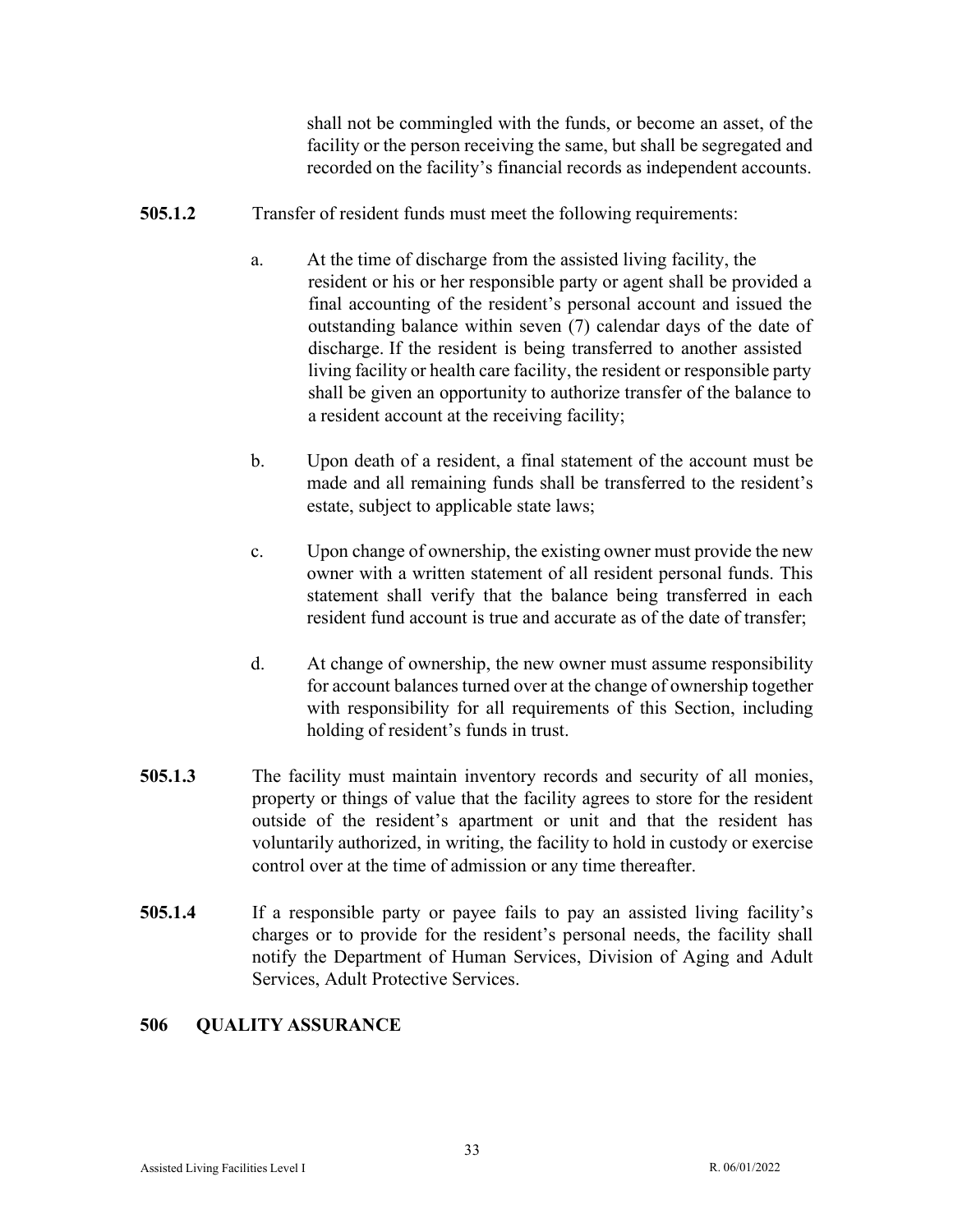The Assisted Living Facility shall develop and maintain a quality assessment unit. The unit shall meet at least quarterly to identify issues with respect to which quality assessment and assurance activities are necessary, and to develop and implement appropriate plans of action to correct identified quality deficiencies

The quality assessment unit shall consist of the individual or individuals identified by the facility as having the ability to recognize and identify issues of quality deficiencies and to implement changes to facility and employee practices designed to eliminate identified issues of quality deficiencies.

Good faith attempts by the unit to identify and correct quality deficiencies will not be used as a basis for sanctions.

# <span id="page-33-0"></span>**507 REPORTING SUSPECTED ABUSE, NEGLECT, OR MISAPPROPRIATION OF RESIDENT PROPERTY**

Pursuant to Ark. Code Ann. §5-28-101, *et seq*. and Ark. Code Ann. § 12-12-501, *et seq*., the facility must develop and implement written policies and procedures to ensure incidents are prohibited, reported, investigated and documented as required by these rules and by law, including:

- alleged or suspected abuse or neglect of residents;
- exploitation of residents or any misappropriation of resident property.

A facility is not required under this rule to report death by natural causes. However, nothing in this rule negates, waives, or alters the reporting requirements of a facility under other rules or statutes.

Facility policies and procedures regarding reporting, as addressed in these rules, must be included in orientation training for all new personnel/staff/employees and must be addressed at least annually during inservice training for all facility staff.

#### **507.1** Next-Business-Day Reporting of Incidents

- The following events shall be reported to the Office of Long Term Care by facsimile transmission to telephone number 501-682-8540 of the completed Incident & Accident Intake Form (Form DMS-731) no later than 11:00 a.m. on the next business day following discovery by the facility.
	- a. Any alleged, suspected, or witnessed occurrences of abuse, including verbal statements or gestures, or neglect to residents.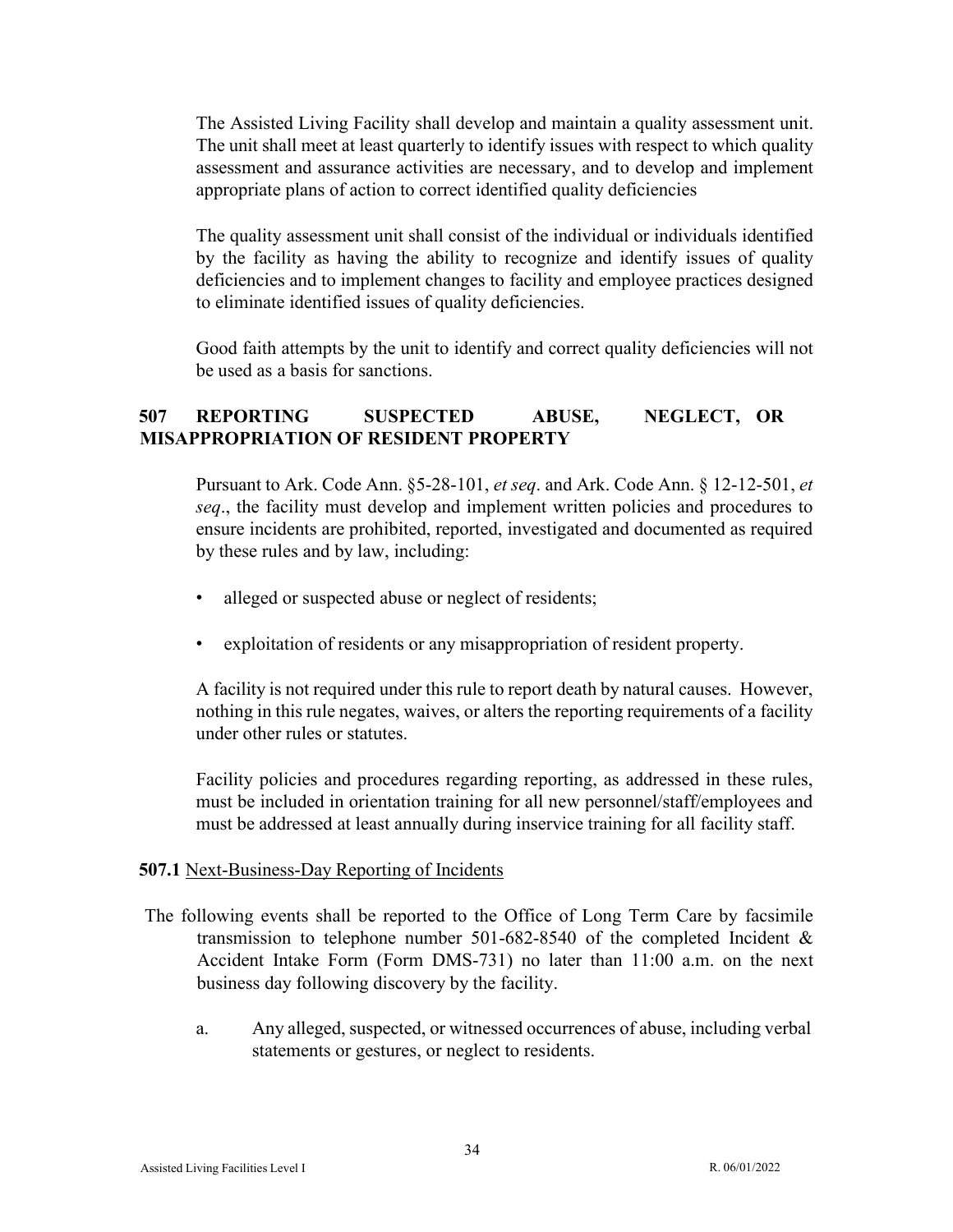- b. Any alleged, suspected, or witnessed occurrence of misappropriation of resident property or exploitation of a resident.
- c. Any alleged, suspected, or witnessed occurrences of sexual abuse to residents by any individual.

In addition to the requirement of a facsimile report by the next business day on Form DMS-731, the facility shall complete a Form DMS-742 in accordance with Section 507.5. Forms DMS-731 and DMS-742 are found in the Appendix.

## **507.2** Incidents or Occurrences that Require Internal Reporting Only – Facsimile Report or Form DMS-742 Not Required

- The following incidents or occurrences shall require the facility to prepare an internal report only and does not require a facsimile report or Form DMS-742 to be made to the Office of Long Term Care. The internal report shall include all content specified in Section 507.3, as applicable. Facilities must maintain these incident report files in a manner that allows verification of compliance with this provision.
	- a. Incidents where a resident attempts to cause physical injury to another resident without resultant injury. The facility shall maintain written reports on these types of incidents to document "patterns" of behavior for subsequent actions.
	- b. All cases of reportable disease as required by the Arkansas Department of Health.
	- c. Loss of heating, air conditioning, or fire alarm system for a period of greater than two (2) hours.

# **507.3** Internal-Only Reporting Procedure

- Written reports of all incidents and accidents shall be completed within five (5) days after discovery. The written incident and accident reports shall be comprised of all information specified in forms DMS-731 and DMS-742 as applicable.
- All written reports will be reviewed, initialed, and dated by the facility administrator or designee within five (5) days after discovery.
	- 1. All reports involving accident or injury to residents will also be reviewed within five (5) days of the incident by the facility administrator.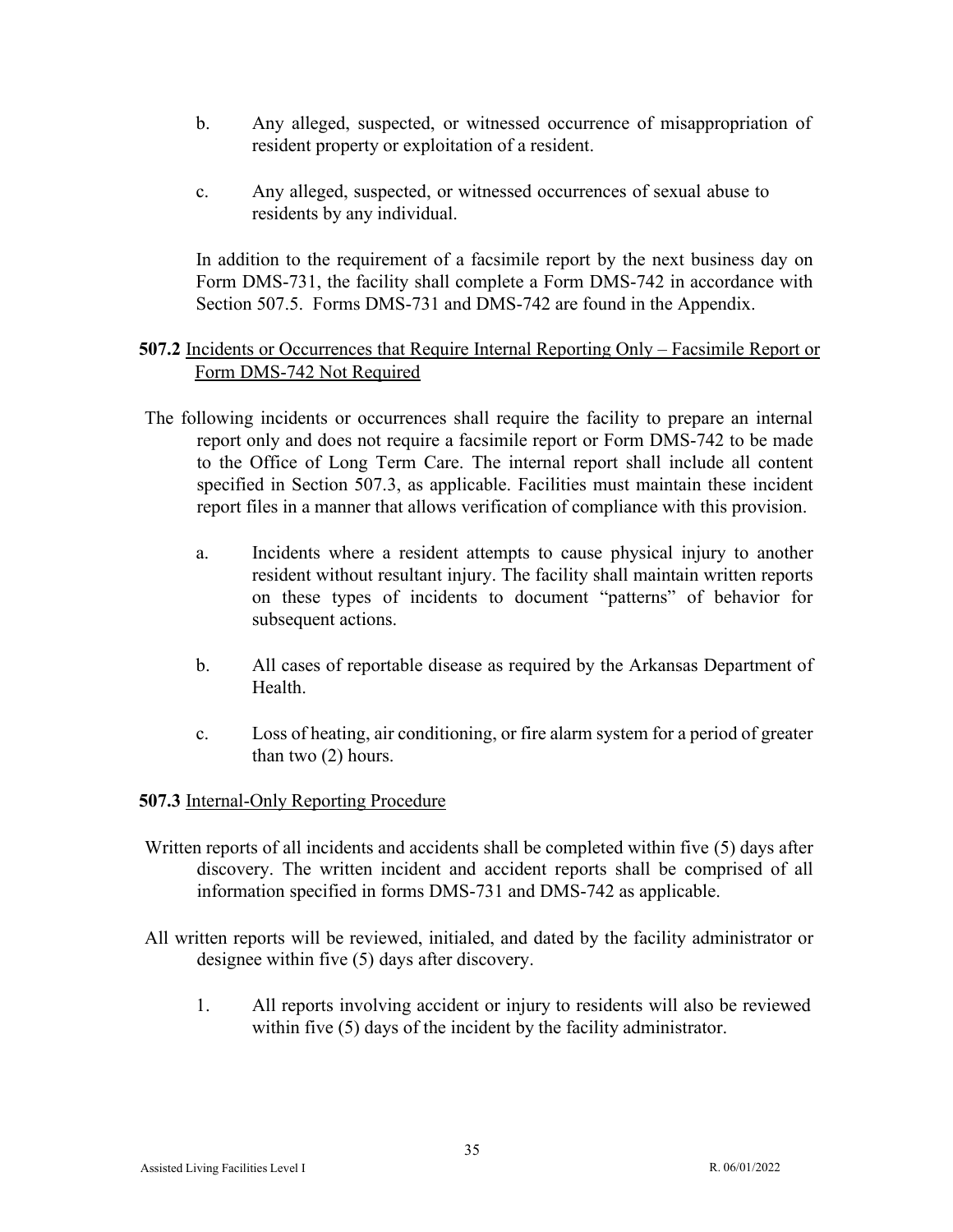- 2. The services plan portion of the occupancy admission agreement shall be reviewed by the administrator and:
- a. Shall be amended upon any change of a resident's condition or need for services;
- b. Copies of the amended versions of the resident's services plan shall be attached to the written report of the incident or accident.
- Reports of incidents specified in Section 507.2 will be maintained in the facility only and are not required to be submitted to the Office of Long Term Care.

All written incident and accident reports shall be maintained on file in the facility for a period of three (3) years from the date of occurrence or report, whichever is later.

### **507.4** Other Reporting Requirements

The facility's administrator or designee is also required to make any other reports as required by state and federal laws and regulations.

### **507.5** Abuse Investigation Report

The facility must ensure that all alleged or suspected incidents involving resident abuse, exploitation, neglect, or misappropriations of resident property are thoroughly investigated. The facility's investigation must be in conformance with the process and documentation requirements specified on the Form DMS-742, and must prevent the occurrence of further incidents while the investigation is in progress.

The results of all investigations must be reported to the facility's administrator or designated representative and to other officials in accordance with state law, including the Office of Long Term Care, within five (5) working days of the facility's knowledge of the incident. If the alleged violation is verified, appropriate corrective action must be taken.

The DMS-742 shall be completed and mailed to the Office of Long Term Care by the end of the  $5<sup>th</sup>$  working day following discovery of the incident by the facility. The DMS-742 may be amended and re-submitted at any time circumstances require.

### **507.6** Reporting Suspected Abuse or Neglect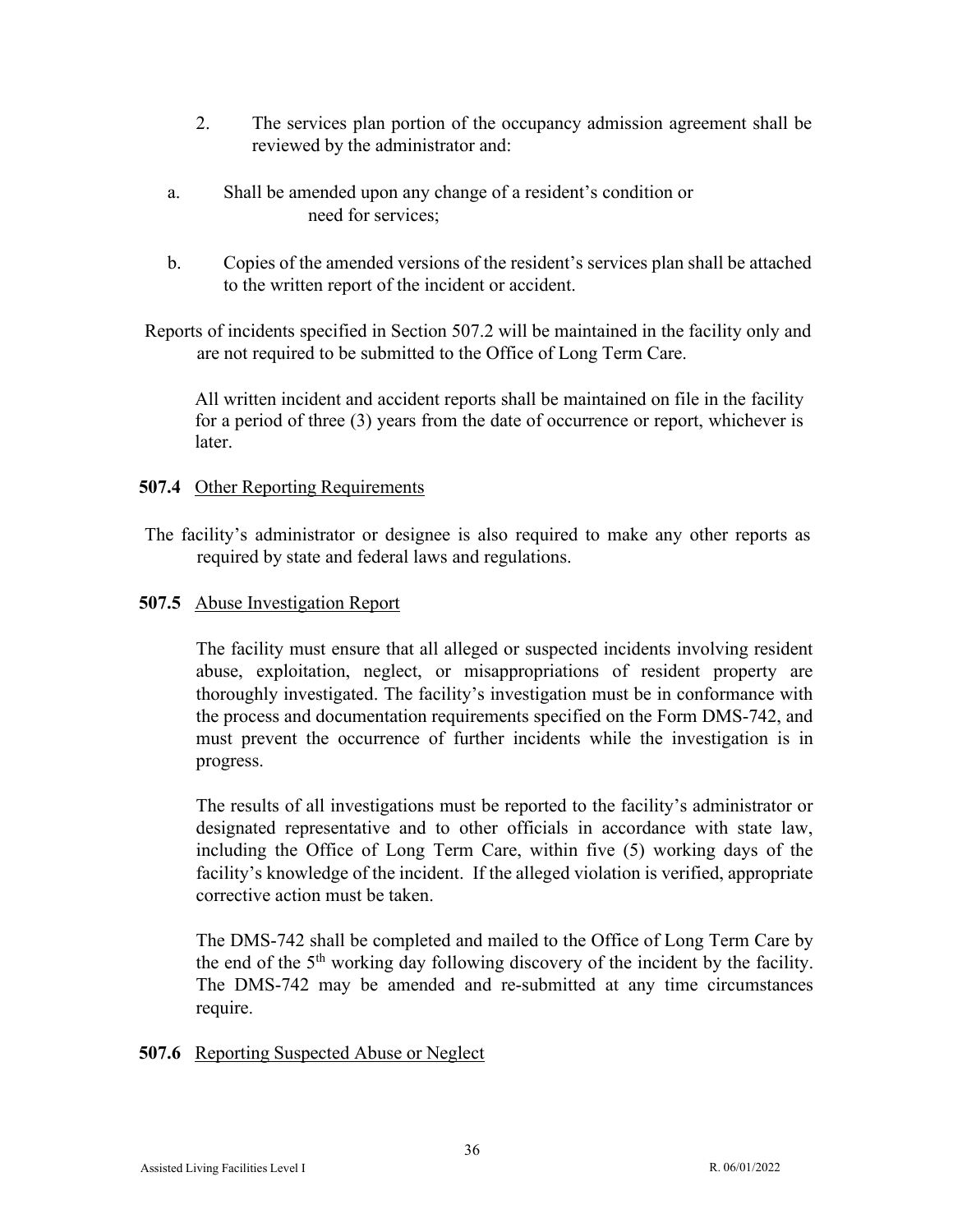- The facility's written policies and procedures shall include, at a minimum, requirements specified in this section.
- **507.6.1** The requirement that the facility's administrator or his or her designated agent immediately reports all cases of suspected abuse or neglect of residents of an assisted living facility to the local law enforcement agency in which the facility is located as required by Ark. Code Ann. § 5-28203(b) and as amended.
- **507.6.2** The requirement that the facility's administrator or his or her designated agent report suspected abuse or neglect to the Office of Long Term Care as specified in this rule.
- **507.6.3** The requirement that all facility personnel/staff/employees who have reasonable cause to suspect that a resident has been subjected to conditions or circumstances that have resulted in abuse or neglect are required to immediately notify the facility administrator or his or her designated agent (this does not negate that all mandated reporters employed by or contracted with the facility shall report immediately to the local law enforcement agency in which the facility is located as required by Ark. Code Ann. § 5-28-203(b)).
- **507.6.4** The requirement that, upon hiring, each facility employee be given a copy of the abuse or neglect reporting and prevention policies and procedures and sign a statement that the policies and procedures have been received and read. The statement shall be filed in the employee's personnel file.
- **507.6.5** The requirement that all facility personnel receive annual, in-service training in identifying, reporting and preventing suspected abuse or neglect, and that the facility develops and maintains policies and procedures for the prevention of abuse and neglect and accidents.
- **507.7** When the Office of Long Term Care makes a finding that a facility employee or personnel of the facility committed an act of abuse, neglect or misappropriation of resident property against a resident, the name of that employee or personnel shall be placed in the Employment Clearance Registry of the Office of Long Term Care. If the employee or personnel against whom a finding is made is a CNA, the name of the CNA will be placed in the CNA Registry of the Office of Long Term Care. Further, the Office of Long Term Care shall make report of its finding to the appropriate licensing or enforcement agencies.

### **508 RESIDENT RECORDS**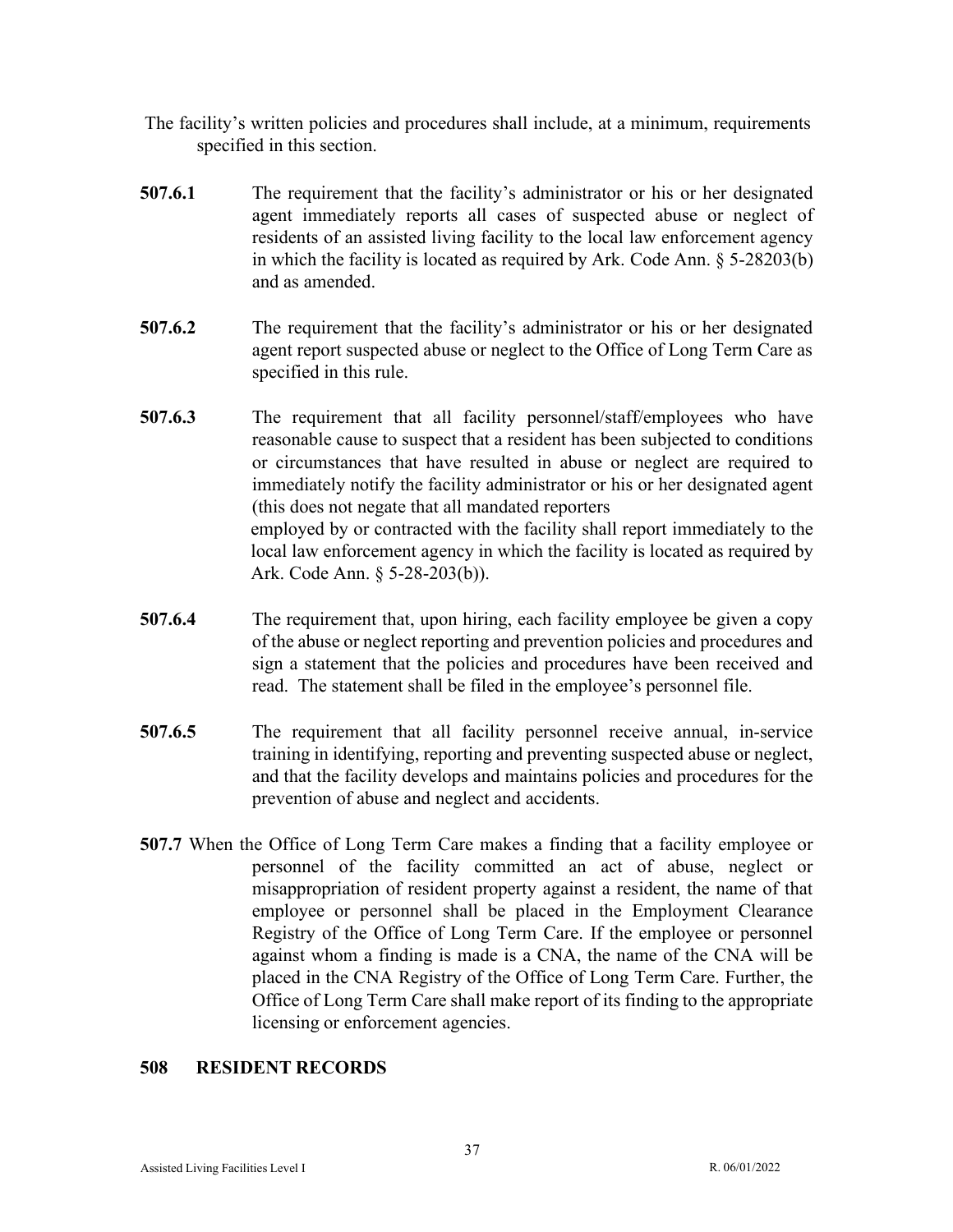- **508.1** The assisted living facility must maintain a separate and distinct record for each resident. The record must contain:
	- a. Resident's name;
	- b. Resident's last address;
	- c. Date the resident began residing at the facility;
	- d. Name, office telephone number, and emergency telephone number of each physician or advance practice nurse who treats the resident;
	- e. Name, address, and telephone number of the responsible party, or if no responsible party, the person who should be contacted in the event of an emergency involving death of the resident;
	- f. All identification numbers such as Medicaid, Medicare or Medipak, Social Security, Veterans Administration and date of birth;
	- g. Any other information that the resident requests the assisted living facility to keep on record;
	- h. A copy of the resident's signed "Residents' Bill of Rights" Statement;
	- i. A copy of the current occupancy admission agreement that includes the resident's services plan updated within the specified time frames and transfer/discharge plan (when applicable);
	- j. On admission, and each time there is a change in services provided the resident, a written acknowledgement that the resident or his or her responsible party has been notified of the charges for the services provided;
	- k. Information about any specific health problem of the resident that might be necessary in a medical emergency. Such records should specify any medication allergies. If none, state "no known allergies";
	- l. A brief medical history;
	- m. A list of all current medications, including strength and dosage, kept by the facility for the resident;
	- n. Name of the resident or his or her responsible party's preferred pharmacy;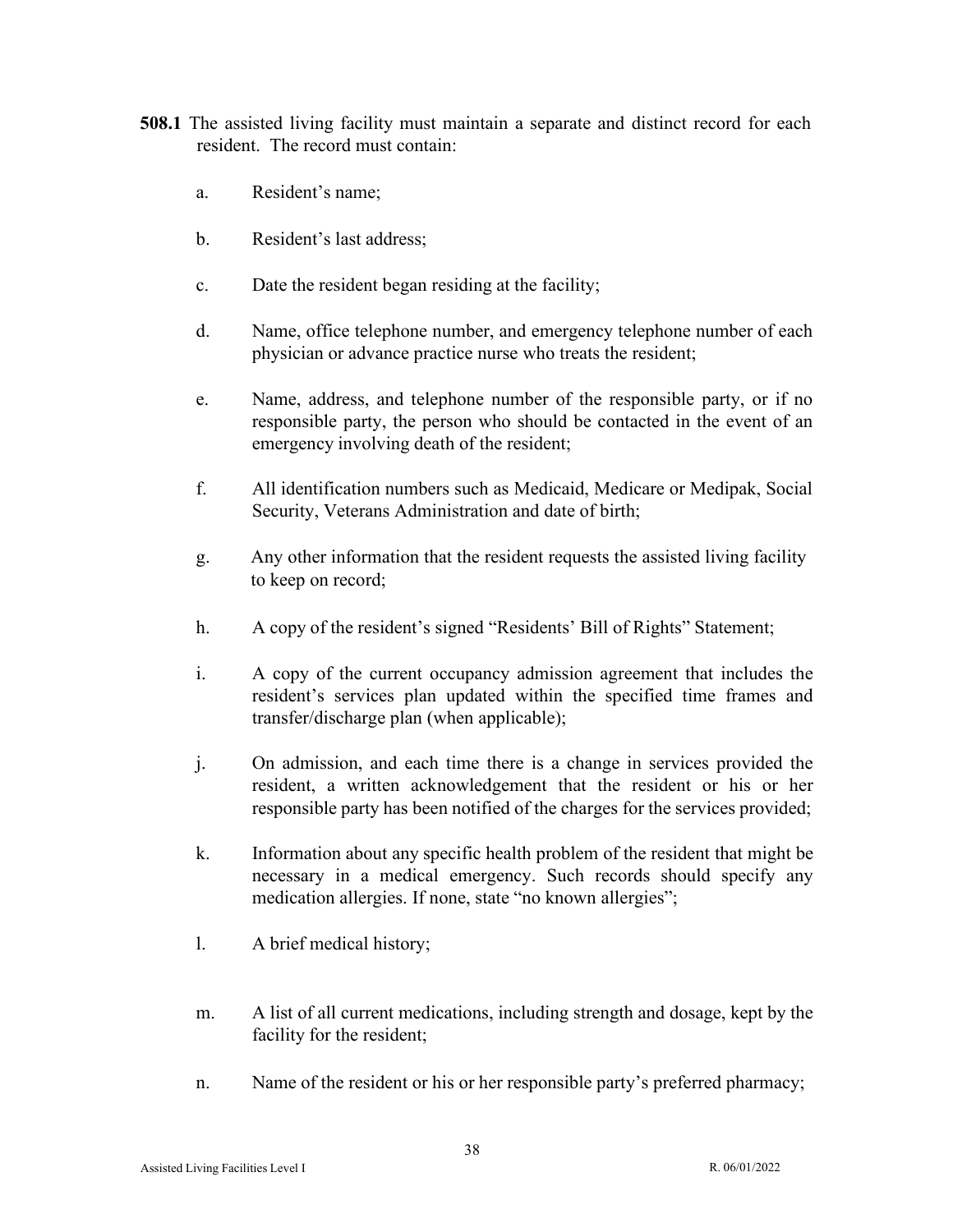- o. An entry shall be made at any time the resident's status changes or in the event of an unusual occurrence. This documentation shall include:
	- 1. Falls;
	- 2. Illness;
	- 3. Physician or advance practice nurse visits;
	- 4. Problem with staff members or others;
	- 5. Hospitalization;
	- 6. Physical injury sustained, whatever the circumstances;
	- 7. Changes in the resident's mental or physical condition;
- p. Copy of compliance agreement, if appropriate;
- q. A copy of court orders, letters of guardianship, or power of attorney if applicable;
- r. Copy of any advance directive;
- s. Discharge date.

**508.2** The facility must maintain the resident's records in the following manner:

- a. Each resident shall have the right to inspect his or her records during normal business hours in accordance with state and federal law;
- b. The facility must not disclose any resident records maintained by the facility to any person or agency other than the facility personnel, the OLTC or the Attorney General's Office except upon expressed written consent of the resident or his or her responsible party unless the disclosure is required by state or federal law or regulation;
- c. Each facility must provide a locked file cabinet or locked room for keeping resident's medical, social, personal, and financial records;
- d. The facility must maintain the original records in an accessible manner for a period of five (5) years following the death or discharge of a resident;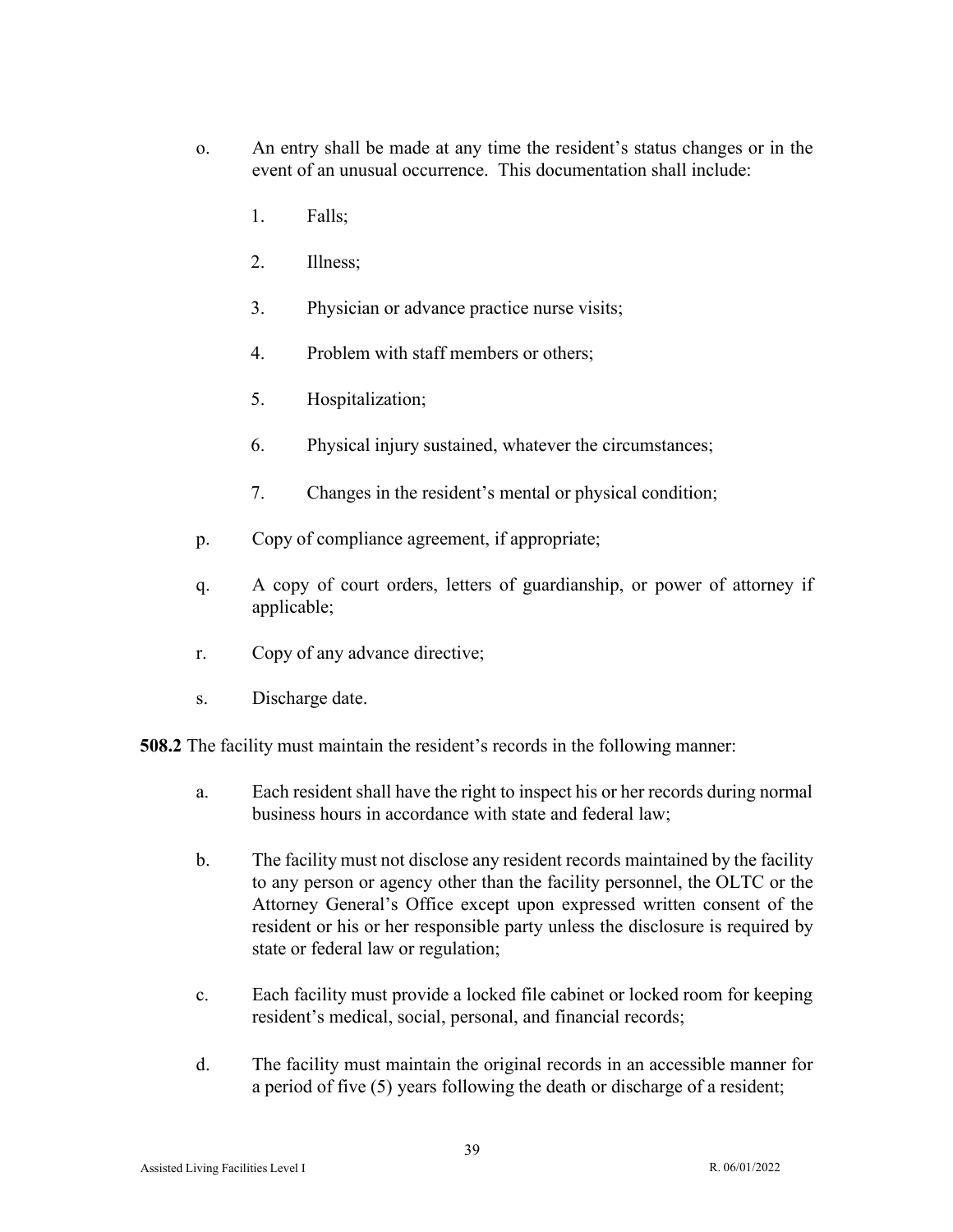- e. The original resident records shall be kept on the facility premises at all times, unless removed pursuant to subpoena.
- f. In the event of a change of ownership, the resident records shall remain with the facility.
- g. If the facility closes, the resident records shall be stored by the owner of the facility within the State of Arkansas for five (5) years.
- h. The facility shall take reasonable actions to protect the resident records from destruction, loss, or unauthorized use.

### **600 ADMISSION, DISCHARGE AND TRANSFER**

Ark. Code Ann. § 20-10-1005 provides for involuntary and voluntary discharges. These rules are supplemental to the statute and if in conflict, the statute governs.

### **601 ADMISSIONS**

#### **601.1** Admission Criteria

The Level I assisted living facility shall not admit any resident whose needs are greater than the facility is licensed to provide. The Level I assisted living facility shall not provide services to residents who:

- a. need 24-hour nursing services except as certified by a licensed home health agency for a period of sixty (60) days with one (1) thirty (30) day extension. A copy of the licensed home health agency's plan shall be filed in the resident's record;
- b. are bedridden;
- c. have transfer assistance needs, including but not limited to assistance to evacuate the facility in case of emergency, that the facility cannot meet with current staffing;
- d. present a danger to self or others or engage in criminal activities.

### **601.2** Pre-Admission Evaluation

Each applicant shall receive an initial evaluation completed by the facility prior to admission to determine whether the resident's needs can be met by the assisted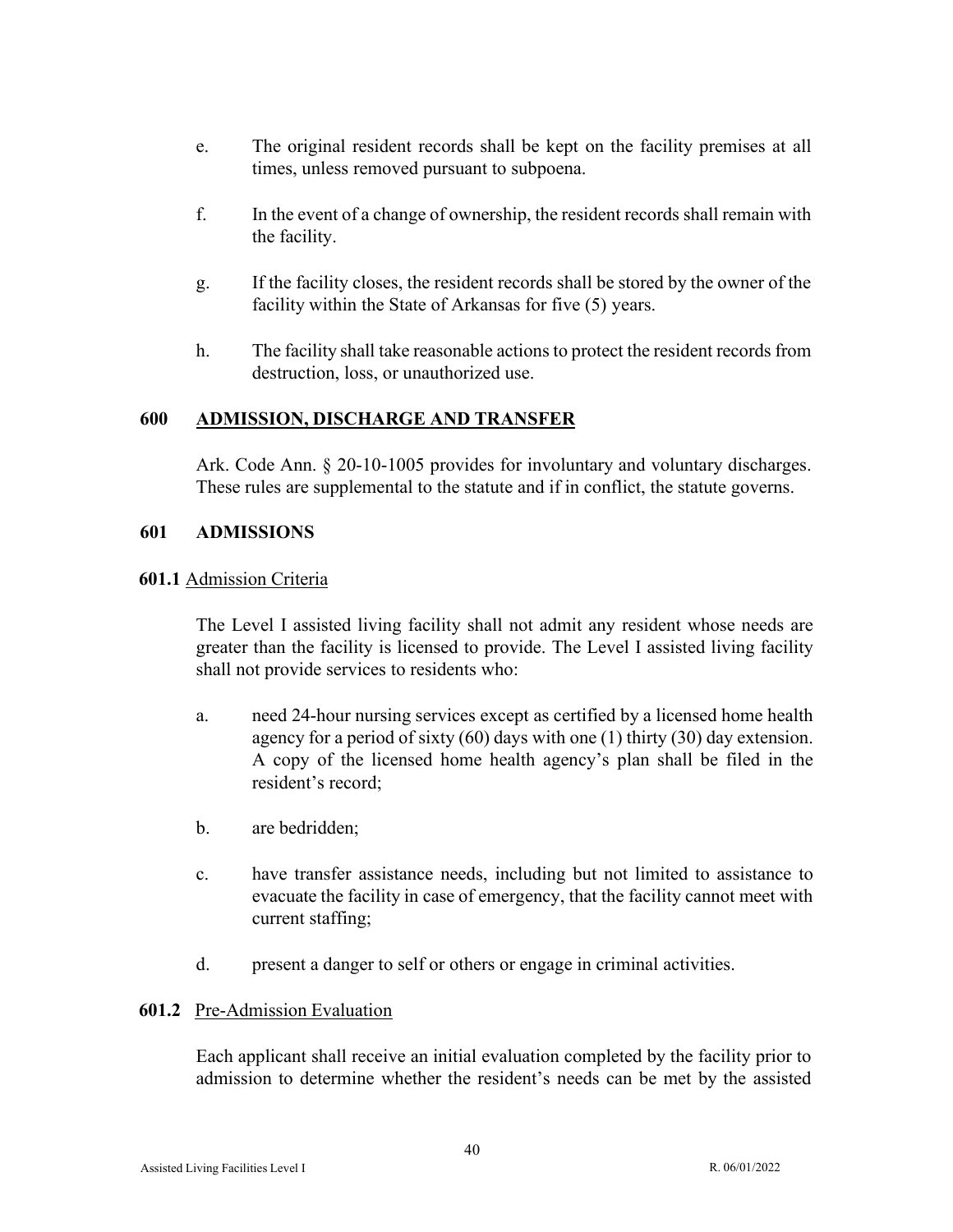living facility, and the resident's needs are not greater than the facility is licensed to provide.

### **601.3** Occupancy Admission Agreement

Prior to or on the day of admission, the assisted living facility and the resident or his or her responsible party shall enter into an occupancy admission agreement. For admissions due to emergency circumstances, an individual shall enter into the assisted living facility as a provisional placement with an occupancy admission agreement between the assisted living facility and the individual or his or her responsible party in place within thirty (30) calendar days of admission if it is determined the individual is appropriate for admission into the assisted living facility. The agreement shall be in writing and shall be signed by both parties. Each resident or his or her responsible party, prior to the execution of the occupancy admission agreement, shall have an opportunity to read the agreement. In the event that a resident or his or her responsible party is unable to read the agreement, necessary steps shall be taken to ensure communication of its contents to the resident or his or her responsible party. The resident or his or her responsible party shall be given a signed copy of the agreement, and a copy signed by the resident or his or her responsible party, and assisted living facility shall be retained in the resident's record. The occupancy admission agreement shall include, at a minimum, the following:

- a. Basic core services that the assisted living facility shall provide including, but not limited to:
	- 1. 24-hour staff supervision by awake staff. Provided, however, that the phrase *24-hour staff supervision* does not require continuous, uninterrupted visual monitoring, and does not place any responsibility with the facility for the conduct of a resident who is away from the facility. This definition does not mean, and is not intended to imply, that a facility is not responsible for any resident who has eloped, as that term is defined in these rules;
	- 2. Assistance in obtaining emergency care 24-hours a day. This provision may be met with an agreement with an ambulance service or hospital or emergency services through 911;
	- 3. Assistance with social, recreational and other activities;
	- 4. Assistance with transportation (this does not include the provision of transportation;
	- 5. Linen service;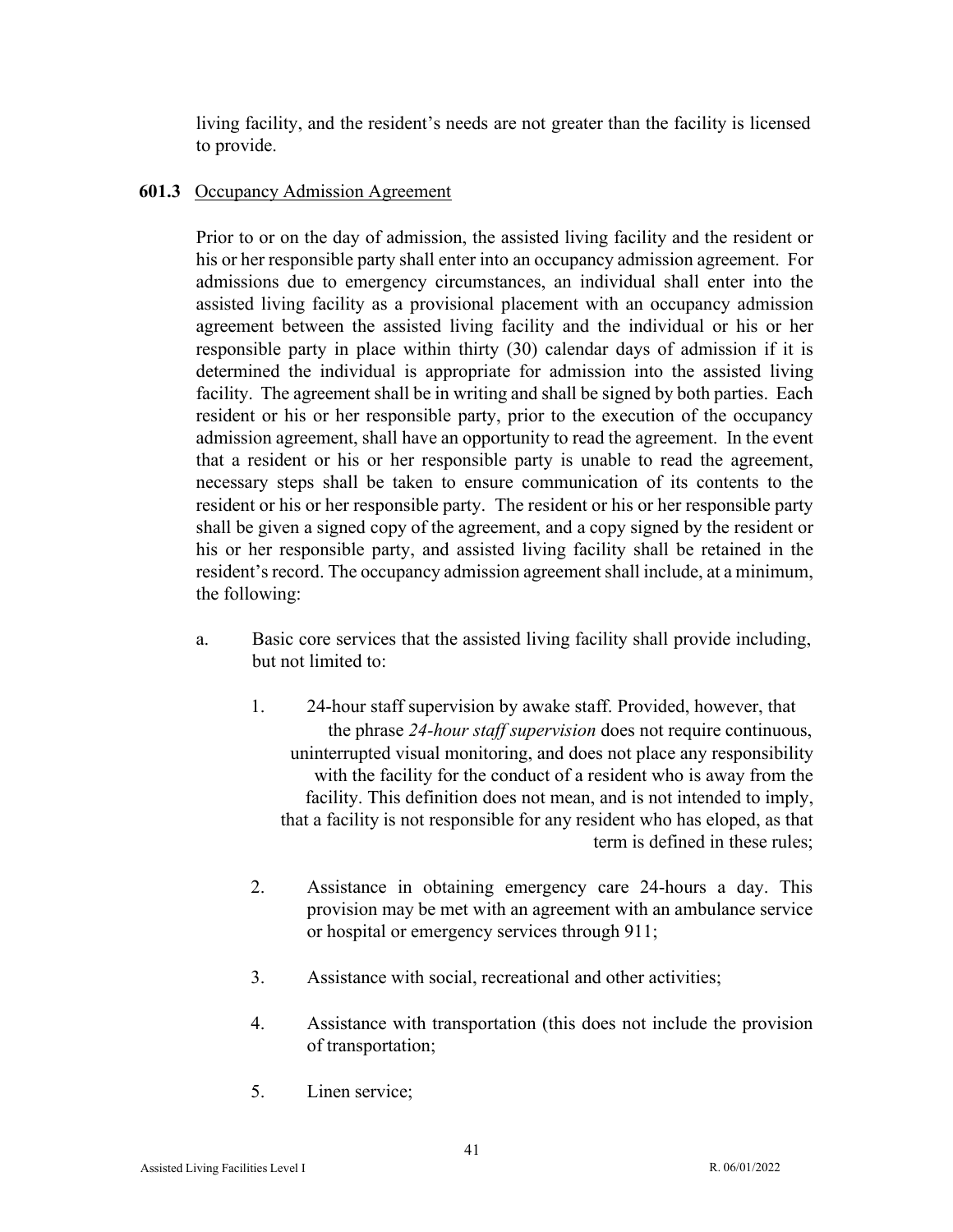- 6. 3 meals a day;
- b. Additional Services:
	- 1. Services identified by the resident or his or her responsible party that are not included in the assisted living facility's core services (see Section 601.3(a) for basic core services) but are available in the facility on an additional fee basis (see Section 700.1.3, Section 700.2.3, Section 700.3.3 and Section 903(i) for examples of services on an additional fee basis) for which the resident or his or her responsible party must sign a request that acknowledges the additional cost and the services provided in the facility for that additional cost;
	- 2. Arrangements for other services identified as needed by the resident or his or her responsible party but are not available in the assisted living facility;
- c. Health Care Services:

Health care services identified as needed by the resident or his or her responsible party that are being received through a licensed home health agency. A copy of the home health agency's plan shall be filed in the resident's record;

- d. Parameters for pets to include behavior and health;
- e. A current statement of all:
	- 1. Fees,
	- 2. Daily, weekly or monthly charges,
	- 3. Any other services that are available on an additional fee basis for which the resident or his or her responsible party must sign a request acknowledging the additional cost and the services provided for that charge;
- All feesthat a resident will be billed (basic core and other fees) shall be disclosed in writing to the resident and made a part of the occupancy admission agreement prior to the receipt of the services. If no prior agreement is obtained, the services may not be billed to the resident or the resident's responsible party.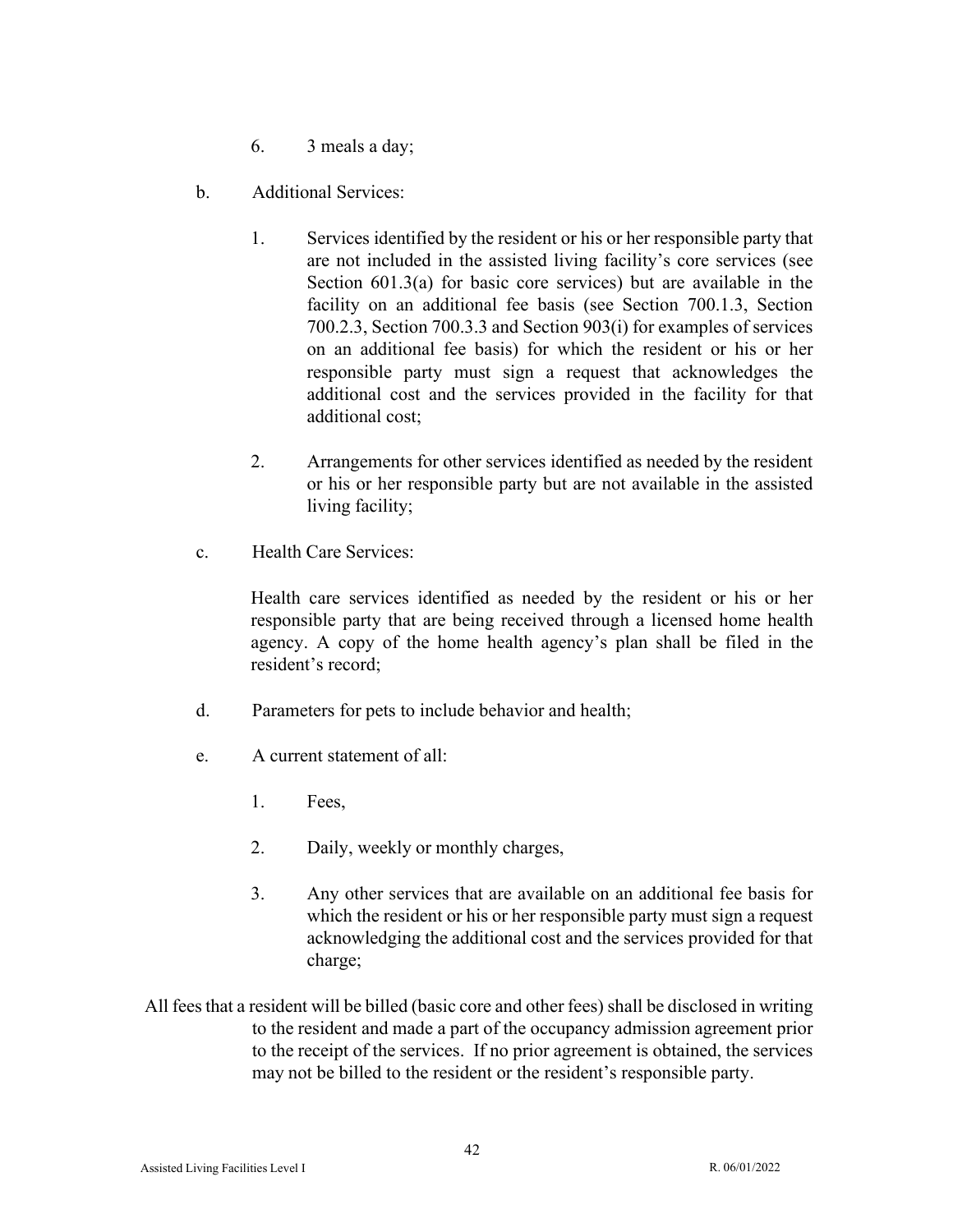- f. A statement that residents or their responsible parties shall be informed, in writing, at least thirty (30) days prior to general rate changes;
- g. The refund policy that addresses refund of advance payment(s) in the event of transfer, death, or voluntary or involuntary discharge. The facility shall ensure, and the policy shall include, as a minimum, the following:
	- 1. For a fourteen-day (14) period beginning on the date of entry into a facility, the resident or his or her responsible party shall have the right to rescind any contractual obligation into which he or she has entered and receive a full refund of any moneys transferred to the facility. If the resident entered the facility and received some benefit therefrom, the charges of the services provided shall be prorated and payment made only for the benefits conferred prior to the refund;
	- 2. In the event of discharge for medical reasons, the refund policy must address the resident's need to maintain on-going medical care and services, and for that reason, refunds shall be on a pro-rata basis regardless of income source;
	- 3. If, after the expiration of the fourteen-day (14) period referenced in Section  $601.3(g)(1)$  above, the resident or his or her responsible party provides a ten (10) day notice, any applicable refund shall be available the day the resident is discharged from the facility. If the resident or his or her responsible party does not provide a ten (10) day notice, any applicable refund will be available within ten (10) days of the resident's departure;
- h. Procedure for nonpayment of fees;
- i. Whether the resident or his or her responsible party chooses to ask the facility to accept responsibility for the resident's personal funds;
- j. Whether the resident shall assume responsibility for his own medication;
- k. The resident or his or her responsible party's authorization and consent to release medical information as needed;
- l. Provisions for the continuous assessment of the resident's needs, referral for appropriate services as may be required if the resident's condition changes and referral for transfer or discharge if required due to a change in the resident's condition;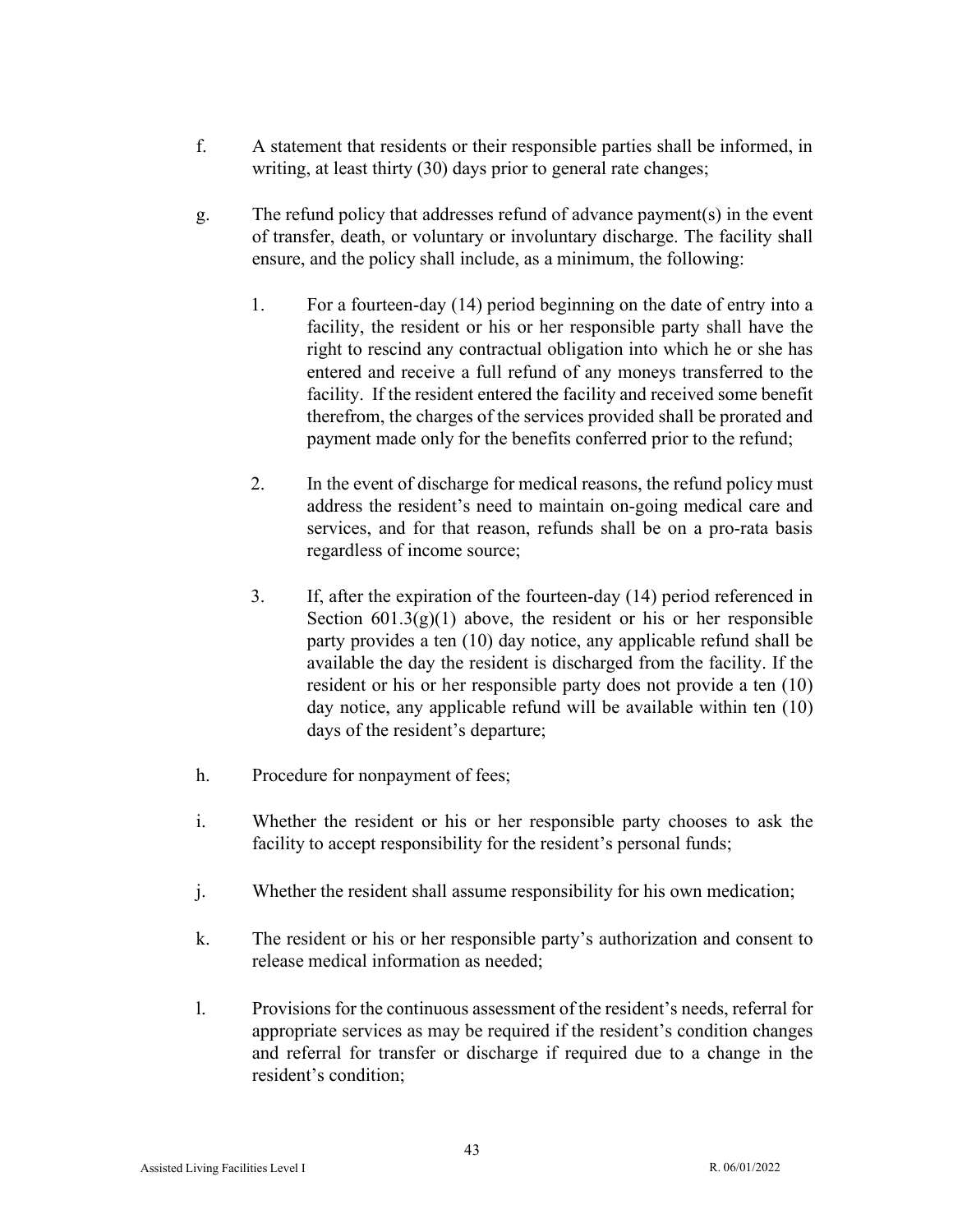- m. A statement that a resident may not be required to perform services for the assisted living facility except as provided for in the occupancy admission agreement or a subsequent written agreement. A resident and the assisted living facility may agree in writing that a resident will perform certain activities or services in the facility if the resident volunteers or is compensated at or above prevailing rates in the community. If a resident is compensated for performance of certain activities to which the resident and the facility agree, the resident shall have to undergo a criminal record check;
- n. Conditions under which emergency transfers or discharges shall be made and procedures for handling such transfers or discharges;
- o. Conditions or events resulting in termination of the occupancy admission agreement;
- p. Resident's or his or her responsible party's responsibilities;
- q. Written documentation of the resident's or his or her responsible party's preference regarding the formulation of an Advance Directive in accordance with Arkansas law. If applicable, a copy of the resident's Advance Directive shall be available;
- r. Copy of Compliance Agreement (if applicable);
- s. Other information as may be appropriate.

## **601.4** Retention Conditions

Pursuant to Act 1230 of 2001, Section 4 (c), no resident shall be permitted to remain in an assisted living facility if the resident's condition requires twenty-four (24) hour nursing care or other services that an assisted living facility is not authorized by law to provide. Further, this prohibition applies even if the resident is willing to execute an agreement relieving the facility of responsibility attendant to the resident's continued placement. Subject to the foregoing restriction, an assisted living facility may retain a resident who becomes incompetent or incapable of recognizing danger, summoning assistance, expressing need or making care decisions provided that the facility ensures all of the following:

a. That adequate oversight, protection and services are provided for the person;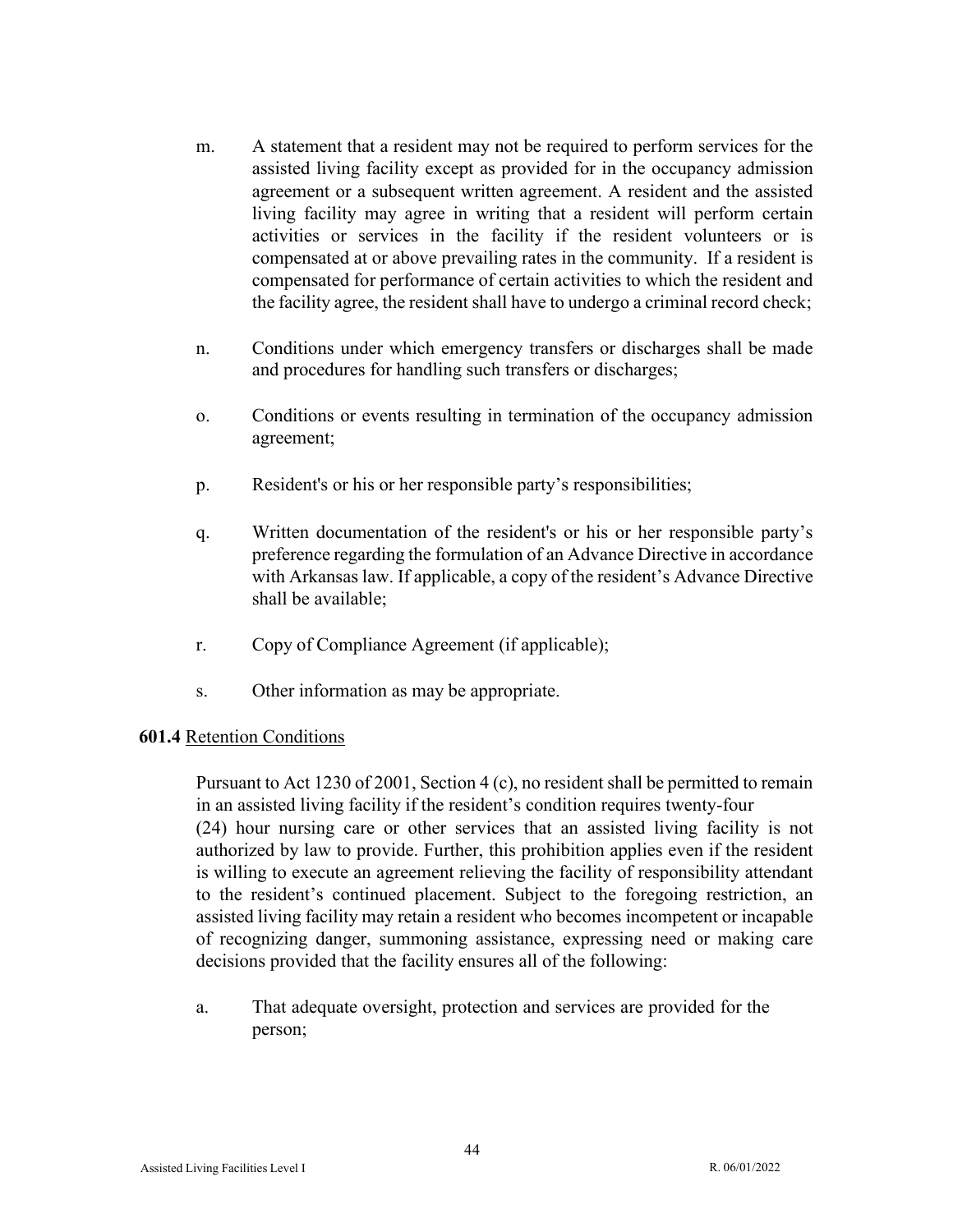- b. That the resident has a guardian or has an agent with a current power of attorney, regardless of whether it is durable, for health care or both. The power of attorney for health care must substantially cover the person's areas of incapacity to meet the requirement of this subsection;
- c. That both the service agreement and compliance agreement, if required, is signed by the guardian and the health care agent or the agent with power of attorney, if any; and
- d. The retention is for a period of no more than ninety (90) days, with no more than a total of two (2) ninety (90) day periods for a single resident in any continuous twelve (12) month period.

## **602 INVOLUNTARY TRANSFER OR DISCHARGE OF RESIDENT**

Except in cases of provisional placements, in the event of the involuntary transfer or discharge of a resident, the assisted living facility shall:

- a. Discuss with the resident the decision to transfer or discharge the resident;
- b. Inform the resident of the reason for the transfer or discharge;
- c. Inform the resident of any available alternative to the transfer or discharge;
- d. Provide a thirty (30) day written notice of transfer or discharge, unless an immediate discharge is required to ensure the welfare of the resident or the welfare of other residents may be immediately affected or the conditions found in Ark. Code Ann.  $\S20-10-1005(a)(1)$  exists. The written notice shall contain, at a minimum:
	- 1. The reason or reasons for the transfer or discharge;
	- 2. A statement of the resident's right of appeal;
	- 3. A statement that an appeal must be made to the Office of Long Term Care;
	- 4. A statement that the notice of appeal must be made within seven (7) calendar days of the written notice of transfer or discharge to the resident.
- e. In the event an immediate transfer or discharge is required pursuant to the conditions set forth in Section  $602(d)$ , the assisted living facility shall advise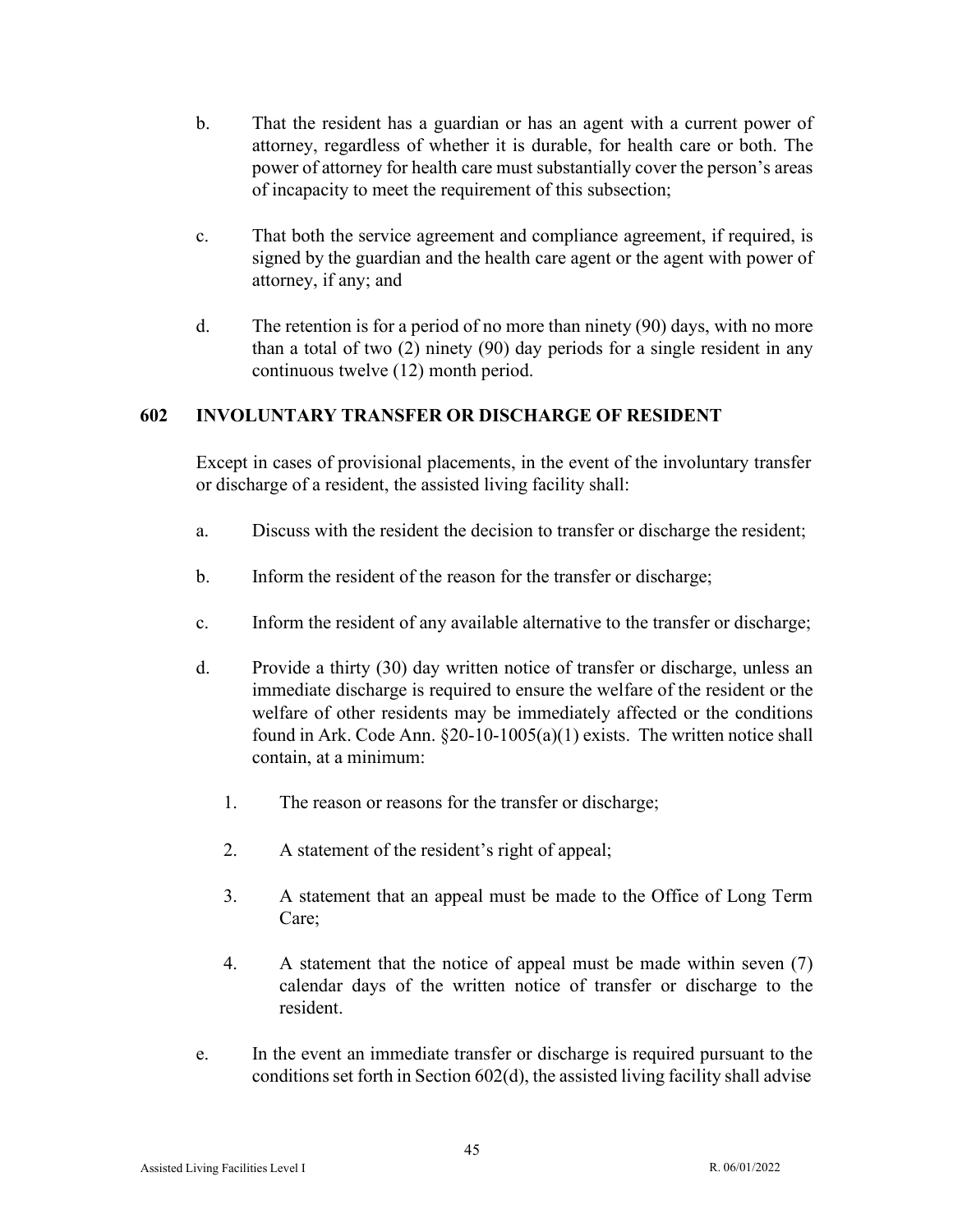the resident or his or her responsible party, and immediate arrangements shall be made based on the written occupancy admission agreement to transfer or discharge such resident to an appropriate facility.

- f. Where there is no responsible party or the responsible party is unwilling to act, the assisted living facility shall notify the Department of Human Services' Adult Protective Services for the county in which the assisted living facility is located and other appropriate agencies when transfer assistance is needed.
- g. Provide a copy of pertinent information that must include:
	- 1. Identifying information including social security number and Medicaid number if there is one, date of birth;
	- 2. Responsible party contact information;
	- 3. Summary of needs/problems;
	- 4. Social history, if available.
- h. Refund to the resident or his or her responsible party any security deposit, less appropriate deductions for damage or specific charges made to the assisted living facility by or on behalf of the resident.
- i. Document in the resident's file the reasons for the transfer or discharge. Prior to making such transfer or discharge, the assisted living facility shall:
	- 1. Develop a transfer or discharge plan consistent with the occupancy admission agreement;
	- 2. Document in the resident's file the following:
		- A. The reason for the transfer or discharge;
		- B. The strategies used, if any, to prevent involuntary transfer or discharge;
		- C. The fact that the resident or his or her responsible party was informed and the manner in which they were informed;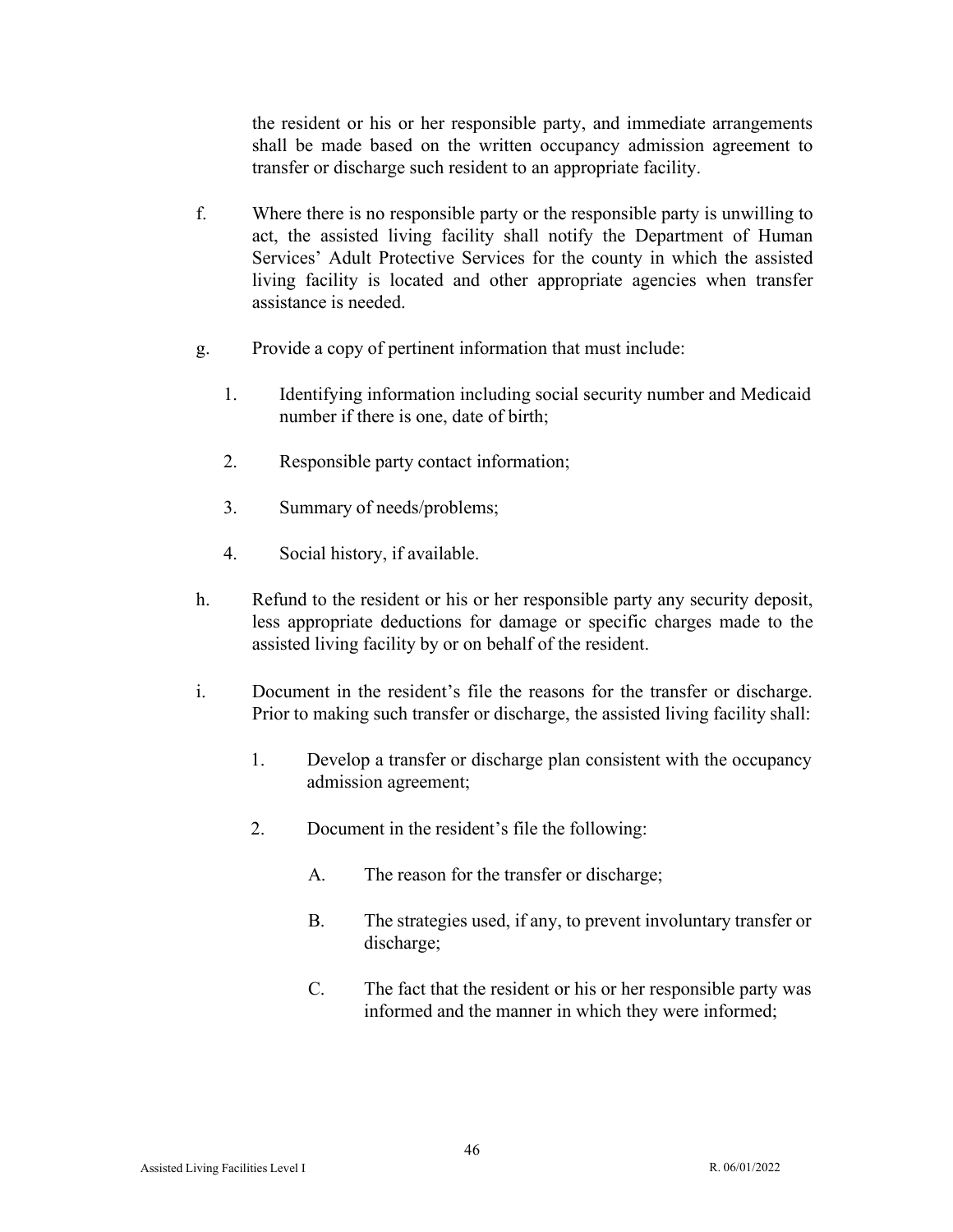- D. The name, address, and telephone number of the individual or location to which the resident is to be transferred or discharged.
- j. If it is determined that there is a medical need for a transfer to another health care facility because the assisted living facility cannot meet the resident's needs, such transfers shall be initiated promptly. The administrator shall be notified and shall ensure:
	- 1. That the resident is receiving appropriate care prior to transfer or discharge;
	- 2. That discharge or transfer occurs in a manner consistent with the medical needs of the resident including arrangements for appropriate transportation.

# **602.1** Conditions of Termination of the Occupancy Admission Agreement

Pursuant to Act 1230 of 2001, Section 4 (c), no resident shall be permitted to remain in an assisted living facility if the resident's condition requires twenty-four (24) hour nursing care or other services that an assisted living facility is not authorized by law to provide. See also Section 601.1. Further, this prohibition applies even if the resident is willing to execute an agreement relieving the facility of responsibility attendant to the resident's continued placement. Subject to the foregoing, supplemental services may be provided as an alternative to termination. In no event shall an assisted living facility terminate an occupancy admission agreement if the resident or his or her responsible party arranges for the needed services and any unmet needs. Supplemental services may be provided by the resident's family, facility staff or private duty staff as agreed to between the resident and the facility. The occupancy admission agreement shall not be terminated except under one of the following conditions:

a. By written notification by either party giving the other party thirty (30) calendar days written notice, provided, however, that if an emergency condition exists whereby the continued residency of the resident will constitute immediate jeopardy, a direct threat or the substantial risk of serious harm, serious injury, impairment or death to other residents, the facility may immediately discharge the resident. In such cases, the facility shall document the nature of the emergency and the reasons why it could not permit the continued residency of a resident, and shall provide a written statement of discharge containing the reason for the discharge, and stating the right and method to appeal the discharge;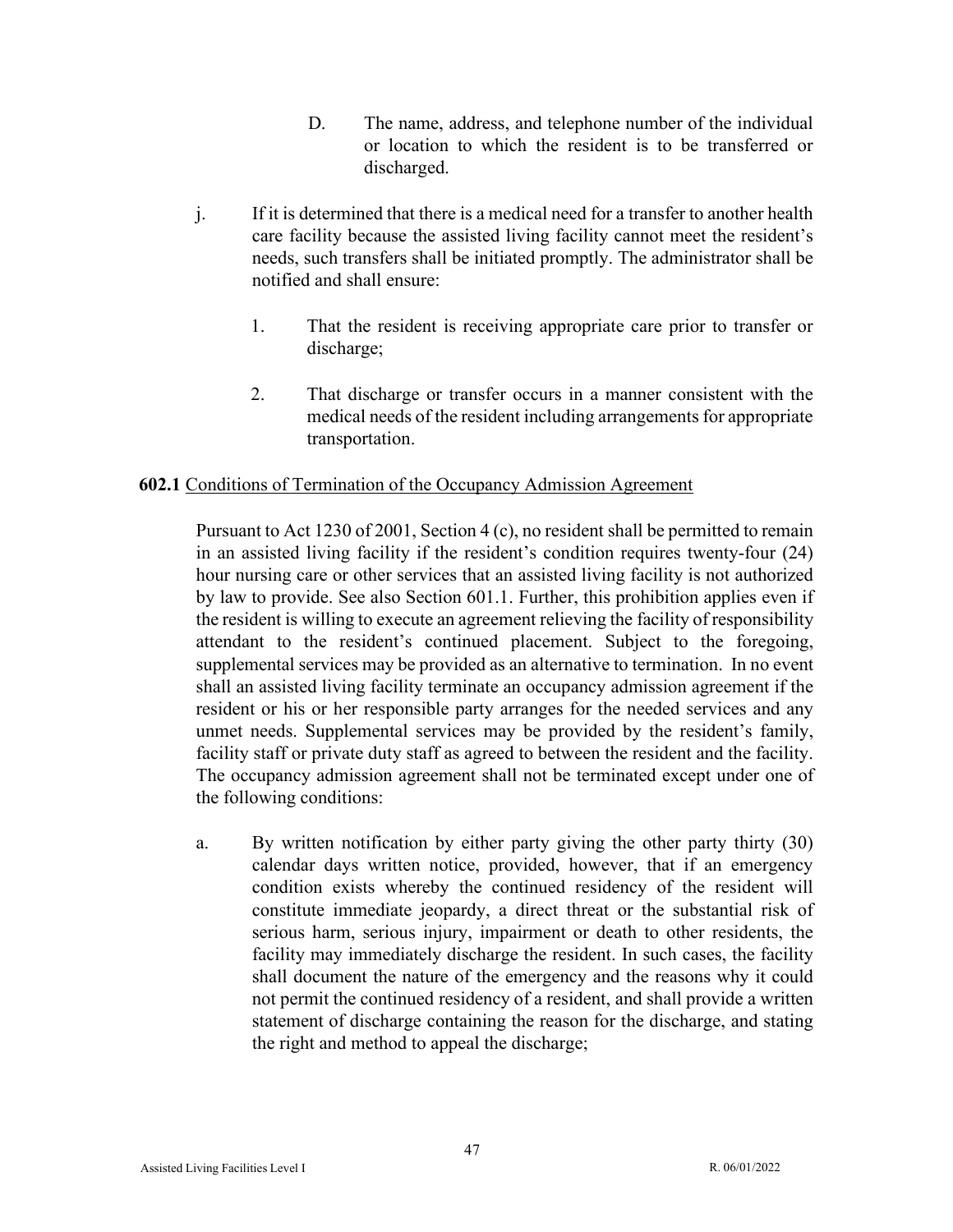- b. The resident's mental or physical condition deteriorates to a level requiring services that cannot be provided in a Level I assisted living facility;
- c. The resident's condition requires twenty-four (24) hour nursing care as defined in Section 300;
- d. The resident's behavior or condition poses an immediate threat to the health or safety of self or others;
- e. The resident or his or her responsible party refuses to cooperate in an examination by a physician or advance practice nurse or licensed psychologist of his or her own choosing to determine the resident's health or mental status for the purpose of establishing appropriateness for retention or termination;
- f. The resident's fees have not been paid, provided the resident or his or her responsible party was notified and given thirty (30) days to pay any deficiency;
- g. The resident or his or her responsible party refuses to enter into a negotiated compliance agreement, refuses to revise the compliance agreement when there is a documented medical reason for the need of a negotiated compliance agreement or revision thereto, or refuses to comply with the terms of the compliance agreement (See Section 704, Compliance Agreements);
- h. Other written conditions as may be mutually established between the resident or his or her responsible party and the assisted living facility at the time of admission or any time thereafter.

# **603 BILL OF RIGHTS**

# **603.1** Residents' Bill of Rights

1. Each assisted living facility must post the Residents' Bill of Rights, as provided by the Department, in a prominent place in the facility. The Residents' Bill of Rights must prominently display the toll-free number for contacting the Office of Long Term Care and filing a complaint, or the facility must post the number and its purpose beside the Residents' Bill of Rights. Further, the facility shall prominently display the contact information for the State ombudsman's office. A copy of the Residents' Bill of Rights must be given to each resident in a manner and form comprehendible to the resident or his or her responsible party.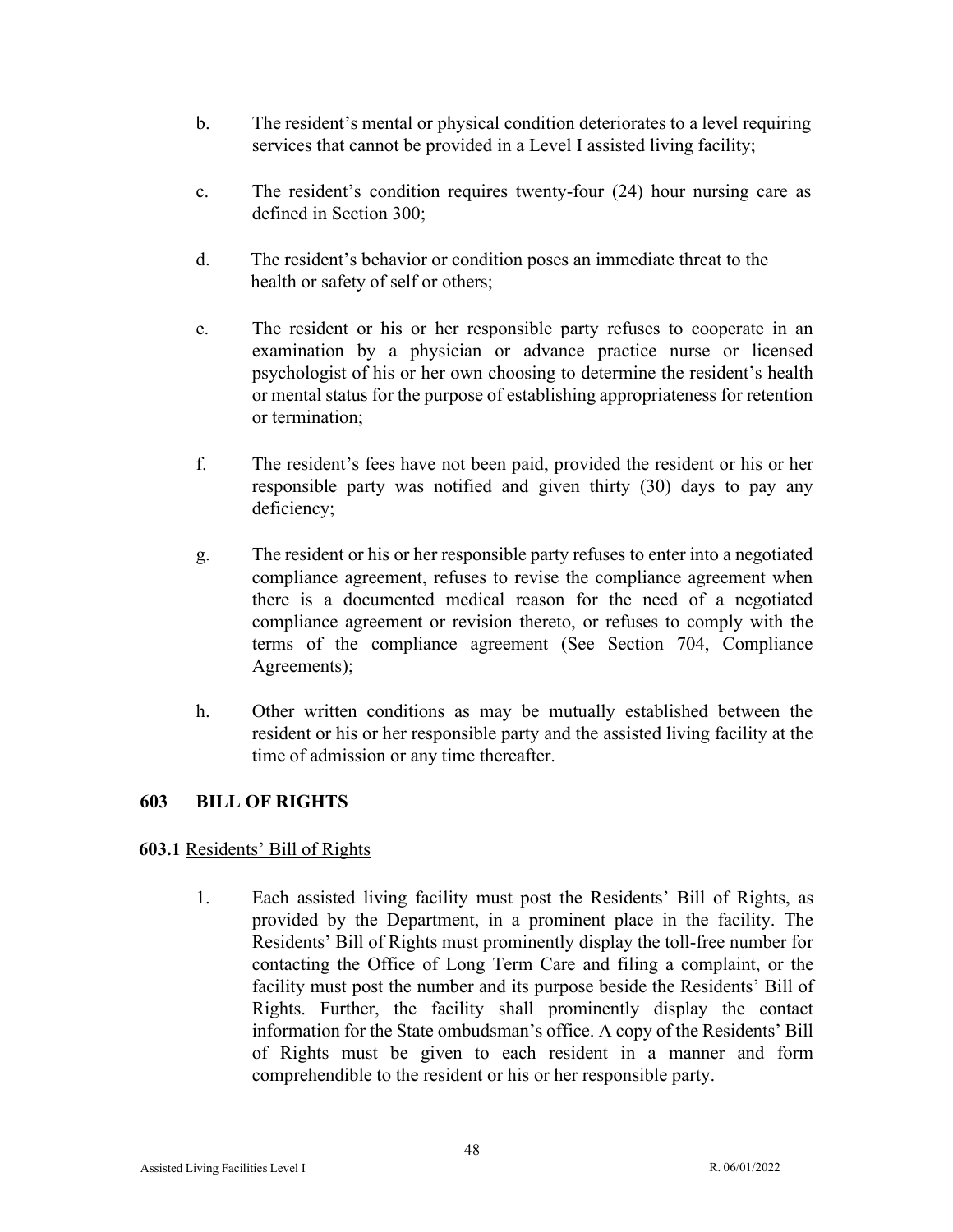- 2. A resident has all the rights, benefits, responsibilities, and privileges granted by the constitution and laws and rules of this state and the United States except where lawfully restricted. The resident has the right to be free of interference, coercion, discrimination, or reprisal in exercising these civil rights.
- 3. In addition to the provisions of Section  $603.1(1)(2)$ , each resident in the assisted living facility has the right to, and the facility shall ensure that residents shall:
	- A. Be free from physical or mental abuse, including corporal punishment;
	- B. Be permitted to participate in activities of social, religious, or community groups unless the participation interferes with the rights of others;
	- C. Be provided a schedule of individual and group activities appropriate to individual resident needs, interests and wishes;
	- D. Be, at a minimum, provided:
		- (i.) In-house activities and programs, the character and scope of which shall be disclosed to potential residents or their responsible parties in writing as part of the application process;
		- (ii.) Group recreation and socialization;
	- E. Not be prevented in any way from the practice of the religion of the resident's choice. The assisted living facility shall not be expected to participate or facilitate the practice of religion beyond arranging or coordinating transportation to the extent possible;
	- F. Be treated with respect, kindness, consideration, and recognition of his or her dignity and individuality, without regard to race, religion, national origin, sex, age, disability, marital status, sexual orientation or source of payment. This means that the resident:
		- (i.) has the right to make his or her own choices regarding personal affairs, care, benefits, and services,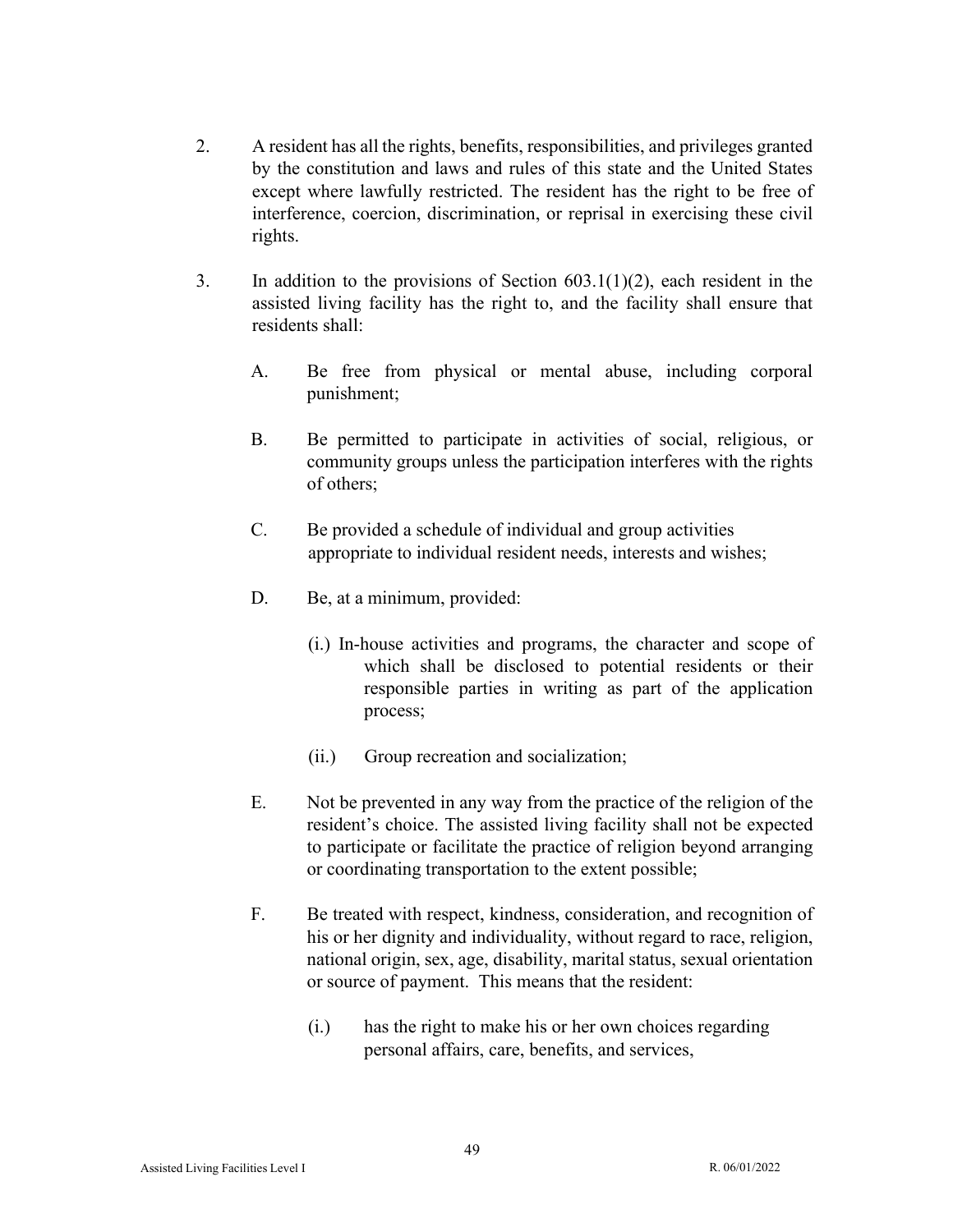- (ii.) has the right to be free from abuse, neglect, and exploitation, and
- (iii.) if protective measures are required, has the right to designate a guardian or representative to ensure the right to quality stewardship of his or her affairs to the extent permitted by law;
- G. Be provided a safe and appropriate living environment;
- H. Not be confined to his or her apartment or bed;
- I. Not be prohibited from communicating in his or her native language with other residents or personnel/staff/employees;
- J. Be permitted to complain about the resident's care or treatment. The complaint may be made anonymously or communicated by a person designated by the resident. The provider must promptly respond to resolve the complaint. The provider must not discriminate or take any punitive, retaliatory, or adverse action whatsoever against a resident who makes a complaint or causes a complaint to be made;
- K. Be allowed to receive and send unopened mail, and the provider must ensure that the resident's mail is sent and delivered promptly;
- L. Be allowed communication, including personal visitation with any person of the resident's choice, including family members, representatives of advocacy groups, and community service organizations;
- M. Be allowed to make contacts with the community and to achieve the highest level of independence, autonomy, and interaction with the community of which the resident is capable;
- N. Be allowed to manage his or her financial affairs. The resident may authorize in writing another person to manage his or her money. The resident may choose the manner in which his or her money is managed, including a money management program, a representative payee program, a financial power of attorney, a trust, or a similar method, as desired by the resident. The resident or his or her responsible party must be given, upon request of the resident or his or her responsible party, but at least quarterly, an accounting of financial transactions made on his or her behalf by the facility should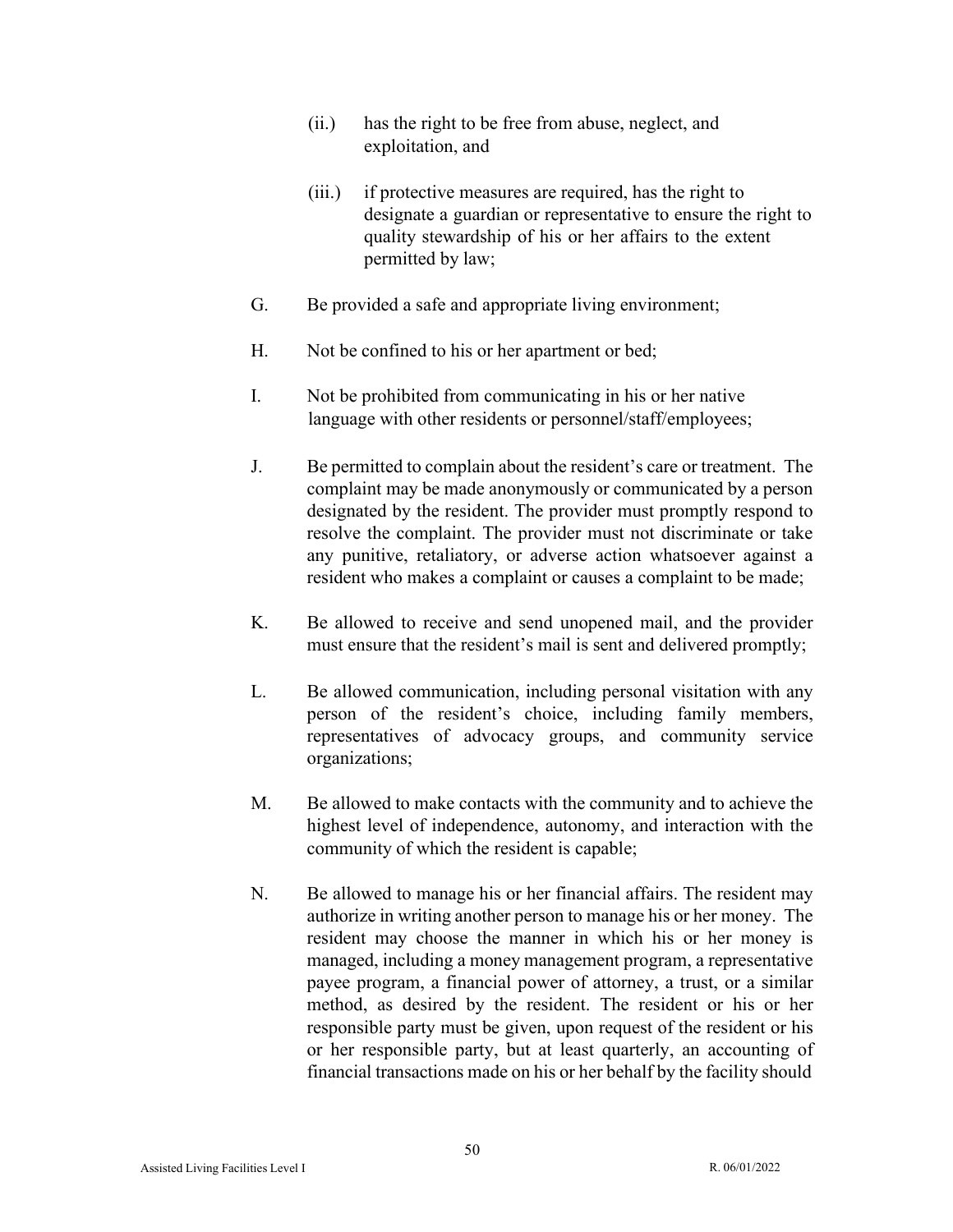the facility accept his or her written delegation of this responsibility to the facility in conformance with state law. Further, if a facility agrees to manage residents' funds, the facility shall indemnify and hold harmless the resident from any loss of or theft of funds;

- O. Be allowed access to the resident's records. Resident records are confidential and may not be released without the resident's or his or her responsible party's consent unless the release without consent is required by law;
- P. Have the right and be allowed to choose and retain a personal physician or advance practice nurse;
- Q. Participate in the development of the individual services plan portion of his or her occupancy admission agreement that describes the resident's services and how the needs will be met;
- R. Be given the opportunity to refuse medication assistance or monitoring after the resident or his or her responsible party:
	- (i.) is advised by the person providing medication assistance or monitoring of the possible consequences of refusing medication assistance or monitoring, and
	- (ii.) acknowledges that he or she understands the consequences of refusing medication assistance or monitoring;
- S. Be allowed unaccompanied access to a telephone;
- T. Have privacy while attending to personal needs, and a private place for receiving visitors or associating with other residents, unless providing privacy would infringe on the rights of other residents. The right applies to medical treatment, written communications, telephone conversations, meeting with family, and access to resident councils;
- U. If married, have the right to share an apartment or unit with his or her spouse even if the spouse is not receiving services through the assisted living facility. In the case of two consenting adults, if one or both is receiving services through the assisted living facility, the couple shall have the right to share an apartment or unit;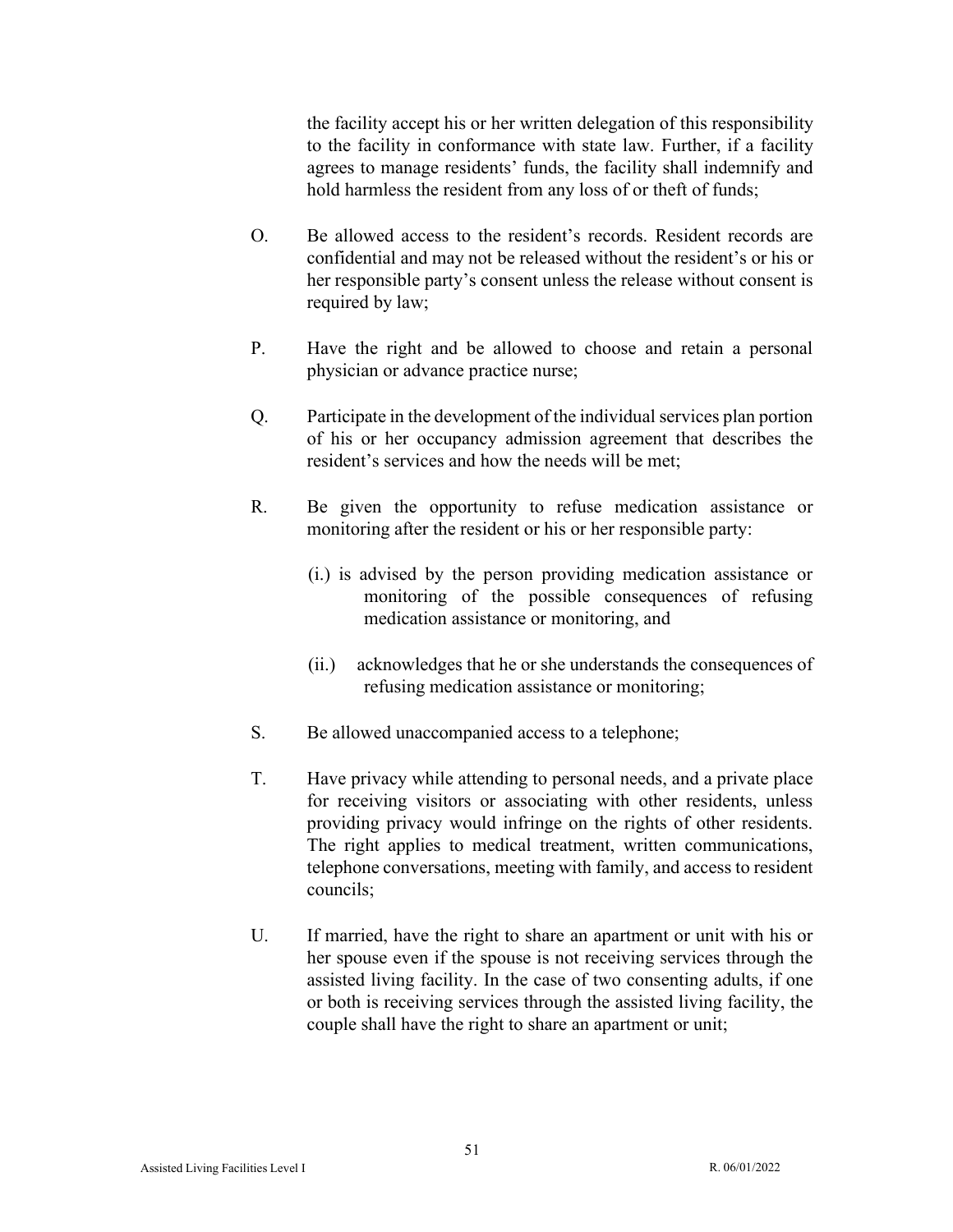- V. Be allowed to retain and use personal possessions, including, but not limited to, clothing and furnishings, as space permits. The number of personal possessions may be limited for the health and safety of other residents;
- W. Be allowed to determine his or her dress, hairstyle, or other personal effects according to individual preference, except the resident has the responsibility to maintain personal hygiene;
- X. Be allowed to retain and use personal property in his or her immediate living quarters and shall have a lockable apartment or unit door;
- Y. Be allowed to refuse to perform services for the facility;
- Z. Be informed by the assisted living facility no later than the  $30<sup>th</sup>$  day after admission:
	- (i.) whether the resident is entitled to benefits under Medicare or Medicaid, and
	- (ii.) which items and services are covered by these benefits, including items or services for which the resident may not be separately charged;
- AA. Residents are discharged or transferred in conformity with Ark. Code Ann § 20-10-1005 and the provisions governing transfer and discharge in these rules.
- BB. Be allowed to immediately leave the assisted living facility, either temporarily or permanently, subject to contractual or financial obligations as specified in Section 601.3(g);
- CC. Have access to the services of a representative of the State Long Term Care Ombudsman Program, Arkansas Department of Human Services, Division of Aging and Adult Services;
- DD. Be allowed to execute an advance directive or designate a guardian in advance of need to make decisions regarding the resident's health care should the resident become incapacitated.
- EE. Receive reimbursement from the facility for any lost, misappropriated, or destroyed property or funds, when the loss,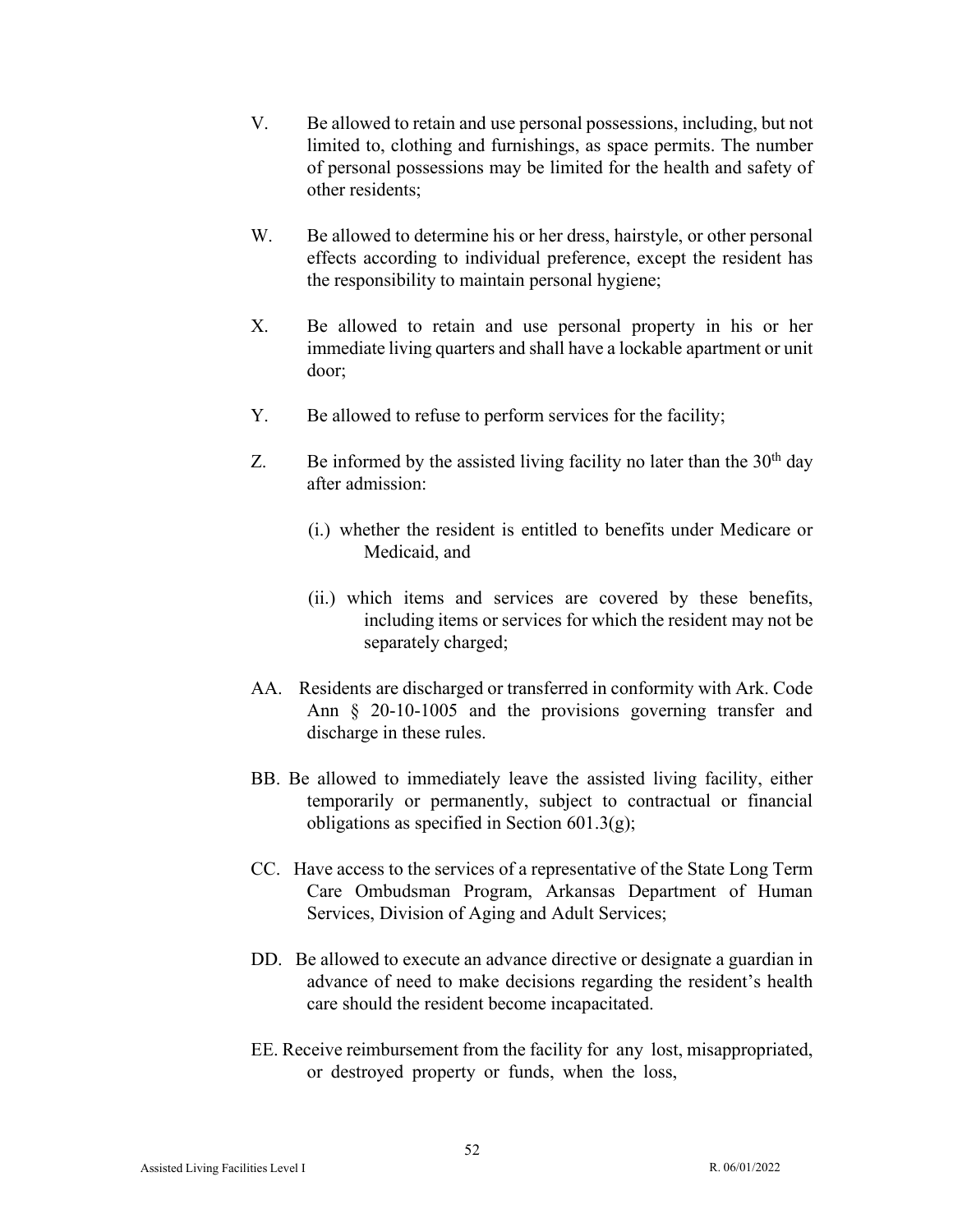misappropriation, or destruction, occurs at a time in which the facility was exercising care or control over the funds or properties, including loss or destruction of residents' property that occurs during laundering or cleaning of the facility, the resident's room, or the resident's property, excluding normal wear and tear.

# **700 SERVICES**

An assisted living facility shall provide, make available, coordinate, or contract for services that meet the care needs identified in the services plan portion of residents' occupancy admission agreements, to meet unscheduled care needs of residents, and to make emergency assistance available 24 hours a day, all in a manner that does not pose an undue hardship on residents. An assisted living facility shall respond to changes in residents' needs for services by revising the services plan portion of residents' occupancy admission agreements and, if necessary, by adjusting its staffing plan or contracting for services from other providers. If non-residents utilize services of the assisted living facility, it must occur in a manner that does not unduly disturb residents or deprive residents of timely access to services.

Services are provided according to the services plan portion of residents' occupancy admission agreements, and may include, but are not limited to, homemaker, attendant care, and medication oversight to the extent permitted under State law. Services include 24-hour response staff to meet residents' needs in a way that promotes maximum dignity and independence and provides supervision, safety and security. Other individuals or agencies may furnish care directly or under arrangements with the assisted living facility. Such care shall be supplemental to the services provided by the assisted living facility and does not supplant, nor may be substituted for, the requirements of service provisions by the facility.

Services are furnished to a person who resides in his or her own apartment or unit that may include dually occupied units when both occupants consent to the arrangement. Each apartment or unit shall be of adequate size and configuration to permit residents to perform, with or without assistance, all the functions necessary for independent living, including sleeping; sitting; dressing; personal hygiene; storing, preparing, serving and eating food; storage of clothing and other personal possessions; doing personal correspondence and paperwork and entertaining visitors. Care provision and service delivery must be resident-driven to the maximum extent possible and treat each person with dignity and respect. Care must be furnished in a way that fosters the independence of each resident.

Occasional or intermittent guidance, direction or monitoring, or assistance with activities of daily living and social activities and transportation or travel, as defined in these rules, for residents to keep appointments for medical, dental, social, political or other services or activities shall be made available to residents.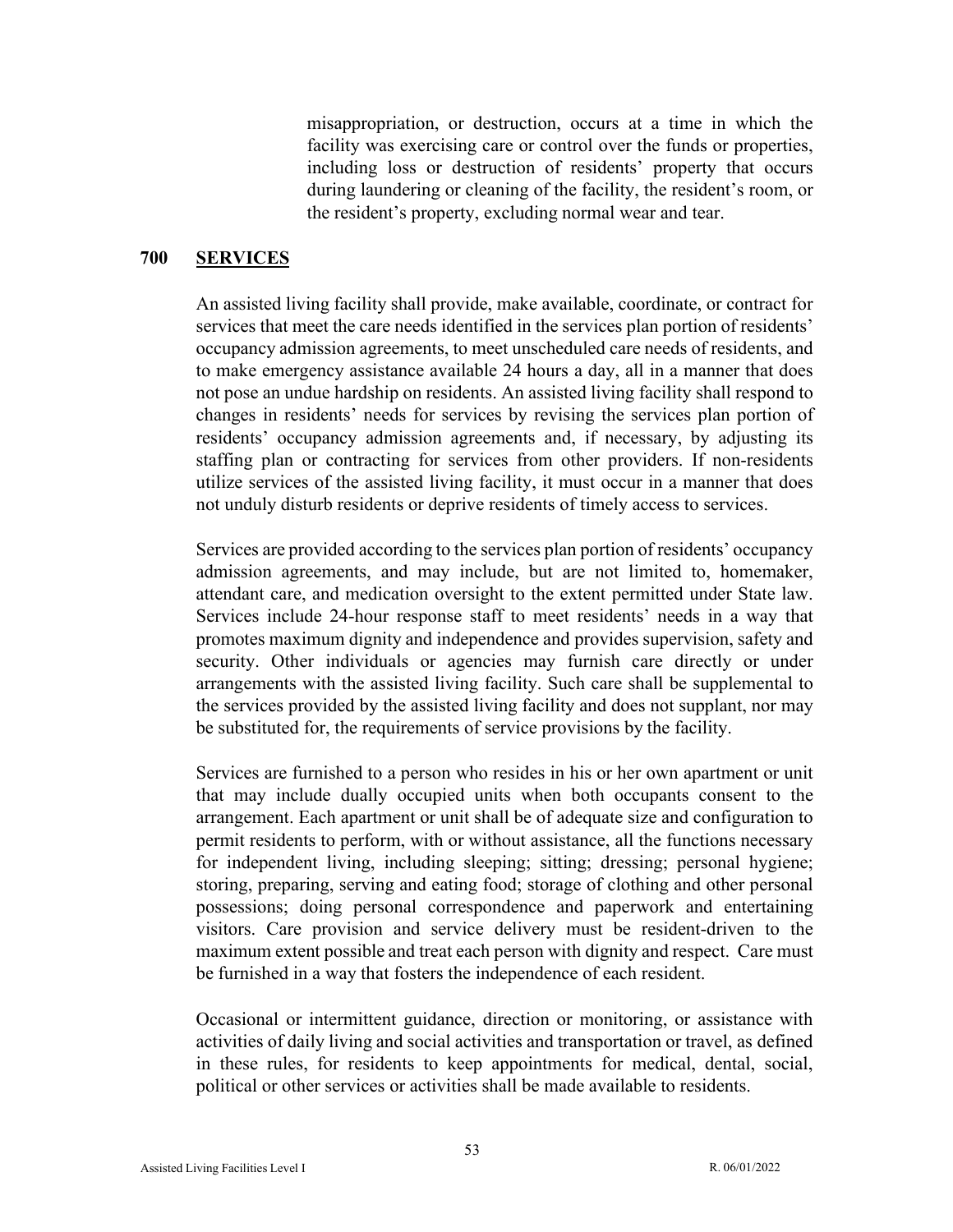The resident may be assisted in making arrangements to secure community based health or other professional services, examinations and reports needed to maintain or document the maintenance of the resident's health, safety and welfare.

#### **700.1** Housekeeping and Maintenance

- **700.1.1** Each assisted living facility shall establish and conduct a housekeeping and maintenance program, to ensure the continued maintenance of the facility in good repair, to promote good housekeeping procedures, and to ensure sanitary practices throughout the facility.
- **700.1.2** The facility shall have full responsibility to clean and maintain all common areas and shall make no additional charge to the resident or third parties, including Medicaid, for such services. The facility shall ensure that each resident or staff person maintains the residents' living quarters in a safe and sanitary condition. If the resident declines housekeeping services, the resident's apartment or unit shall not impact negatively on other apartments or units or common areas (e.g., odors, pests).
- **700.1.3** For those residents who do not wish to clean their own apartment or unit, the facility shall include this service as part of the service package either for free, or for an additional fee basis and indicate such in the occupancy admission agreement.
- **700.1.4** Each assisted living facility, in addition to meeting applicable fire and building codes, shall meet the following housekeeping and maintenance requirements:
	- a. All areas of the facility shall be kept clean and free of lingering odors, insects, rodents and trash;
	- b. Each resident's apartment or unit shall be cleaned before use by another resident;
	- c. Corridors shall not be used for storage;
	- d. Attics, cellars, basements, below stairways, and similar areas shall be kept clean of refuse, old newspapers and discarded furniture;
	- e. Polish used on floors shall provide a non-slip finish;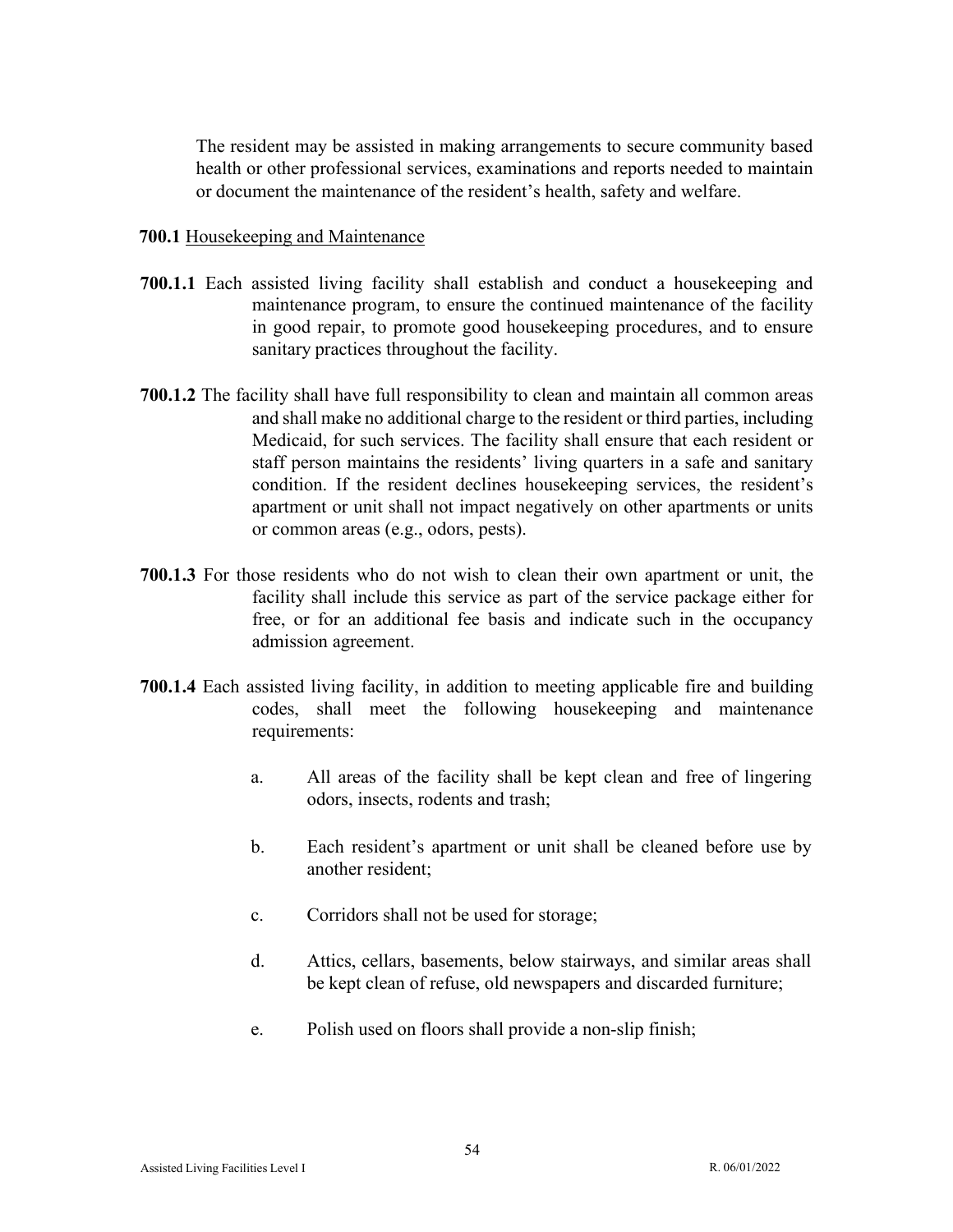- f. The building(s) and grounds shall be maintained in a clean, orderly condition and in good repair;
- g. The interior walls, ceilings and floors shall be clean. Cracked plaster, peeling wallpaper or paint, missing or damaged tiles and torn or split floor coverings shall be promptly and adequately repaired or replaced;
- h. Electric systems, including appliance, cords, and switches, shall be maintained in compliance with state and local codes;
- i. Plumbing and plumbing fixtures shall be maintained in compliance with state plumbing and gas codes governing them at the time of construction or as applicable due to renovations;
- j. Ventilation, heating, air conditioning and air changing systems shall be properly maintained. All HVAC and gas systems shall be inspected at least every 12 months to ensure safe operation. Inspection certificates, where applicable, shall be maintained for review;
- k. The building(s), grounds and support structures shall be free of breeding areas for flies, other insects and rodents;
- l. Entrances, exits, steps, and outside walkways shall be maintained in safe condition, including removing or treating snow and ice within a reasonable amount of time of its accumulation;
- m. Repairs or additions shall meet current codes.

# **700.2** Linen and Laundry Services

- **700.2.1** Each assisted living facility shall offer laundry facilities or services to its residents.
- **700.2.2** Each assisted living facility shall meet the following laundry service requirements:
	- a. Each assisted living facility shall have laundering facilities unless commercial laundries are used. The laundry shall be located in a specifically designed area that is physically separate and distinct from residents' rooms and from areas used for dining and food preparation and service. There shall be adequate rooms and spaces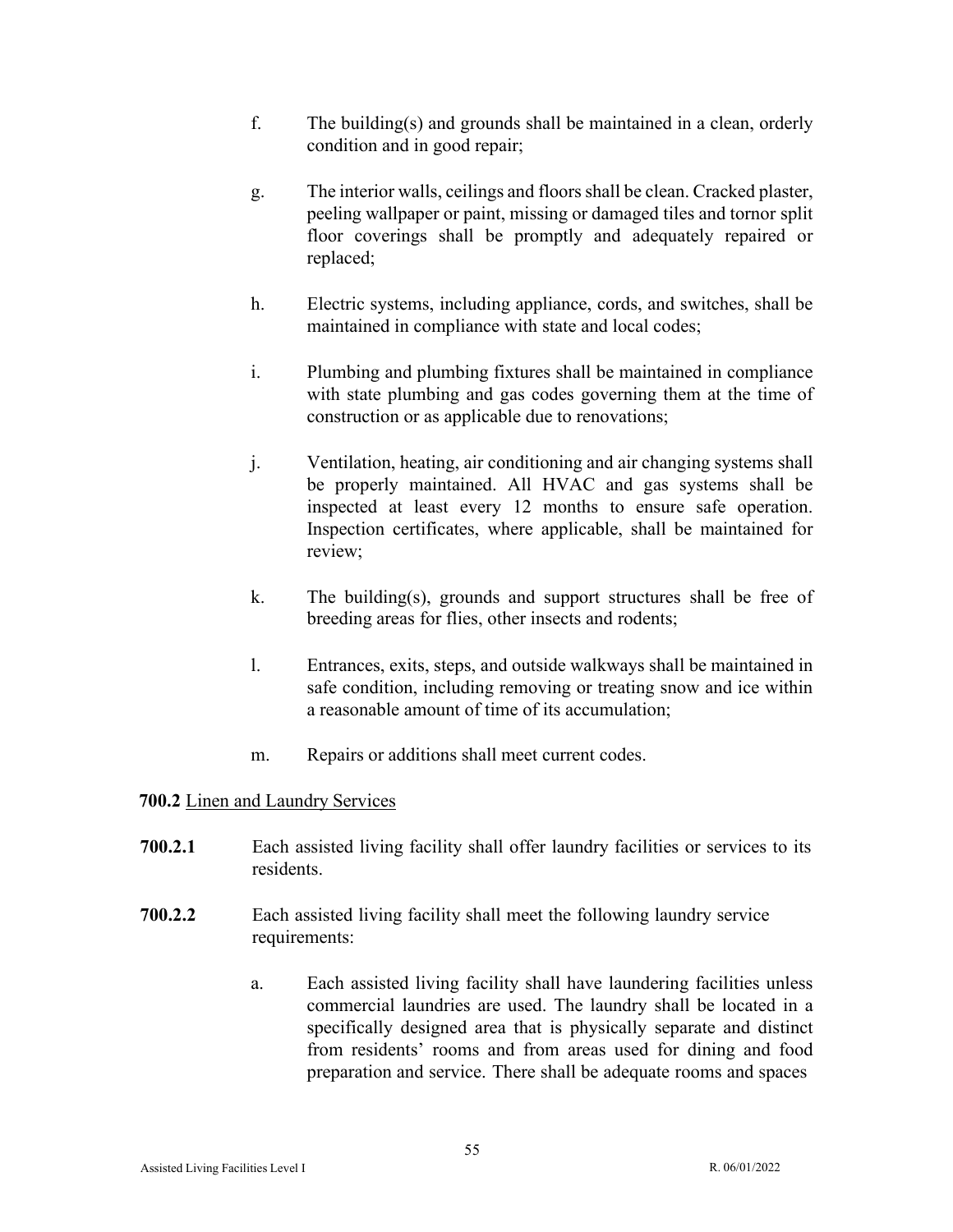for sorting, processing and storage of soiled material. Laundry rooms shall not open directly into resident care area or food service area. Domestic washers and dryers that are for the use of residents may be provided in resident areas, provided they are installed in such a manner that they do not cause a sanitation problem or offensive odors.

- b. Laundry dryers shall be properly vented to the outside;
- c. The laundry room shall be cleaned after each day's use to prevent lint accumulation and to remove clutter;
- d. Portable heaters or stoves, or either of them, shall not be used in the laundry area;
- e. The laundry room shall be well-lighted and vented to the outside by either power vents, gravity vents or by outside windows;
- f. When facility staff is performing laundry duties for the entire facility, resident's clothing, kitchen linens, and bed linens shall be washed separately. If linens, including washable blankets, are not washed at a minimum temperature of 150 degrees Fahrenheit, a disinfecting agent shall be used.
- g. The facility shall be responsible, as part of the services required under the basic charge, for providing laundry services on all linens and supplies owned by the facility.
- **700.2.3** For those residents who do not wish to launder their own personal items, the facility shall include this service as part of the service package. The facility may provide this service for free, or for an additional fee basis, and indicate as such in the occupancy admission agreement.

# **700.3** Dietary Services

- **700.3.1** Required Facility Dietary Services
- **700.3.2** As part of the basic charge, each assisted living facility must make available food for three (3) balanced meals, as specified in Section 601.3 (a)(6), and make between-meal snacks available. Potable water and other drinking fluids shall be available at all times. Meals shall be served at approximately the same time each day. There shall be no more than five (5) hours between breakfast and lunch and no more than seven (7) hours between lunch and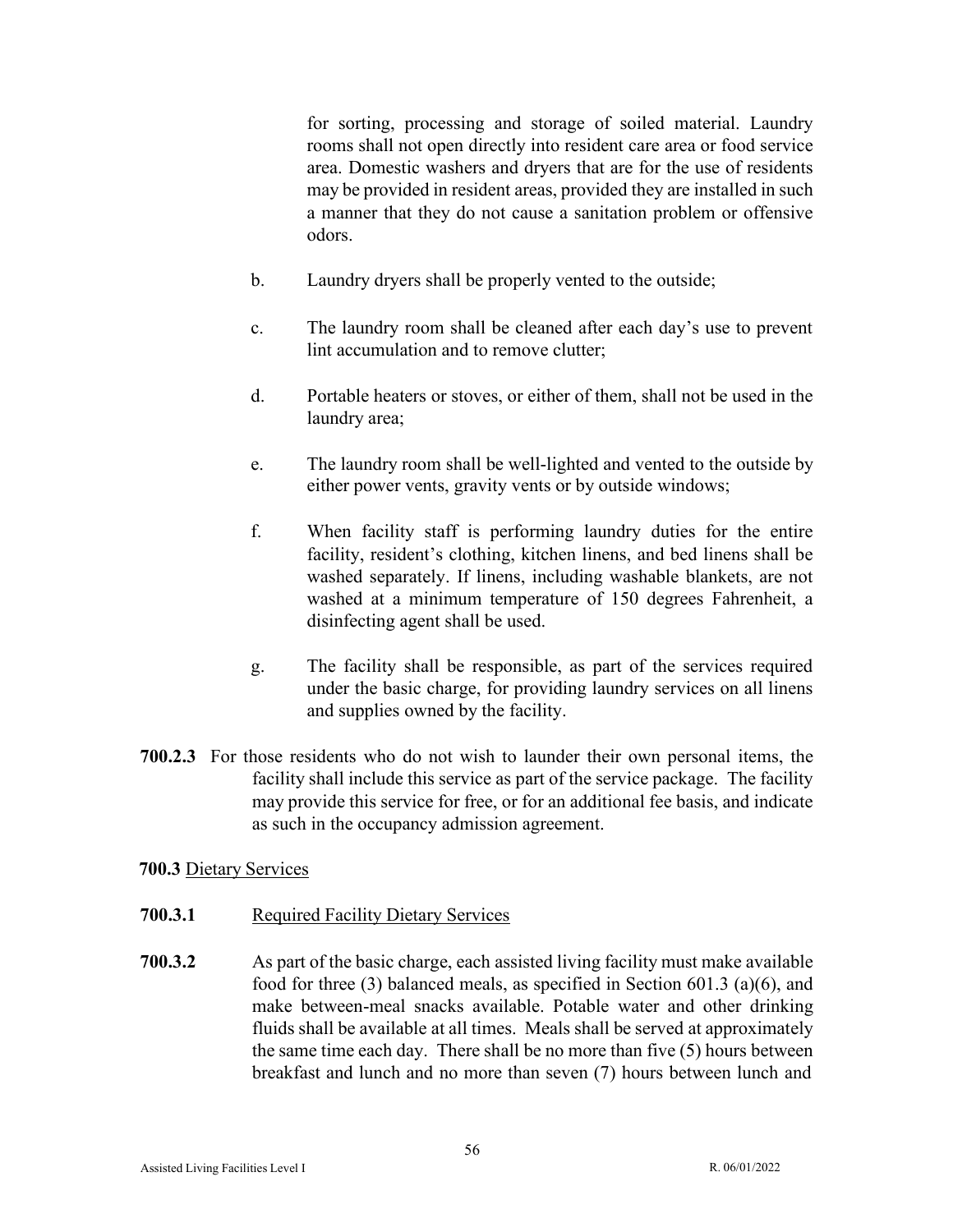the evening meal. Variations from these stated parameters may be permitted at the written request of the resident or his or her responsible party or as directed by the resident's personal physician or advance practice nurse in writing. The facility shall retain documentation stating the reason for the variance.

- **700.3.3** For those residents who wish to have meals served in his or her apartment or unit, the facility shall include this service as part of the service package, either for free, or for an additional fee basis, and indicate as such in the occupancy admission agreement.
- **700.3.4** In the event that a resident is unable or unwilling to consume regular meals served to him or her for more than two (2) consecutive days, the facility shall immediately notify the resident's personal physician or advance practice nurse and take appropriate action to ensure the physician or advance practice nurse's instructions are implemented. If a resident choosesnot to consume regular meals, it must be documented in the resident's service plan portion of the occupancy admission agreement. In the event that the resident refuses to provide a written statement, the facility shall document the refusal, as well as all contact with the resident's personal physician or advance practice nurse regarding the resident's refusal to eat.
- **700.3.5** A supply of food shall be maintained on the premises at all times. This shall include at least a 24-hour supply of perishable food and a three (3)day supply of non-perishable food. The food supply shall come from a source approved by the State Department of Health. Assisted living facilities attached to other licensed long term care facilities may utilize the kitchen facilities of the attached long term care facility, however, the assisted living facility shall ensure that the kitchen facilities so utilized are adequate to meet the needs of the residents of the assisted living facility.
- **700.3.6** Dietary personnel/staff/employees shall wear clean clothing and hair coverings.
- **700.3.7** Each facility shall comply with all applicable rules relating to food service for sanitation, safety, and health as set forth by state, county, and local health departments.
- **700.3.8** Food service personnel/staff/employees shall ensure that all food is prepared, cooked, served, and stored in such a manner that protects against contamination and spoilage.
- **700.3.9** The kitchen and dining area must be cleaned after each meal.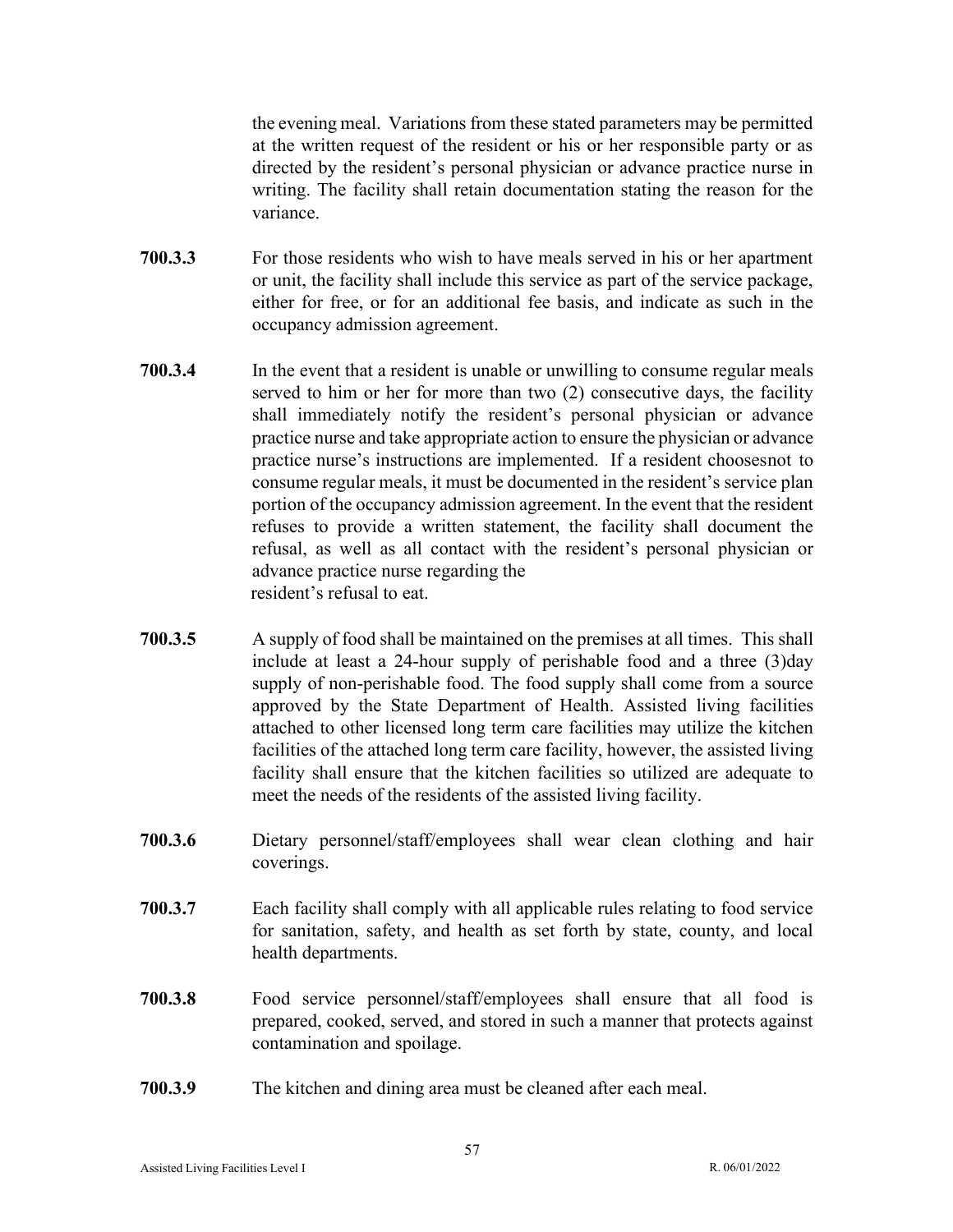- **700.3.10** An adequate supply of eating utensils (e.g., cups, saucers, plates, glasses, bowls, and flatware) will be maintained in the facility's kitchen to meet the needs of the communal dining program. An adequate number of pots and pans shall be provided for preparing meals. Eating utensils shall be free of chips or cracks.
- **700.3.11** Each assisted living facility shall have adequate refrigeration and storage space. An adequately sized storage room shall be provided with adequate shelving. The storage room shall be constructed to prevent the invasion of rodents, insects, sewage, water leakage or any other contamination. The bottom shelf shall be of sufficient height from the floor to allow cleaning of the area underneath the bottom shelf.
- **700.3.12** Refrigerator temperature shall be maintained at 41 degrees Fahrenheit or below, and freezer temperatures shall be maintained at 0 degrees Fahrenheit or below. Thermometers will be placed in each refrigerator and freezer.
- **700.3.13** Raw meat and eggs shall be separated from cooked foods and other foods when refrigerated. Raw meat is to be stored in such a way that juices do not drip on other foods.
- **700.3.14** Fresh whole eggs shall not be cracked more than 2 hours before use.
- **700.3.15** Hot foods should leave the kitchen (or steam table) above 140 degrees Fahrenheit and cold foods at or below 41 degrees Fahrenheit.
- **700.3.16** Containers of food shall not be stored on the floor of a walk-in refrigerator, freezer, or storage rooms. Containers shall be seamless with tight-fitting lids and shall be clearly labeled as to content.
- **700.3.17** In facilities that have a residential type kitchen, a five (5)-lb. ABC fire extinguisher is required in the kitchen. In facilities that have commercial kitchens with automatic extinguishers in the range hood, the portable five (5)-lb. fire extinguisher must be compatible with the chemicals used in the range hood extinguisher. The manufacturer recommendations shall be followed.
- **700.3.18** Food scraps shall be placed in garbage cans with airtight fitting lids and bag liners. Garbage cans shall be emptied as necessary, but no less than daily.
- **700.3.19** Leftover foods placed in the refrigerator shall be sealed, dated, and used or disposed of within 48 hours.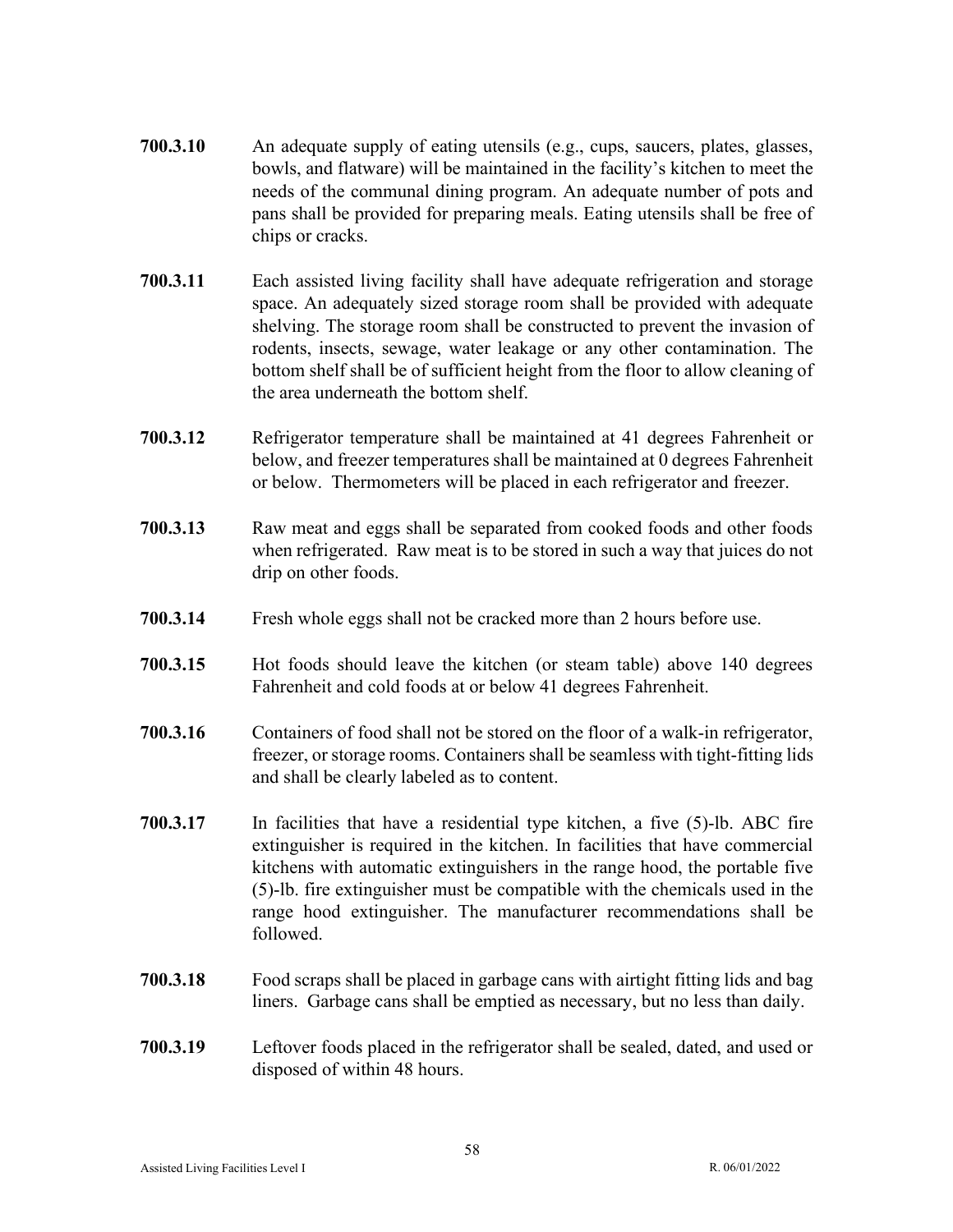- **700.3.20** Personnel/staff/employees shall not use tobacco, in any form while engaged in food preparation or service, nor while in areas used for equipment or utensil washing, or for food preparation.
- **700.3.21** Menus shall be posted on a weekly basis. The facility shall retain a copy of the last month's menus.
- **700.3.22** Therapeutic diets shall be planned by a licensed dietician. The dietician should review any dietetic changes.
- **700.3.23** Each assisted living facility shall make available a dietary manager, who is certified as required by law or rule, to prepare nutritionally balanced meal plans in consultation with staff and residents or their responsible parties.

## **701 DIRECT CARE SERVICES**

Direct care services directly help a resident with certain activities of daily living such as assistance with mobility and transfers; hands-on or cuing assistance to a resident to eat meals or food, grooming, shaving, trimming or shaping fingernails and toenails, bathing, dressing, personal hygiene, bladder and bowel requirements, including incontinence; and assistance with medication only to the extent permitted by the state Nurse Practice Act and interpretations thereto by the Arkansas State Board of Nursing. The assisted living facility shall ensure the resident receives direct care services in accordance with the services plan portion of the occupancy admission agreement. Direct care services needs of all residents in the facility shall be reviewed at least annually, and the services plan portion of the occupancy admission agreement revised, if necessary. Revision of the services plan portion of the occupancy admission agreement shall be revised within fourteen (14) days upon any significant enduring change to the resident.

### **702 HEALTH CARE SERVICES**

The assisted living facility shall ensure that the resident receives health care services under the direction of a licensed home health agency when services are needed on a short-term basis. A copy of the home health agency's plan shall be filed in the resident's record.

### **702.1** Medications

## **702.1.1** Administration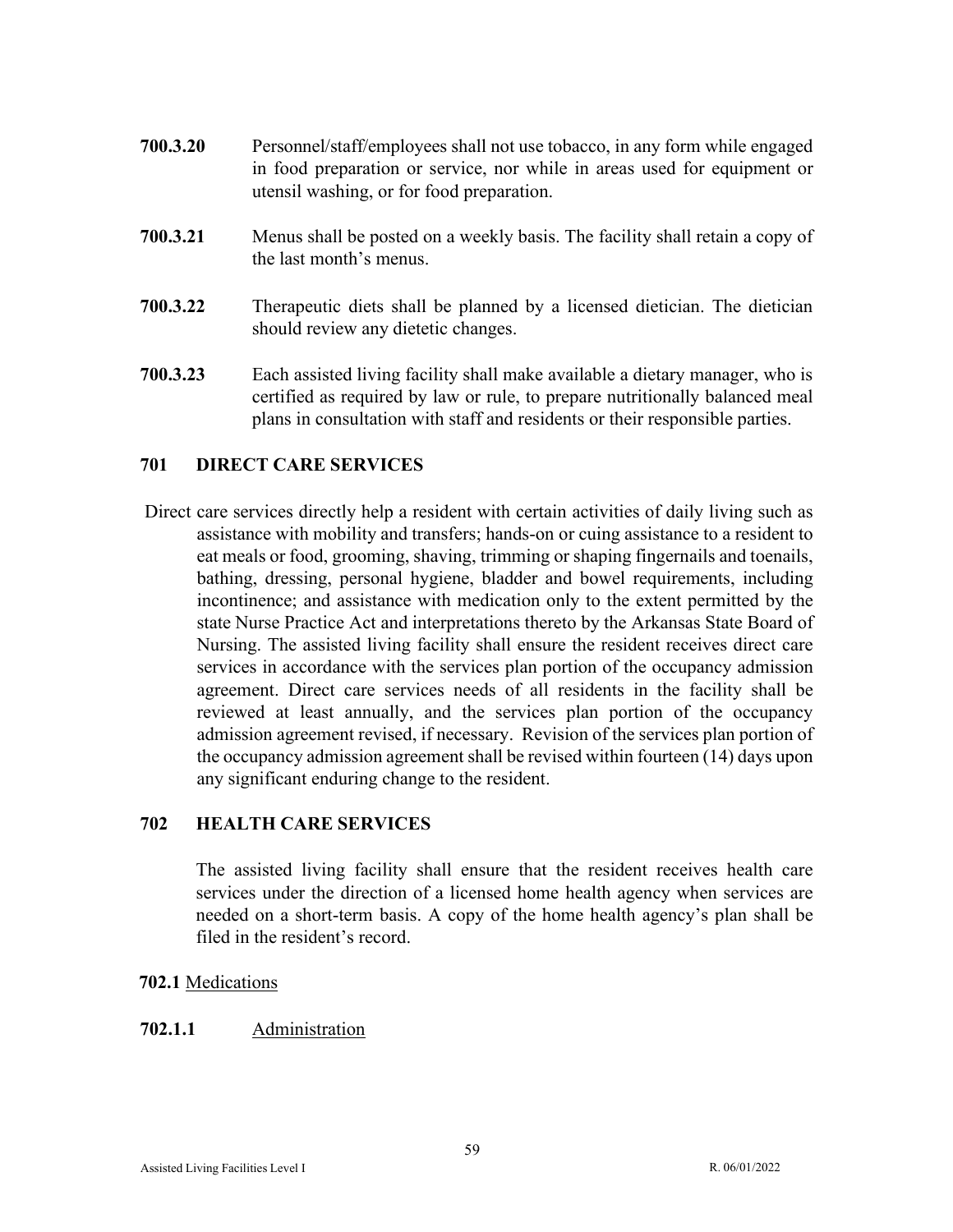- **702.1.1.1** Each assisted living facility must have written policies and procedures to ensure, and facilities must ensure, that residents receive medications as appropriate. In-service training on facility medications policies and procedures (see Section 504.4(b)(1) and Section 504.4.1) shall be provided at least annually for all facility personnel/staff/employees supervising.
- **702.1.1.2** Facilities must comply with applicable state laws and rules governing the administering of medications and restrictions applicable to non-licensed personnel/staff/employees. The facility owner(s), personnel/staff/employees or others acting on behalf of the facility are prohibited from administering, repackaging or relabeling any resident medication; provided, however, that administration of medication may be performed to the extent permitted by the state Nurse Practice Act and interpretations thereto by the Arkansas State Board of Nursing.
- **702.1.1.3** The facility shall document in the resident's record whether the resident or the facility is responsible for storing the resident's medication.
- **702.1.1.4** Residents must be familiar with their medications and comprehend administration instructions. Facility staff shall provide assistance to enable residents to self-administrator medications. For clarification, examples for acceptable practices related to an unlicensed facility staff person assisting with the self-administration of oral medication are listed below:
	- a. The medication regimen on the container label may be read to the resident;
	- b. A larger sterile or disposable container may be provided to the resident if needed to prevent spillage. The containers shall not be shared by residents;
	- c. The resident may be reminded of the time to take the medication and be observed to ensure that the resident follows the directions on the container;
	- d. Facility staff may assist the resident in the self-administration of oral medication by taking the medication in its container from the area where it is stored and handing the container with the medication in it to the resident. In the presence of the resident, facility staff may remove the container cap or loosen the packaging. If the resident is physically impaired but cognitively able (has awareness with perception, reasoning, intuition and memory), facility staff, upon request by or with the consent of the resident, may assist the resident in removing oral medication from the container and in taking the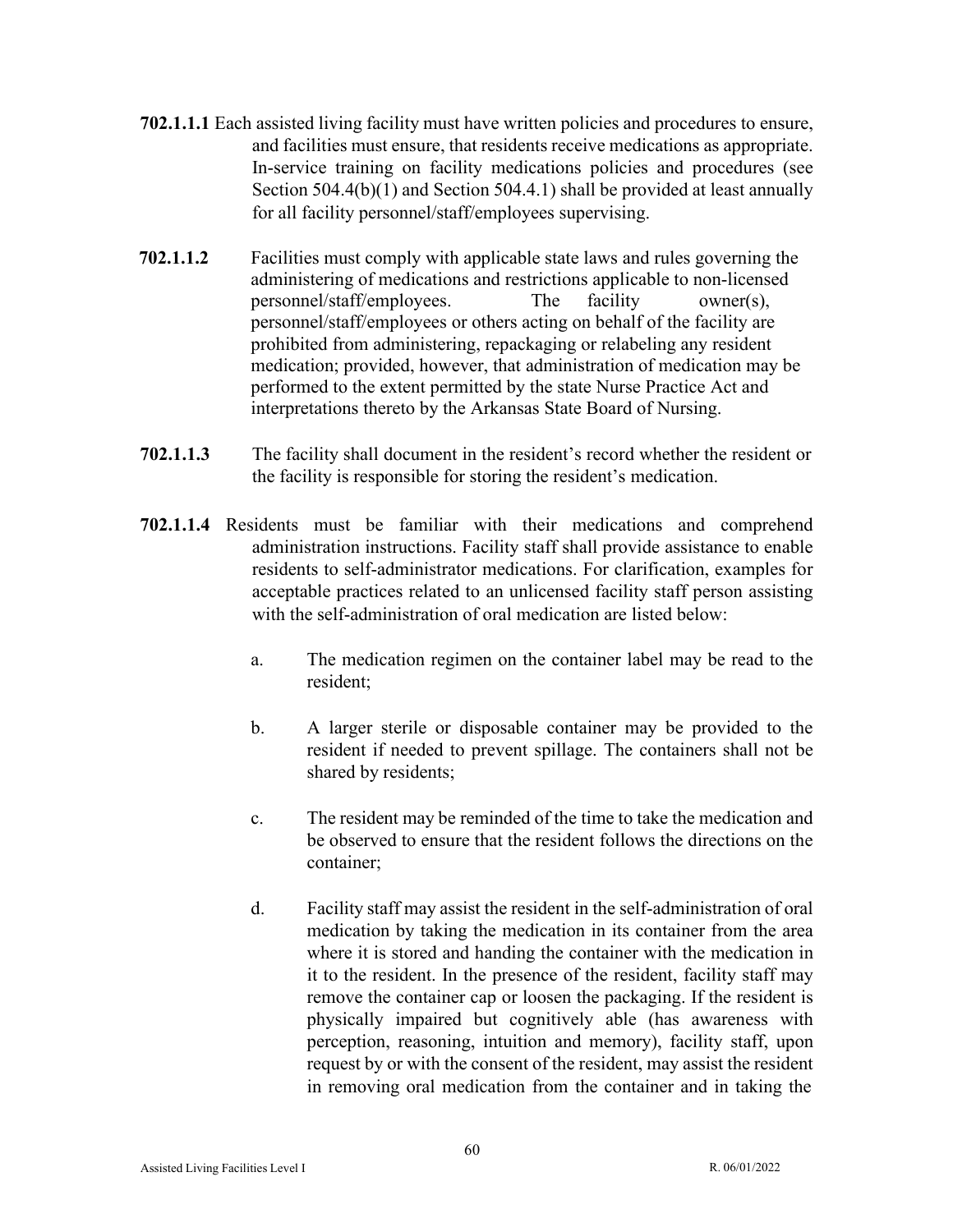medication. If the resident is physically unable to place a dose of oral medication in his or her mouth without spilling or dropping it, facility staff may place the dose of medication in another container and place that container to the mouth of the resident.

**702.1.1.5** Changes in dosage or schedule of the medication shall be made only upon the authorization of the resident's attending physician or advance practicenurse. Any such authorization shall be documented by the facility in the resident's record.

### **702.1.2** Medication Storage

- **702.1.2.1** Medication stored for residents by the facility must be stored in a locked area in individual compartments or bins labeled with the resident's name.
- **702.1.2.2** Medications may be kept in the residents' apartments or units. Prior to a resident being permitted to keep medications in his or her apartment or unit, the facility shall:
	- a. Assess the resident to determine the resident's understanding of, and ability to follow, the instructions on the prescription or label, and the understanding of and ability to follow storage requirements or recommendations on the prescription or label, or as made by the pharmacist or facility employees;
	- b. Document the assessment in the resident's records. The assessment shall include at a minimum:
		- 1. Date of assessment;
		- 2. Name of person performing assessment; and,
		- 3. The information obtained by the assessment that indicated the resident's ability to understand and follow prescription or label directions and instructions;
	- c. Assess all residents to determine whether any resident may be at risk of taking, or introducing into their system, medications kept in the room of another resident. In the event that any resident is found to be at risk due to medications being kept in an unsecured room, the facility shall take actions to protect the resident, including but not limited to, requiring that medications be kept in a locked container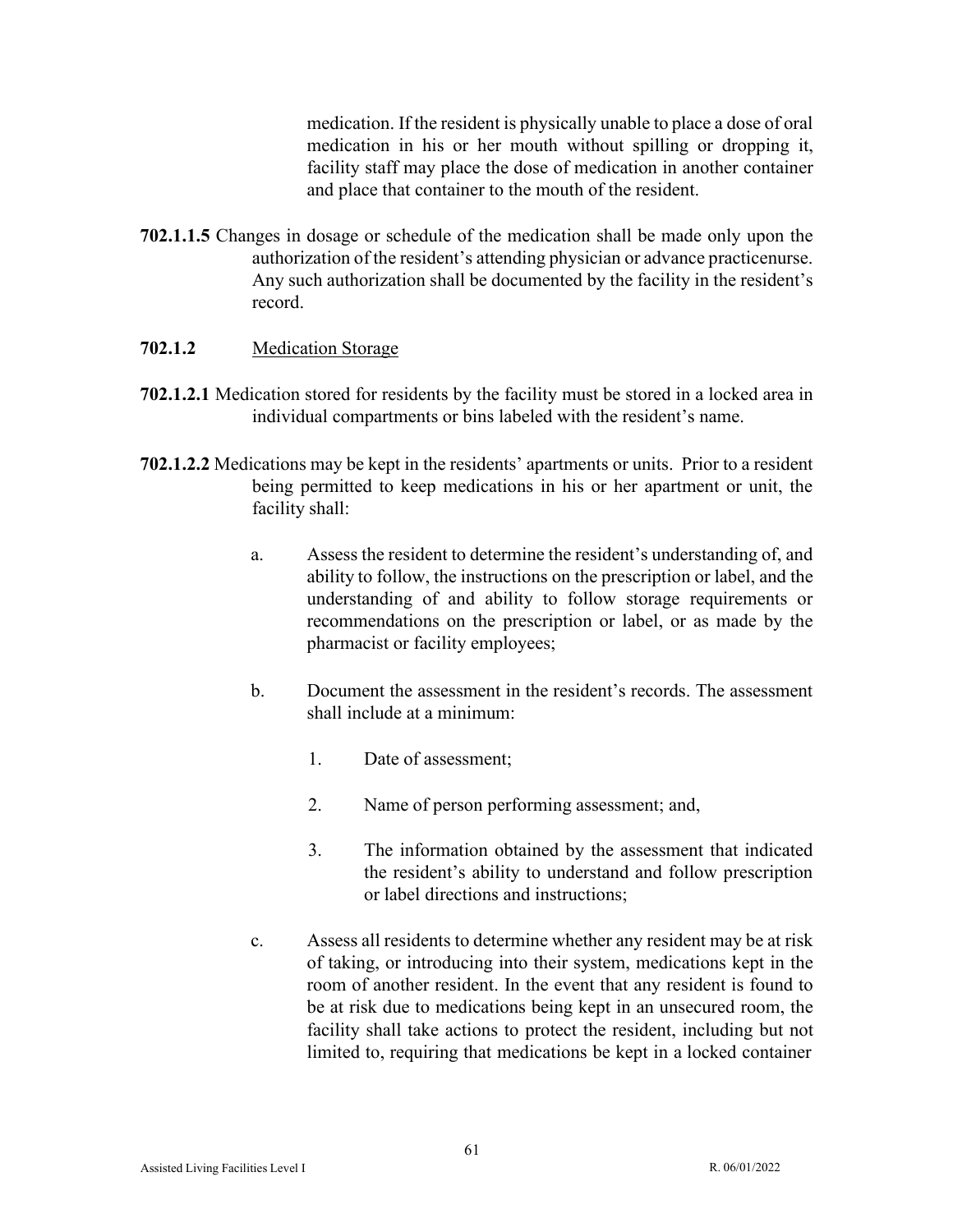in residents' rooms or that the rooms of residents keeping medication in their rooms be locked.

After the initial assessment, facilities shall perform reassessments as needed, including upon changes of conditions of residents, and shall perform the steps outlined in subsections (a) through (c), above. Failure to assess or reassess, or to identify residents at risk of harm from medications in unsecured locations or rooms, shall constitute a deficient facility practice. Resulting harm from a failure to assess or reassess, or to identify residents at risk of harm from medications in unsecured locations or rooms, shall constitute a deficient facility practice.

- **702.1.2.3** Medications must be stored in an environment that is clean, dry and not exposed to extreme temperature ranges. Medications requiring cold storage shall be refrigerated. A locked container placed below food level in a facility's refrigerator is acceptable storage. All drugs on the premises of the facility shall be labeled in accordance with accepted professional principles and practices, and shall include the appropriate accessory and cautionary instructions, and the expiration date.
- **702.1.2.4** Prescriptive medications must be properly labeled in accordance with current applicable laws and rules pertaining to the practice of pharmacy.
- **702.1.2.5** All medications in the control or care of the facility shall have an expiration date that is not expired.
- **702.1.2.6** Medications must be individually labeled with the resident's name and kept in the original container unless the resident or responsible party transfers the medication into individual dosage containers. Under no circumstances may an owner or personnel/staff/employee of the facility repackage medication.
- **702.1.2.7** Any medication that is stored by the facility that has been prescribed for but is no longer in use by a resident must be destroyed or disposed of in accordance with state law or may be given to the resident's family in accordance with this section.
- Scheduled II, III, IV and V drugs that are stored for residents by the facility that are no longer needed by the resident must be delivered in person or by registered mail to: Drug Control Division, Arkansas Department of Health, along with the Arkansas Department of Health's Form (PHA-DC-1) Report of Drugs surrendered for Disposition According to Law. When unused portions of controlled drugs go with a resident who leaves the facility, the person who assumes responsibility for the resident and the person in charge of the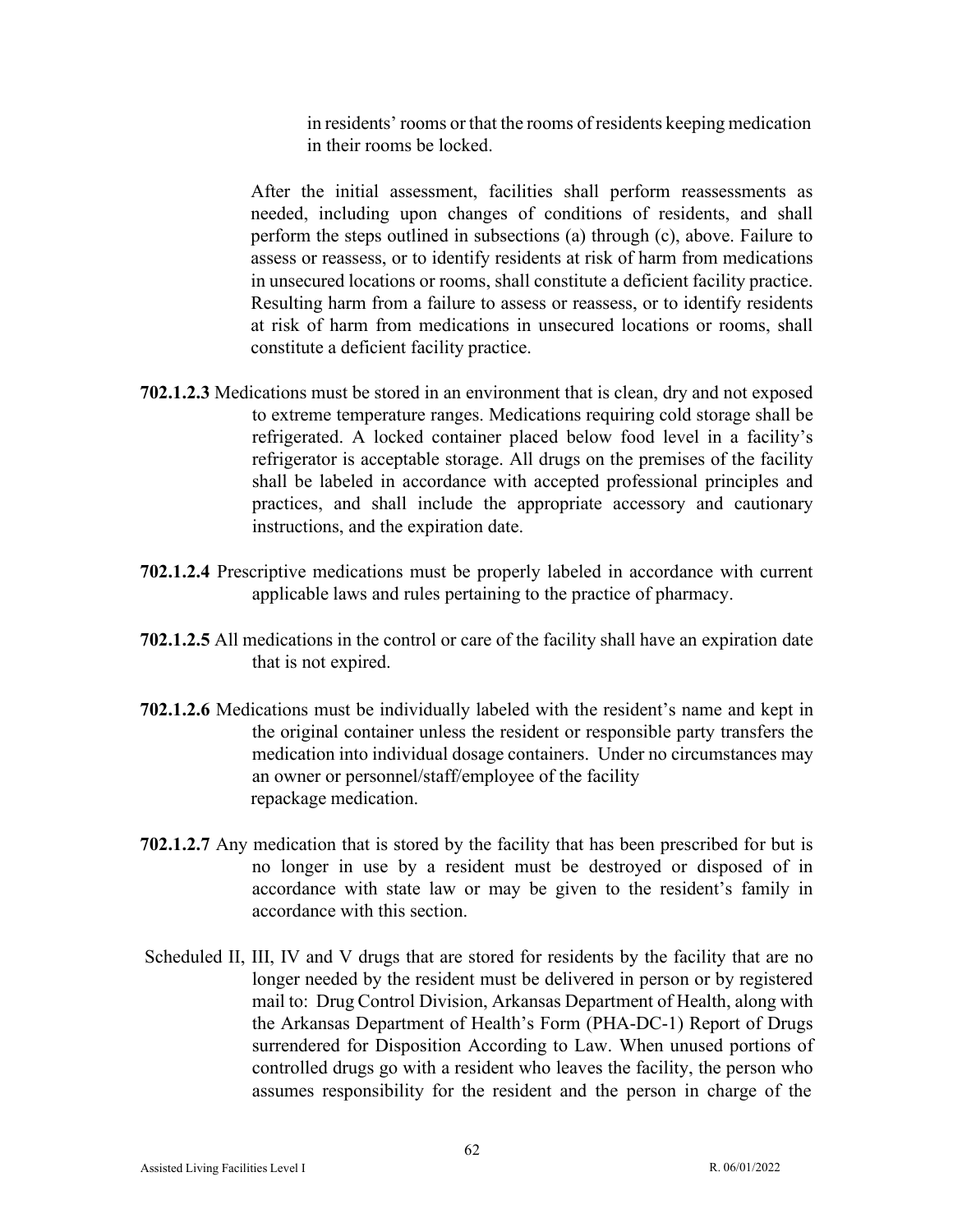medications stored for residents by the facility shall sign the Controlled Drug Record in the facility. This shall be done only on the written order of the physician or advance practice nurse and at the time that the resident is discharged, transferred or visits home.

- All other medications not taken out of the facility when the resident leaves the facility shall be destroyed or returned in accordance with law and applicable rules.
- **702.1.2.8** Under no circumstance will one resident's medication that is under the facility's control be shared with another resident.
- **702.1.2.9** For all medication that is stored by the facility, the facility must remove from use:
- 1. Outdated or expired medication or drugs;
- 2. Drug containers with illegible or missing labels;
- 3. Drugs and biologicals discontinued by the physician or advance practice nurse.

All such medications shall be destroyed or returned in accordance with law and applicable rules.

- **702.1.2.10** All controlled drugs or substances stored by the facility shall be stored in a locked, permanently affixed, substantially constructed cabinet within a locked room designed for the storage of drugs.
- **702.1.2.11** In cases in which the facility destroys drugs, destruction shall be made by the administrator, on-site manager or a responsible staff person and witnessed by at least one other employee. A record shall be made of the date, quantity, prescription number and name, resident's name, and strength of the medication. Destruction shall be by means of incineration, garbage disposal or flushing of the medication down a commode, and must comply with state laws and rules governing the destruction of drugs. The record of the destruction shall be recorded in a bound ledger, in ink, with consecutively numbered pages, and retained by the facility as a permanent, retrievable record.

# **702.1.3** Medication Charting

- **702.1.3.1** If a facility stores a resident's medications, the facility shall maintain a list of those medications that must be maintained in the resident's record.
- **702.1.3.2** If the facility stores and supervises a resident's medication, a notation must be made on the individual record for each resident who refuses, either through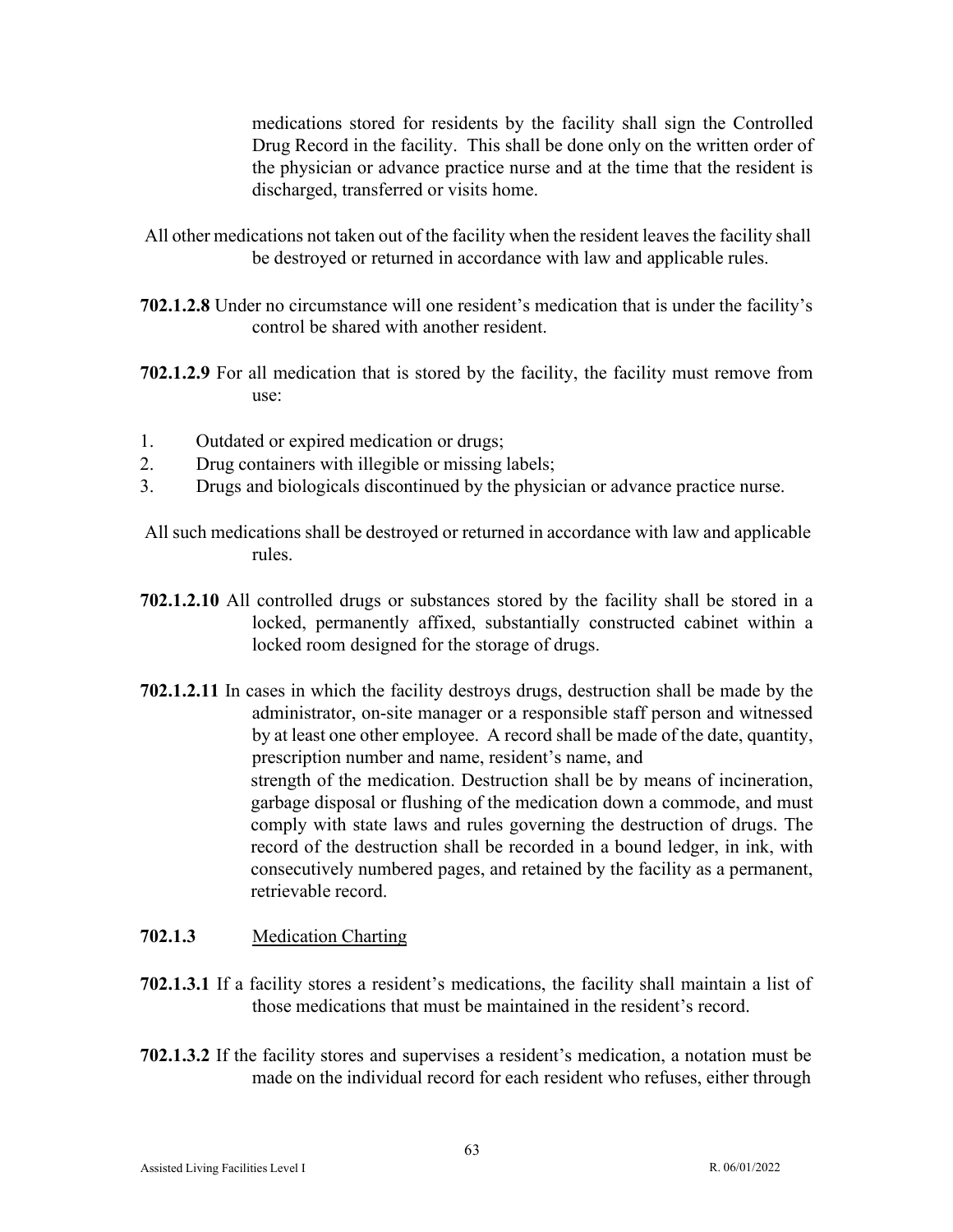affirmative act, omission, or silence, or is unable, to selfadminister his or her medications. The notation shall include the date, time and dosage of medication that was not taken, including a notation that the resident's attending physician or advance practice nurse was notified, as required by physician or advance practice nurse's orders.

- **702.1.3.3** For facilities providing assistance or monitoring medications, if medications are prescribed to be taken as needed (PRN) by the resident, documentation in the resident's file should list the medication, the date and time received by the resident and the reason given.
- **702.1.3.4** When a dose of a controlled drug that is stored for a resident by the facility is dropped, broken or lost, two (2) employees shall record in the record the facts of the event, and sign or otherwise identify themselves for the record. One of the employees shall be the administrator or on-site manager.
- **702.1.3.5** For all medications stored for residents by the facility, there shall be a weekly count of all Scheduled II, III, IV and V controlled medications. The count shall be made by the person responsible for storage of medications for residents in the facility, and shall be witnessed by at least one other employee. The count shall be documented by both employees, and shall include the date and time of the event, a statement as to whether the count was correct, and if incorrect, an explanation of the discrepancy. When the count is incorrect, the facility shall document as required under Section 702.1.3.4 above.

#### **702.1.4** Cycle Fill and Change of Condition

Medications that are stored by the facility for residents may be cycle filled. Only oral solid medications may be cycle-filled. Provided, however, that if an oral solid medication meets one of the categories below, then that oral solid medication may not be cycle-filled.

- a. PRN or "as needed" medications
- b. Controlled drugs  $(CII CV)$
- c. Refrigerated medications
- d. Antibiotics
- e. Anti-infectives

An assisted living facility shall notify the pharmacy in writing of any change of condition or circumstance that affects the medication status of a resident. For purposes of this section, *change of condition or circumstance* includes death, discharge or transfer of a resident, change of pharmacy, as well as medical changes of condition or circumstance that necessitate a change to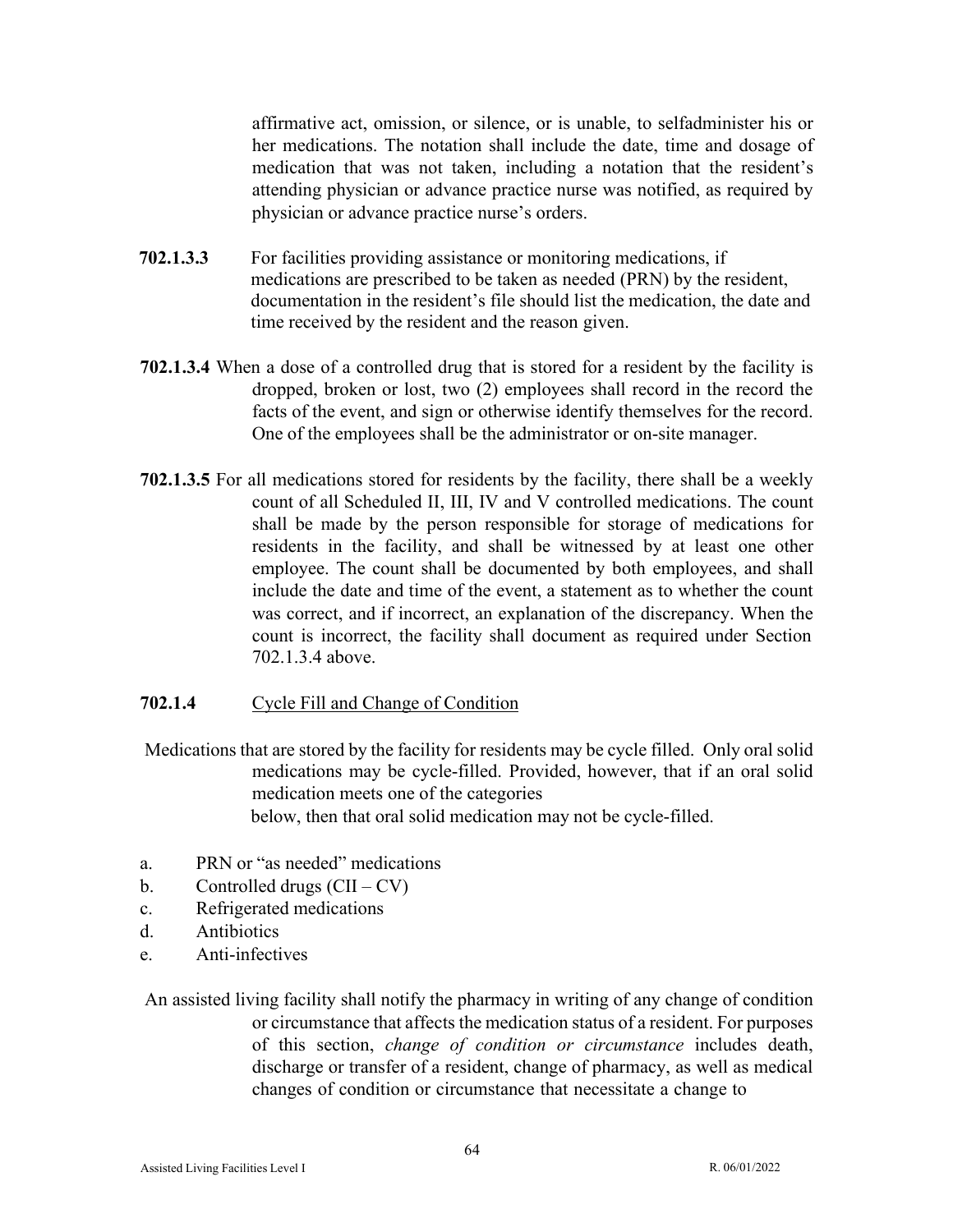the medication prescribed or the dosage given. The notification shall be made within twenty-four (24) hours of the change of condition or circumstance. If the notification would occur after 4:30 p.m. Monday through Friday, or would occur on a weekend or holiday, the facility shall notify the pharmacy by no later than 11:00 a.m. the next business day. Documentation for drugs ordered, changed or discontinued shall be retained by the facility for a period of no less than fifteen (15) months.

When a resident is transferred or enters a hospital, the assisted living facility shall hold all medications that the facility stores for the resident until the return of the resident unless otherwise directed by the authorized prescriber. All continued or re-ordered medications will be placed in active medication cycles upon the return of the resident. If the resident does not return to the assisted living facility, any medications held by the assisted living facility shall be placed with other medications or drugs for destruction as described in Section 702.1.2.11 or returned as permitted by State Board of Pharmacy rules.

### **702.1.5** First-Aid Procedures

Facility staff may perform emergency or first-aid procedures as specified below:

- a. Emergencies are defined as those measures necessary to prevent death or trauma until such time that the resident can be transported to the appropriate medical facility or treated by appropriate medical personnel;
- b. First-aid measures will be defined as temporary procedures necessary to relieve trauma or injury;
- c. First-aid supplies shall be available in the facility.
- **702.1.6** Influenza Immunization of Residents
	- a. The facility shall ensure that all Medicare-eligible residents receive annual influenza immunizations except when:
		- 1. Objection is made on religious grounds; or,
		- 2. Immunization is medically contra-indicated.
	- b. The facility shall record the following information: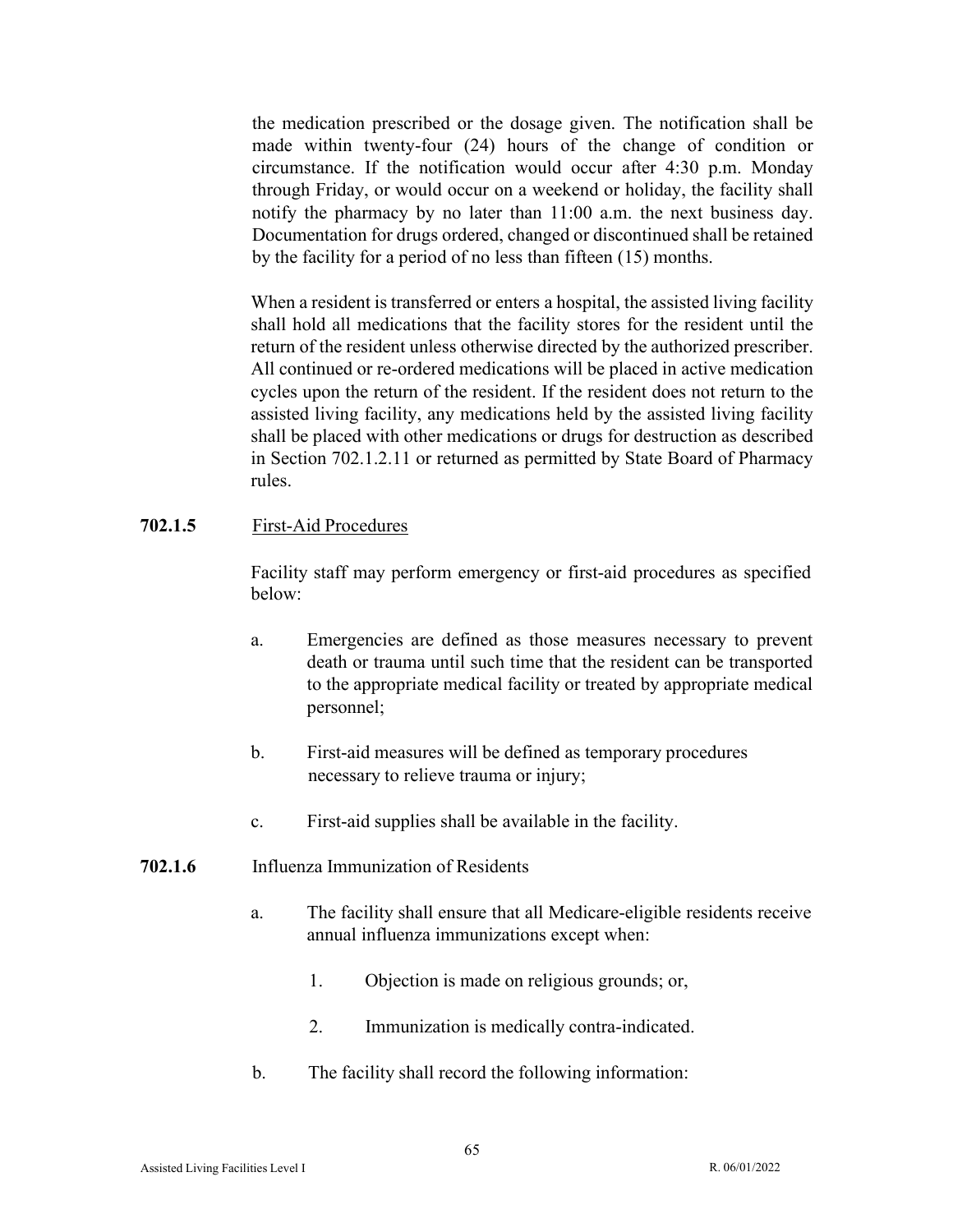- 1. The name of the resident;
- 2. The date that the immunization occurred;
- 3. The exception applicable to each resident who was not immunized.
- c. The facility shall place the documentation in each resident's medical chart and retain the record in the same manner, and for the same time period, as medical records.

## **703 DEVELOPMENT AND IMPLEMENTATION OF SERVICE PLAN**

### **703.1** Services

**703.1.1** An initial needs assessment or evaluation is to be completed for each resident to identify all needed services. Subsequent needs assessment or evaluation is to be completed on each resident at least annually and more often as changes occur.

> If the needs assessment or evaluation completed on the resident indicates he/she has general service needs, a services plan shall be developed and shall become a part of the resident's occupancy admission agreement. If the needs assessment or evaluation indicates the resident has health care serviceneeds, the resident is not appropriate for Level I assisted living unless the health needs can be met by a licensed home health agency. A copy of the home health agency's plan shall be filed in the resident's record.

- **703.1.2** The resident's services plan portion of the occupancy admission agreement shall include, but not be limited to, the resident's needs for assisted living facility services, including but not limited to, assistance with activities of daily living (ADL).
- **703.1.3** If the resident does not have any service needs, a resident services plan portion of the occupancy admission agreement is not needed. However, the facility must document how and where the evaluation was performed and that the resident does not have any service needs.
- **703.1.4** If the needs assessment or evaluation indicates that the resident will need assistance with emergency evacuation, arrangements for staff to provide this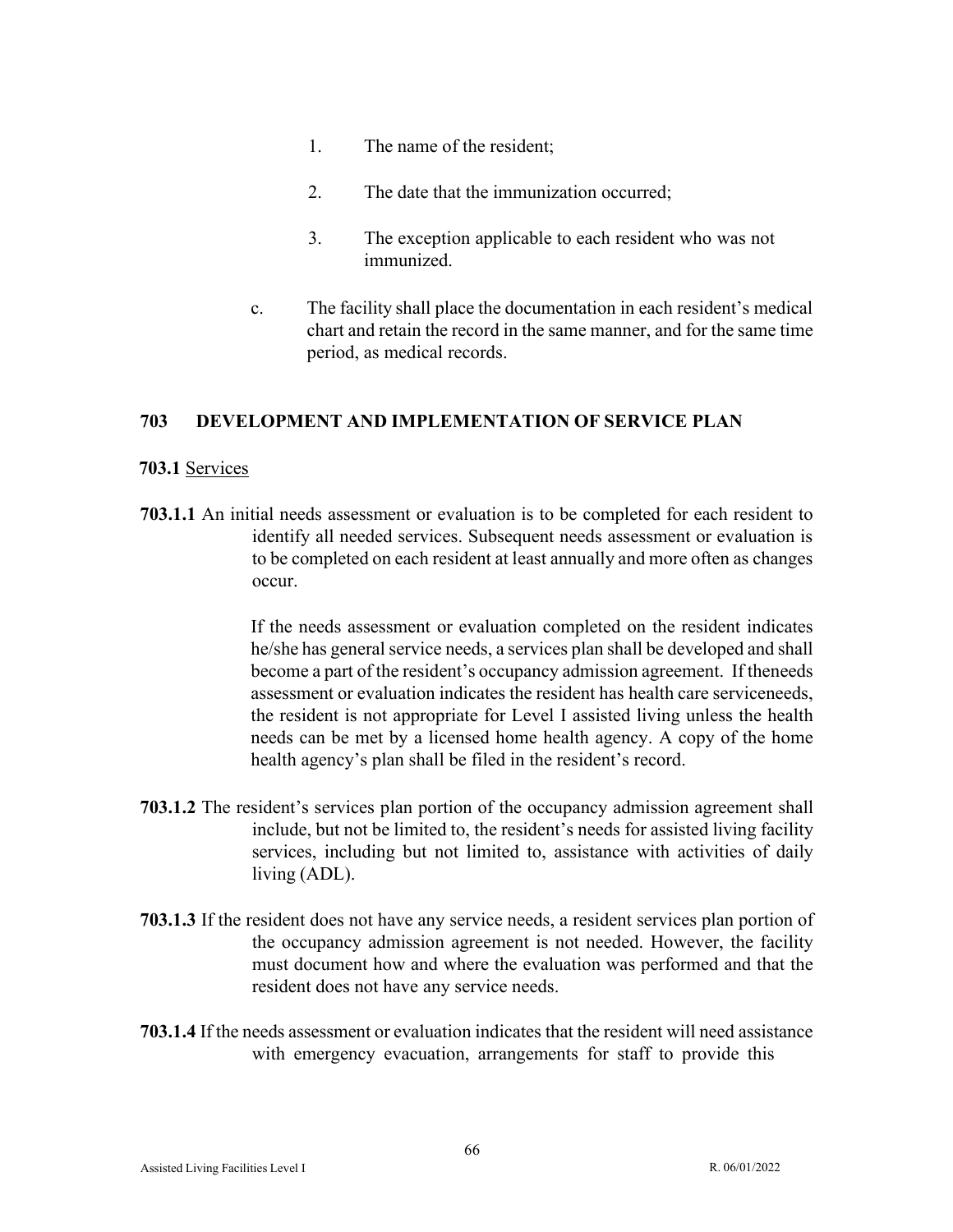assistance shall be included in the services plan portion of the occupancy admission agreement.

**703.1.5** The resident or his or her responsible party shall participate in and, if the resident or his or her responsible party agrees, family members shall be invited to participate in, the development of the resident's services plan portion of the occupancy admission agreement. Participation shall be documented in the resident's record.

## **703.2** Health Care Services

**703.2.1** If the resident's needs-assessment or evaluation indicates that the resident requires health care services, the resident is not appropriate for Level I assisted living unless the health needs can be met by a licensed home health agency on a short-term basis. A copy of the licensed home health agency's plan shall be filed in the resident's record.

## **703.3** Ancillary Services

All ancillary services (both core services [Section 601.3(a)] and any other ancillary services identified as wanted by the resident or his or her responsible party to be provided by the facility at additional cost to the resident or his or her responsible party [Section 700.1.3, Section 700.2.3 and Section 700.3.3]) that are identified in the resident's needs assessment or evaluation shall be included in an ancillary services plan that shall become a part of the resident's occupancy admission agreement.

# **703.4** Review/Revision of Services

- **703.4.1** Services needs of each resident in the facility shall be reviewed at least annually, and the services plan portion of the occupancy admission agreement revised, if necessary. Revision of the services plan portion of the occupancy admission agreement shall be revised immediately upon any significant change to the resident.
- **703.4.2** At least annually, a physical exam shall be completed by a physician or advanced practice nurse to assess the medical needs of each resident in the Level I facility. A physical exam shall also be performed upon any change of the resident's condition that results in modification of the medical needs of the resident.

# **704 COMPLIANCE AGREEMENTS**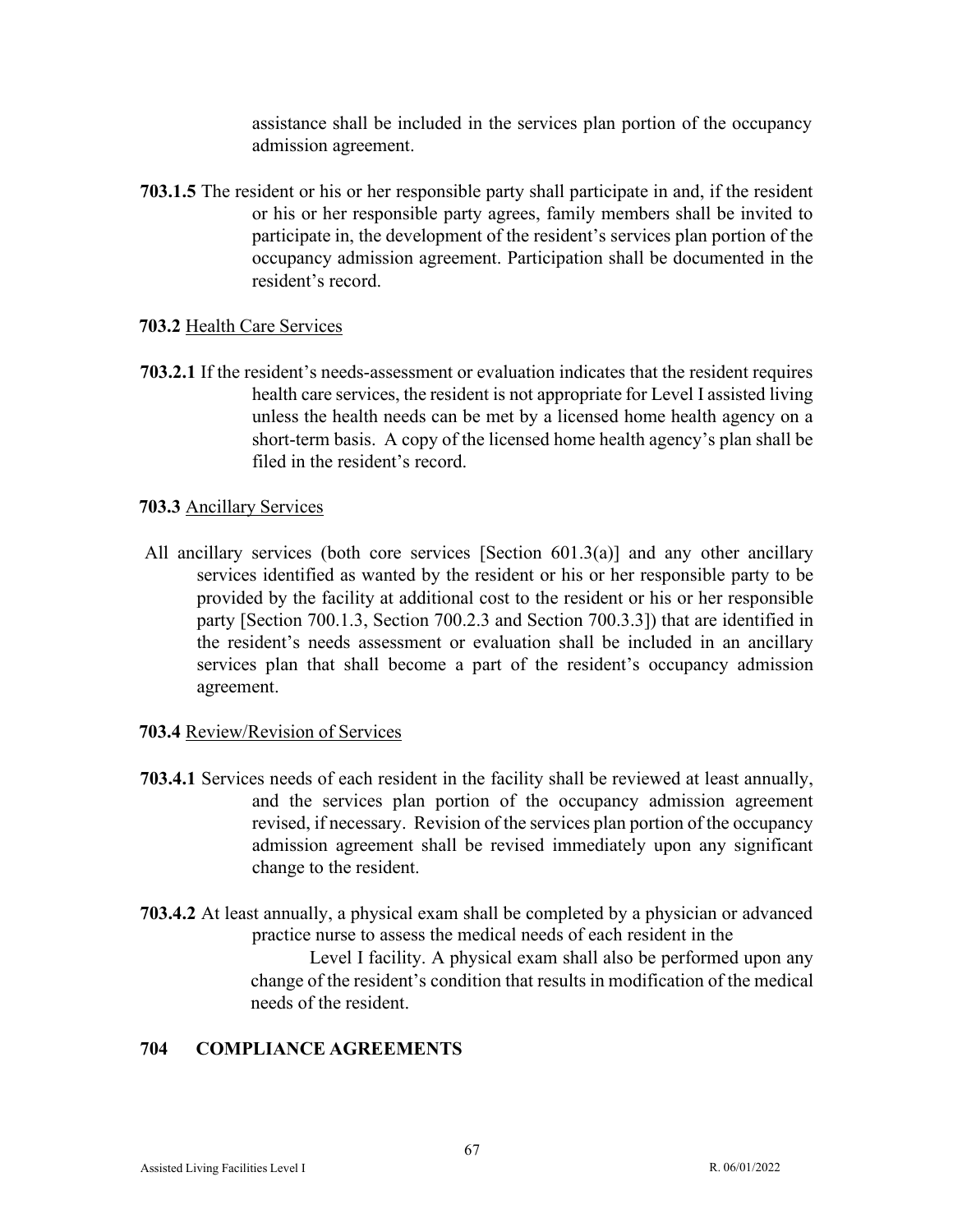- A Level I assisted living facility shall not admit any resident whose needs are greater than the facility is licensed to provide. The Level I assisted living facility shall not provide services to residents who:
- a. need 24-hour nursing services except as certified by a licensed home health agency for a period of sixty (60) days with one (1) thirty (30) day extension. A copy of the licensed home health agency's plan shall be filed in the resident's record;
- b. are bedridden;
- c. have transfer assistance needs, including but not limited to assistance to evacuate the facility in case of emergency, that the facility cannot meet with current staffing;
- d. present a danger to self or others or engages in criminal activities;
- e. require medication administration to be performed by the facility.

The choice and independence of action of a resident may need to be limited when a resident's individual choice, preference, or actions, are identified as placing the resident or others at risk, lead to adverse outcomes, or violate the norms of the facility or program or the majority of the residents, or any combination of these events.

No resident shall be permitted to remain in a Level I assisted living facility if his or her condition requires twenty-four (24) hour nursing care or other services that an assisted living facility is not authorized by law or these rules to provide. This prohibition applies even if the resident is willing to execute an agreement relieving the facility of responsibility attendant to the resident's continued placement.

When the resident evaluation indicates that there is a high probability that a choice or action of the resident has resulted or will result in any of the outcomes of placing the resident or others at risk, leading to adverse outcomes, violating the norms of the facility or program or the majority of the residents, or any combination of the events, the assisted living facility shall:

- 1. Identify the specific concern(s);
- 2. Provide the resident or his or her responsible party (and if the resident agrees, the resident's family) with clear, understandable information about the possible consequences of his or her choice or action;
- 3. Negotiate a compliance agreement with the resident or his or her responsible party that will minimize the possible risk and adverse consequences while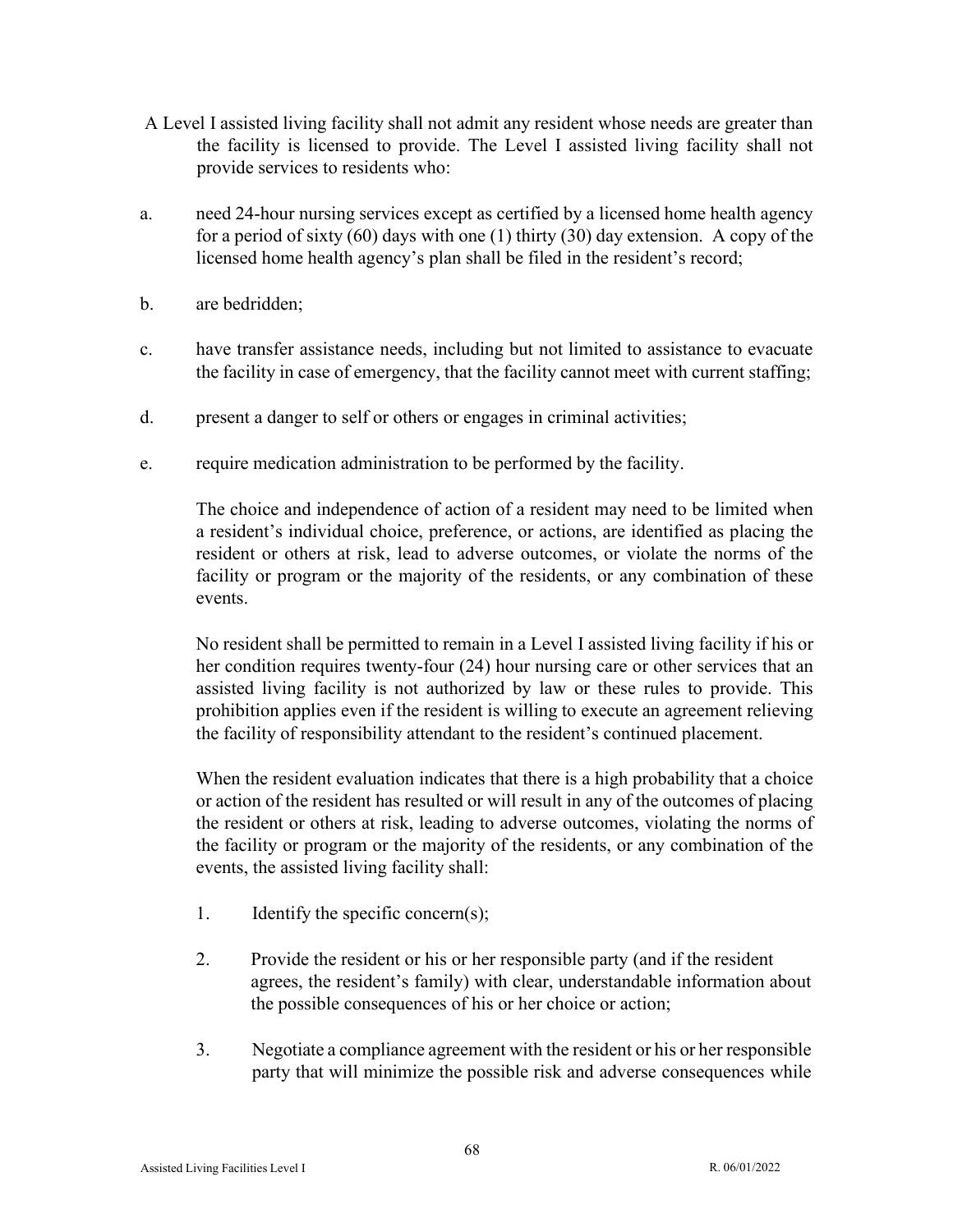still respecting the resident's preferences. Nothing in this provision requires a facility to successfully negotiate a compliance agreement;

4. Document the process of negotiation and, if no agreement can be reached, the lack of agreement and the decisions of the parties involved.

Any compliance agreements negotiated, or attempted to be negotiated, with the resident or his or her responsible party shall address the following areas in writing:

- 1. Consequence to resident any situation or condition that is or should be known to the facility that involves a course of action taken or desired to be taken by the resident contrary to the practice or advice of the facility and could put the resident at risk of harm or injury;
- 2. The probable consequences if the resident continues the choice or action identified as a cause for concern;
- 3. The resident or his or her responsible party's preference concerning how the situation is to be handled and the possible consequences of action on that preference;
- 4. What the facility will and will not do to meet the resident's needs and comply with the resident's preference to the identified course of action;
- 5. Alternatives offered by the assisted living facility or resident or his or her responsible party to reduce the risk or mitigate the consequences relating to the situation or condition;
- 6. The agreed-upon course of action, including responsibilities of both the resident or his or her responsible party and the facility;
- 7. The resident or his or her responsible party's understanding and acceptance of responsibility for the outcome from the agreed-upon course of action and written proof that the resident or his or her responsible party is making an informed decision, free from coercion, and that the refusal of the resident or his or her responsible party to enter into a compliance agreement with the facility or to revise the compliance agreement or to comply with the terms of the compliance agreement may result in discharge from the facility;
- 8. The date the agreement is executed and, if needed, the timeframes in which the agreement will be reviewed.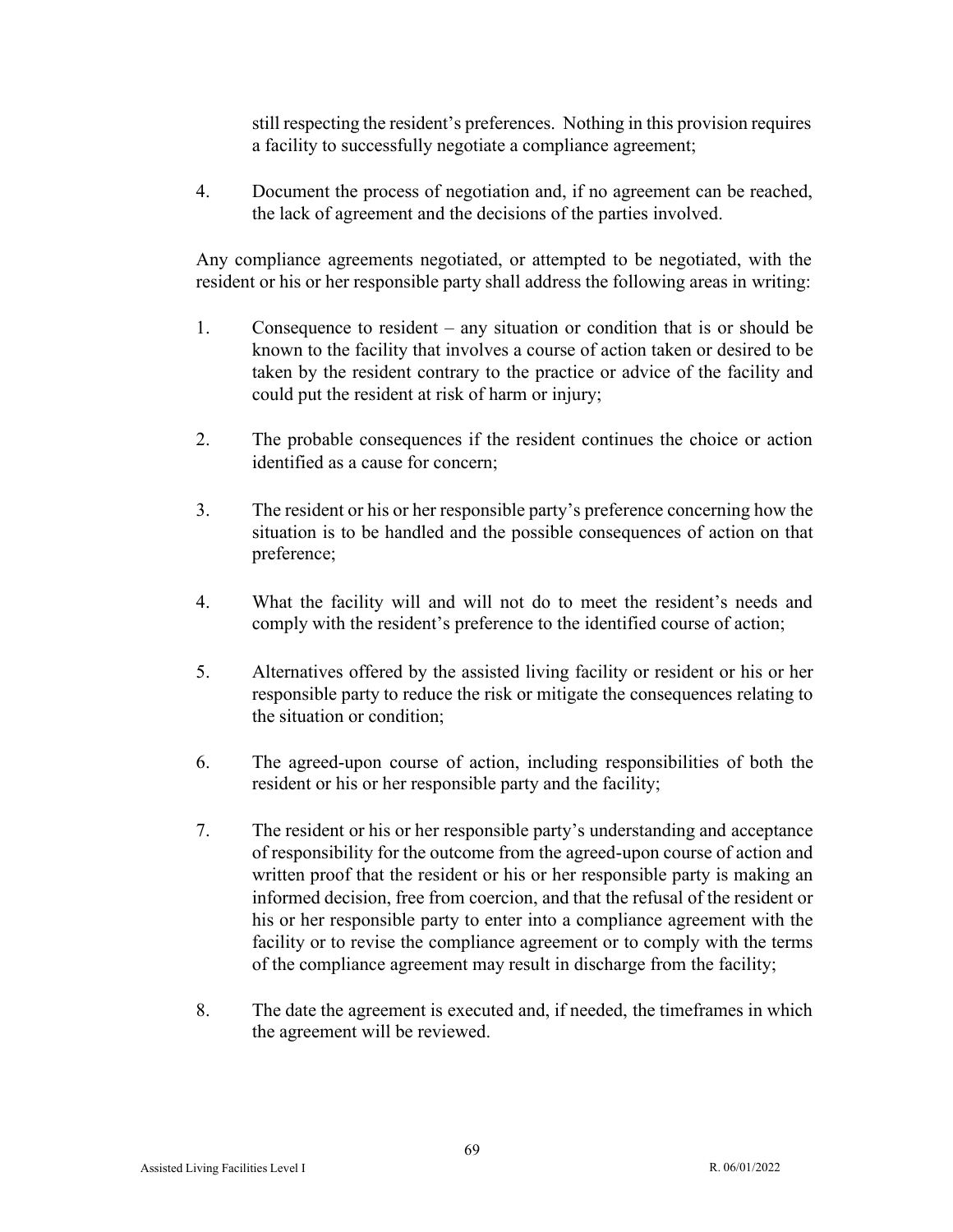A copy of the compliance agreement shall be provided to the resident or his or her responsible party, and the original shall be placed in the resident's record at the time it is implemented.

### **800 DEFINITIONS**

For the purposes of these rules the following terms are defined as follows:

- a. **Activities of Daily Living (ADL's):** Ambulating, toileting, grooming, eating, bathing, or dressing.
- b. **Advertise:** To make publicly and generally known. For purposes of this definition, *advertise* includes, but is not limited to:
	- 1. Signs, billboards, or lettering;
	- 2. Electronic publishing or broadcasting, including the use of the Internet or email; and
	- 3. Printed material.
- c. **Alzheimer's Special Care Unit:** A separate and distinct unit within a Long Term Care facility that segregates and provides a special program for residents with a diagnosis of probable Alzheimer's disease or related dementia; and that advertises, markets or otherwise promotes the facility as providing specialized Alzheimer's or related dementia care services.
- d. **Alzheimer's Disease:** An organic, neurological disease of the brain that causes progressive degenerative changes.
- e. **Common Areas:** Portions of the Special Care Unit, exclusive of residents' rooms and bathrooms. Common areas include any facility grounds accessible to residents of the Alzheimer's Special Care Unit (ASCU).
- f. **Continuous:** Available at all times without cessation, break or interruption.
- g. **Dementia:** A loss or decrease in intellectual ability that is of sufficient severity to interfere with social or occupational functioning; it describes a set of symptoms such as memory loss, personality change, poor reasoning or judgment, and language difficulties.
- h. **Department:** Department of Human Services (DHS), Division of Medical Services (DMS), or Office of Long Term Care (OLTC)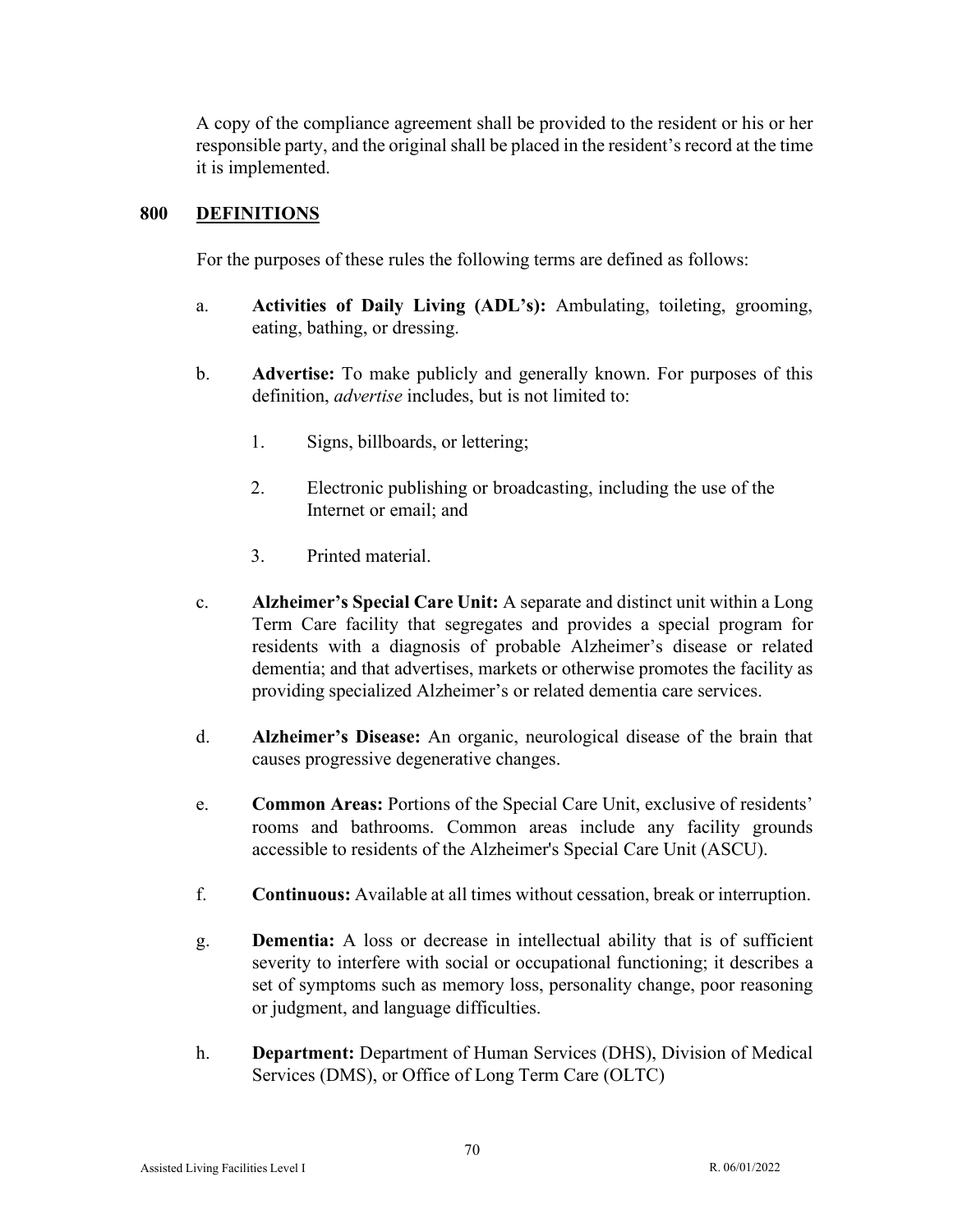- i. **Direct Care Staff:** An individual, such as a nurse or a certified Nurse's Aide, who is an employee of the facility or who is an employee of a temporary agency assigned to work in the facility, and who has received, or will receive, in accordance with these rules, specialized training regarding Alzheimer's or related dementia, and is responsible for providing direct, hands-on care or services to residents in the ASCU.
- j. **Disclosure Statement:** A written statement prepared by the facility and provided to individuals or their responsible parties, and to individuals families, prior to admission to the unit, disclosing form of care, treatment, and related services especially applicable or suitable for the ASCU. The disclosure statement shall be approved by the Department prior to use, and shall include, but not be limited to, the following information about the facility's ASCU:
	- 1. The philosophy of how care and services are provided to the residents;
	- 2. The pre-admission screening process;
	- 3. The admission, discharge and transfer criteria and procedures;
	- 4. Training topics, amount of training time spent on each topic, and the name and qualification of the individuals used to train the direct care staff;
	- 5. The minimum number of direct care staff assigned to the unit each shift;
	- 6. A copy of the Residents' Rights;
	- 7. Assessment, Individual Support Plan & Implementation. The process used for assessment and establishment of the plan of care and its implementation, including the method by which the plan of care evolves and is responsive to changes in condition;
	- 8. Planning and implementation of therapeutic activities and the methods used for monitoring; and
	- 9. Identification of what stages of Alzheimer's or related dementia for which the unit will provide care.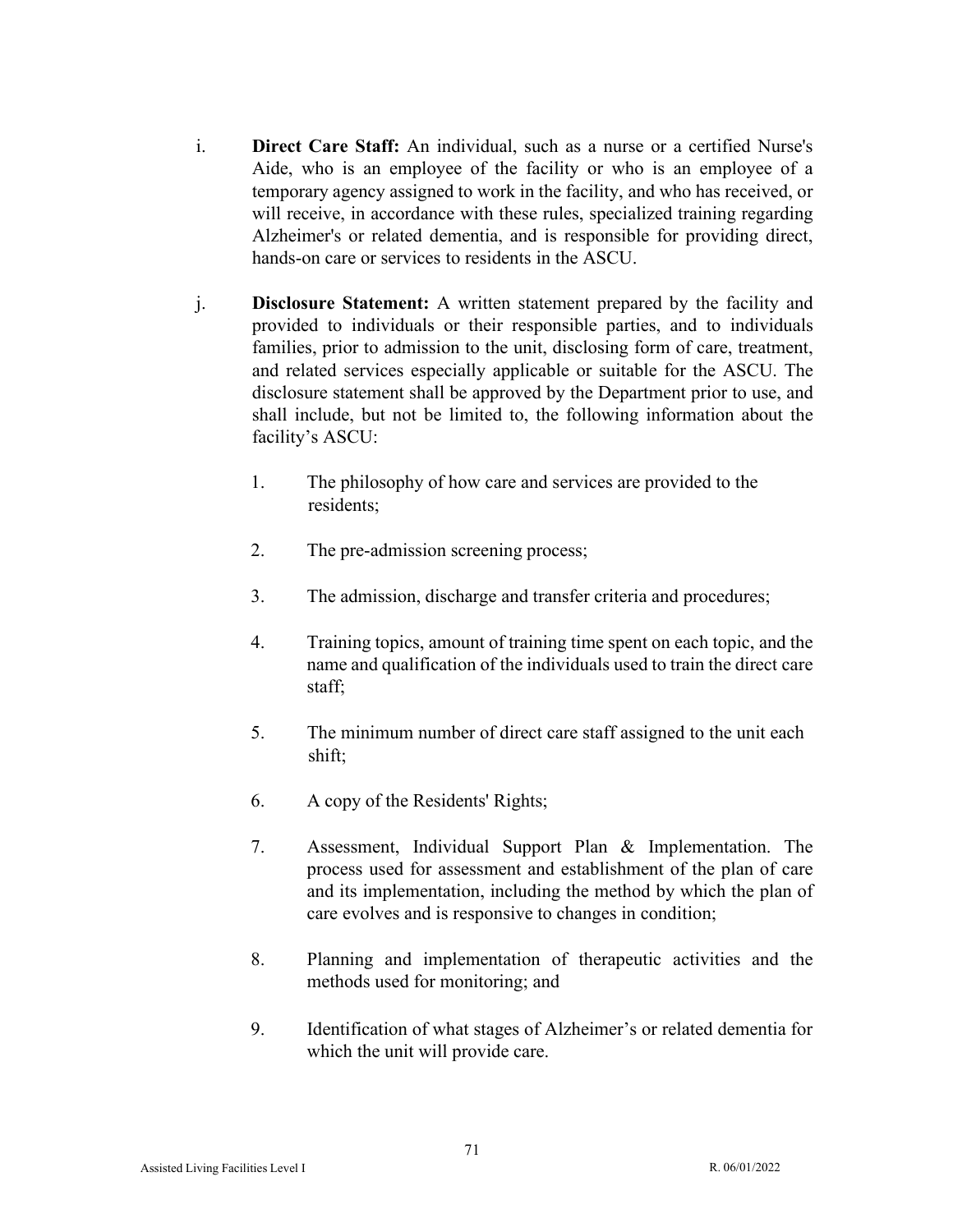- l. **Facility**: A Level I Assisted Living Facility that houses an ASCU.
- m. **Individual Assessment Team:** A group of individuals possessing the knowledge and skills to identify the medical, behavioral, and social needs of a resident and to develop services designed to meet those needs
- n. **Individual Support Plan:** A written plan developed by an Individual Assessment Team (IAT) that identifies services to a resident. The plan shall include and identify professions, disciplines and services that:
	- 1. Identifies and states the resident's medical needs, social needs, disabilities and their causes;
	- 2. Identifies the resident's specific strengths;
	- 3. Identifies the resident's specific behavioral management needs;
	- 4. Identifies the resident's need for services without regard to the actual availability of services;
	- 5. Identifies and quantifies the resident's speech, language, and auditory functioning;
	- 6. Identifies and quantifies the resident's cognitive and social development; and,
	- 7. Identifies and specifies the independent living skills, and other services, provided by the facility to meet the needs of the resident.
- o. **Nursing Personnel:** Registered or Licensed Practical nurses who have specialized training or will undergo specialized training, in accordance with these rules, by the Alzheimer's Special Care Unit.
- p. **Responsible Party:** An individual, who, at the request of the applicant or resident, or by appointment by a court of competent jurisdiction, agrees to act on behalf of a resident or applicant for the purposes of making decisions regarding the needs and welfare of the resident or applicant. These rules, and this definition, does not grant or permit, nor should be construed as granting or permitting, any individual authority or permission to act for, or on behalf of, a resident or applicant in excess of the authority or permission granted by law. A competent resident may select a responsible party or may choose to not select a responsible party. In no event may an individual act for, or on behalf of, a resident or applicant when the resident or applicant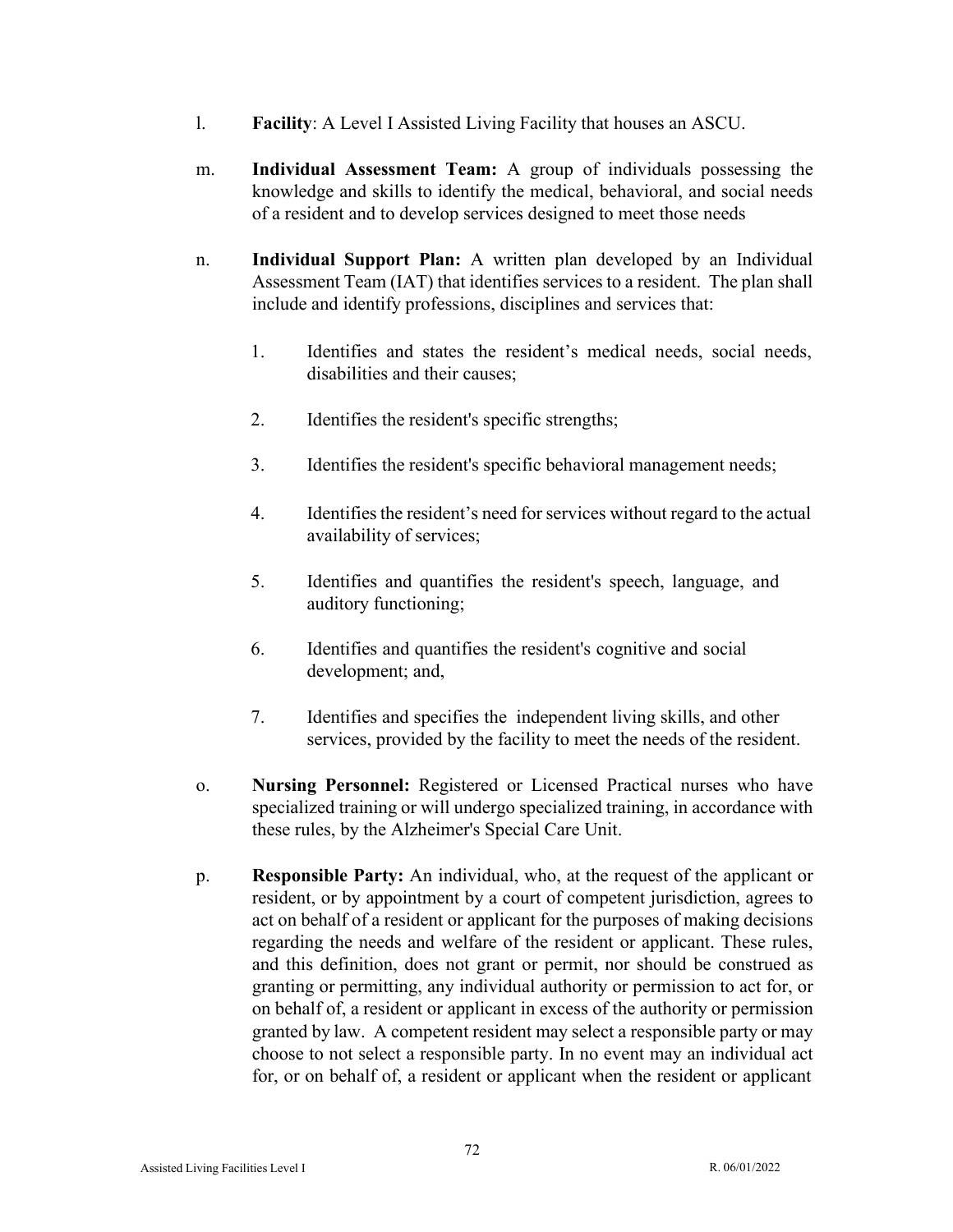has a legal guardian, attorney-infact, or other legal representative. For purposes of these rules only, responsible party will also refer to the terms *legal representative, legal guardian, power of attorney* or similar phrase*.*

### **801 GENERAL ADMINISTRATION**

### **a.** Miscellaneous

- 1. Visitors shall be permitted at all times. However, facilities may deny visitation when visitation results, or substantial probability exists that visitation will result, in disruption of service to other residents, or threatens the health, safety, or welfare of the resident or other residents.
- 2. Birds, cats, dogs, and other animals may be permitted in the Alzheimer's Special Care Unit. Animals shall have appropriate vaccinations and licenses. A veterinary record shall be kept on all animals to verify vaccinations and be made readily available for review. Pets may not be allowed in food preparation, food storage or dining or serving areas.
- 3. Unmarried male and female residents shall not be housed in the same room unless either residents or their responsible parties have given authorized consent.
- **b.** General Program Requirements
	- 1. Each long-term care facility that advertises or otherwise holds itself out as having one (1) or more special units for residents with a diagnosis of probable Alzheimer's disease or a related dementia shall provide an organized, continuous 24-hour-per-day program of supervision, care and services that shall:
		- A. Meet all state, federal and ASCU regulations.
		- B. Requires the full protection of residents' rights;
		- C. Promotes the social, physical and mental well-being of residents;
		- D. Is a separate unit specifically designed to meet the needs of residents with a physician's diagnosis of Alzheimer's disease or other related dementia; and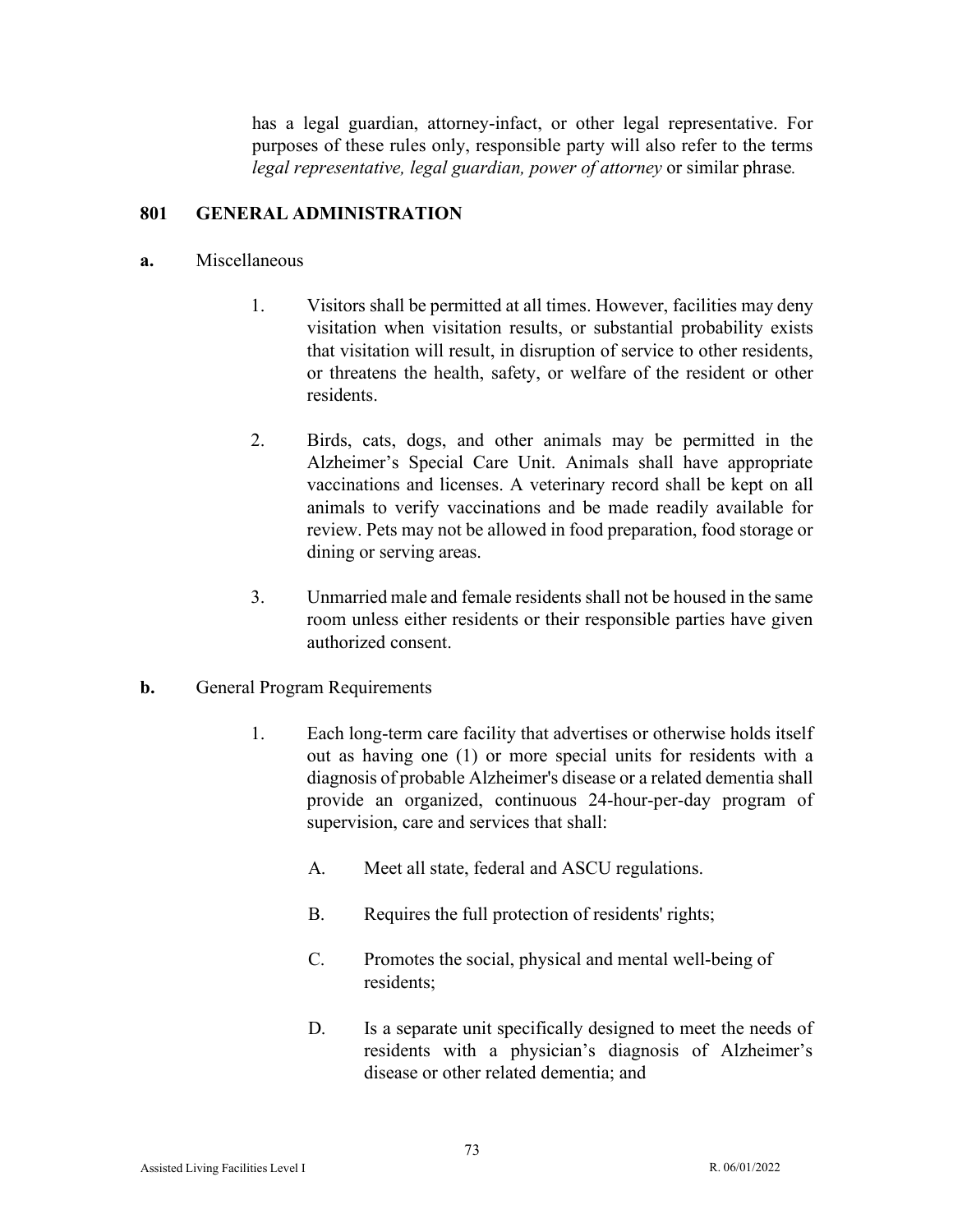- E. Provides 24-hour-per-day care for those residents with a dementia diagnosis, and meets all admission criteria applicable for that particular long-term care facility.
- 2. Documentation shall be maintained by the facility and shall include, but not be limited to, a signed copy of all training received by the employee.
- 3. Provide for relief of direct care personnel to ensure minimum staffing requirements are maintained at all times.
- 4. Upon request, make available to the Department payroll records of all staff employed during recent pay periods.
- 5. Regardless of other policies or procedures developed by the facility, the ASCU will have specific policies and procedures regarding:
	- A. Facility philosophy related to the care of ASCU residents;
	- B. Use of ancillary therapies and services;
		- C. Basic services provided;
		- D. Admission, discharge, transfer; and
			- E. Activity programming.
- **c.** Residents' Rights

For the purposes of these rules, Resident's Rights are those rights set forth in the Department's numbered memorandum LTC-M-89-03.

**d.** Resident Record Maintenance

The ASCU shall develop and maintain a record-keeping system that includes a separate record for each resident, and that documents each resident's health care, individual support plan, assessments, social information, and protection of each resident's rights.

**e.** Resident Records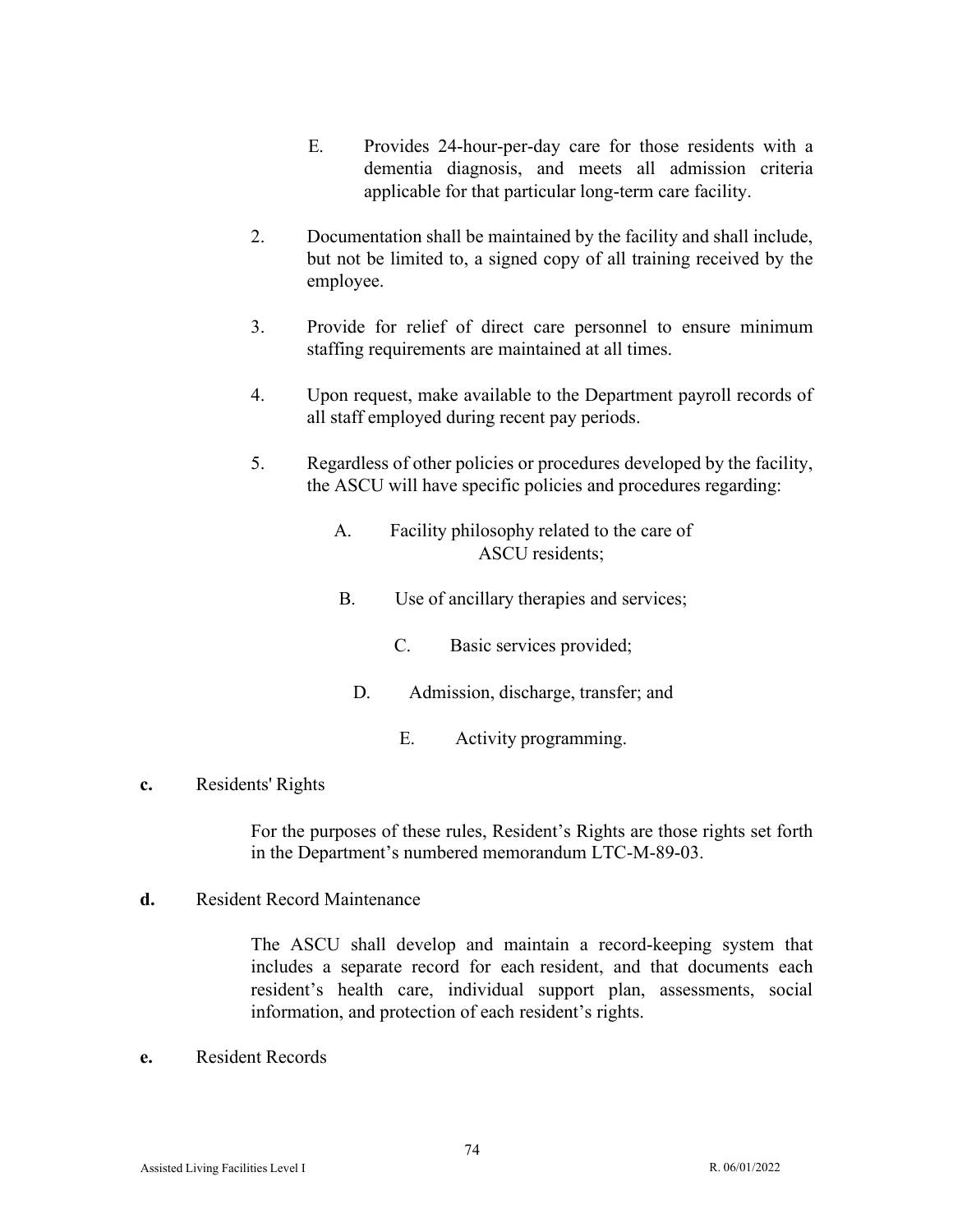The ASCU must follow the facility's policies and procedures, and applicable state and federal laws and regulations governing:

- 1. The release of any resident information, including consent necessary from the client, parents or legal guardian;
- 2. Record retention;
- 3. Record maintenance; and,
- 4. Record content.

## **802 ASSESSMENTS**

- a. Psychosocial and Physical Assessments
	- 1. Each resident shall receive a psychosocial and physical assessment which includes the resident's degree or level of family support, level of activities of daily living functioning, cognitive level, behavioral impairment, and that identifies the resident's strengths and weaknesses.
	- 2. Prior to admission to the ASCU, the applicant must be evaluated by, and have received from a physician, a diagnosis of Alzheimer's or related dementia.
- b. Individual Assessment Team (IAT)
	- 1. Within 30 days after admission, the IAT shall prepare for each resident an individual support plan. The ISP shall address specific needs of, and services required by, the resident resulting from the resident's Alzheimer's Disease or related dementia.
	- 2. The IAT shall perform accurate assessments or reassessments annually, and upon a significant change to a resident's physical, mental, emotional, functional, or behavioral condition or status in which the resident:
		- a. Is regressing in, or losing skills, already gained
		- b. Is failing to progress toward or maintain identified objectives in the ISP
		- c. Is being considered for changes in the resident's ISP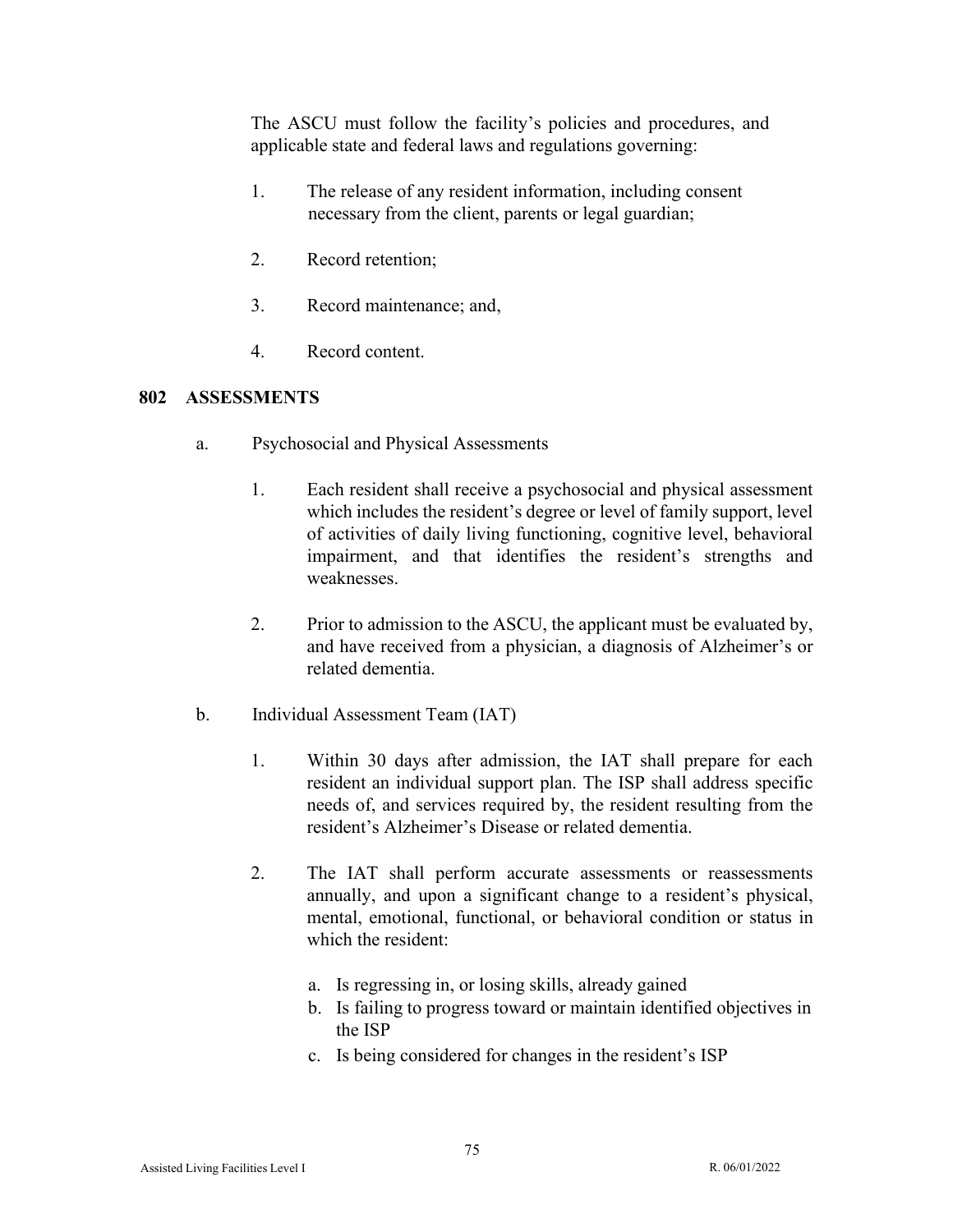- c. Individual Support Plan (ISP)
	- 1. The ISP shall include a family and social history. If the family and social history is unavailable, the ASCU personnel shall document attempts to obtain the information, including but not limited to, the names and telephone numbers of individuals contacted, or whom the facility attempted to contact, and the date and time of the contact or attempted contact.
	- 2. Individual support plans shall be developed and written by the IAT and signed by each member of the team.
	- 3. Individual support plans shall have the input and participation of the resident or his or her responsible party, and the resident's family. If the resident's family or responsible party cannot be contacted, or refuses to participate, the facility shall document all attempts to notify the resident's family or legal representative. The documentation shall include, but not be limited to, the names and telephone numbers of individuals contacted, or whom the facility attempted to contact, and the date and time of the contact or attempted contact.
	- 4. The ISP shall be reviewed, evaluated for its effectiveness, and updated at least quarterly, and shall be updated when indicated by changing needs of the resident, or upon any reassessments by the IAT. In the event that the reassessment by the IAT documents a change of condition for which no change in services to meet resident needs are required, the ISP shall document the change of condition, and the reason or reasons why no change in services are required.
	- 5. The ISP shall include:
		- A. Expected behavioral outcomes;
		- B. All barriers to expected outcomes;
		- C. Services, including frequency of delivery, designed to achieve expected behavioral outcomes;
		- D. Methods of assessment and monitoring. Monitoring shall occur no less than quarterly to determine progress toward the outcome; and,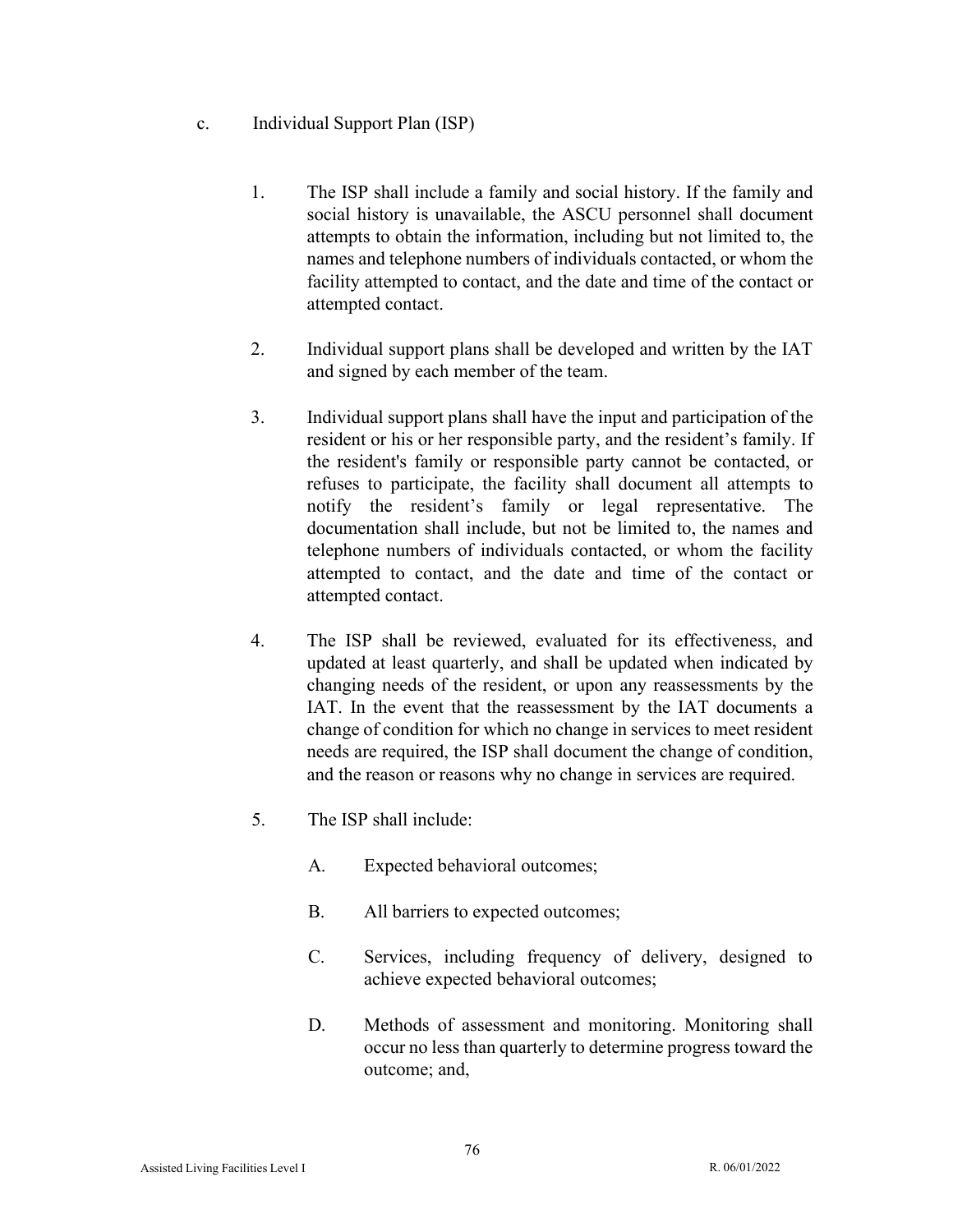- E. Documentation of results from services provided, and achievement towards expected outcomes or regression, and reasons for the regression.
- F. The resident's likes, dislikes, and if appropriate, his or her choices.
- 6. A copy of the ISP shall be made available to all staff that work with the resident, and the resident or his or her responsible party.
- 7. The ISP shall be implemented only with the documented, written consent of the resident or his or her responsible party.

# **803 STANDARDS FOR ALZHEIMER'S SPECIAL CARE UNITS**

### a. General Requirements

- 1. It is the intent of these rules that Alzheimer's Special Care Units shall be designed to accommodate the complex and varied needs of residents with dementia. The physical environment does not exist in isolation, but interacts with the activity program, level of resident capability, staffing and social milieu of the unit.
- 2. The environment shall be designed and developed to meet the following objectives:
	- A. Maximize awareness and orientation;
	- B. Ensure safety and security;
	- C. Provide privacy and a sense of control;
	- D. Support functional abilities; and,
	- E. Develop environmental stimulation and challenge within a positive social milieu.
- b. Physical Design

In addition to the physical design standards required for the facility's license, an Alzheimer's Special Care Unit shall include the following: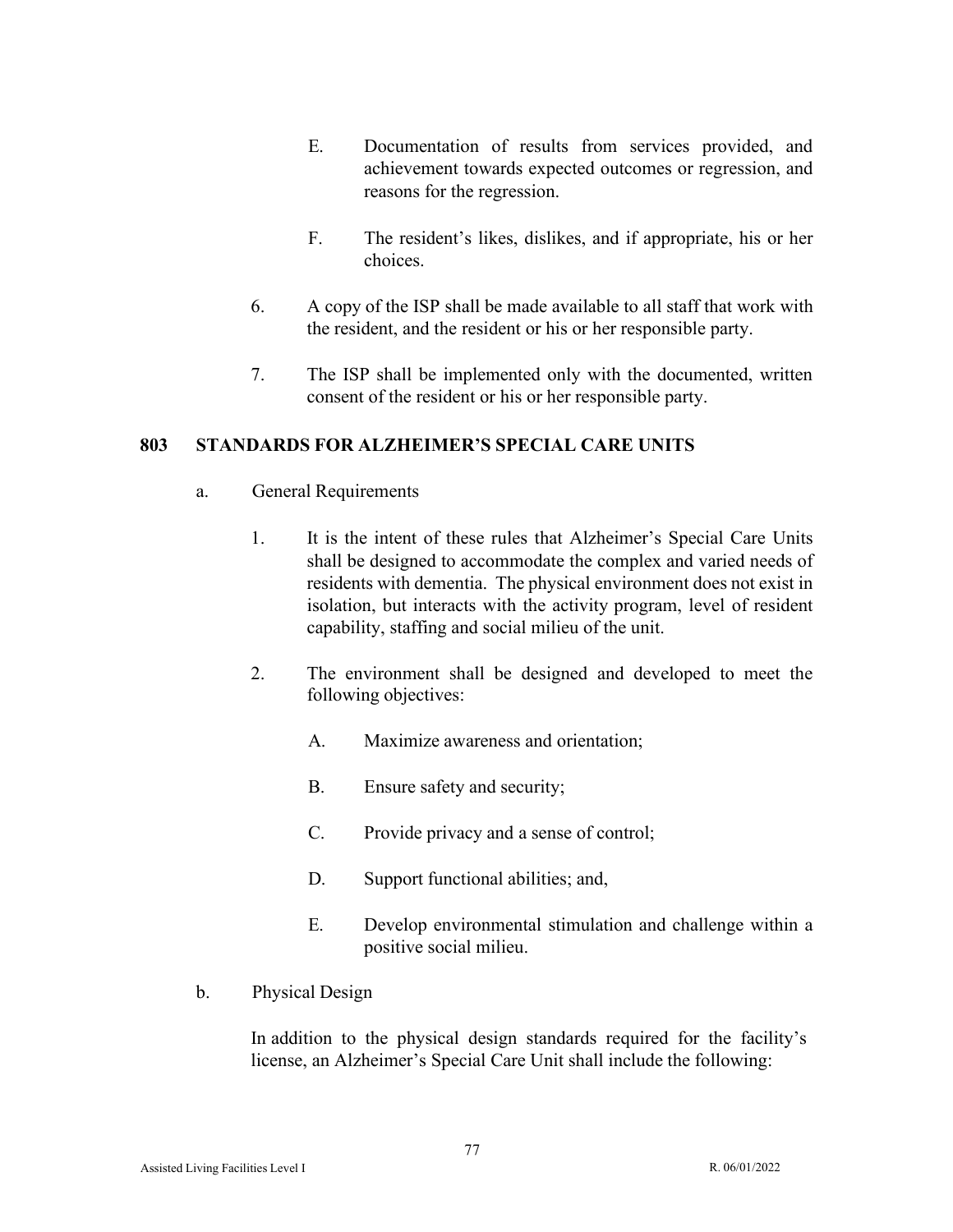- 1. A floor plan design that does not require visitors or staff to pass through the ASCU to reach other areas of the facility;
- 2. A multipurpose room or rooms for dining, group and individual activities, and family visits, which complies with the LTC licensure requirements for common space;
- 3. Secured outdoor space and walkways that allow residents to ambulate, with or without assistive devices such as wheelchairs or walkers, but prevents undetected egress. Such walkways shall meet the accessibility requirements of the most current LTC and Americans with Disabilities Act (ADA) structural building codes or regulations. Unrestricted access to secured outdoor space and walkways shall be provided, and such areas shall have fencing or barriers that prevent injury and elopement. Fencing shall be no less than 72 inches high.
- 4. Prohibit the use of plants that are poisonous or toxic for human contact or consumption;
- 5. Visual contrasts between floors and walls, and doorways and walls, in resident use areas. Except for fire exits, exit doors and access ways shall be designed to minimize contrast, and to obscure or conceal areas the residents should not enter;
- 6. Non-reflective floors, walls, and ceilings, to minimize glare;
- 7. Evenly distributed lighting, to minimize glare and shadows; and,
- 8. A monitoring or nurses' station with:
	- A. A call system, to alert staff to any emergency needs of the residents; and,
	- B. A space for charting, and for storage of residents' records.
- c. Physical Environment and Safety.

The Alzheimer's Special Care Unit shall:

1. Provide freedom of movement for the residents to common areas, and to their personal spaces. The facility shall not lock residents out of, or inside, their rooms;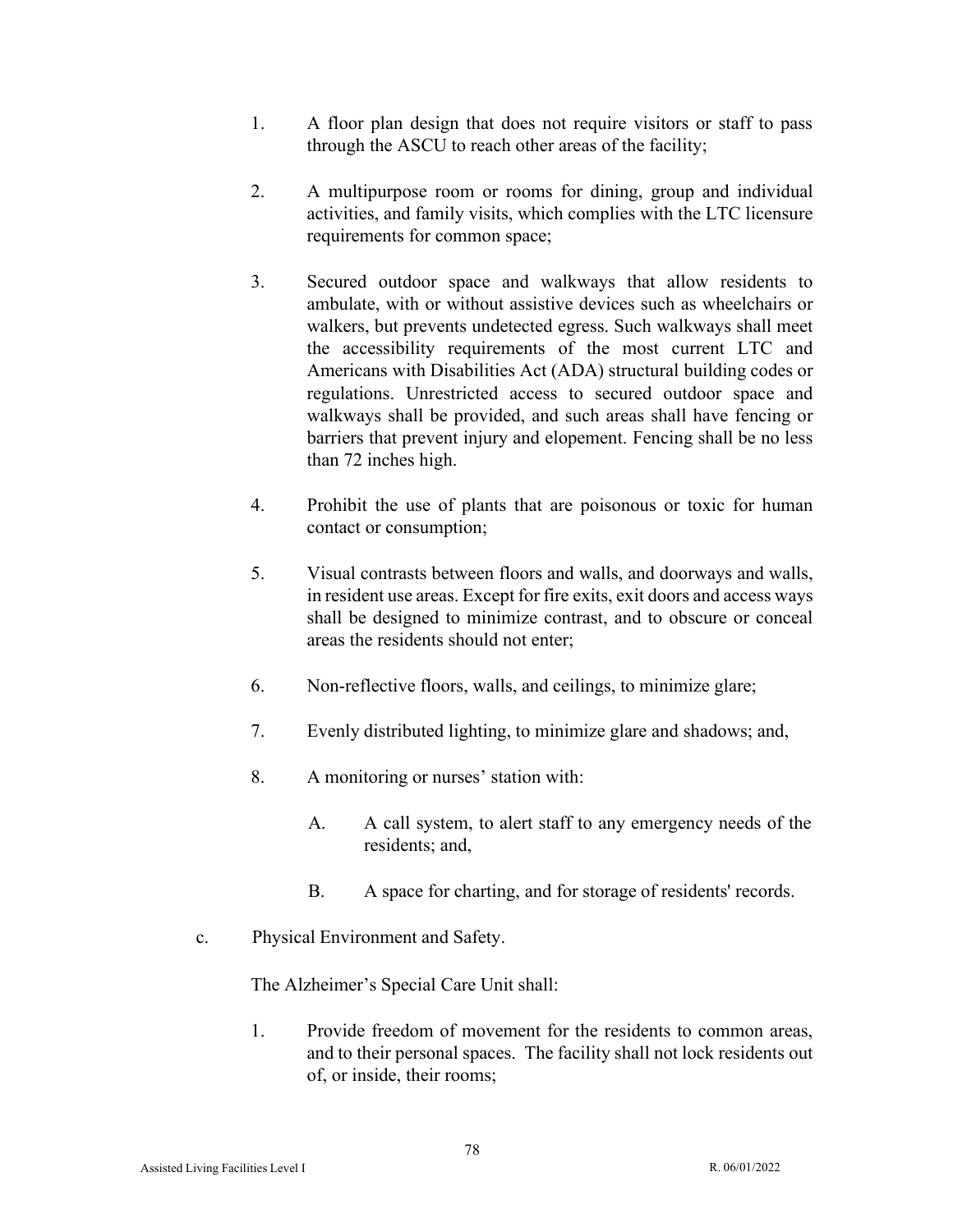- 2. Provide plates and eating utensils which provide visual contrast between the utensils and the table, and that maximizes the independence of the residents;
- 3. In common areas, provide comfortable seating sufficient to seat all residents at the same time. The seating shall consist of a ratio of one (1) gliding or rocking chair for every five (5) residents;
- 4. Encourage and assist residents to decorate and furnish their rooms with personal items and furnishings, based on the resident's needs and preferences as documented by the ASCU in the social history;
- 5. Individually identify each resident's rooms based on the resident's cognitive level, to assist residents in locating their rooms, and to permit them to differentiate their room from the rooms of other residents;
- 6. Keep corridors and passageways through common-use areas free of objects which may cause falls, or which may obstruct passage by physically impaired individuals; and,
- 7. Only use public address systems in the unit for emergencies.

# **804 EGRESS CONTROL**

a. Egress Policies

The Alzheimer's Special Care Unit shall develop policies and procedures to deal with residents who wander or may wander. The procedures shall include actions to be taken by the facility to:

- 1. Identify missing residents;
- 2. Notify all individuals or institutions that require notification under law or rule when a resident is missing; and,
- 3. Attempt to locate the missing resident.
- b. Locking Devices
	- 1. All locking devices used on exit doors shall be approved by the OLTC, building code agencies, and the fire marshal having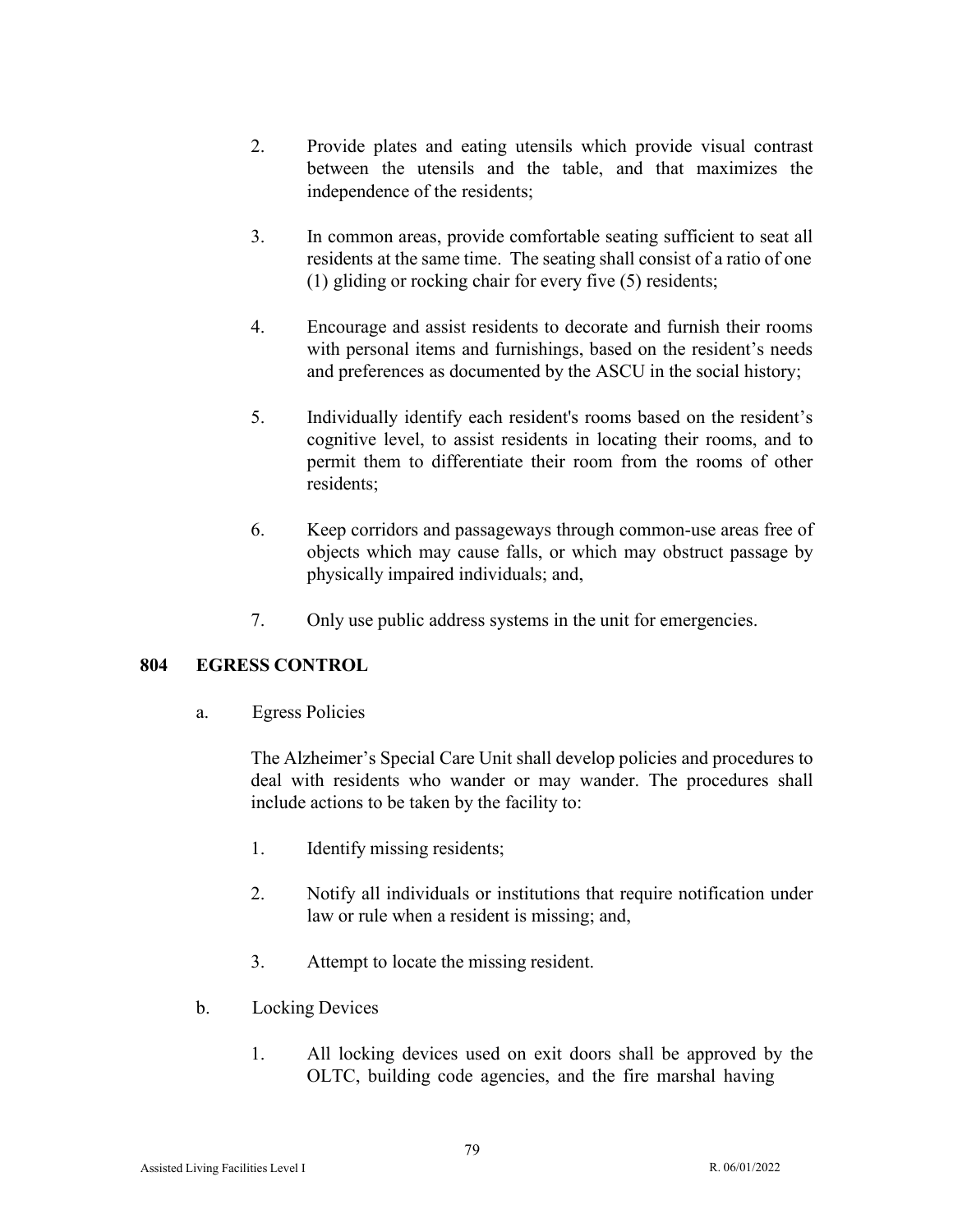jurisdiction over the facility, shall be electronic, and shall release upon activation of the fire alarm or sprinkler system.

- 2. If the unit uses keypads to lock and unlock exits, directions for the keypad's operations to allow entrance shall be posted on the outside of the door.
- 3. The keypads and locks shall meet the requirements under IBC applicable to Level I Assisted Living Facilities.
- 4. Staff shall be trained in all methods of releasing, or unlocking, the locking device.

# **805 STAFFING**

Alzheimer's Special Care Units shall staff according to staffing requirements as set forth in the Rules for the Licensure of Level I Assisted Living Facilities. However, staffing for the ASCU shall be determined separately from the Assisted Living facility, based upon the census for the ASCU only; likewise, the staffing for the Assisted Living facility shall be based on the census of the Assisted Living facility, excluding the ASCU census. It is the intent of this rule that ASCU staff be separate and distinct from the Assisted Living facility staff. In addition, the following staffing requirements are established for Alzheimer's Special Care Units.

- a. Professional Program Services
- A social worker or other professional staff e.g., physician, Registered Nurse, or Psychologist currently licensed by the State of Arkansas shall be utilized to perform the following functions:
	- 1. Complete an initial social history evaluation on each resident on admission;
	- 2. Development, coordination, and utilization of state or national resources and networks to meet the needs of the residents or their families;
	- 3. Offering or encouraging participation in monthly family support group meetings with documentation of meetings offered; and,
	- 4. Assist in development of the ISP, including but not limited to: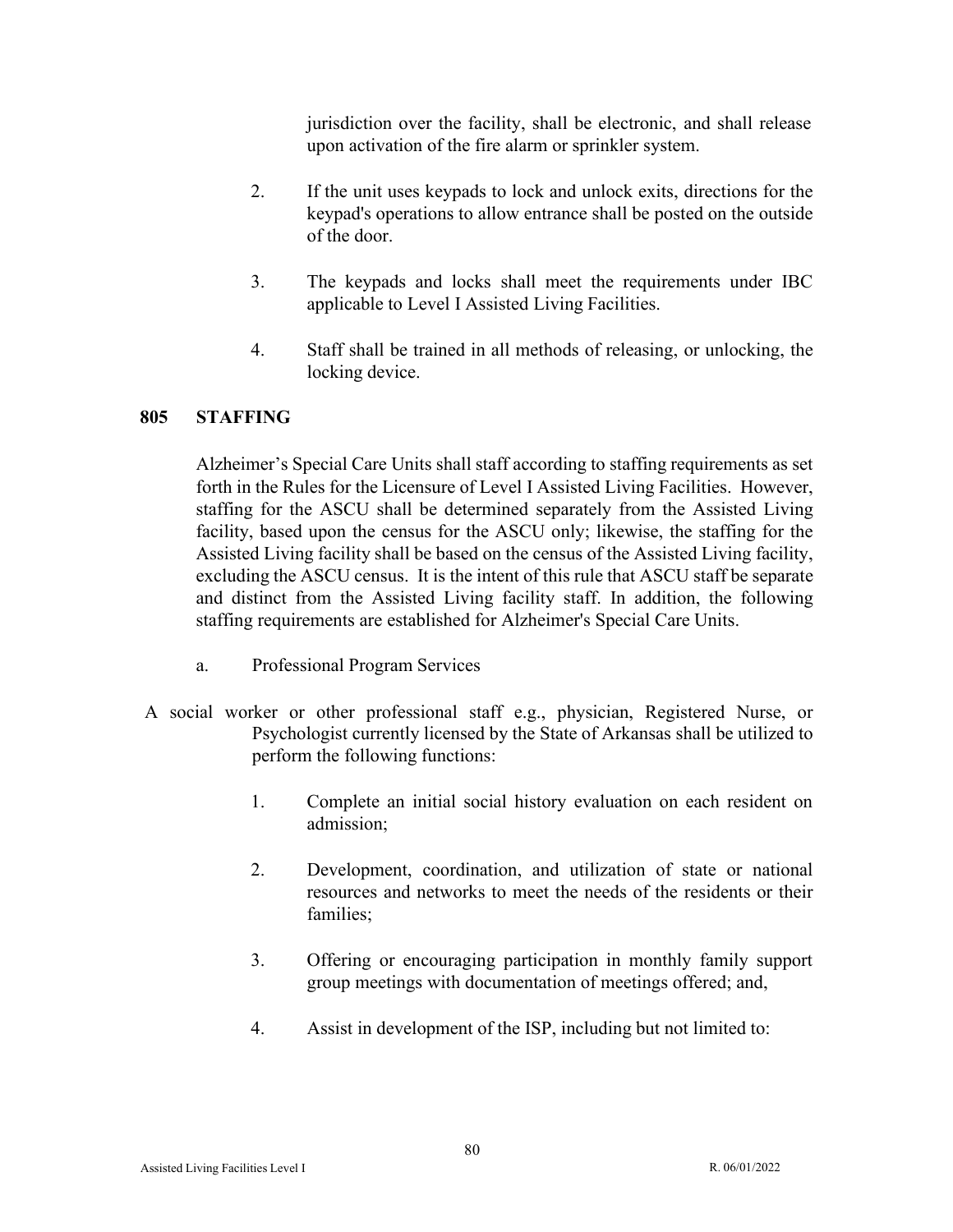- A. Assuring that verbal stimulation, socialization and reminiscing is identified in the ISP as a need;
- B. Defining the services to be provided to address those needs identified above; and,
- C. Identifying the resident's preferences, likes, and dislikes.
- b. Staff and Training
	- 1. All ASCU staff members and consultants shall have the training specified in these rules in the care of residents with Alzheimer's Disease and other related dementia. The facility shall maintain records documenting the training received, the date received, the subject of the training, and the source of the training.
	- 2. Within six (6) months of the date that the long-term care facility first advertises or otherwise holds itself out as having one (1) or more special units for residents with a diagnosis of probable Alzheimer's disease or a related dementia, the facility shall have trained all staff who are scheduled or employed to work in the ASCU.
	- 3. Subsequent to the requirements set forth in Section 805(b)(2), fifty percent (50%) of the staff working any shift shall have completed requirements as set forth in Section  $805(b)(5)(a)$ , (b), and (c).
	- 4. After meeting the requirements of Section 805(b)(2), all new employees of the ASCU shall be trained within five (5) months of hiring, with no less than eight (8) hours of training per month during the five (5) month period.
	- 5. In addition to any training requirements for any certification or licensure of the employee, training shall consist of, at a minimum:
		- A. Thirty (30) hours on the following subjects:
			- i. One (1) hour of the ASCU's policies;
- ii. Three (3) hours of etiology, philosophy and treatment of dementia; iii. Two (2) hours on the stages of Alzheimer's disease; iv. Four (4) hours on behavior management;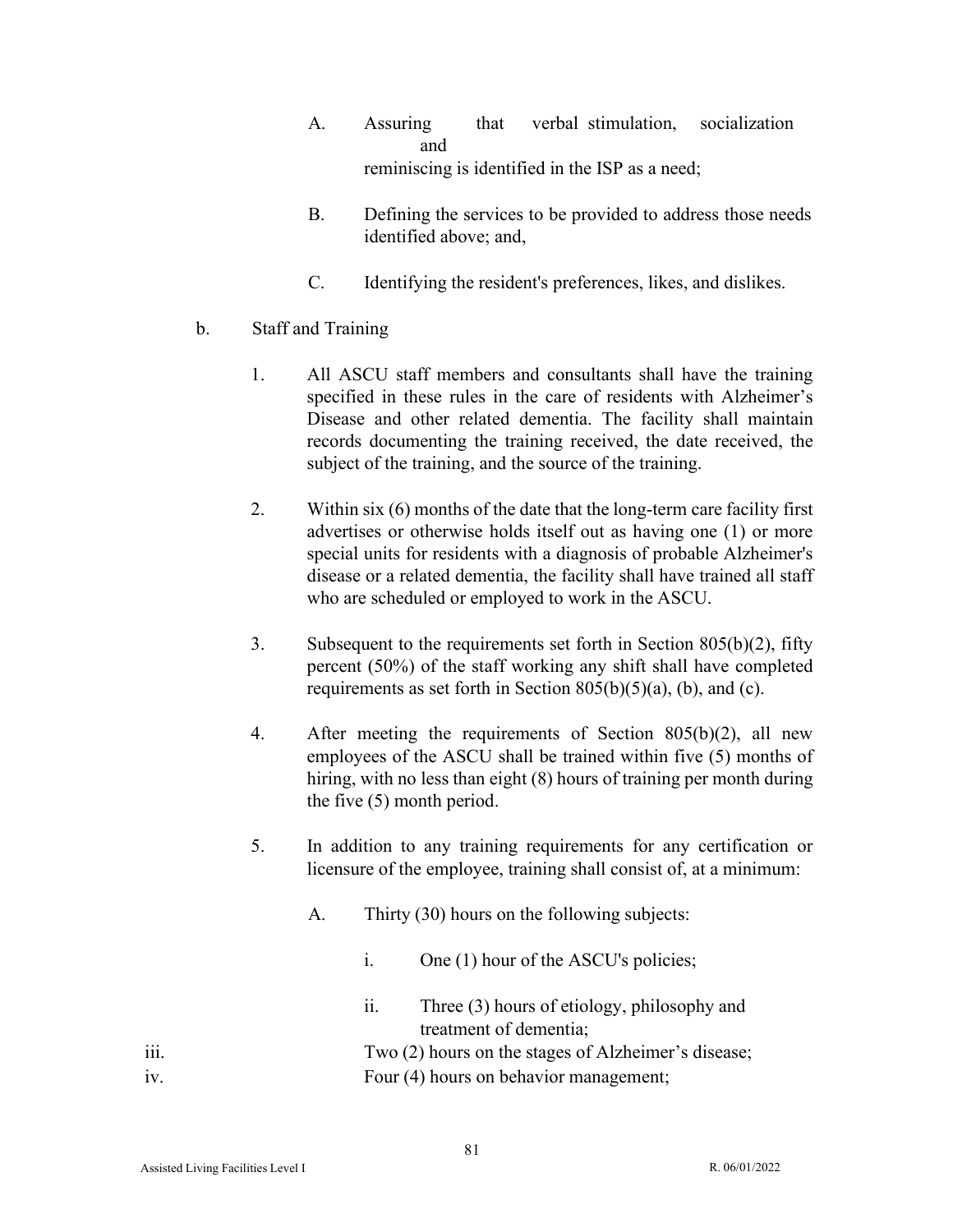| Vİ.<br>vii.<br>V111.<br>ix. |           | V.                | Two (2) hours on use of physical restraints,<br>wandering, and egress control;<br>Two (2) hours on medication management;<br>Four (4) hours on communication skills;<br>Two (2) hours of prevention of staff burnout;<br>Four (4) hours on activity programming; |
|-----------------------------|-----------|-------------------|------------------------------------------------------------------------------------------------------------------------------------------------------------------------------------------------------------------------------------------------------------------|
|                             |           | X.                | Three (3) hours on ADLs and Individual-Centered<br>Care                                                                                                                                                                                                          |
|                             |           | xi.               | Three $(3)$ hours on assessments and creation of ISPs                                                                                                                                                                                                            |
|                             | <b>B.</b> |                   | On-going in-service training consisting of at least 2 hours<br>every quarter. The topics to be addressed in the in-service<br>training shall include the following, and each topic shall be<br>addressed at least once per year:                                 |
|                             |           | $\mathbf{i}$ .    | The nature of Alzheimer's disease and other<br>dementia, including:                                                                                                                                                                                              |
|                             |           |                   | The definition of dementia;<br>a.                                                                                                                                                                                                                                |
|                             |           |                   | The harm to individuals without a correct<br>$\mathbf{b}$ .<br>diagnosis; and,                                                                                                                                                                                   |
|                             |           |                   | The stages of Alzheimer's disease.<br>$\mathbf{c}$ .                                                                                                                                                                                                             |
|                             |           | $\overline{11}$ . | behavior<br>problems<br>Common<br>resulting<br>from<br>Alzheimer's or related dementia, and recommended<br>behavior management for the problems;                                                                                                                 |
|                             |           | iii.              | Communication skills to facilitate improved staff<br>relations with residents;                                                                                                                                                                                   |
|                             |           | iv.               | Positive therapeutic interventions and activities, such<br>as:                                                                                                                                                                                                   |
|                             |           |                   | Exercise;<br>a.                                                                                                                                                                                                                                                  |
|                             |           |                   | Sensory stimulation; and,<br>b.                                                                                                                                                                                                                                  |
|                             |           |                   |                                                                                                                                                                                                                                                                  |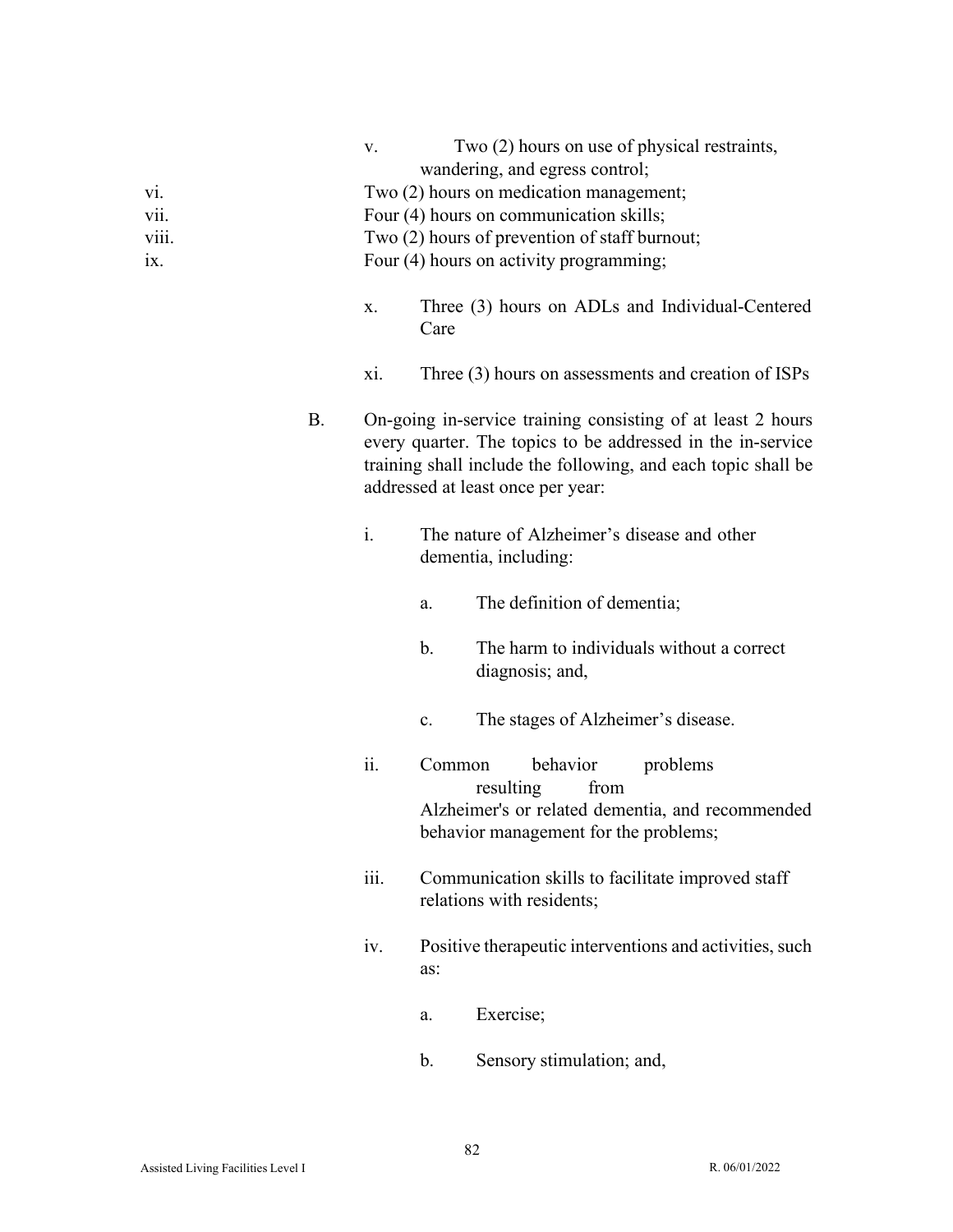- c. Activities of daily living.
- v. The benefits of family interaction with the resident, and the need for family interaction;
- vi. Developments and new trends in the fields of Alzheimer's or related dementia, and treatments for same;
- vii. Environmental modifications to minimize the effects and problems associated with Alzheimer's or related dementia; and,
- viii. Development of ISPs, including but not limited to instruction on the method of updating and implementing ISPs across shifts.
- C. If the facility identifies or documents that a specific employee requires training in areas other than those set forth in 805(b), the facility may provide training in the identified or documented areas, and may be substituted for those subjects listed in Section 805(b)(5).
- c. Trainer Requirements

The individual providing the training shall have:

- 1. A minimum of one (1) year uninterrupted employment in the care of Alzheimer's residents, or
- 2. Shall have training in the care of individuals with Alzheimer's disease and other dementia, or
- 3. Is designated by the Alzheimer's Association or it's local chapter as being qualified to meet training requirements.
- d. Training Manual

The ASCU shall create and maintain a training manual consisting of thee topics listed in Section 805(b). Further, the trainer shall provide training consistent with the training manual.

### **806 ADMISSIONS, DISCHARGES, TRANSFERS**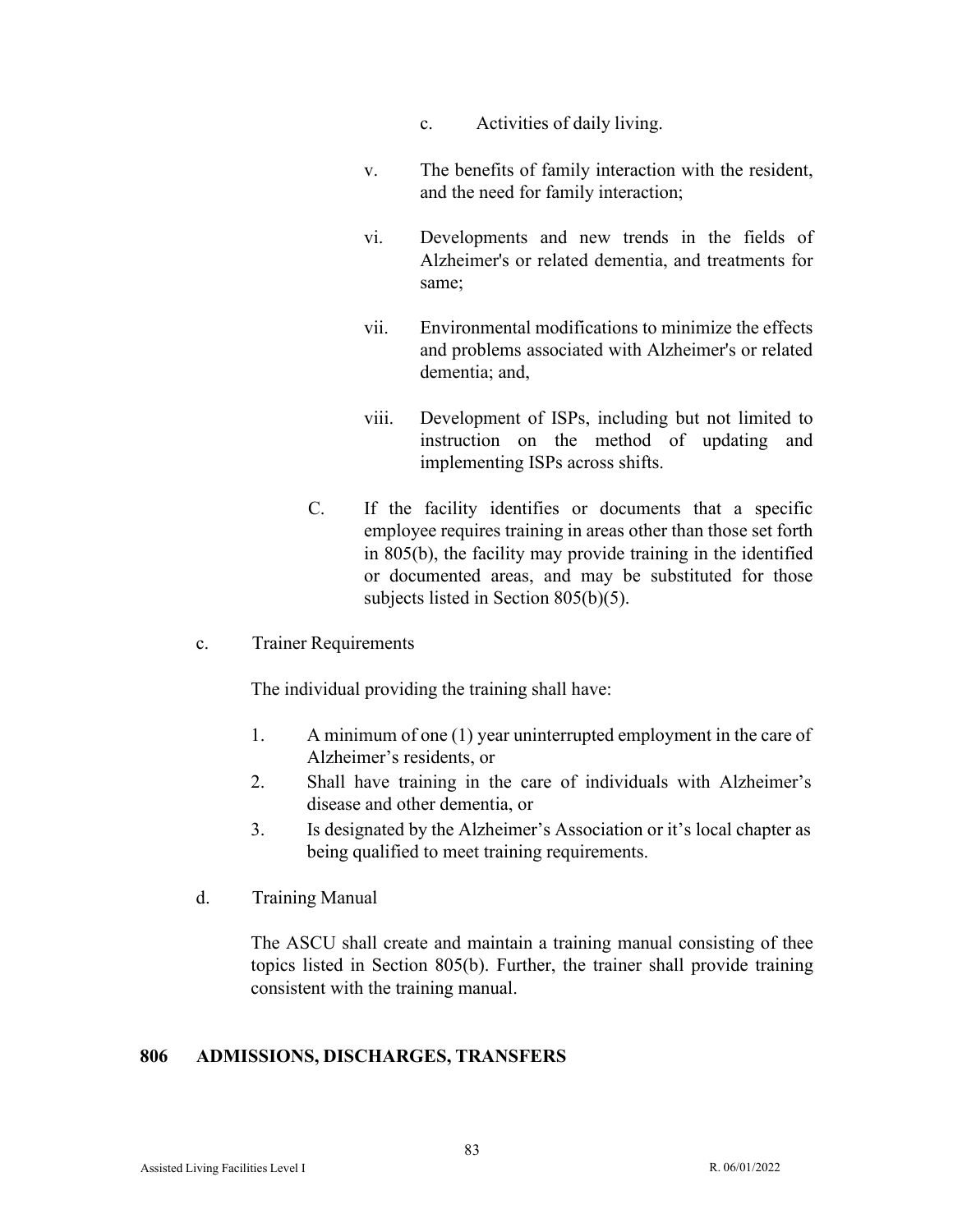- a. Criteria for Services
	- 1. Each Alzheimer's Special Care Unit shall have written policy setting forth pre-admission screening, admission, and discharge procedures.
	- 2. Prior to admission into the Alzheimer's Special Care Unit, the facility shall provide a copy of the disclosure statement and Residents' Rights policy to the applicant or the applicant's responsible party. A copy of the disclosure statement signed by the resident or the resident's responsible party shall be kept in the resident's file.
	- 3. Admission criteria shall require:
		- A. A physician's diagnosis of Alzheimer's disease or related dementia;
		- B. The facility's assessment of the resident's level of needs; and,
		- C. A list of the services that the ASCU can provide to address the needs identified in  $806(a)(3)(B)$ .
	- 4. Any individual admitted to the ASCU must also meet admission criteria for the facility.
	- 5. The ASCU shall not maintain a resident who requires a level of care greater than for which the facility is licensed to provide, and for whom the ASCU is unable to provide the level or types of services to address the needs of the resident. Discharge from the ASCU shall occur when:
		- A. The resident's medical condition exceeds the level of care for which the facility is licensed or is able to provide;
		- B. The resident's medical condition requires specialized nursing procedures that constitute more than limited nursing services, or nursing services the facility is unable to provide;
		- C. The resident has a loss of functional abilities (e.g. ambulation) that results in the resident's level of care requirements being greater than the level of care for which the facility is licensed or able to provide;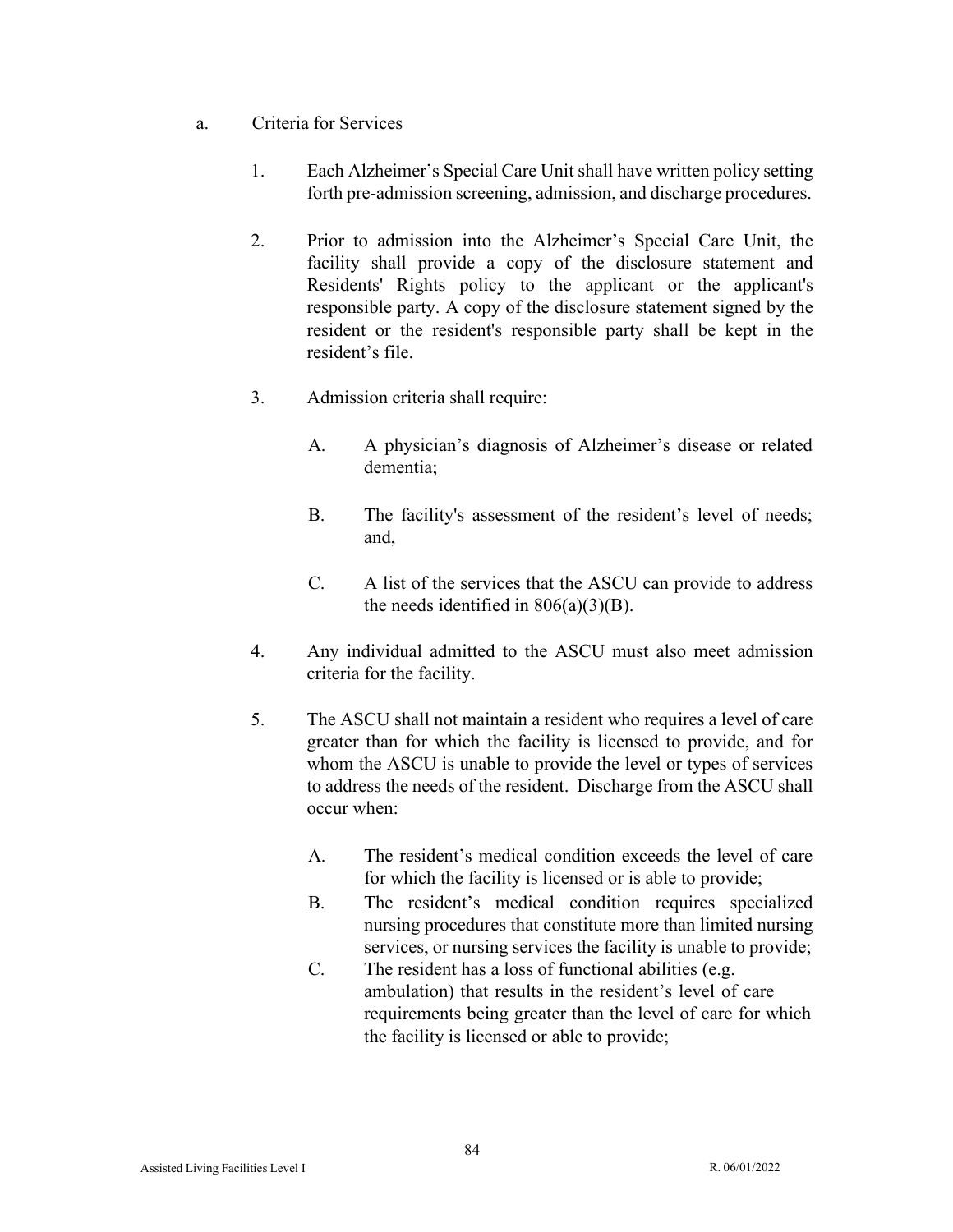- D. Behavioral symptoms that results in the resident's level of care requirements being greater than the level of care for which the facility is licensed or able to provide;
- E. The resident requires a level of involvement in therapeutic programming that is greater than the level of care for which the facility is licensed or able to provide.
- 6. If the resident, or the resident's responsible party, does not comply with, or refuses to accept, the requirements of the ISP, the resident shall be discharged from the ASCU. The facility shall document the refusal or non-compliance with the ISP. The documentation shall include, but not be limited to:
	- A. The identity of the person who is not willing or able to comply with the requirements of the ISP; i.e., the resident or the resident's responsible party;
	- B. The date and time of the refusal;
	- C. The consequences of the unwillingness or inability to comply with the requirements of the ISP, and the name of the person providing this information to the resident or the resident's responsible party.
- b. Resident Movement, Transfer or Discharge

When a resident is moved, transferred or discharged, measures shall be taken by the facility to minimize confusion and stress to the resident until discharge. Further, the discharge shall comply with the rules applicable to the facility housing the ASCU, and Arkansas law.

# **807 THERAPEUTIC ACTIVITIES**

a. Intent and General Requirements.

Therapeutic activities can improve a resident's eating or sleeping patterns; lessen wandering, restlessness, or anxiety; improve socialization or cooperation; delay deterioration of skills; and improve behavior management. Therapeutic activities shall be designed to meet the resident's current needs.

1. All facilities with Alzheimer's Special Care Units shall provide activities appropriate to the needs of individual residents. The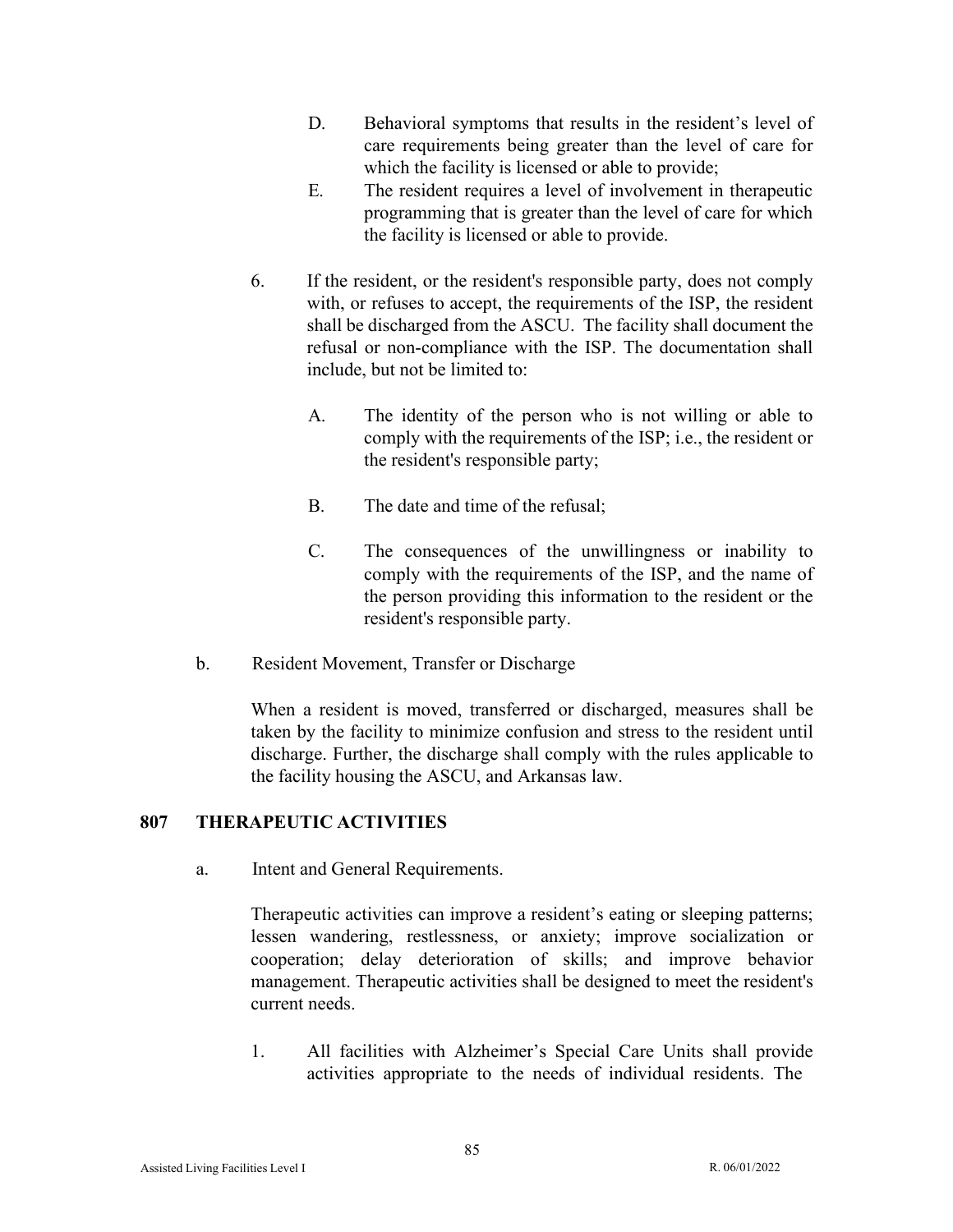activities shall be provided and directed by direct care staff under the coordination of a program director.

- 2. Each resident's daily routine shall be structured or scheduled so that activities are provided seven days a week.
- 3. A professional with specialized training in the care of Alzheimer's shall be utilized or contracted to:
	- A. Develop required daily activities;
	- B. Train direct care staff in those programs; and,
		- C. Provide ongoing consultation.
- b. Required Daily Activities

The following activities shall be offered daily:

- 1. Gross motor activities (e.g., exercise, dancing, gardening, cooking, etc.);
- 2. Self-care activities (e.g., dressing, personal hygiene, or grooming);
- 3. Social activities (e.g., games, music, socialization); and,
- 4. Sensory enhancement activities (e.g., reminiscing, scent and tactile stimulation).

# **900 PHYSICAL ENVIRONMENT**

# **901 NEW CONSTRUCTION, REMODELING OR ADDITIONS**

### **901.1 GENERAL**

A new facility is one that had plans approved by the Office of Long Term Care and began operation, or construction or renovation of a building for the purpose of operating a Level I assisted living facility on or after the adoption date of these rules, or both. The rules and codes governing new facilities apply if and when the facility proposes to begin operation in a building not previously and continuously used as a facility licensed under these rules. For purposes of these rules, *construction* refers to a new facility where none existed or to the addition of new wings or other sections of the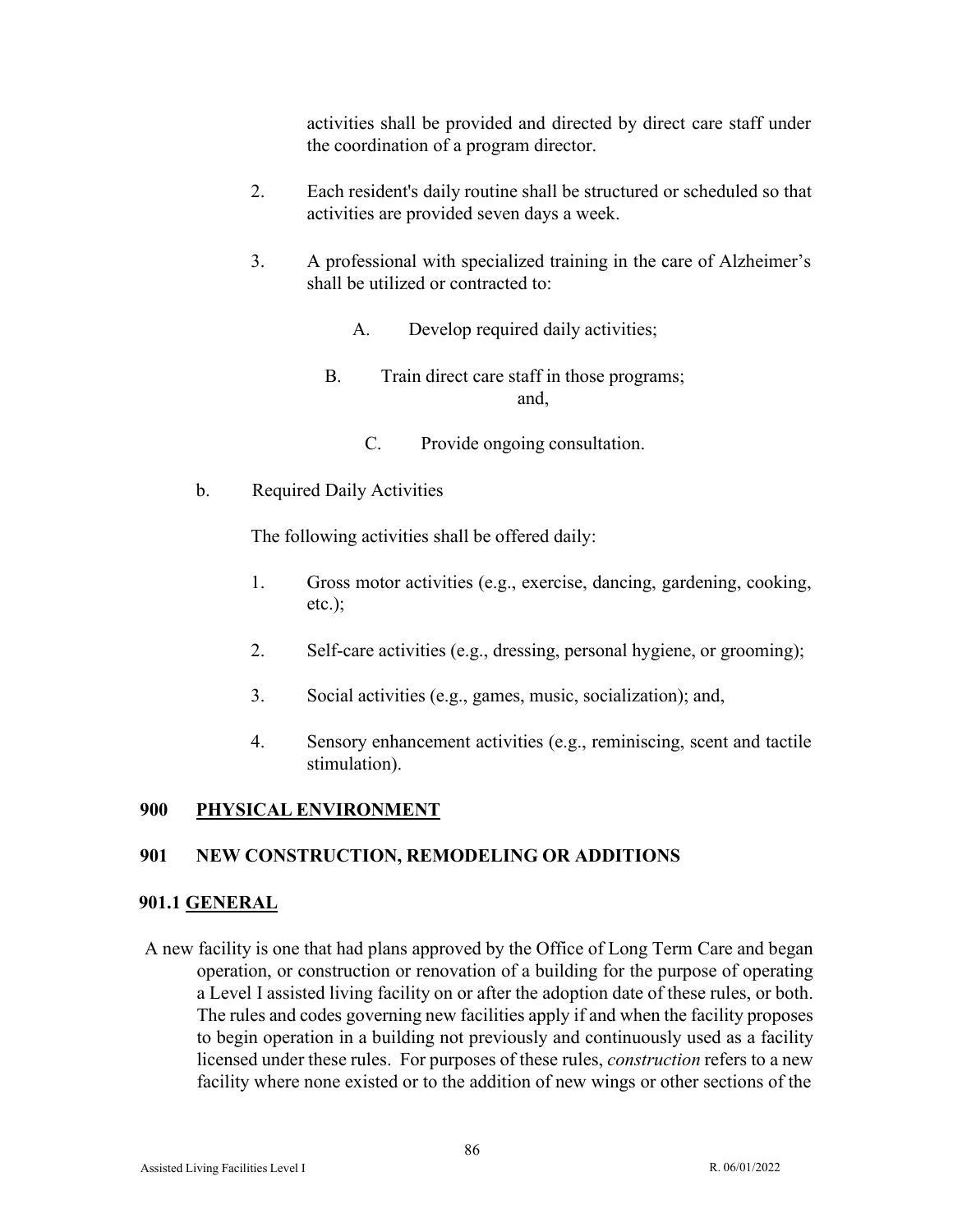facility; *renovation* refers to any structural changes to the existing facility; *remodeling* refers to cosmetic changes to the existing structure, including but not limited to painting, replacement or repair of carpet, tile or linoleum, and minor repairs.

Additions to existing facilities, construction, or renovation shall meet the standards for new construction, and a copy of the facility floor plan must be submitted to the Office of Long Term Care for approval. Provided, however, that changes to the floor plan for areas of the facility unaffected by the addition, construction or renovation are not required.

# **901.2 SITE LOCATION, INSPECTION APPROVALS AND SUBSOIL INVESTIGATION**

- a. The building site shall afford good drainage and shall not be subject to flooding or be located near insect breeding areas, noise or other nuisance producing locations or hazardous locations, industrial developments, airports, railways or near penal or other objectionable institutions or near a cemetery. The site shall afford the safety of residents and not be subject to air pollution.
- b. A site shall be adequate to accommodate roads and walks within the lot lines to at least the main entrance, ambulance entrance, and service entrance. All facility sites shall contain enough square footage to provide at least as much space for walks, drives and lawn space as the square footage contained in the building.
- c. The building site shall be inspected and approved by the OLTC before construction is begun.

# **901.3 SUBMISSION OF PLANS, SPECIFICATIONS AND ESTIMATES**

- a. When construction is contemplated either for new buildings, additions or major alterations in excess of one hundred thousand dollars (\$100,000), plans and specifications shall be submitted in duplicate, one (1) to OLTC and one (1) to the Plumbing Division of the Arkansas Department of Health, for review along with a copy of the statement of approval from the Comprehensive Health Planning Agency. Final plan approval shall be given by OLTC.
- b. Such plans and specifications shall be prepared by a registered professional engineer or an architect licensed in the State of Arkansas pursuant to Act 270 of 1941, codified as Ark. Code Ann. §17-15-101, *et seq*. and shall be drawn to scale with the title and date shown thereon. OLTC shall have a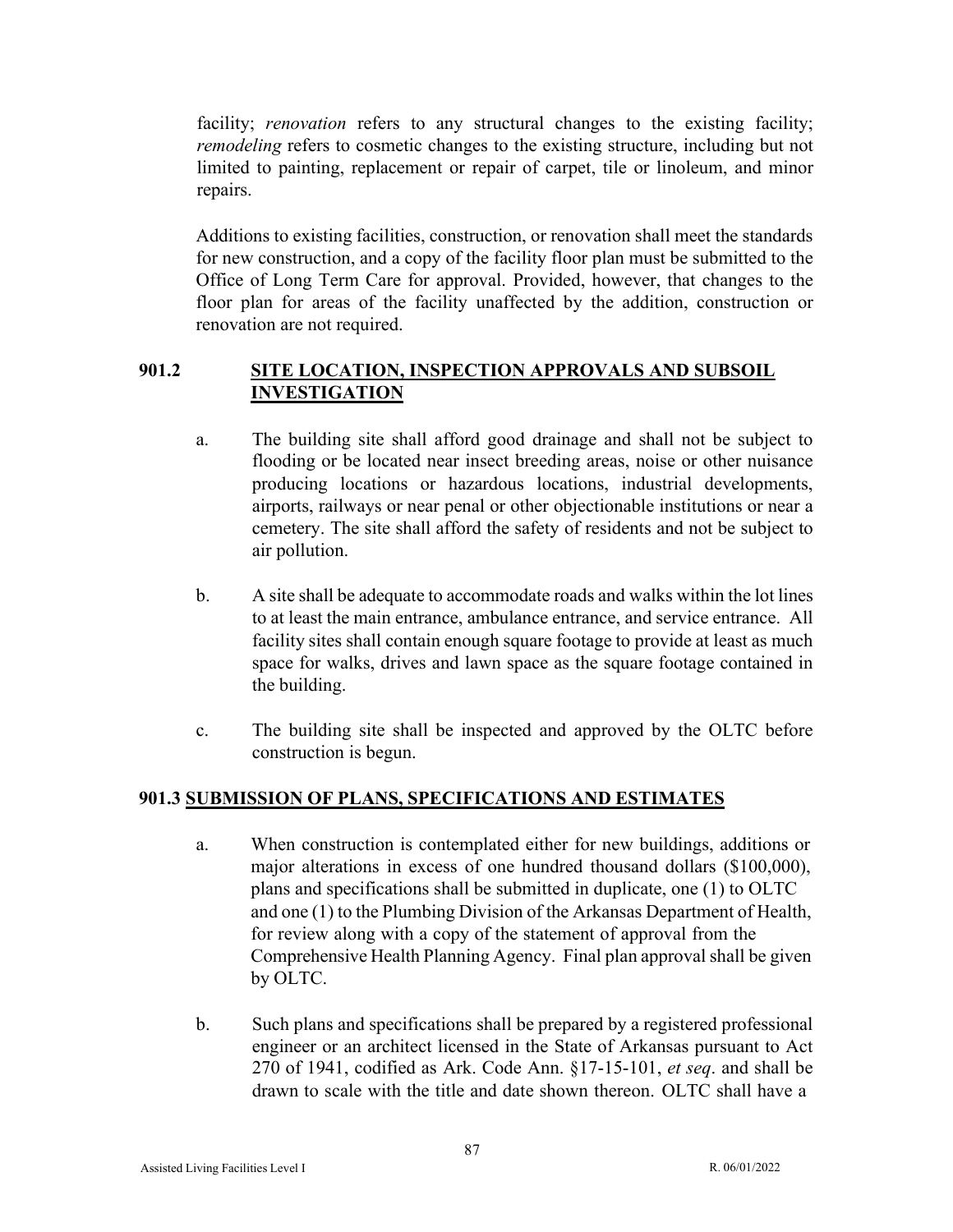minimum of three (3) weeks to review the drawing and specifications and submit their comments to the applicant. Any proposed deviations from the approved plans and specifications shall be submitted to the OLTC prior to making any changes. Construction cannot start until approval of plans and specifications have been received from the OLTC. The OLTC shall be notified as soon as construction of a new building or alteration to an existing building is started.

- c. An estimate shall accompany all working plans and specifications when the total cost of construction is more than one hundred thousand dollars (\$100,000).
- d. Representatives from the OLTC shall have access to the construction premises and the construction project for purposes of making whatever inspections the OLTC deems necessary throughout the course of construction.

# **901.4 PLANS AND SPECIFICATIONS**

All facilities licensed under these rules shall be designed and constructed to substantially comply with pertinent local and state laws, codes, ordinances and standards. All new construction shall be in accordance with the requirements for I-1 Groups as specified in the International Building Code (IBC) 2000. All new construction shall be readily accessible and useable by persons with physical disabilities including persons who use wheelchairs. All construction shall comply with the requirements of the ADA.

Plans shall be submitted to the OLTC in the following stages:

- 1. Step (1) Working drawings and specifications that shall be prepared so that clear and distinct prints may be obtained; accurate dimensions including all necessary explanatory notes, schedules and legends. Working drawings shall be complete and adequate for contract purposes. Separate drawings shall be prepared for each of the following branches of work, architectural, structural, mechanical, and electrical, and shall include the following:
	- A. Approved plan showing all new topography, newly established levels and grades, existing structures on the site (if any), new buildings and structures, roadways, walks, and the extent of the areas to be seeded. All structures and improvements that are to beremoved under the construction contract shall be shown. A print of the survey shall be included with the working drawings;
	- B. Plan of each floor and roof;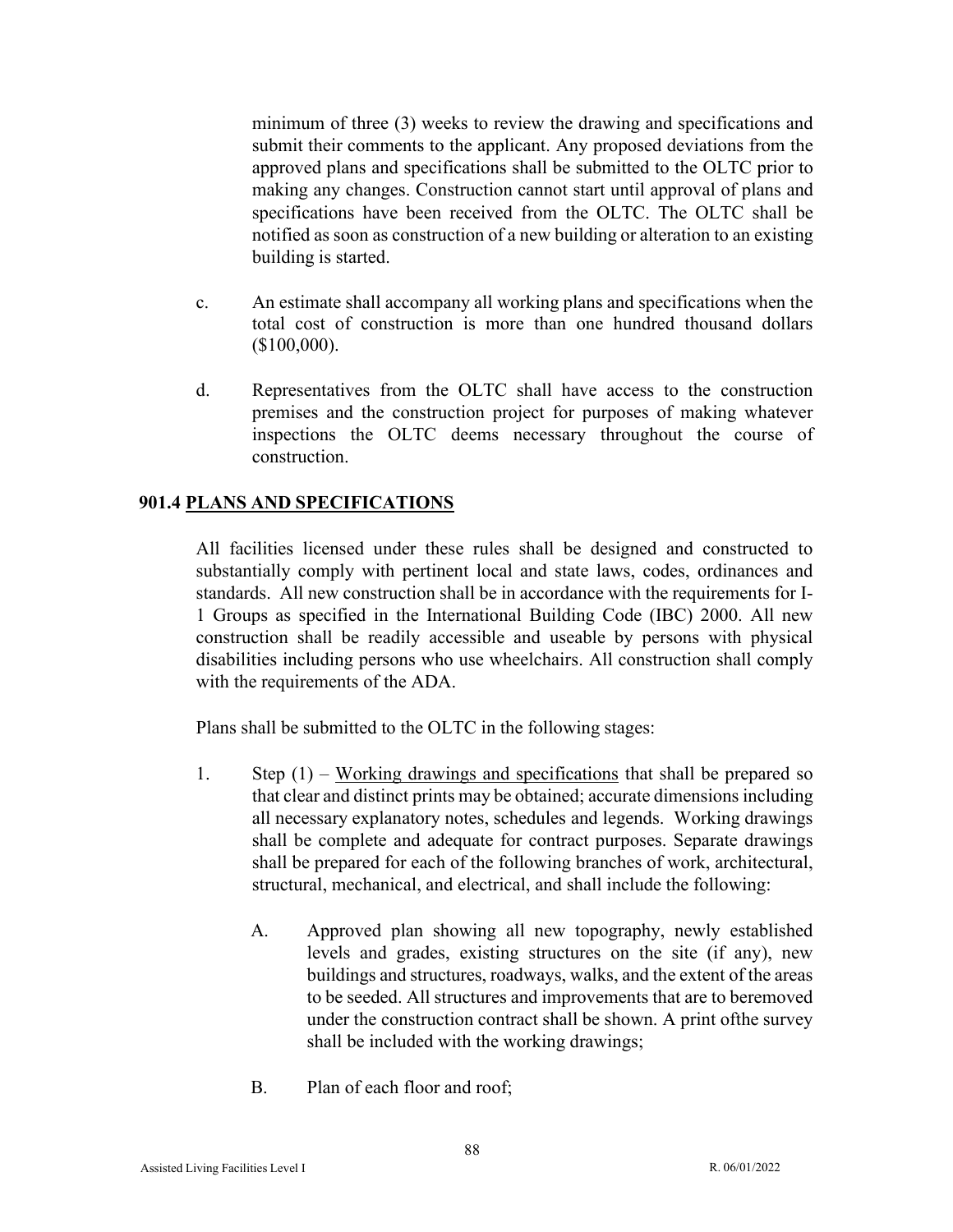- C. Elevations of each facade;
- D. Sections through building;
- E. Scale and full size details as necessary to properly indicate portions of the work;
- F. Schedule of finishes.
- 2. Step (2) Equipment Drawings: Large-scale drawings of typical and special rooms indicating all fixed equipment and major items of furniture and movable equipment.
- 3. Step (3) Structural Drawings:
	- A. Plans of foundations, floors, roofs and all intermediate levels shall show a complete design with sizes, sections, and the relative location of the various members. Schedule of beams, girders, and columns, shall be included;
	- B. Floor levels, column centers, and offsets shall be dimensioned;
	- C. Special openings and pipe sleeves shall be dimensioned or otherwise noted for easy reference;
	- D. Details of all special connections, assemblies, and expansion joints shall be given.
- 4. Step (4) Mechanical Drawings: These drawings with specifications shall show the complete heating and ventilation systems, plumbing, drainage and standpipe system and laundry and shall include:
	- A. Heating and air-conditioning systems, including:
		- 1. Air-conditioning systems with required equipment, water and refrigerant piping and ducts;
		- 2. Exhaust and supply ventilating systems with steam connections and piping;
		- 3. Air quantities for all room supply and exhaust ventilating duct openings;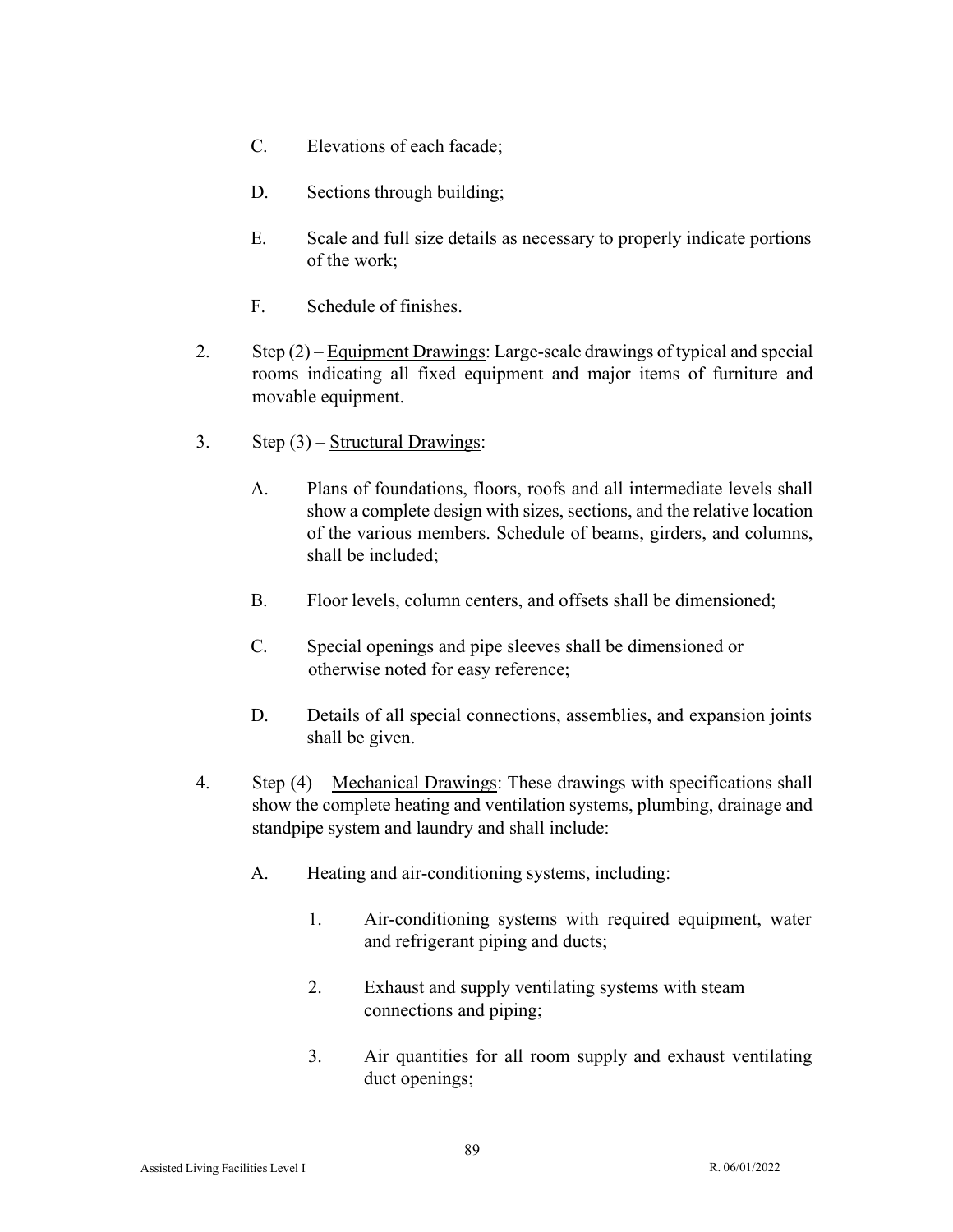- B. Plumbing, drainage and standpipe systems, including:
	- 1. Size and elevation of street sewer, house sewer, house drains, street water main, and water service into the building;
	- 2. Locations and size of soil, waste, and vent stacks with connections to house drains, clean outs, fixtures, and equipment;
	- 3. Size and location of hot, cold, and circulating mains, branches and risers from the service entrance and tanks;
	- 4. Riser diagram to show all plumbing stacks with vents, water risers, and fixture connections;
	- 5. Gas, oxygen, and special connections;
	- 6. Plumbing fixtures and equipment that require water and drain connections;
- C. Elevators and dumbwaiters: Details and dimensions of shaft, pit, and machine room; sizes of car platform and doors;
- D. Kitchens, laundry, refrigeration, and laboratories: These shall be detailed at a satisfactory scale to show the location, size, and connection of all fixed equipment.
- 5. Step (5) Electrical Drawings:
	- A. Drawings shall show electrical wiring, outlets, smoke detectors, and equipment that require electrical connections;
	- B. Electrical service entrances with switches and feeder to the public service feeders shall be shown;
	- C. Plan and diagram showing main switchboard, power panels, light panels, and equipment;
	- D. Light outlets, receptacles, switches, power outlets, and circuits;
	- E. Nurses' call systems, either wireless systems or hardwired, with outlets for beds, duty stations, door signal lights, enunciators, and wiring diagrams. If a wireless system is employed, the electrical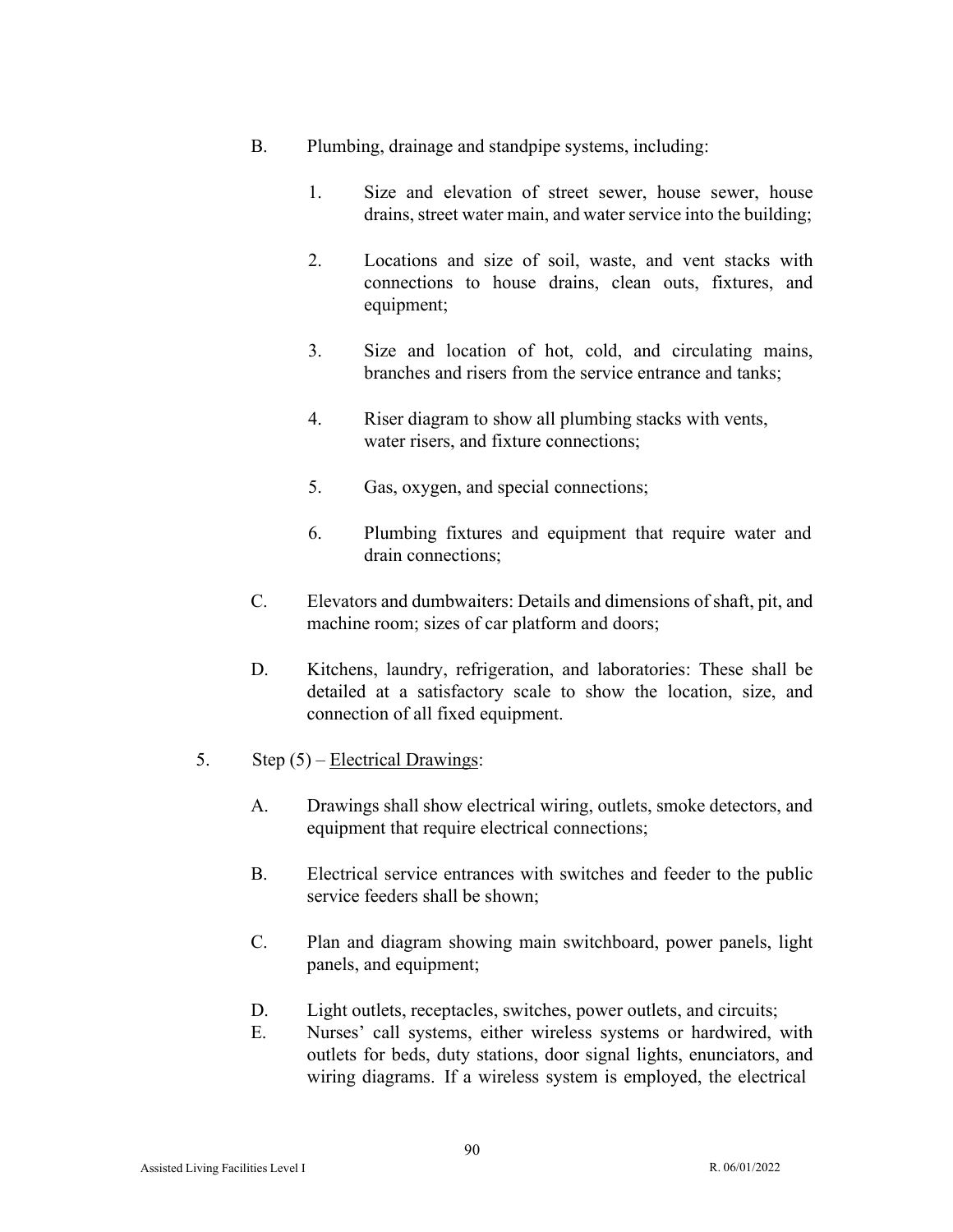drawing will indicate the implementation of the system including designations for residents call systems in residents' apartments or units;

- F. Fire alarm system with stations, signal devices, control board, and wiring diagrams;
- G. Emergency electrical system with outlets, transfer switch, source of supply, feeders, and circuits.
- 6. Step  $(6)$  Specifications: Specifications shall supplement the drawings to fully describe types, sizes, capacities, workmanship, finishes, and other characteristics of all materials and equipment, and shall include the following:
	- A. Cover or title sheet;
	- B. Index;
	- C. General conditions;
	- D. General requirements;
	- E. Sections describing material and workmanship in detail for each class of work.

### **901.5 CODES AND STANDARDS**

The following codes and standards are incorporated into and made a part of these rules:

- a. The 2000 edition of the International Building Code (IBC) applies to new construction and alterations or additions to all facilities;
- b. The American Disabilities Act specifications for making buildings and facilities accessible to and usable by the physically handicapped shall apply to all facilities;
- c. Arkansas State Plumbing Code;
- d. Fire Resistance Index 1971, Underwriters Laboratories, Inc.;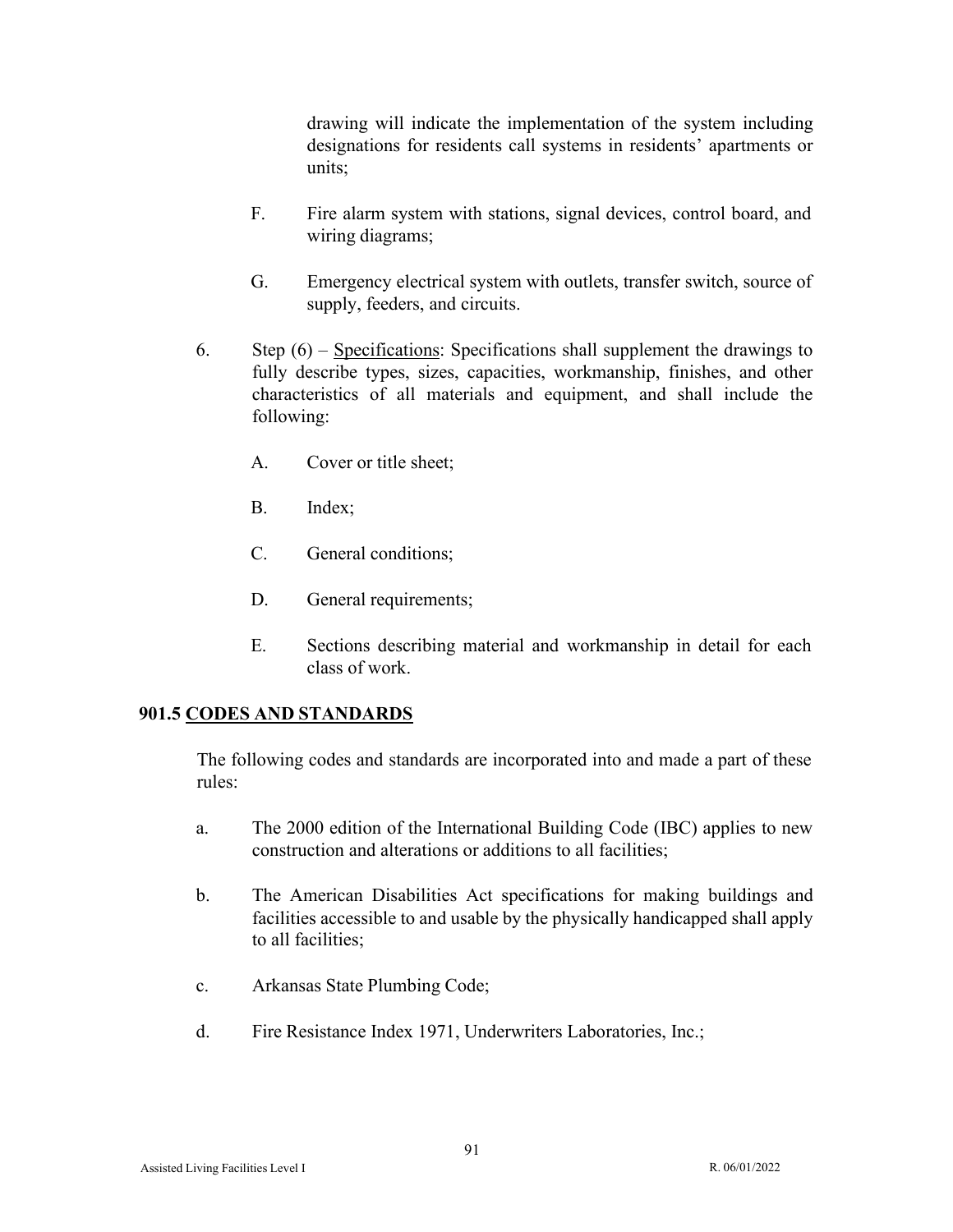- e. Handbook of Fundamentals, American Society of Heating, Refrigeration and Air-Conditioning Engineers (ASHRAE), United Engineer Center, 345 East 47the Street, New York, New York 10017;
- f. Methods of Test for Surface Burning
- Characteristics of Building Materials, Standard No. E 84-61 American Society for Testing and Materials (ASTM) Standard No. 84-61, 1961 Race Street, Philadelphia, Pennsylvania 19103;
	- g. Method of Fire Test of Building Construction and Materials, Standard No. E119, American Society of Testing and Materials (ASTMO), 1961 Race Street, Philadelphia, Pennsylvania 19103;
	- h. Minimum Power Supply Requirements, Bulletin No. XR4-10 National Electrical Manufactures Association (NEMA), 155 East 44<sup>th</sup> Street, New York, New York 10017.

# **902 CONVERTED FACILITIES**

- a. Existing facilities that convert to Assisted Living Facilities must meet the following requirements:
	- 1. The facility shall provide a small refrigerator in each resident's room, except as may otherwise be provided by these rule;
	- 2. The facility shall provide a microwave oven in each resident's room, except as may be otherwise provided by rule;
	- 3. The facility must meet minimum space requirements for resident rooms of one hundred fifty square feet (150 sq. ft.) per person or two hundred thirty square feet (230 sq. ft.) for two (2) persons sharing a room, exclusive of entryway, closet, and bathroom, or one hundred square feet (100 sq. ft.) per person or one hundred eighty square feet (180 sq. ft.) for two (2) persons if the room has a half or full bath or if there is a shared bathroom between two (2) rooms; and,
	- 4. The application conforms to all other assisted living rules.
- b. For purposes of this section, the terms *existing facility* and *existing facilities* shall mean:
	- 1. A Residential Care Facility licensed or holding a permit of approval as of April 2, 2001; and,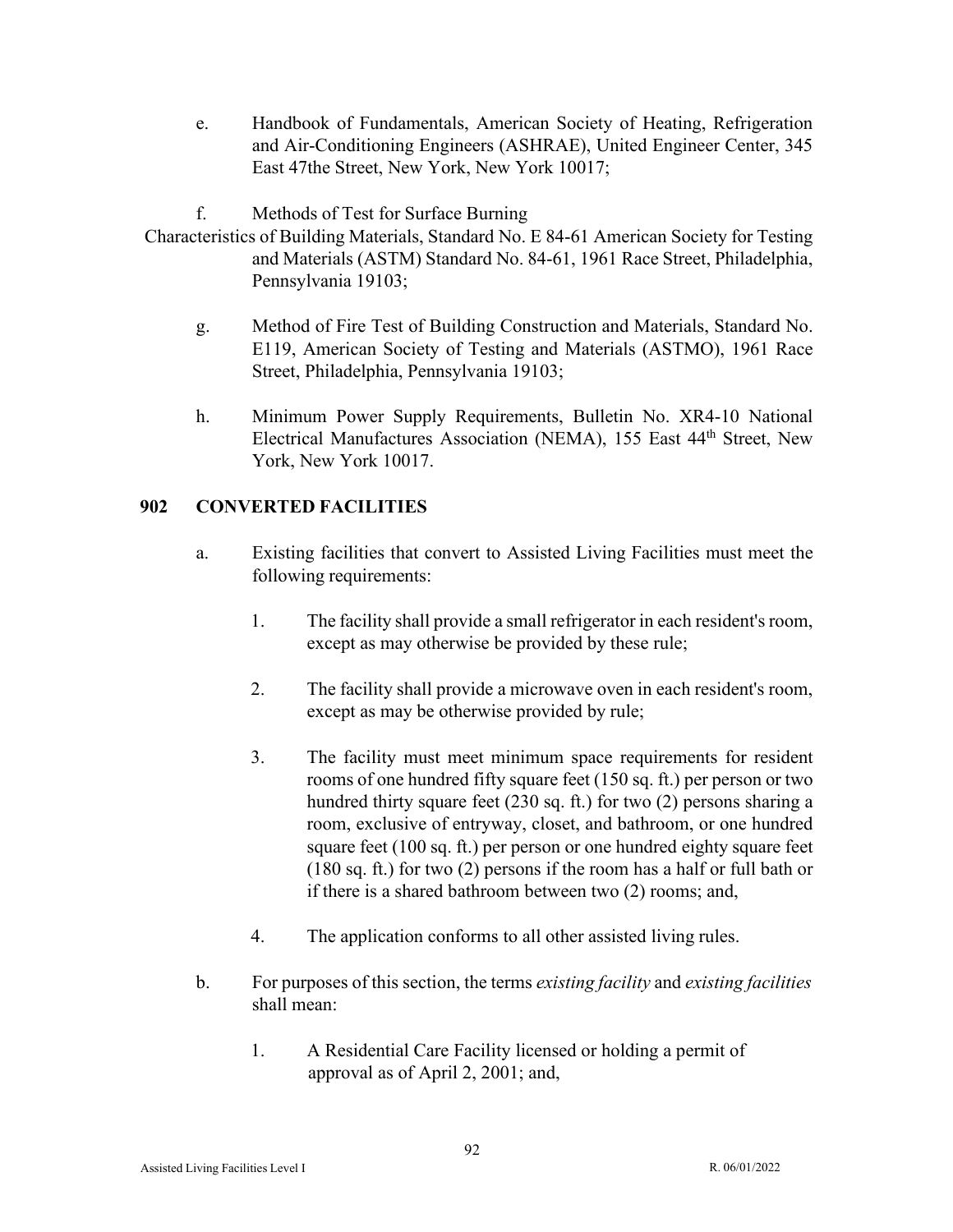# 2. Facilities as described in Ark. Code Ann. § 20-10-1709(b). **903 FURNISHINGS AND EQUIPMENT**

The following are general provisions concerning furnishing and equipment that each Level I assisted living facility must meet:

- a. All rooms must have working light switches at the entrance to each room.
- b. Windows must be kept clean and in good repair and supplied with curtains, shades or drapes. Each window that can be opened shall have a screen that is clean and in good repair.
- c. Light fixtures in resident general use or common areas must be equipped with covers to prevent glare and hazards to the residents.
- d. All fans located within seven (7) feet of the floor must be protected by screen guards.
- e. Common dining room space and furnishings in good repair must be provided for each resident in the facility. Dining room space and furnishings must be sufficient to serve all residents. Facilities shall be allowed to plan dining schedules to allow for two (2) seatings per meal to increase resident's choice of meal times.
- f. All furnishings and equipment in common areas must be durable, clean, and appropriate to its functions.
- g. All areas of a facility must be well lighted to ensure residents' safety.
- h. The resident may furnish his or her apartment with his or her own furnishings as long as the furnishings meet requirements as outlined in these rules. If the resident does not furnish his or her apartment, the facility shall provide basic furnishings.
- i. Throw- or scatter-rugs, or bath-rugs or mats, shall have a non-skid backing.
- j. Residents may provide their own linens, but may not be required by the facility to do so. The facility must include in the resident's direct care service plan portion of the occupancy admission agreement whether the resident or his or her responsible party prefers the facility to provide linens or the resident or his or her responsible party will provide his or her own linens, and whether the facility will launder the linens or the resident or his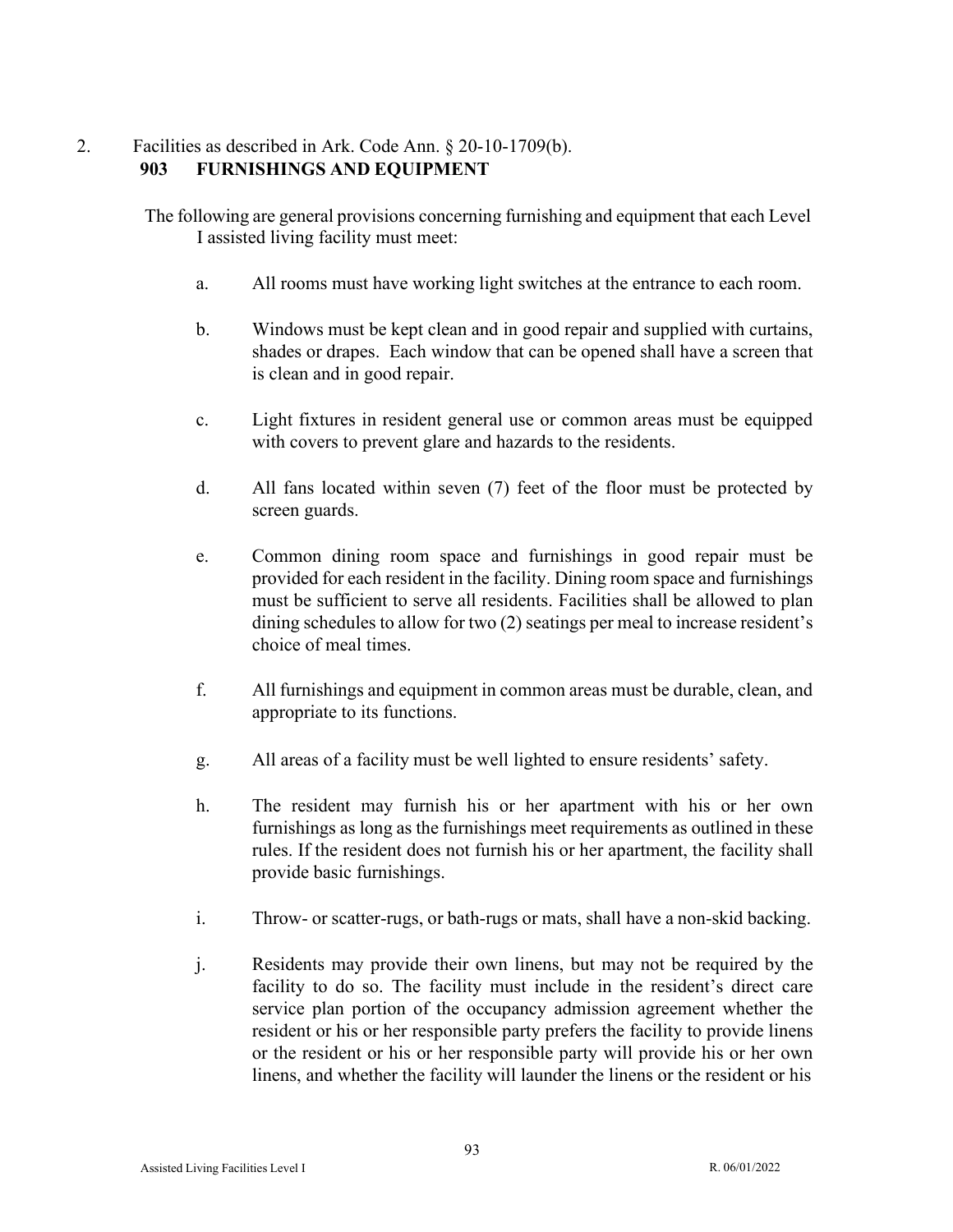or her responsible party will laundry his or her own linens. Linens may be provided by the facility for no cost or may be provided at an extra charge. If the resident or his or her responsible party chooses to utilize facility linens, the following minimum amounts of linen must be available in the facility at all times:

- 1. Sheets three (3) sets for each resident;
- 2. Pillowcases three (3) sets for each resident;
- 3. Bath towel three (3) for each resident;
- 4. Hand towels three (3) for each resident;
- 5. Washcloths –three (3) for each resident;
- 6. Blankets one (1) for each resident;
- 7. Pillows one (1) per resident.
- If the resident or his or her responsible party wishes to use his or her own personal linens, the facility will counsel the resident or his or her responsible party on recommended quantities to maintain. In the case where a resident or his or her responsible party uses personal linens, the facility is not required to provide or keep available any linens for the resident unless the resident does not have sufficient numbers of personal linens available to maintain clean and sanitary conditions. If this is the case, the facility shall provide additional linens up to the quantities specified above. In both cases, clean linens may be stored in the resident's apartment.
	- k. Bed linens must be changed at least weekly, or as often as needed to ensure clean or non-soiled linens.
	- l. Wastepaper baskets and trash containers used in the facility common areas must be metal or Underwriter's Laboratory approved plastic baskets. Outside trash containers must be equipped with covers.
	- m. Practices that create an increased risk of fire are prohibited. This includes, but is not limited to:
	- 1. Space heaters. In cases of emergency, such as extended power loss during periods of cold weather, space heaters are permitted upon the approval of the Office of Long Term Care.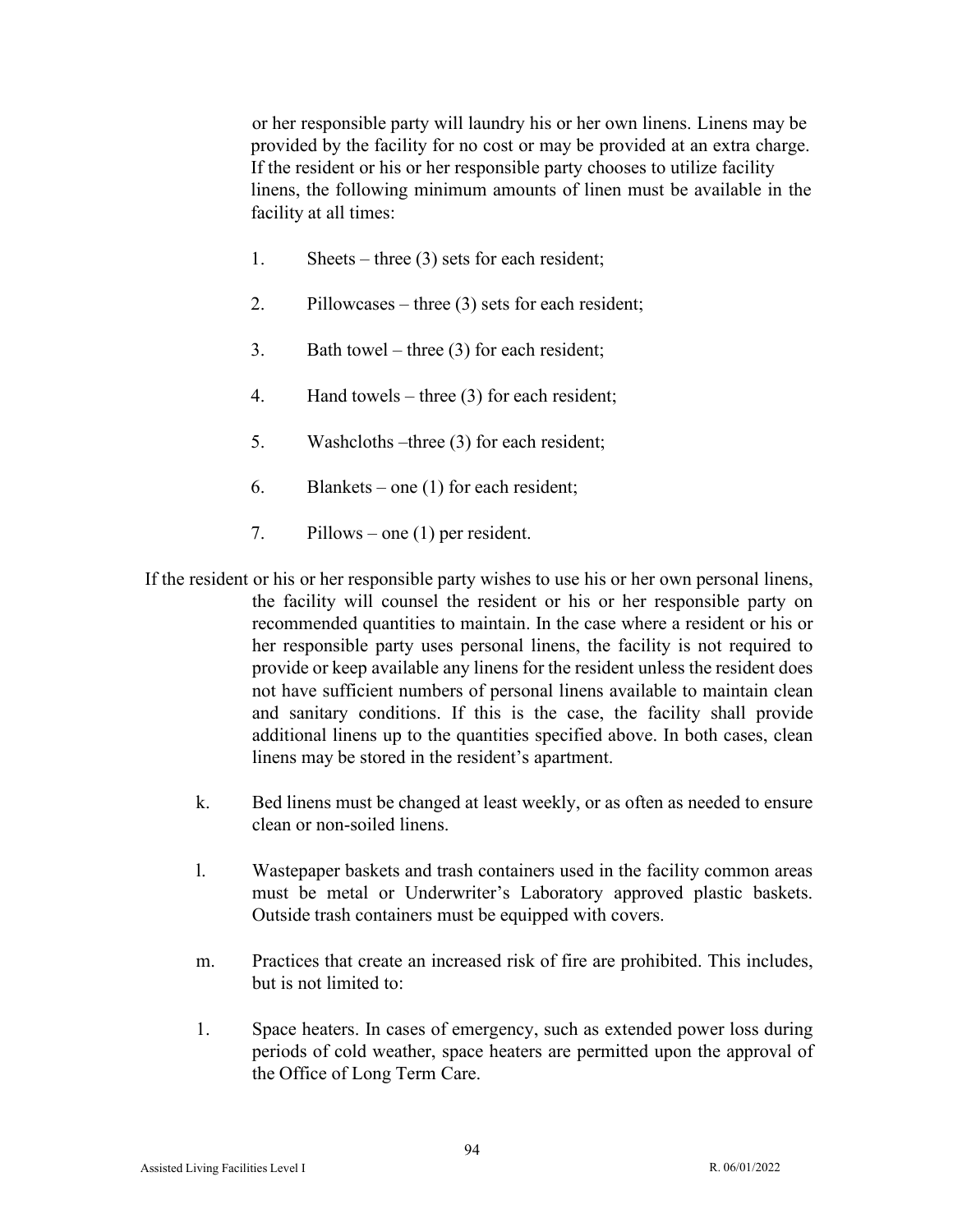- 2. The accumulation or storage within the facility of combustible materials such as rags, paper items, gasoline, kerosene, paint or paint thinners.
- 3. The use of candles, oil lamps, incense or open-flamed items.
- 4. The use of extension cords or multi-plug adapters for electrical outlets. Facilities may utilize Transient Voltage Surge Protectors or Surge Suppressors with microprocessor electronic equipment such as computers or CD/DVD recorders or players. Any Transient Voltage Surge Protectors or Surge Suppressors must have a maximum UL rating of 330v and must have a functioning protection indicator light. Facilities may not use Transient Voltage Surge Protectors or Surge Suppressors that do not have a functioning protection indicator light or Transient Voltage Surge Protectors or Surge Suppressors in which the functioning protection indicator light does not light to indicate that the device is functioning.

# **904 REQUIREMENTS FOR RESIDENT GENERAL USE/COMMON AREAS**

## **904.1** Distinct Part Facilities

- a. Physical and programmatic separation an assisted living facility shall be both physically and programmatically distinct from any residential care facility, nursing home or hospital to which it is attached or of which it is a part, provided, however, that programmatic separation shall not include social or recreational.
	- NOTE: This does not prohibit residents from walking through a community based residential facility serving similar or compatible population, e.g., the elderly or the physically disabled. This does not prohibit independent living and assisted living to be in a combined building or prevent assisted living from occupying apartments scattered throughout a project that combines independent and assisted living. This does not require separation between an assisted living facility and housing for the elderly or other purely residential use. For example, assisted living facility apartments may be interspersed with non-assisted living apartments that are non-licensed, independent living apartments in the same building, and an assisted living facility may share dining room and other common space with an attached apartment building.
- b. Physical separation Residents shall not be required to first enter or pass through a portion of the health care facility or communitybased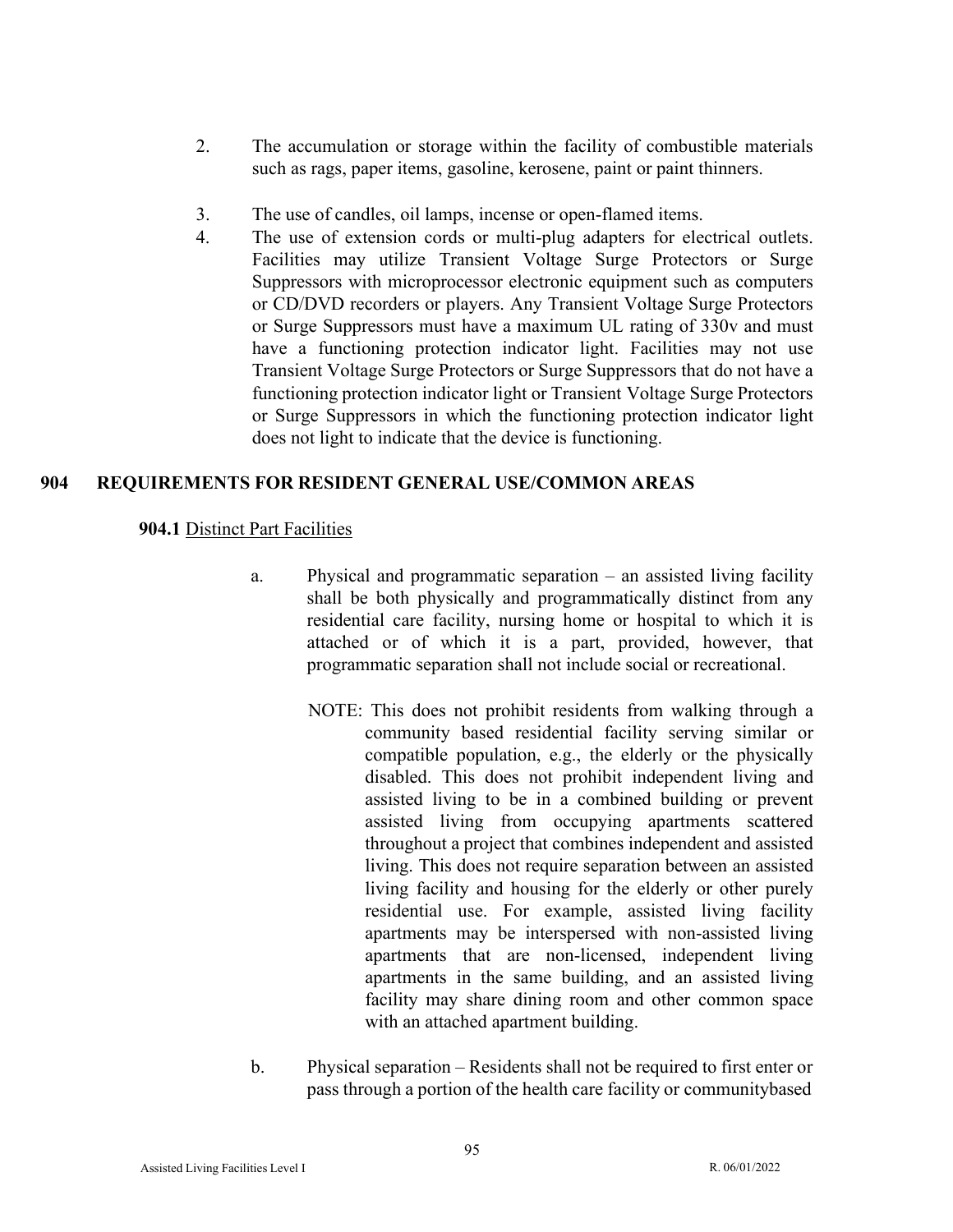residential facility in order to enter an assisted living facility, provided, however, that residents may enter the assisted living facility through common areas (reference the exception noted in Section 904.1(a) above). Similarly, persons shall not be required to pass through the assisted living facility in order to enter a health care facility or community-based residential facility. An assisted living facility may share a common lobby and access area of a multipurpose building and may be entered via elevator from the lobby or access area. A dining room or activity area may be shared.

- **904.2** Each assisted living facility must meet the following requirements for resident general use/common areas:
	- a. Each facility must have dining room and living room space easily accessible to all residents (reference standards set in Section 903.1(a)(b) above;
	- b. Common dining rooms and living rooms must not be used as bedrooms;
	- c. Dining rooms must be furnished with enough dining tables and chairs to permit all residents to be seated, or to permit one-half of the resident census to be seated at one time and allowing facilities to provide dining schedules that allow two settings per meal.
	- d. Dining rooms and living rooms must be available for use by residents at appropriate times to provide periods of social diversion and individual or group activities;
	- e. Common area toilet facilities shall be provided to meet the needs of residents, staff and visitors to the facility and shall be located in areas other than the resident's apartment or unit.
	- f. All resident areas must be painted and appropriately furnished;
	- g. Facilities in buildings constructed after the effective date of these rules shall be constructed with hallways/corridors wide enough to allow two wheelchairs (six (6) feet) to pass each other. Facilities in existing buildings that have not undergone substantial renovation since the effective date of these rules shall have corridors large enough to meet current egress requirements mandated by applicable codes.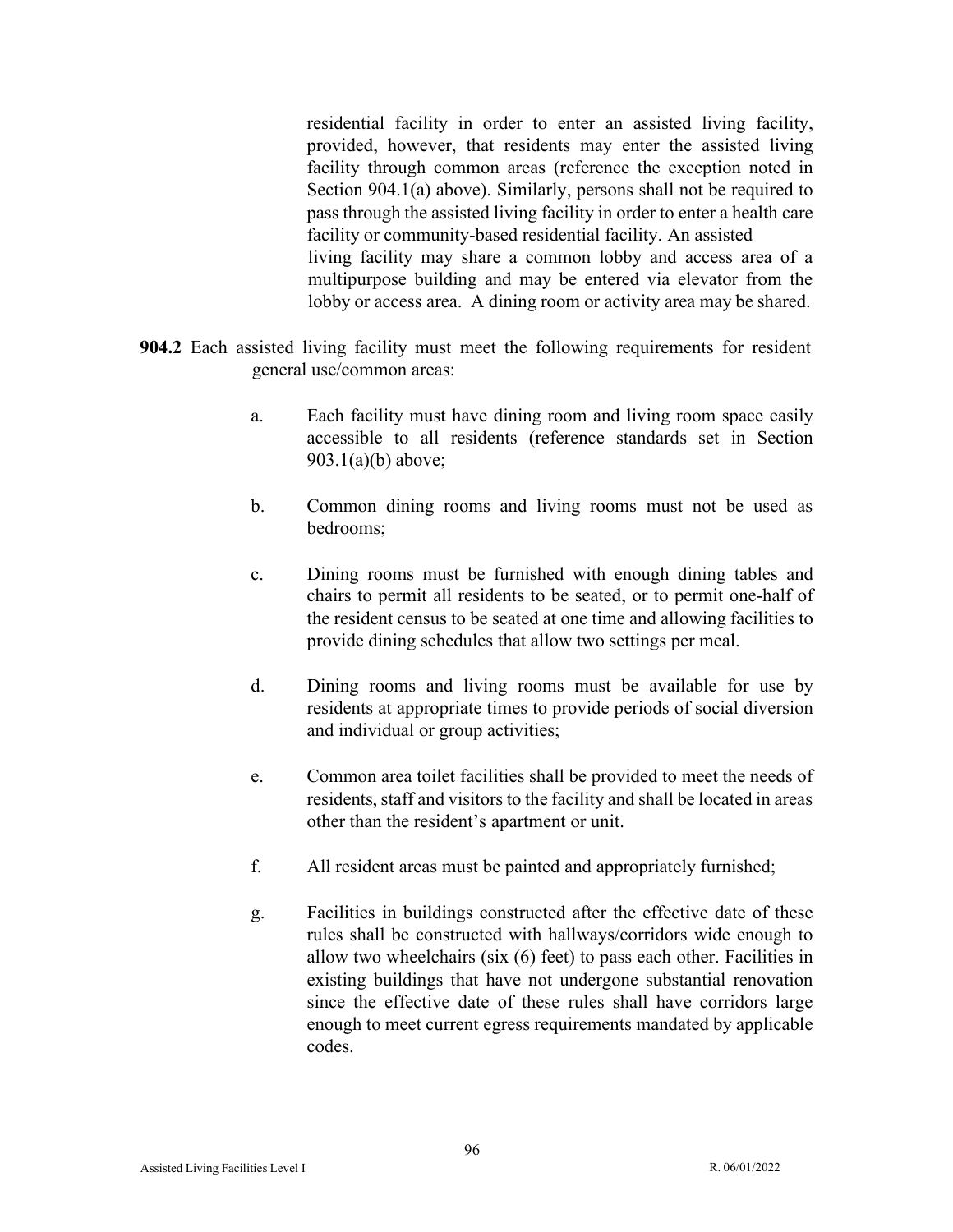- h. A minimum of one phone jack must be available in each resident's apartment or unit for the resident to establish private phone service in his or her name. In addition, there shall be, at a minimum, one dedicated facility phone and phone line for every forty (40) residents in common areas. The phone shall allow unlimited local calling without charge. Long distance calling shall be possible at theexpense of the resident or responsible party via personal calling card,pre-paid phone card, or similar methods. Residents shall be able to make phone calls in private. "Private" can be defined as placing the phone in an area that is secluded and away from frequently used areas.
- i. Facility's laundry services area(s) shall meet the requirements outlined in Section 700.2.2.
- j. Facility's pantry area(s) shall meet the requirements outlined in Sections 700.3.11 and 700.3.13.
- k. Facility's medication storage area(s) shall meet the requirements outlined in Sections 702.1.2.
- **904.3** Square footage requirements for common area living room, dining room, and activities room is as follows:
	- a. All facilities:
		- 1. The living and activity spaces must be separate from the dining room with a combined total square footage of at least 20 square feet per licensed bed. Living and activity spaces do not include corridors and lobby areas for the purposes of calculation. Living and activity spaces may be combined;
		- 2. The facility must have at least 20 square feet of designated dining space per licensed bed if dining will be conducted in one seating. If dining will be conducted in two seatings, 10 square feet per resident will be required. Facilities will document their dining seating plan, and maintain the documentation for review by the OLTC;
		- 3. In facilities that house residents in more than one (1) building, there shall be a living room and/or activities room located in each building with at least 10 square feet per licensed bed with an additional 10 square feet available on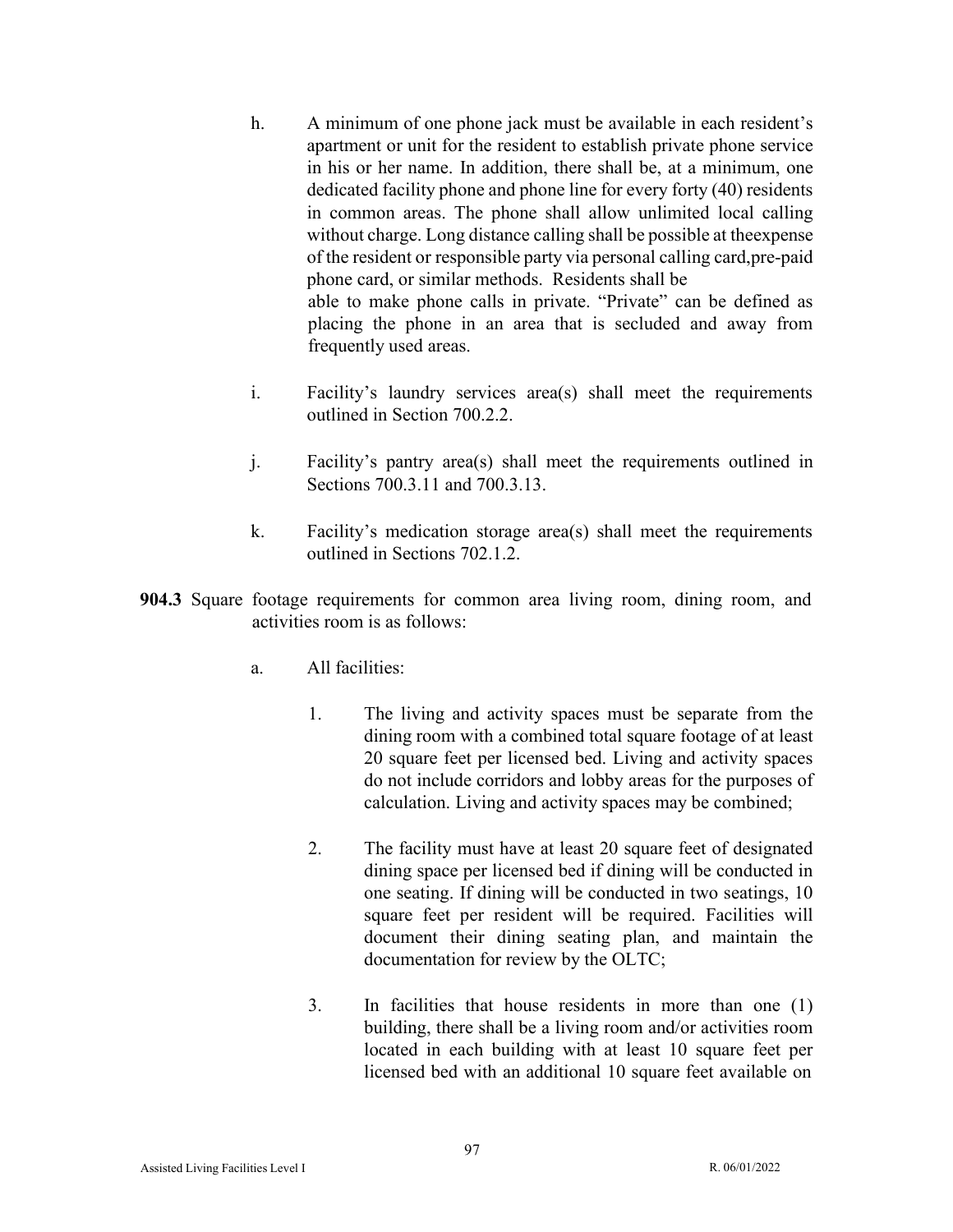the campus in a commons area. The facility's 10 square feet per licensed bed in the commons area shall be distinct from any other square footage requirements for other campus programs;

- 4. In facilities housing residents in more than one (1) building, a single dining room may be used for the complex. The dining room in a single building facility or a multi-building facility must have at least 20 square feet of space per licensed bed in the facility. If dining will be conducted in two (2) seatings, 10 square feet per resident will be required. Facilities will document their dining seating plan, and maintain the documentation for review by the OLTC. In facilities housing residents in more than one (1) building, protection from the elements of the weather shall be provided for residents who must access other buildings;
- b. Any modification, alternation or addition must satisfy all physical environment requirements in effect at the time that the modification, alteration, or addition is placed into service and shall meet the requirements of the ADA.

# **905 APARTMENTS**

- a. All living units in assisted living facilities shall be independent apartments (Exceptions shall be granted based on Act 1230 of 2001). Each apartment or unit shall be of adequate size and configuration to permit residents to carry out, with or without assistance, all the functions necessary for independent living, including sleeping; sitting; dressing; personal hygiene; storing, preparing, serving and eating food; storing clothing and other personal possessions; doing personal correspondence and paperwork; and entertaining visitors. Each apartment or unit shall be accessible to and useable by residents who use a wheelchair or other mobility aid consistent with the accessibility standards.
- b. Physical features. Each independent apartment or unit shall have at least the following:
	- 1. An individual lockable entrance and exit. A single door may serve as both entrance and exit. Keys, code or other opening devise for the door to the independent apartment or unit shall be supplied to residents. Keys, code or other opening devise for the door(s) to the assisted living facility shall be supplied to all residents without a credible diagnosis of dementia. In situations where a provider feels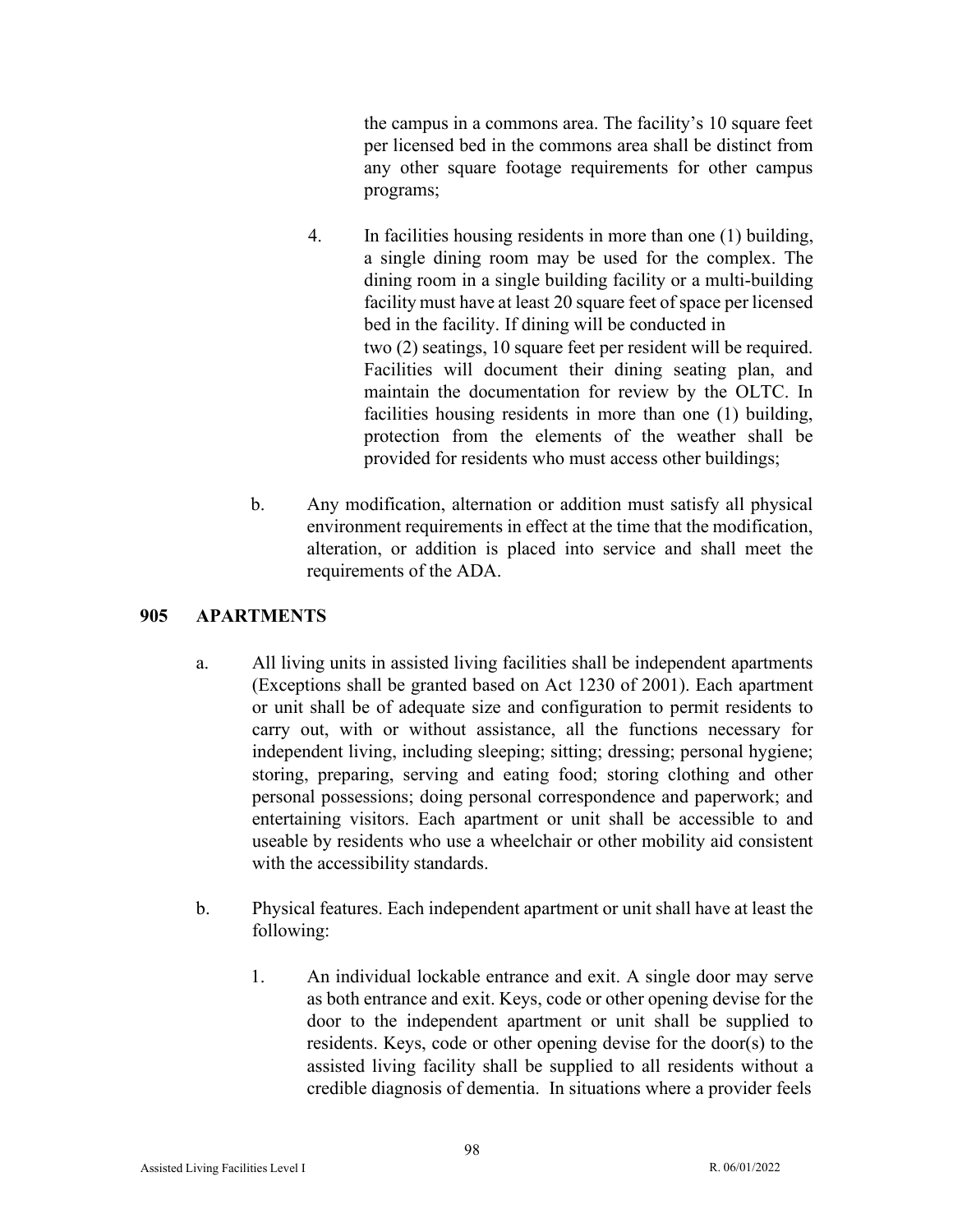a resident without a diagnosis of dementia is at risk of injury to themselves if provided with a key, code or other exit devise to the facility, a compliance agreement may be negotiated. All apartments or units shall be accessible by means of a master key or similar system that is available at all times in the facility and for use by designated staff.

- 2. Each apartment or unit of new construction resident units shall have a minimum of 150 square feet per person or 230 square feet for two (2) persons sharing a room excluding entryway, bathroom and closets. No apartment or unit in an assisted living facility shall be occupied by more than two persons;
- 3. Each apartment or unit shall have a separate and complete bathroom with a toilet, bathtub or shower, and sink;
- 4. The cooking capacity of each apartment or unit may be removed or disconnected depending on the individual needs of the resident;
- 5. Each apartment or unit shall have a call system monitored 24-hours a day by facility staff in the facility. Wireless call systems approved by the Office of Long Term Care may be utilized;
- 6. Each apartment or unit shall be equipped for telephone and television cable or central television antenna system);
- 7. Each apartment or unit shall have easy access to common areas such as living room(s), activity room(s), dining room(s) and laundry;
- 8. Private accessible mailbox that complies with U. S. Postal Service requirements for apartment style boxes in which the resident may send and receive mail that meets postal standards. Mailboxes may be grouped in a common area, located at the resident's apartment or unit door or located as required by the U. S. Postal Service;
- 9. Each apartment or unit shall have a kitchen that is a visually and functionally distinct area within the apartment or unit (see Section 300, definition of Visually and Functionally Distinct Area). The kitchen, at a minimum, shall contain a small refrigerator with a freezer compartment, a cabinet for food storage, a small bar-type sink with hot and cold running water and space with electrical outlets suitable for small cooking appliances, e.g., a microwave. Exceptions shall be granted based on Act 1230 of 2001. Upon entering the assisted living facility, the resident or his or her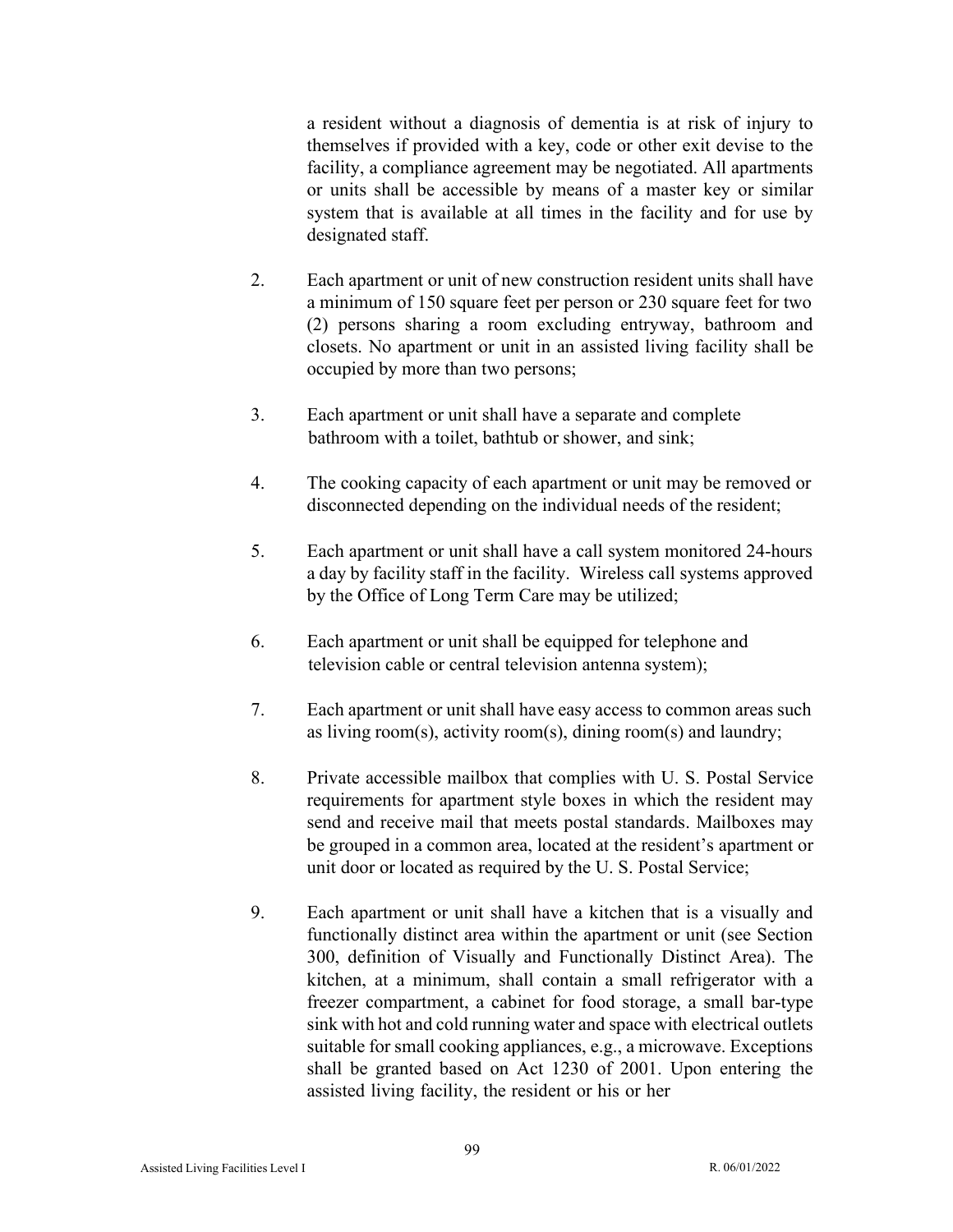responsible party shall be asked if they wish to have a cooking appliance. If so, the appliance shall be provided by the facility, in accordance with facility policies. If the resident or his or her responsible party wishes to provide their own cooking appliance, it shall meet the facility's safety standards. The cooking appliances shall be designed so that they can be disconnected and removed for resident safety or if the resident chooses not to have cooking capability within his or her apartment.

- 10. Each apartment or unit shall have a sleeping and living area that is a visually and functionally distinct area within the apartment or unit (see Section 300, definition of Visually and Functionally Distinct Area) but need not be separate rooms.
- 11. Male and female residents must not have adjoining rooms that do not have full floor to ceiling partitions and closable solid core doors.

# **906 SAFETY STANDARDS**

Each assisted living facility built after these rules become effective must meet the requirements adopted by local municipalities as based on National Fire Protection 101, Life Safety Code, 1985 or the 2000 edition of the International Building Code (IBC) and must be in compliance with the ADA. If the local municipality in which the facility is located has not adopted requirements based on the above standards, or if the Office of Long Term Care determines that the rules adopted by the local municipality are not adequate to protect residents, the facility must meet the provisions of the 2000 Edition of the International Building Code (IBC), including the National Fire Protection Association (NFPA) requirements referenced by the IBC.

Facilities may elect to prohibit smoking in the facility or on the grounds or both. If a facility elects to permit smoking in the facility or on the grounds, the facility shall include the following minimal provisions, and the facility shall ensure that:

- a. In facilities equipped with sprinkler systems, the facility may designate a smoking area or areas within the facility. The designated area or areas shall have a ventilation system that is separate from the ventilation system for non-smoking areas of the facility. Facilities lacking a sprinkler system are prohibited from designating smoking areas within the facility.
- b. Smoking shall be prohibited in any room, ward or compartment where flammable liquids, combustible gases or oxygen is used or stored and in other hazardous location and any general use/common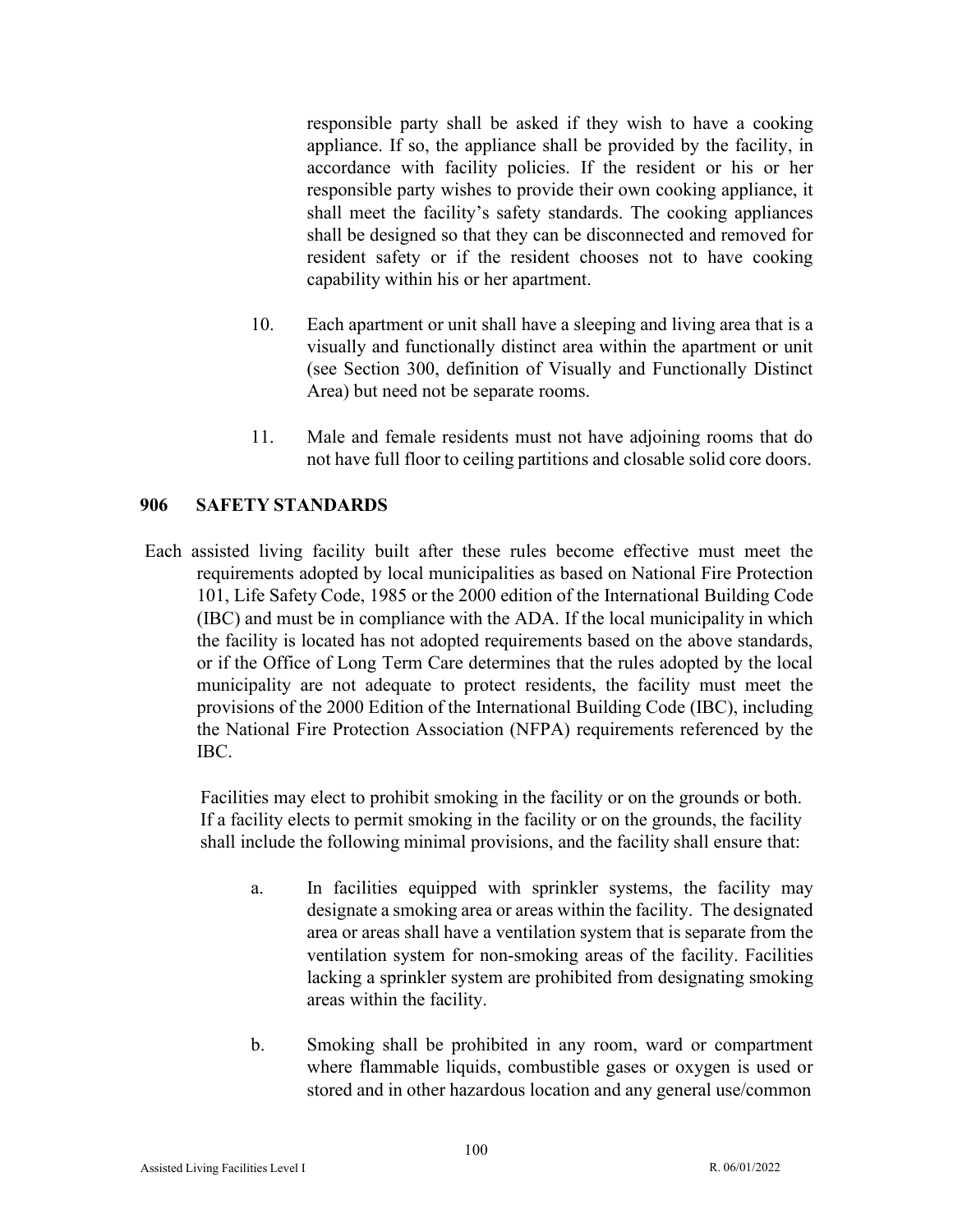areas of the assisted living facility. Such areas shall be posted with "NO SMOKING" signs.

- c. Smoking by residents classified as not responsible shall be prohibited unless the resident is under direct supervision.
- d. Ashtrays of noncombustible material and safe design shall be placed in all areas where smoking is permitted.
- e. Metal containers with self-closing cover devices into which ashtrays may be emptied shall be placed in all areas where smoking is permitted.

# **907 WATER SUPPLY**

- An adequate supply of water, under pressure, must be provided at all times. When a public water system is available, a connection must be made thereto. If water from a source other than a public water supply is used, the supply must meet the requirements set forth under rules of the State Board of Health.
- **907.1** A contract to supply potable water shall be implemented with a third party not associated with the operation of the assisted living facility in the event the facility's water supply should be interrupted.

# **908 SEWAGE**

All sewage must be disposed of by means of either:

- a. A public system where one is accessible within 300 feet; or
- b. An approved sewage disposal system that is constructed and operated in conformance with the standards established for such systems by the State Board of Health.

# **909 PLUMBING**

Facilities must comply with all provisions of the state plumbing and gas code and amendments thereto prescribing minimum requirements for design, materials, appliances, workmanship, and methods of installation.

# **910 ELECTRICAL**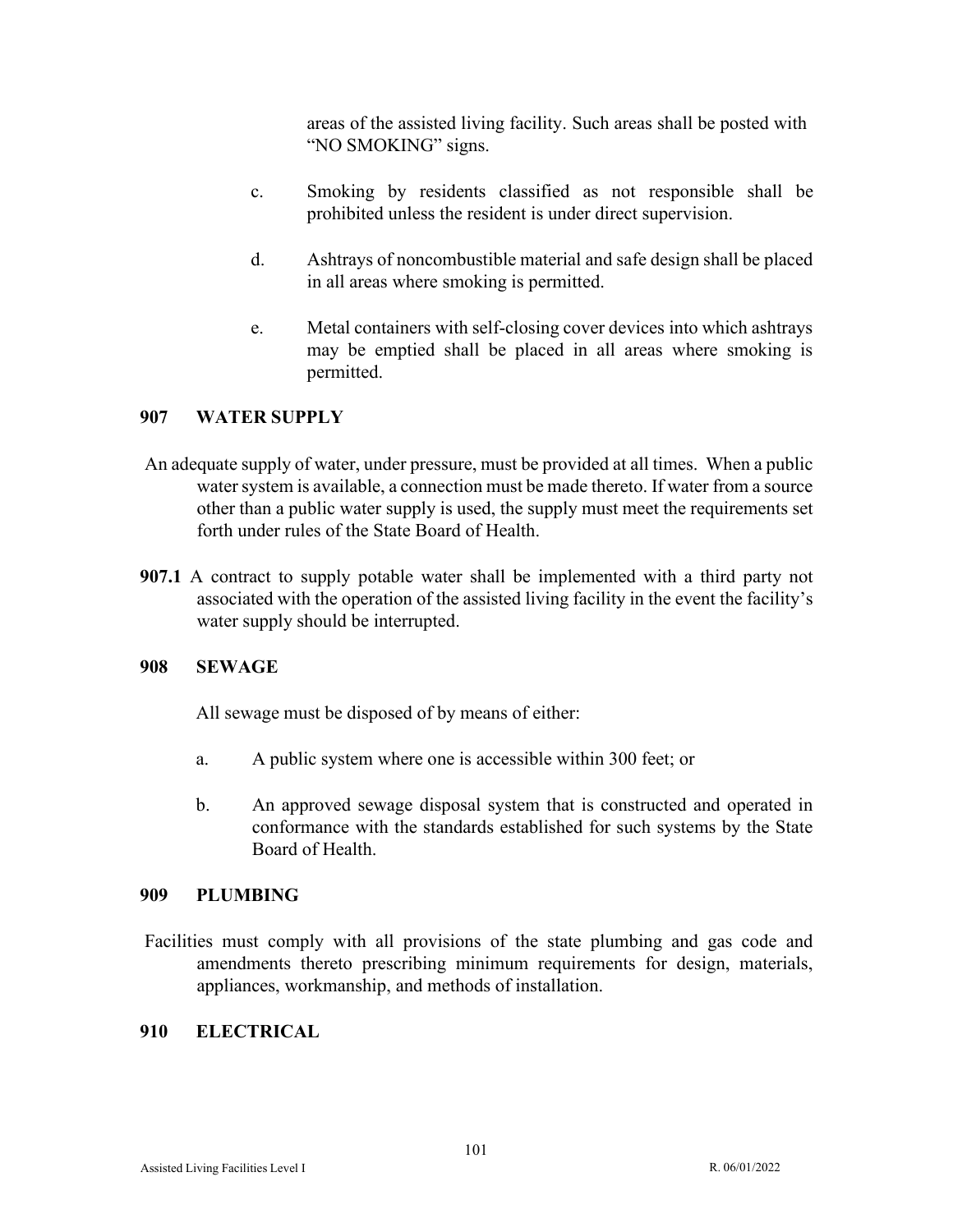Electrical wiring, fixtures, appliances, motors, and other electrical equipment must be installed in accordance with the national electrical code National Fire Prevention Association's Pamphlet #70 and comply with local regulations and codes where they exist.

## **911 HEATING/COOLING**

- **911.1** All liquefied petroleum gas systems must be installed and maintained in accordance with the State Code for Liquefied Petroleum Gas Containers and Equipment, State of Arkansas.
- **911.2** All gas heating units must bear the stamp of approval of the American Gas Association Testing Laboratories, Inc. or other nationally recognized testing agency for enclosed, vented heaters for the type of fuel used.

**911.3** All gas heating units and water heaters must be vented adequately to carry the products of combustion to the outside atmosphere. Vents must be constructed and maintained to provide a continuous draft to the outside atmosphere in accordance with the American Gas Association Recommended Procedures.

- **911.4** All heating units must be provided with a sufficient supply of outside air so as to support combustion without depletion of the air in the occupied room.
- **911.5** All heating and cooling units must be installed and maintained in a manner that will provide for the safety and comfort of the occupants.
	- **911.6** In new facilities licensed after the effective date of these rules, the facility must provide each apartment or unit with an individual thermostat controlling the temperature in that apartment or unit. In addition, the facility must provide a heating, ventilating and air conditioning (HVAC) system(s) for the apartments or units and common areas capable of maintaining any temperature between 68 and 80 degrees at any time throughout the year.

# **912 ZONING CODES**

Each assisted living facility must be operated in areas permitted by local codes. Each owner must provide the Office of Long Term Care with documentation that the facility is in compliance with zoning requirements.

# **913 LOT REQUIREMENTS**

Conditions of soil, ground water level, drainage and topography must not create hazards to the property as to the health and safety of the occupants. The site shall not be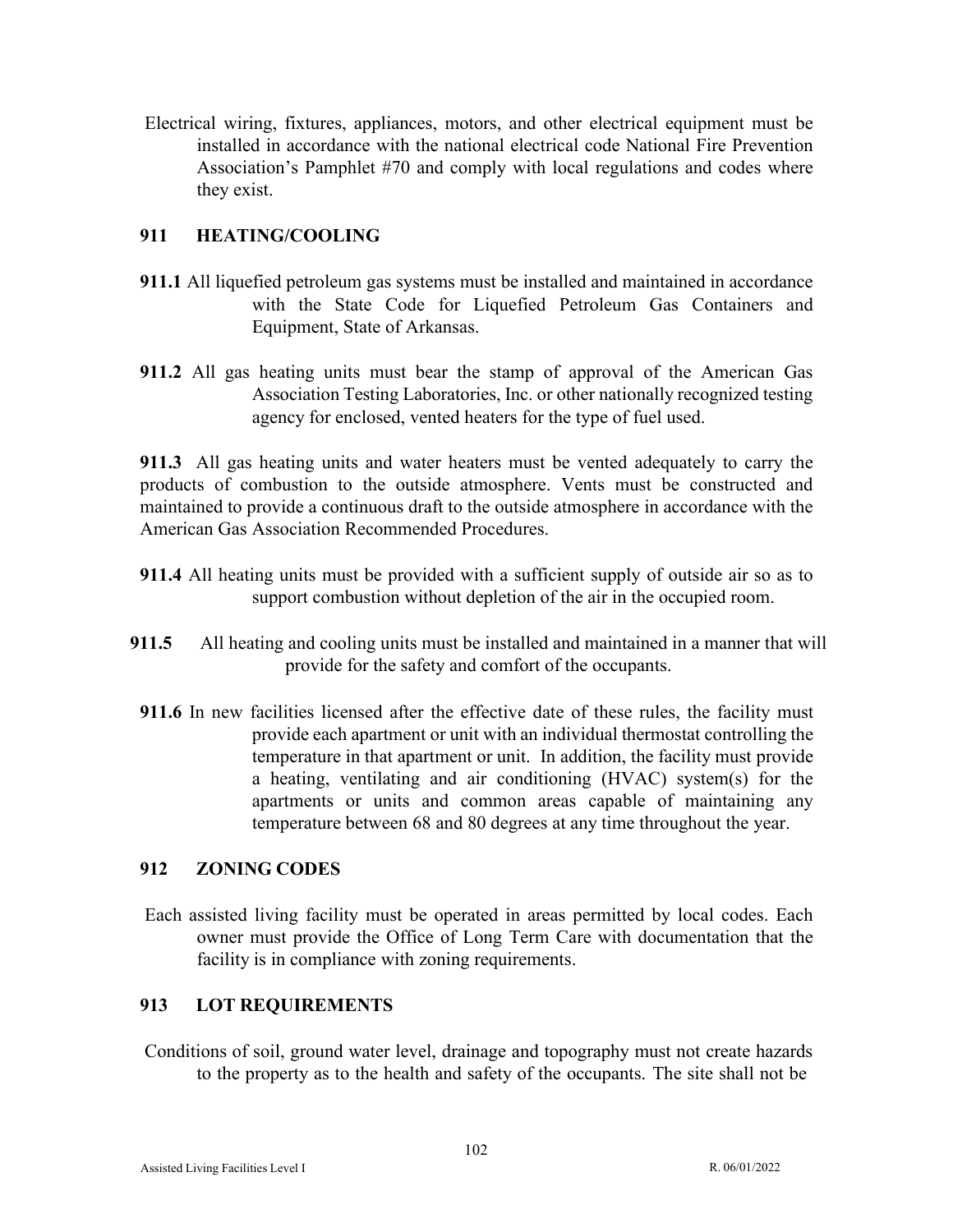subject to unpredictable and/or sudden flooding and shall be large enough to provide an exercise area for residents. Exercise area shall mean, at a minimum, accessible exterior space configured with walkways suitable for walking and benches for resting. The exterior space may be on the facility's property, on publicly accessible public or private property (e.g., park, shopping mall), or on an area made available to the residents by the facility through special arrangement with private property owners. Special arrangements must be through long-term agreements deemed sufficient by OLTC. Regardless of the arrangements, exercise areas must be accessible from the property during daylight hours by means of a safe and accessible walking route.

### **1000 IMPOSITION OF REMEDIES - AUTHORITY**

The following Rules for the Imposition of Remedies are duly adopted and promulgated by the Arkansas Department of Human Services, Office of Long Term Care, pursuant to the authority conferred by Ark. Code Ann. §2010- 203 and Ark. Code Ann. §25-10-129.

### **1001 INSPECTIONS BY DEPARTMENT**

- a. All areas of the facility that are accessible to residents or are used in the care or support of residents, including but not limited to kitchen or food preparation areas, laundry areas, and storage areas, and all resident records, including but not limited to residents' financial records maintained by the facility and residents' medical records maintained by the facility, shall be open for inspection by the Department, the Office of Long Term Care, or the Office of the Attorney General. All facility records related to the care or protection of residents and all employee records related to the care or protection of residents shall be open for inspection by the Department or OLTC or the Attorney General's Office for the purpose of enforcing these rules and applicable laws. The facility shall provide access to any copying equipment the facility has on premises to permit the above-named entities the ability to make copies of facility records. This shall not be construed as a requirement that a facility be required to have copy equipment on its premises.
- b. The facility shall submit to regular and unannounced inspection surveys and complaint investigations in order to receive or maintain a license. The facility shall inform residents of the survey process and residents' rights with regard to privacy during the process. Residents or employees may refuse to be interviewed or photographed. The Department or its agents, the Office of Long Term Care or its agents or the Attorney General's Office or its agents have the right to conduct interviews in a private area withresidents or employees who consent to interviews, and shall be permitted to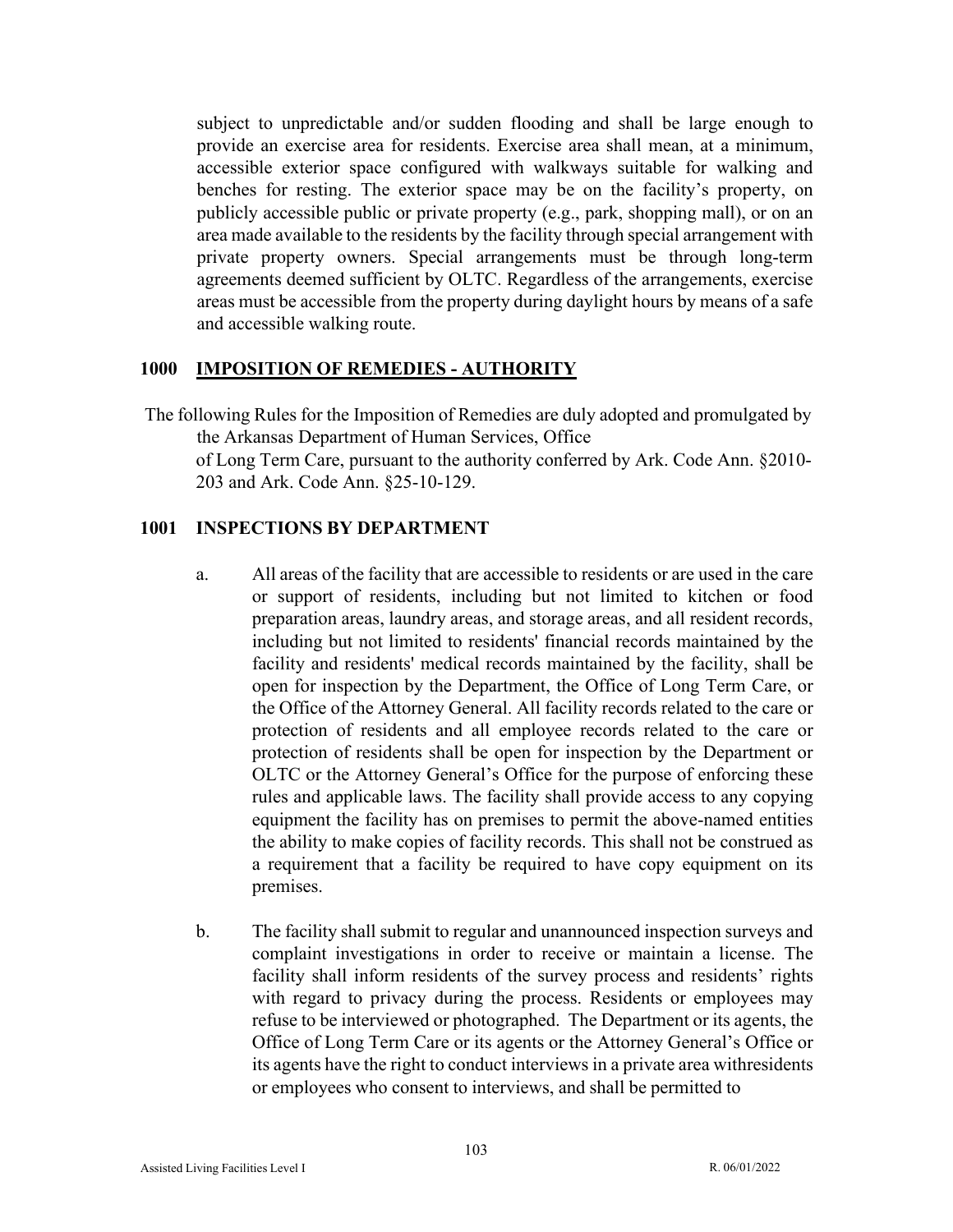photograph the facility. Residents and their apartments shall be photographed in accordance with Ark. Code Ann. §20-10-104. This rule shall not be construed as a waiver of any constitutional rights, including but not limited to the right against self-incrimination.

- c. An inspection may occur at any time, in the discretion of the Department or its agents, the Office of Long Term Care or its agents or the Attorney General's Office or its agents.
- d. The facility shall provide for the maintenance and submission of such statistical, financial or other information, records, or reports related to resident care or property in such form and at such time and in such manner as the Department or its agents, the Office of Long Term Care or its agents may require. Provided, however, that records created by, or for the exclusive use of, the quality assessment unit shall not be subject to release to the Department or its agents, or the Office of Long Term Care or its agents.
- e. Facilities must provide a written acceptable plan of correction within 15 working days of receipt of written notification of deficiencies (also referred to as a Statement of Deficiencies) found during routine inspections or surveys, special visits or complaint investigations. The OLTC shall determine whether the proposed plan of correction, including any proposed dates by which correction will be made, is acceptable.
- f. The facility must post the Statement of Deficiencies and the facility's response and the outcome of the response from the latest survey in a public area utilized by residents or their responsible parties and visitors. A copy shall be provided to each resident or resident's responsible party upon request of the resident or the resident's responsible party. The last twelve (12) months of deficiency notices and facility responses and outcomes of responses, for all surveys shall be provided to persons or their responsible parties upon request when they apply for residence in the facility.

# **1002 GENERAL PROVISIONS**

- a. The provisions of this section are supplemental to, and independent of, the provisions of Title 20 of the Arkansas Code Annotated.
- b. *Purpose of remedies*. The purpose of remedies is to ensure prompt compliance with program requirements.
- c. *Basis for imposition and duration of remedies*. When OLTC chooses to apply one or more remedies specified herein, the remedies are applied on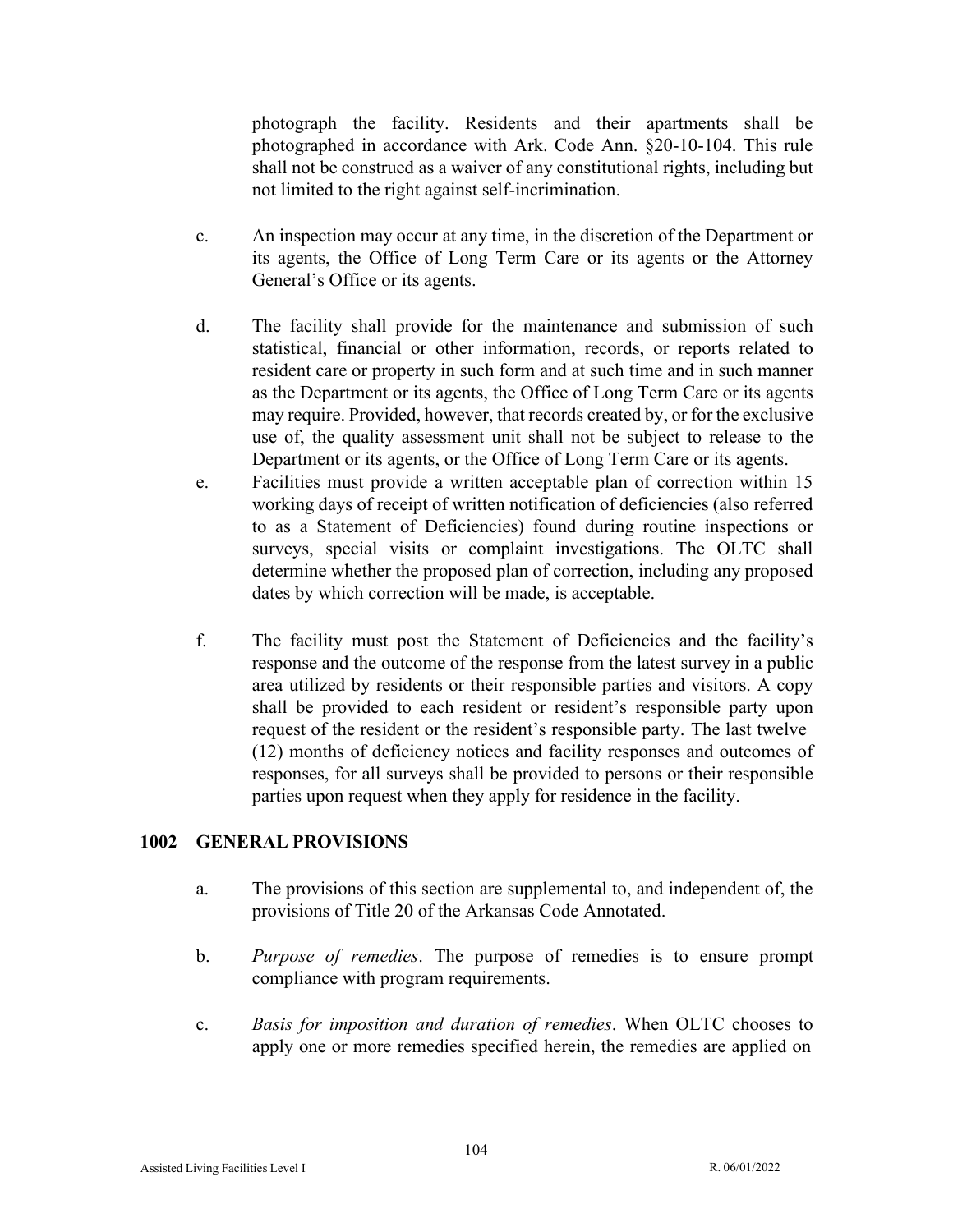the basis of noncompliance found during surveys or inspections of any nature conducted by OLTC, or for failure to comply with applicable laws or rules.

- d. *Number of remedies*. OLTC may apply one or more remedies for each deficiency constituting noncompliance or for all deficiencies constituting noncompliance.
- e. *Plan of correction requirement*.
	- 1. Regardless which remedy is applied, or the nature or severity of the violation, each facility that has deficiencies with respect to program requirements must submit a plan of correction for approval by OLTC. The plan of correction shall be set forth on the Statement of Deficiencies. While a facility may provide a disclaimer in the plan of correction, the facility isstill required to provide correctiveactions to address the cited deficiencies, the time frames in which the corrective actions will be completed, and the manner to be utilized by the facility to monitor the effectiveness of the corrective action.
	- 2. Failure by the facility to provide an acceptable plan of correction may result in the imposition of additional remedies pursuant to these rules at the discretion of the OLTC or in a finding of a violation and imposition of additional remedies set forth in Title 20 of the Arkansas Code Annotated, or set forth in these rules, or both.

# f. *Notification requirements*

- 1. Except in cases of emergency termination of a license or in cases or emergency removal or transfer or residents, OLTC shall give the provider notice of the remedy, including:
	- A. Nature of the noncompliance;
	- B. Remedy or remedies imposed;
	- C. Date the remedy begins; and,
	- D. Right to appeal the determination leading to the remedy.
- 2. Notice shall not be required for state monitoring.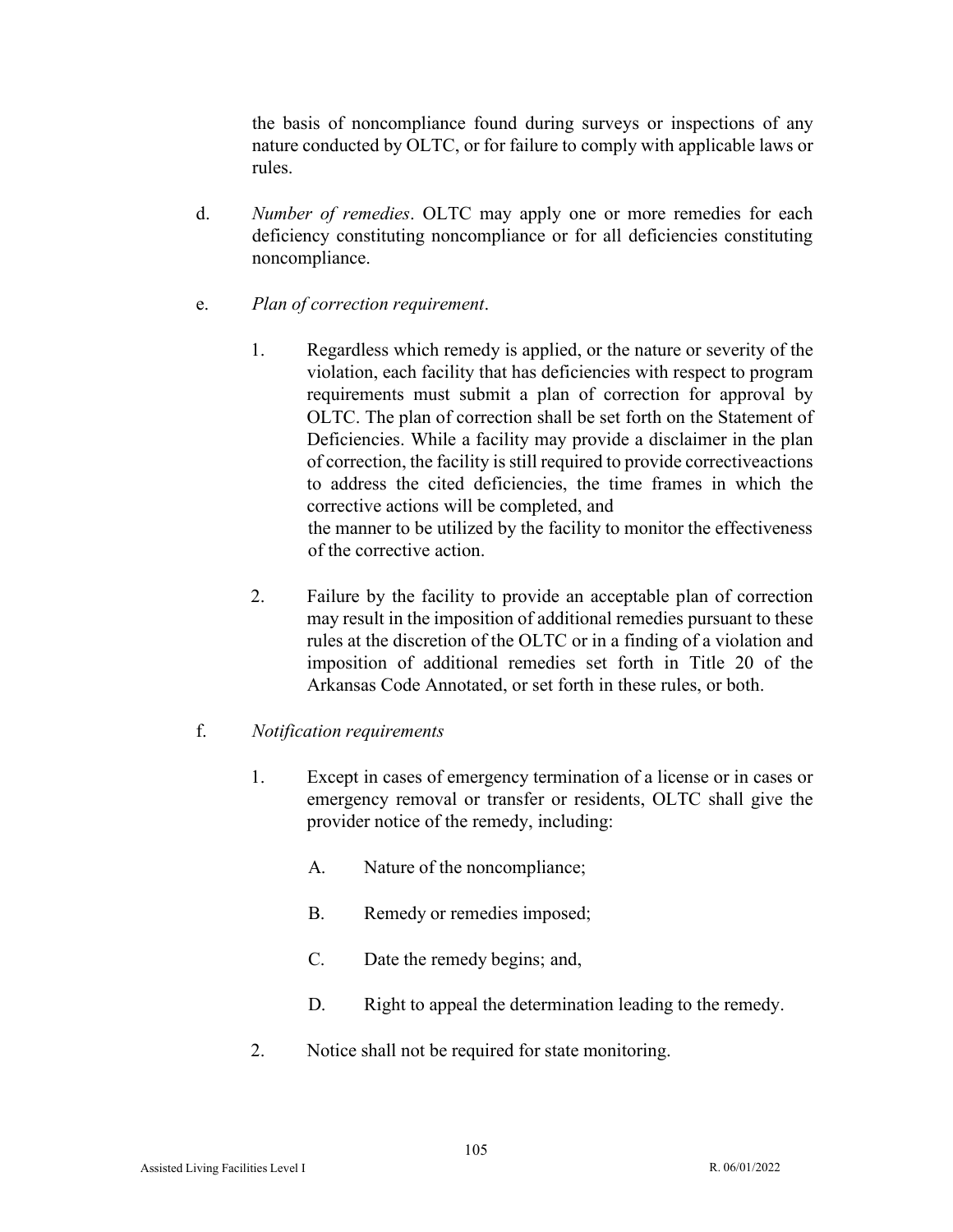### **1003 REMEDIES**

- a. *Available Remedies*. In conformity with, and in addition to remedies as set forth in Title 20 of the Arkansas Code Annotated, the following remedies are available:
	- 1. Civil Money Penalties (CMP) pursuant to Ark. Code Ann. § 20- 10205 and § 20-10-206.
	- 2. Denial of New Admissions.
	- 3. Directed in-service training.
	- 4. Directed plan of correction.
	- 5. State monitoring.
	- 6. Temporary Administrator.
	- 7. Termination of license.
	- 8. Transfer of residents.
- b. Duration of Remedies. Unless otherwise provided by law or other applicable rules, remedies continue until:
	- 1. The facility has corrected the cited deficiencies that resulted in the imposition of the remedy or remedies, as determined by the Office of Long Term Care based upon a revisit, or after an examination of credible written evidence that it can verify without an on-site visit, or both; or,
	- 2. OLTC terminates the Level II assisted living facility license.

### **1004 TEMPORARY ADMINISTRATION**

a. *Temporary administrator* means the temporary appointment by OLTC, or by the facility with the approval of OLTC, of a substitute facility administrator with authority to hire, terminate or reassign staff, obligate facility funds, alter facility procedures and manage the facility to correct deficiencies identified in the facility's operation, or to assist in the orderly closure of a facility. A temporary administrator may be appointed by the Office of Long Term Care only upon the consent and agreement of the facility. The temporary administrator shall provide reports to the OLTC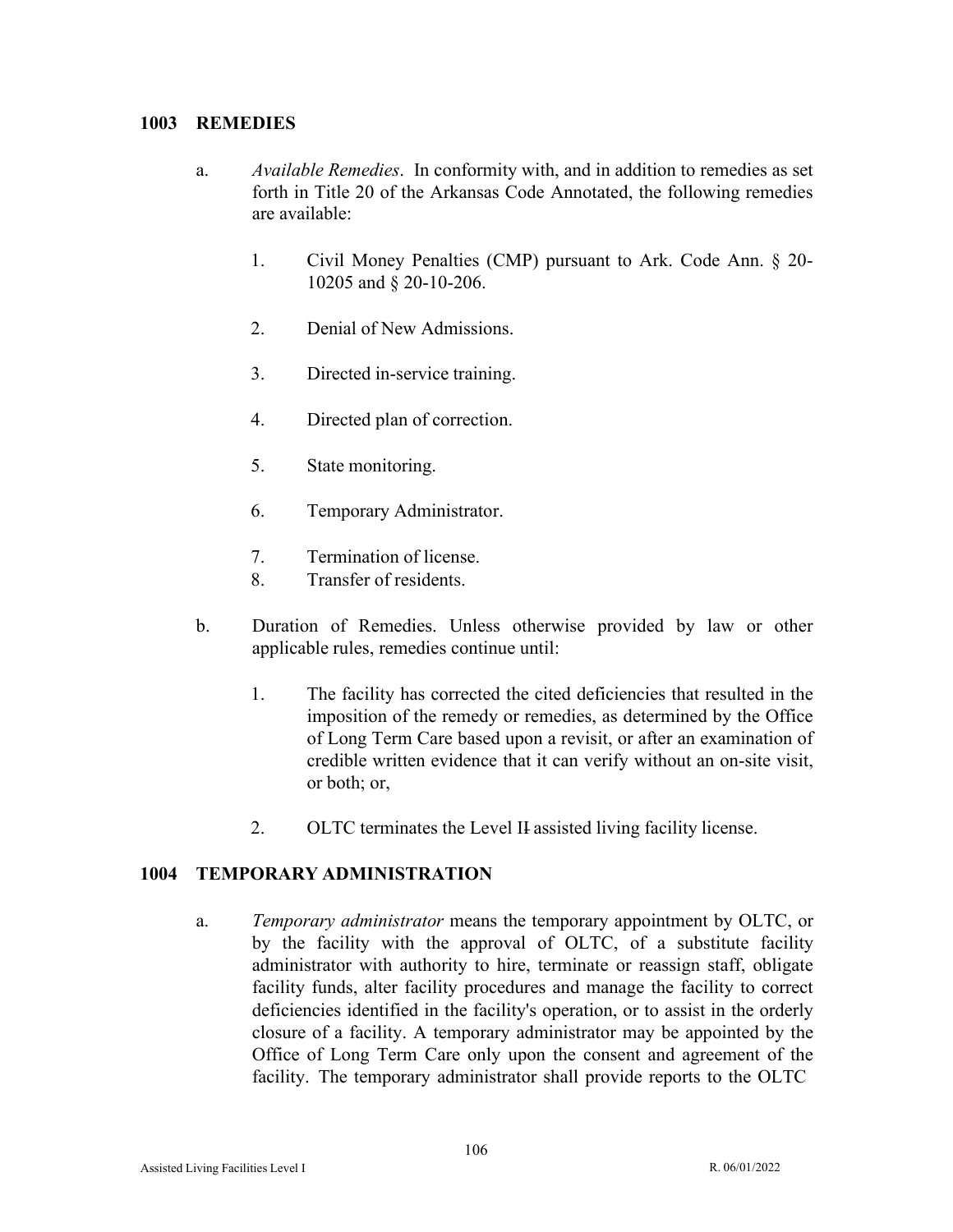regarding the operation of the facility and the efforts toward correction by the facility as requested by the OLTC.

- b. *Qualification*s. The temporary administrator must:
	- 1. Be qualified to oversee correction of deficiencies on the basis of experience and education, as determined by OLTC;
	- 2. Not have been found guilty of misconduct by any licensing board or professional society in any State;
	- 3. Have, or a member of his or her immediate family have, no financial ownership interest in the facility;
	- 4. Not currently serve or, within the past 2 years, have served, unless approval has been obtained from the OLTC, as a member of the staff of the facility;
	- 5. Successfully undergo a criminal record check pursuant to the Rules of the Office of Long Term Care.
- c. *Payment of salary*. The temporary administrator's salary:
	- 1. Is paid directly by the facility while the temporary administrator is assigned to that facility; and
	- 2. Must be at least equivalent to the sum of the following:
		- A. The prevailing salary paid by providers for positions of this type in what OLTC considers the facility's geographic area;
		- B. Additional costs that would have reasonably been incurred by the provider if such person had been in an employment relationship; and
		- C. Any other costs incurred by such a person in furnishing services under such an arrangement or as otherwise set by OLTC.
	- 3. May exceed the amount specified in Section  $1005(c)(2)$  if OLTC is otherwise unable to attract a qualified temporary administrator.
- d. *Failure to relinquish authority to temporary administrator*: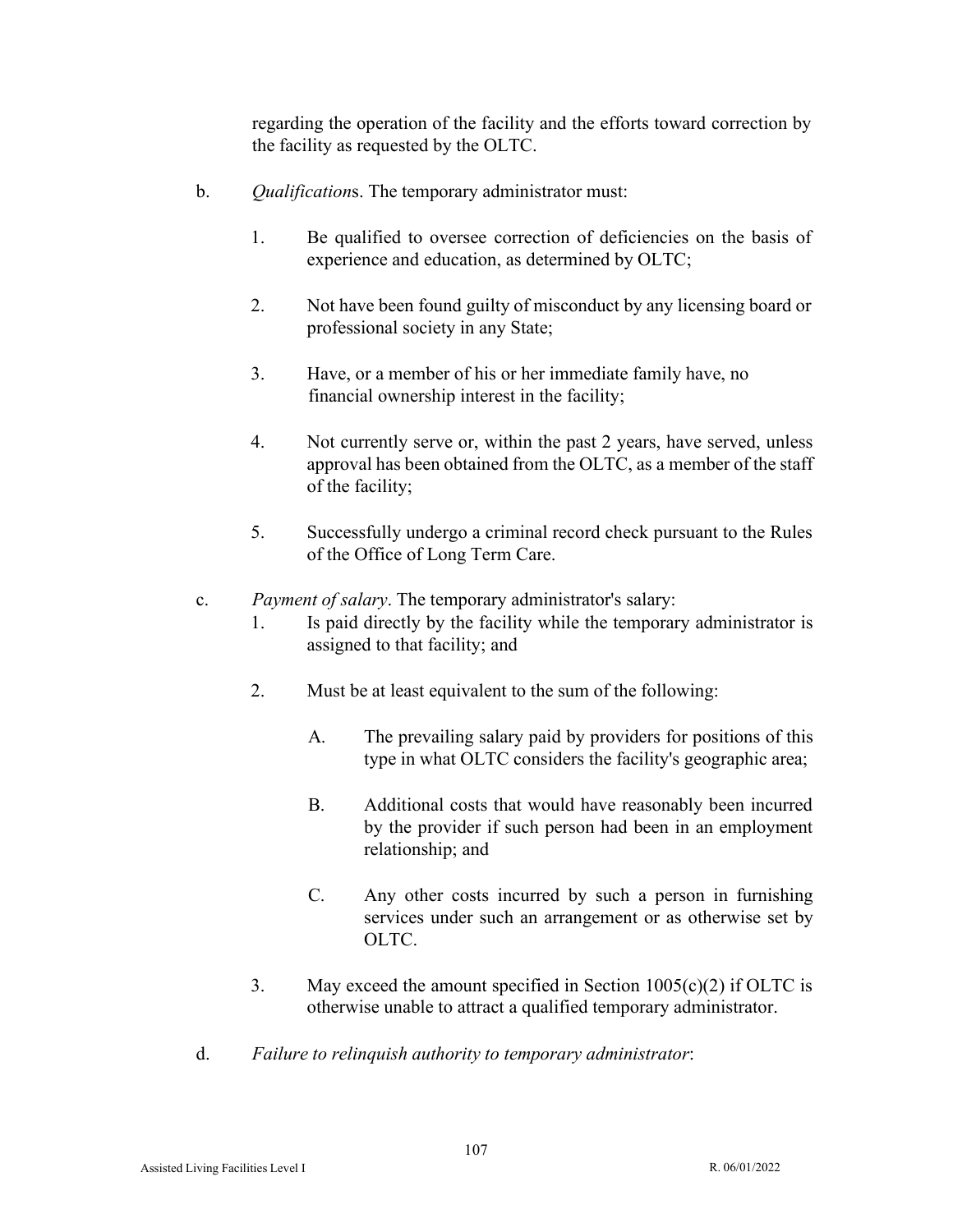- 1. *Termination of assisted living facility licensure*. If a facility fails to relinquish authority to the temporary administrator, OLTC may impose additional remedies, including but not limited to termination of the Level II assisted living facility license.
- 2. *Failure to pay salary of temporary administrator*. A facility's failure to pay the salary of the temporary administrator is considered a failure to relinquish authority to temporary administration.
- 3. *When imposed*. The remedy of temporary administrator shall be used in only lieu of termination of the facility license. Provided, however, that if the appointment of the temporary administrator doesnot result in compliance by the facility within the time frames estimated by the temporary manager and agreed to by the Office of Long Term Care, the remedy of termination or revocation of licensemay be imposed.

## **1005 STATE MONITORING**

- a. A State monitor:
	- 1. Oversees the correction of deficiencies specified by OLTC at the facility site and protects the facility's residents from harm;
	- 2. Is an employee or a contractor of OLTC;
	- 3. Is identified by OLTC as an appropriate professional to monitor cited deficiencies;
	- 4. Is not an employee of the facility;
	- 5. Does not function as a consultant to the facility;
	- 6. Does not have an immediate family member who is a resident of the facility to be monitored; and,
	- 7. Does not have an immediate family member who owns the facility or who works in the facility or the corporation that operates or owns the facility.
- b. A State monitor may be utilized by the Office of Long Term Care for any level or severity of deficiency.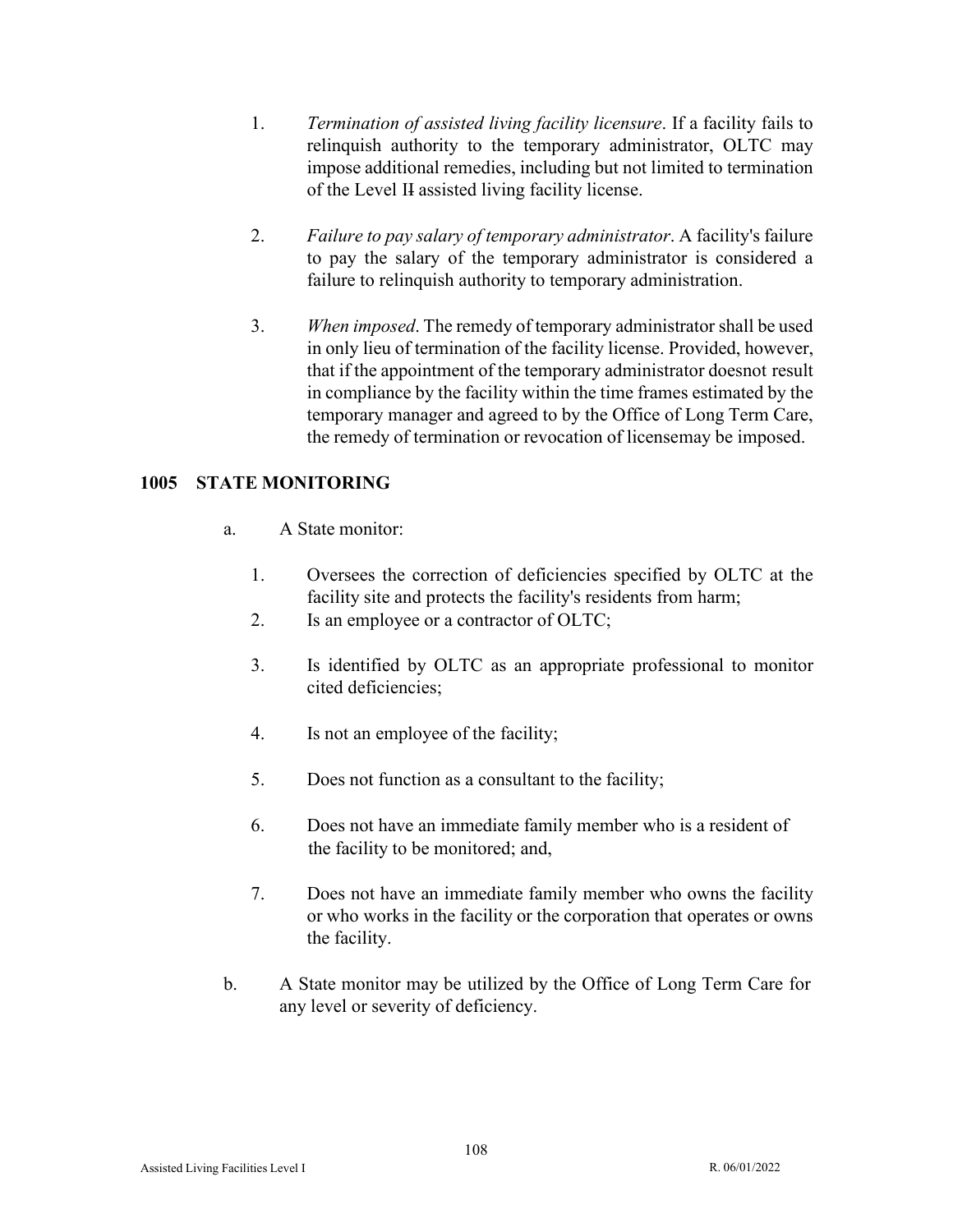### **1006 DIRECTED PLAN OF CORRECTION**

The Office of Long Term Care, or the temporary manager with OLTC approval, may develop a plan of correction. A directed plan of correction sets forth the tasks to be undertaken, and the manner in which the tasks are to be performed, by the facility to correct deficiencies, and the time frame in which the tasks will be performed. A facility's failure to comply with a directed plan of correction may result in additional remedies, including revocation of license when the failure to correct meets the conditions specified in Section 1009. The intent of a directed plan of correction is to achieve correction of identified deficiencies and compliance with applicable rules.

### **1007 DIRECTED IN-SERVICE TRAINING**

- a. *Required training*. OLTC may require the staff of a facility to attend an inservice training program if education is likely to correct, or is likely to assist in correcting, cited deficiencies. The Office of Long Term Care may specify the time frames in which the training will be performed, the type or nature of the training, and the individual or entities to provide the training.
- b. *Action following training*. After the staff has received in-service training, if the facility has corrected the violations or deficiencies that led to the imposition of remedies, OLTC may impose one or more other remedies.
- c. *Payment*. The facility pays for directed in-service training.

## **1008 TRANSFER OF RESIDENTS OR CLOSURE OF THE FACILITY AND TRANSFER OF RESIDENTS**

- a. *Transfer of residents, or closure of the facility and transfer of residents in an emergency*. OLTC has the authority to transfer residents to another facility when:
	- 1. An emergency exists wherein the health, safety, or welfare of residents are imperiled, and no other remedy exists that wouldensure the continued health, safety or welfare of the residents;
	- 2. A facility intends to close but has not arranged for the orderly transfer of its residents at least thirty (30) days prior to closure.
	- 3. The facility exceeds its bed capacity as indicated or stated on the facility's license, or accepts more residents than the facility has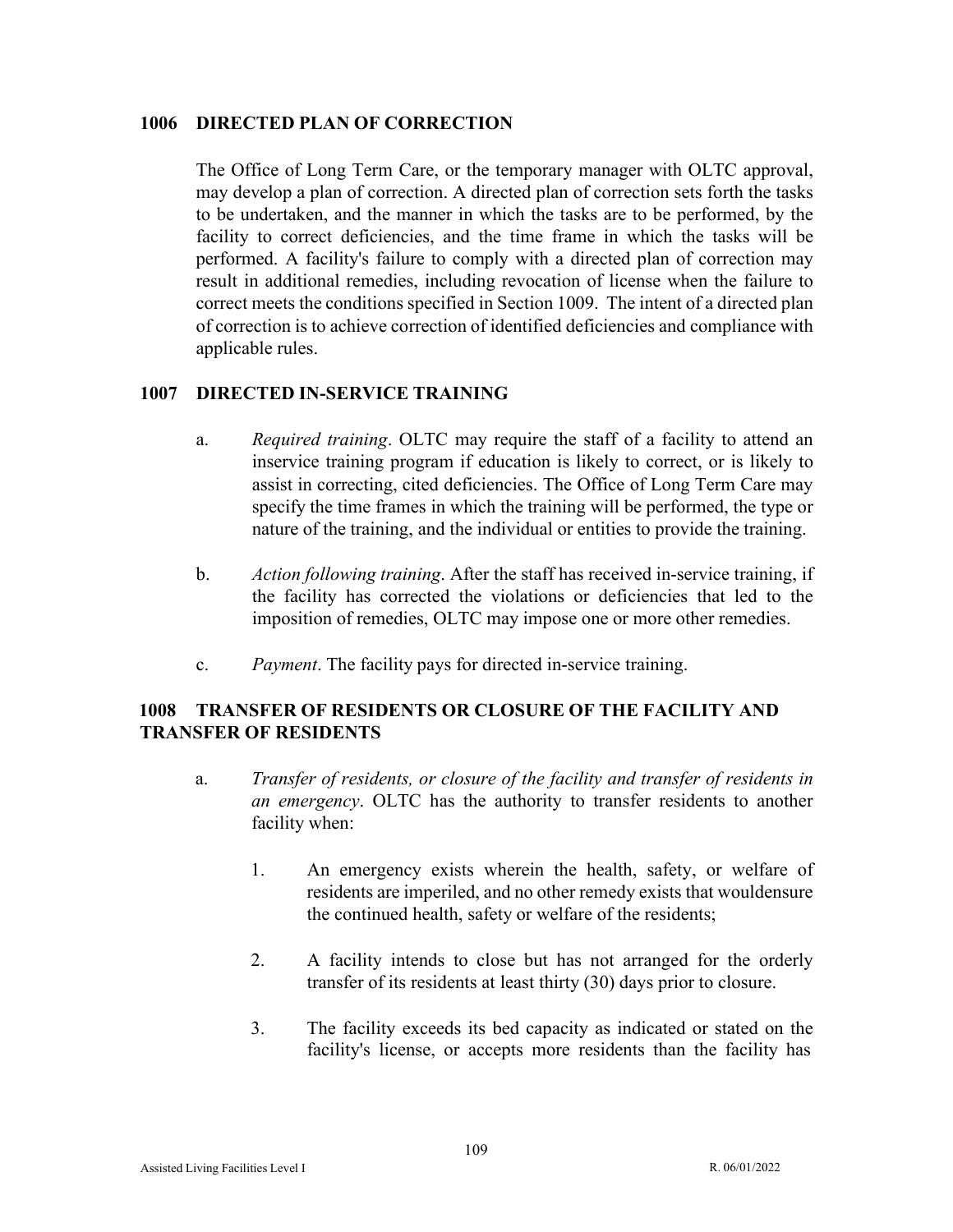number of beds as indicated or stated on the facility's license, unless granted a waiver by the Office of Long Term Care.

- b. *Required transfer when a facility's assisted living facility license is terminated*. When a facility's license is terminated, or when the facility closes either voluntarily or involuntarily, OLTC may assist in the safe and orderly transfer of all residents to another facility.
- c. When the Office of Long Term Care orders transfer of residents from a facility, the Office of Long Term Care may:
	- 1. Assist in providing for the orderly transfer to other suitable facilities or make other provisions for the residents' care and safety.
	- 2. Assist in or arrange for transportation of the residents, their medical records and belongings, assist in locating alternative placement, assist in preparing the resident for transfer, and permit the residents' legal guardians or responsible party to participate in the selection of the residents' new placement.
	- 3. Unless transfer is due to an emergency, explain alternative placement options to the residents and provide orientation to the placement chosen by the resident or their guardian or responsible party.
- d. *Notice of Transfer Remedy*. Unless transfer is due to an emergency, the Office of Long Term Care shall provide the facility from which the residents are to be transferred at least fifteen (15) days notice of the proposed transfer.

## **1009 TERMINATION OF LEVEL I ASSISTED LIVING FACILITY LICENSE**

- a. The remedy of termination or revocation of licensure is a remedy of last resort, and may be imposed only in accordance with law or as set forth in Section 1009(b), below.
- b. *Basis for termination*. OLTC may terminate a facility's Level I assisted living facility license if a facility:
	- 1. Permits, aids or abets in the commission of any unlawful act in connection with the operation of the Level I assisted living facility;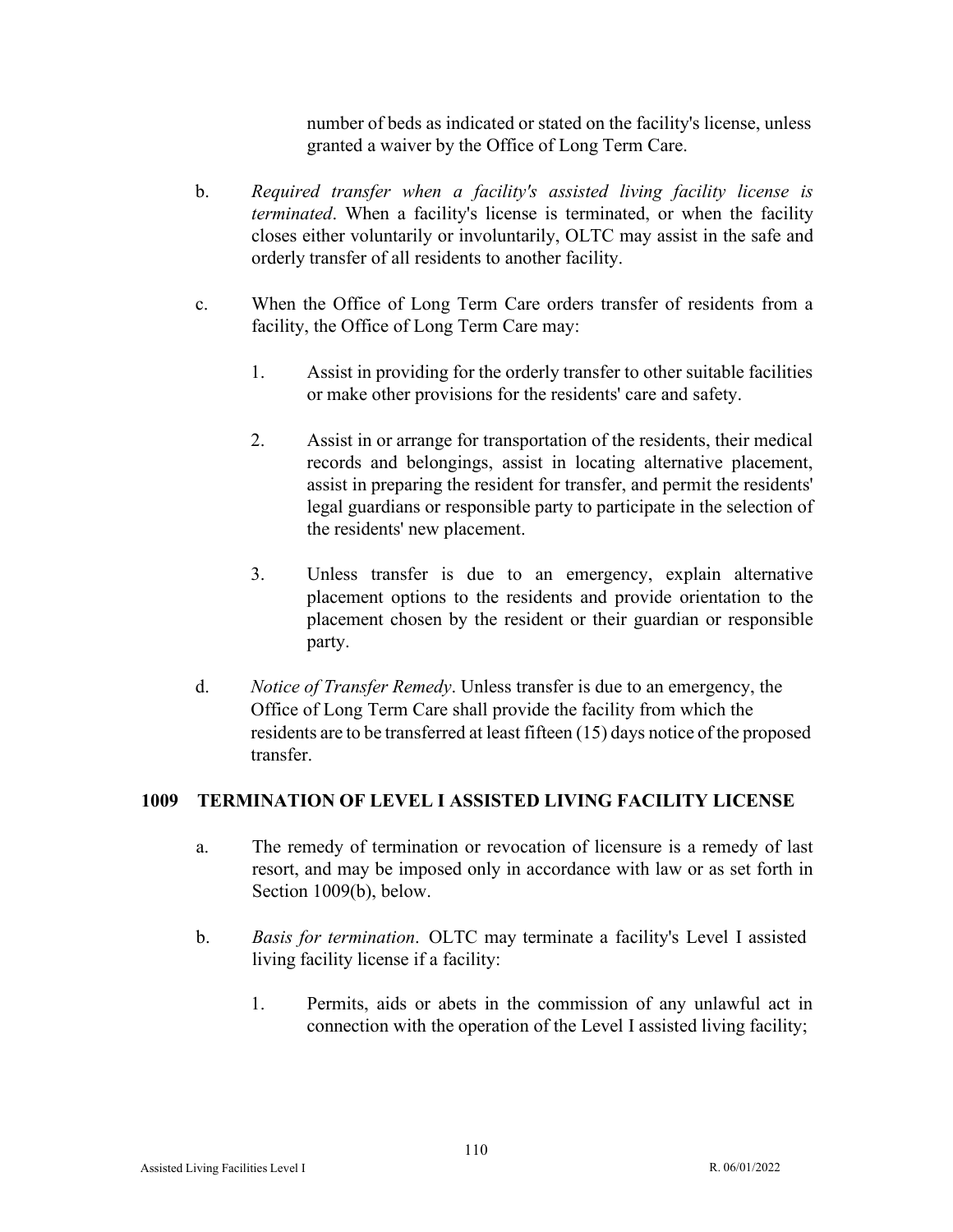- 2. Refuses to allow entry or inspection by the Office of Long Term Care;
- 3. Fails to make any or all records set forth in Section 1001(d) available to representatives or agents of the Department or the OLTC, unless such refusal is made pursuant to court order or during the pendency of an appeal specifically on the issue of the release of the records, or the records are records created by the quality assessment unit;
- 4. Closes, either voluntarily or through action of the State;
- 5. Operator or owner refuses to obtain a criminal record check of any individual required to undergo a criminal record check pursuant to the Rules for Conducting Criminal Record Checks for Employees of Long Term Care Facilities or pursuant to Ark. Code Ann. §20-33- 201, *et seq*.;
- 6. Is cited for a third Class A violation within six months of the citation of the first Class A violation, or is cited for a third Class B violation within six months of the citation of the first Class B violation, in accordance with Ark. Code Ann. § 20-10-205 and § 20-10-206; or,
- 7. Has conditions wherein the health, safety, or welfare of resident are imperiled, and no other remedy exists that would ensure the continued health, safety, or welfare of the residents.

### **1010 DENIAL OR SUSPENSION OF NEW ADMISSIONS**

The Office of Long Term Care may deny to, or suspend the ability of, a facility to admit new admissions upon the imposition of a Class A violation as defined and set forth in Ark. Code Ann. § 20-10-205 and § 20-10-206.

### **1011 CIVIL MONEY PENALTIES**

The Office of Long Term Care may impose civil money penalties in accordance with Ark. Code Ann. § 20-10-205 and § 20-10-206.

### **1012 CLOSURE**

Any Level I assisted living facility that closes or ceases operation or surrenders or fails to timely renew its license must meet the rules then in effect for new construction and licensure to be eligible for future licensure. Closure of a facility shall result in the immediate revocation of the license.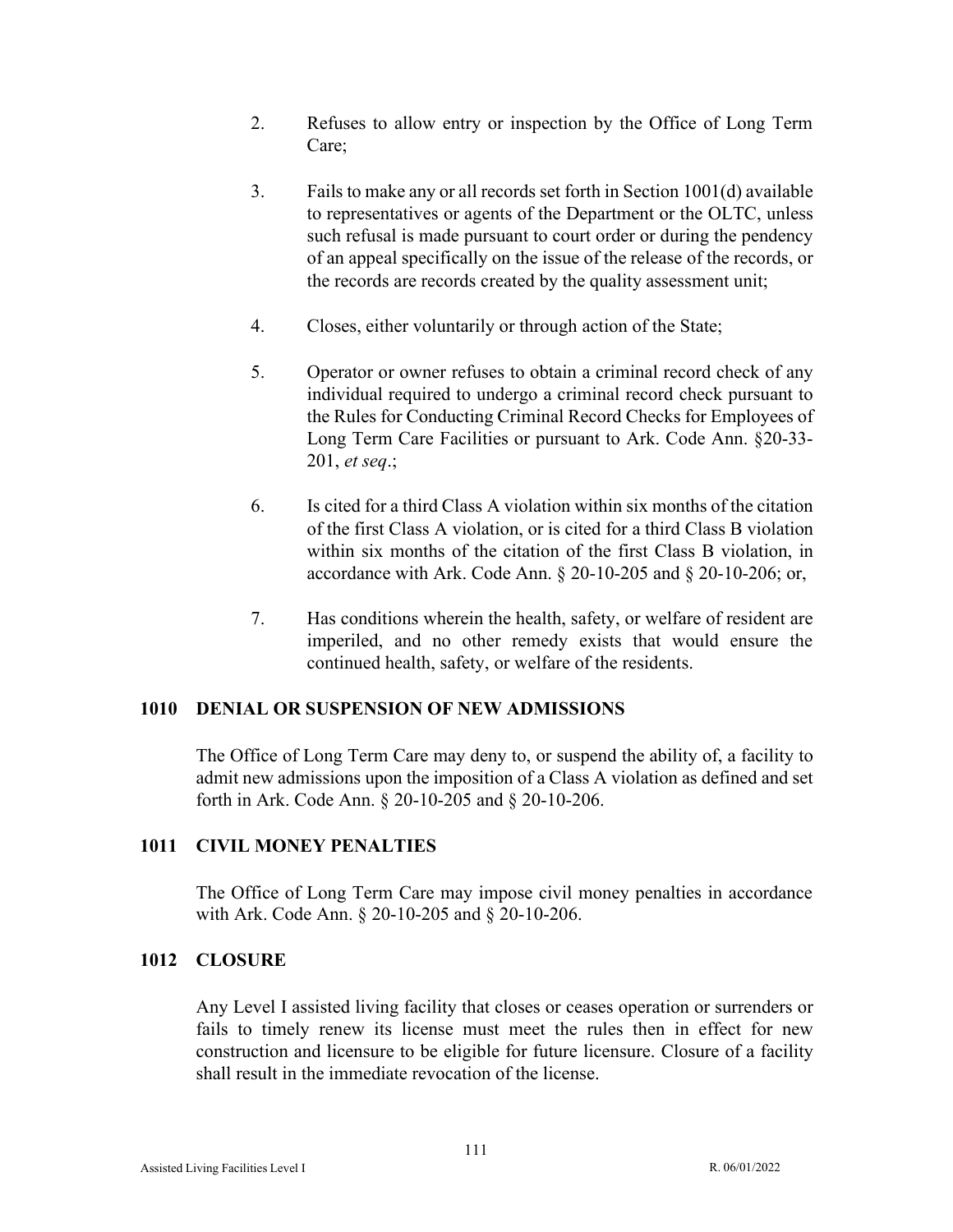A facility that closes or is unable to operate due to natural disaster or similar circumstances beyond the control of the owner of the facility, or a facility that closes, regardless of the reason, to effectuate repairs or renovations, may make written request to the Office of Long Term Care for renewal of the facility license to effect repairs or renovation to the facility. The Office of Long Term Care may, at its sole discretion, grant the written request.

If the request for licensure renewal is granted, the Office of Long Term Care will provide written notification to the facility, which will include deadlines for various stages of the repairs or renovations, including the completion date. In no event shall the completion date set by the Office of Long Term Care extend beyond twentyfour months of the date of the request; provided, however, that the deadlines may be extended by the Office of Long Term Care upon good cause shown by the facility. For purposes of this rule, *good cause* means natural disasters or similar circumstances, such as extended inclement weather that prevents repairs or construction within the established deadlines, beyond the control of the owner of the facility. *Good cause* shall not include the unwillingness or inability of the owner of the facility to secure financing for the renovations or repairs. The facilityshall comply with all deadlines established by the Office of Long Term Care in itsnotice. Failure to comply with the deadlines established by the Office of Long Term Care shall constitute grounds for revocation of the license, and for denial of re-licensure.

### **1100 INFORMAL DISPUTE RESOLUTION (IDR)**

When a long term care facility does not agree with deficiencies cited on a Statement of Deficiencies, the facility may request an IDR meeting of the deficiencies in lieu of, or in addition to, a formal appeal. The Informal Dispute Resolution (IDR) process is governed by Act 1108 of 2003, codified at Ark. Code Ann. § 20-10-1901 *et seq*.

The request for an informal dispute resolution of deficiencies does not stay the requirement for submission of an acceptable plan of correction and allegation of compliance within the required time frame or the implementation of any remedy, and does not substitute for an appeal.

## **1101 REQUESTING AN INFORMAL DISPUTE RESOLUTION (IDR)**

A **written request** for an informal dispute resolution must be made to the Arkansas Department of Health, Health Facility Services, 5800 West 10th, Suite 400, Little Rock, AR 72204 within ten calendar days of the receipt of the Statement of Deficiencies from the Office of Long Term Care. The request must: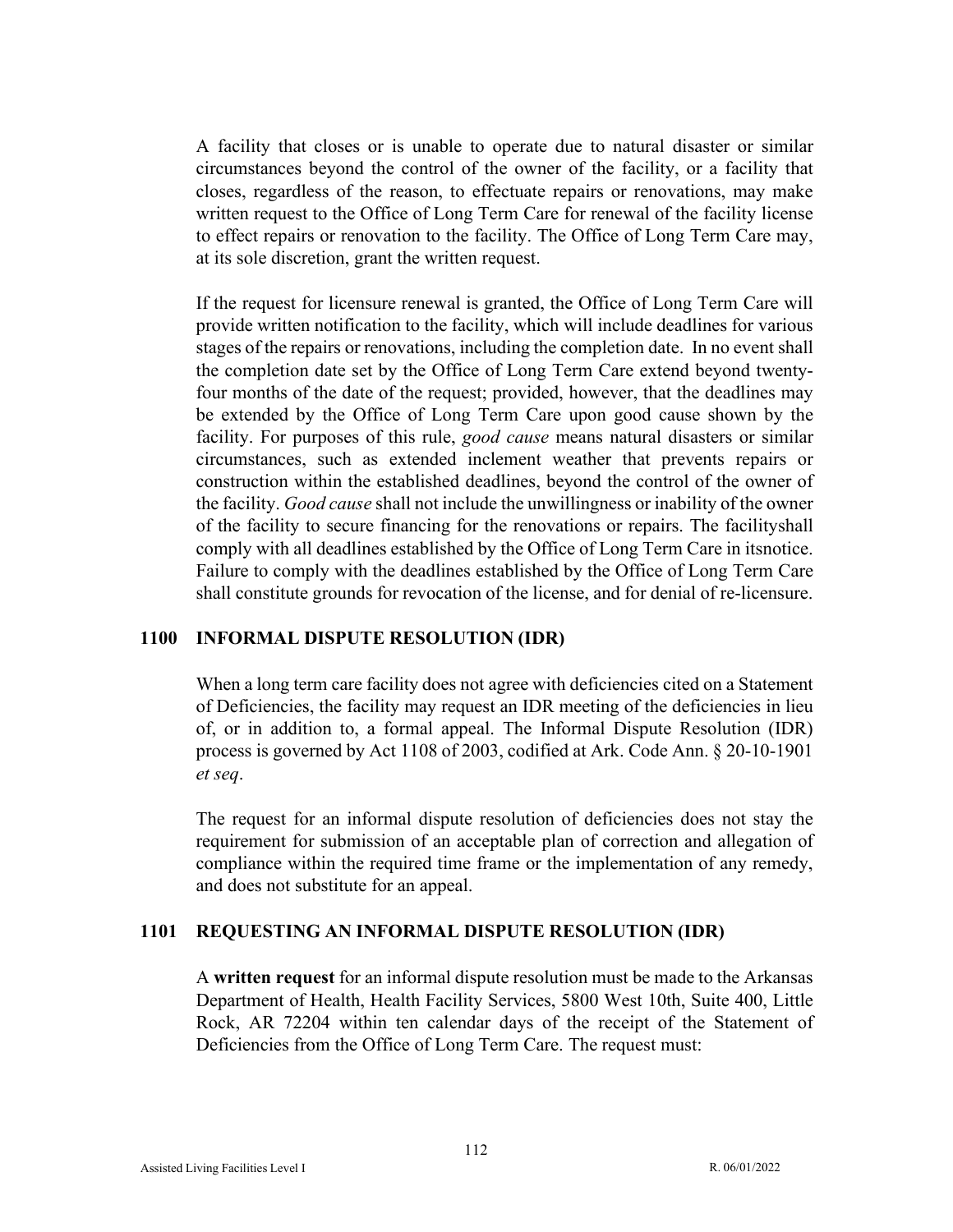- 1. List all deficiencies the facility wishes to challenge; and,
- 2. Contain a statement whether the facility wishes the IDR meeting to be conducted by telephone conference, by record review, or by a meeting in which the parties appear before the impartial decision maker.

### **1002 MATTERS WHICH MAY BE HEARD AT IDR**

The IDR is limited to deficiencies cited on a Statement of Deficiencies. Issues that may not be heard at an IDR include, but are not limited to:

- 1. The scope and severity assigned the deficiency by the Office of Long Term Care, unless the scope and severity allege substandard quality of care or immediate jeopardy;
- 2. Any remedies imposed;
- 3. Any alleged failure of the survey team to comply with a requirement of the survey process;
- 4. Any alleged inconsistency of the survey team in citing deficiencies among facilities; and,
- 5. Any alleged inadequacy or inaccuracy of the IDR process.

## **1003 APPEALS TO COURT**

Any applicant or licensee who considers himself/herself injured in his or her person, business or property by final Department administrative adjudication shall be entitled to judicial review thereof as provided for by law. All petitions for judicial review shall be in accordance with the Arkansas Administrative Procedure Act as codified at Ark. Code Ann. § 25-15-201, *et seq*.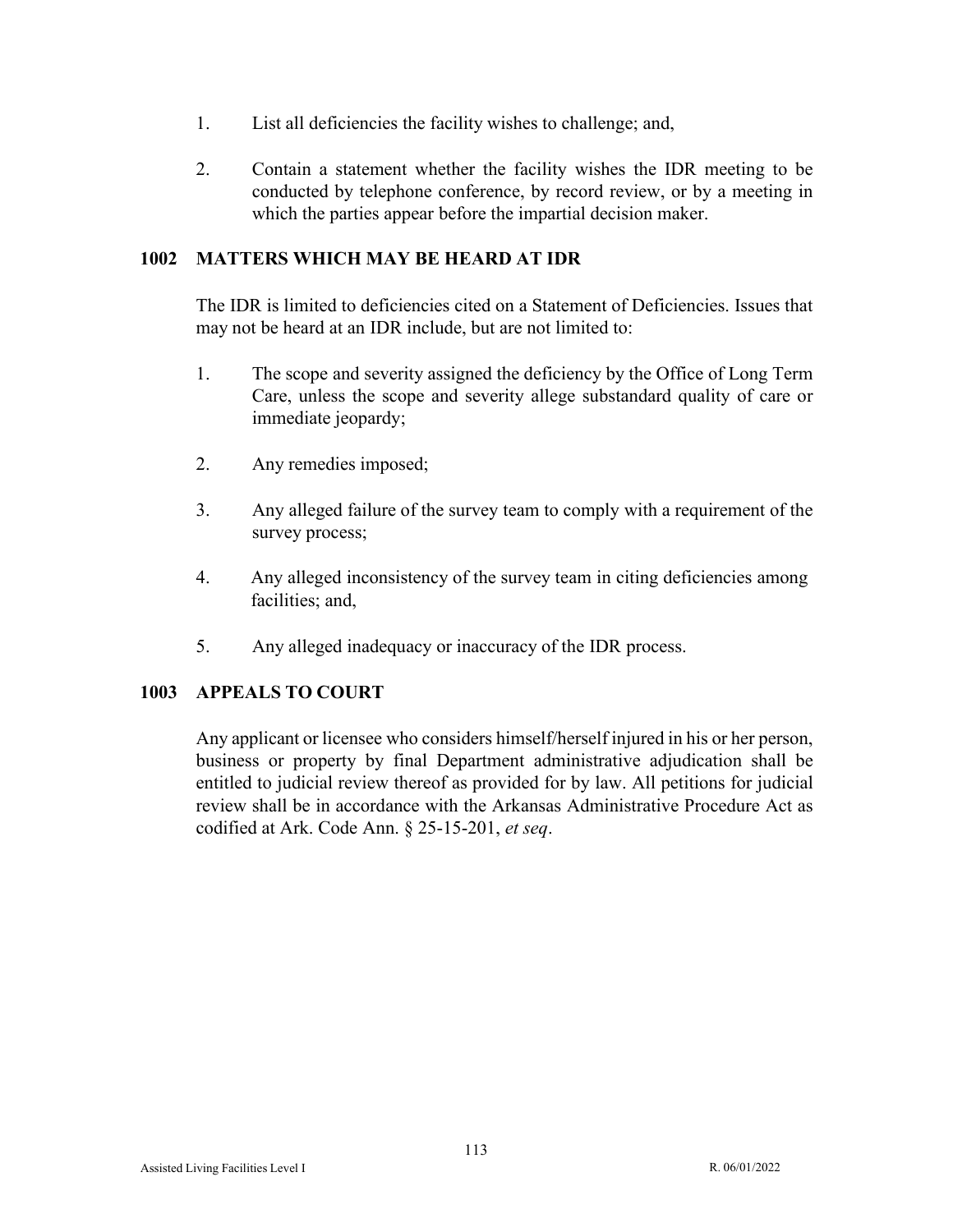## **APPENDIX**

## **FORMS**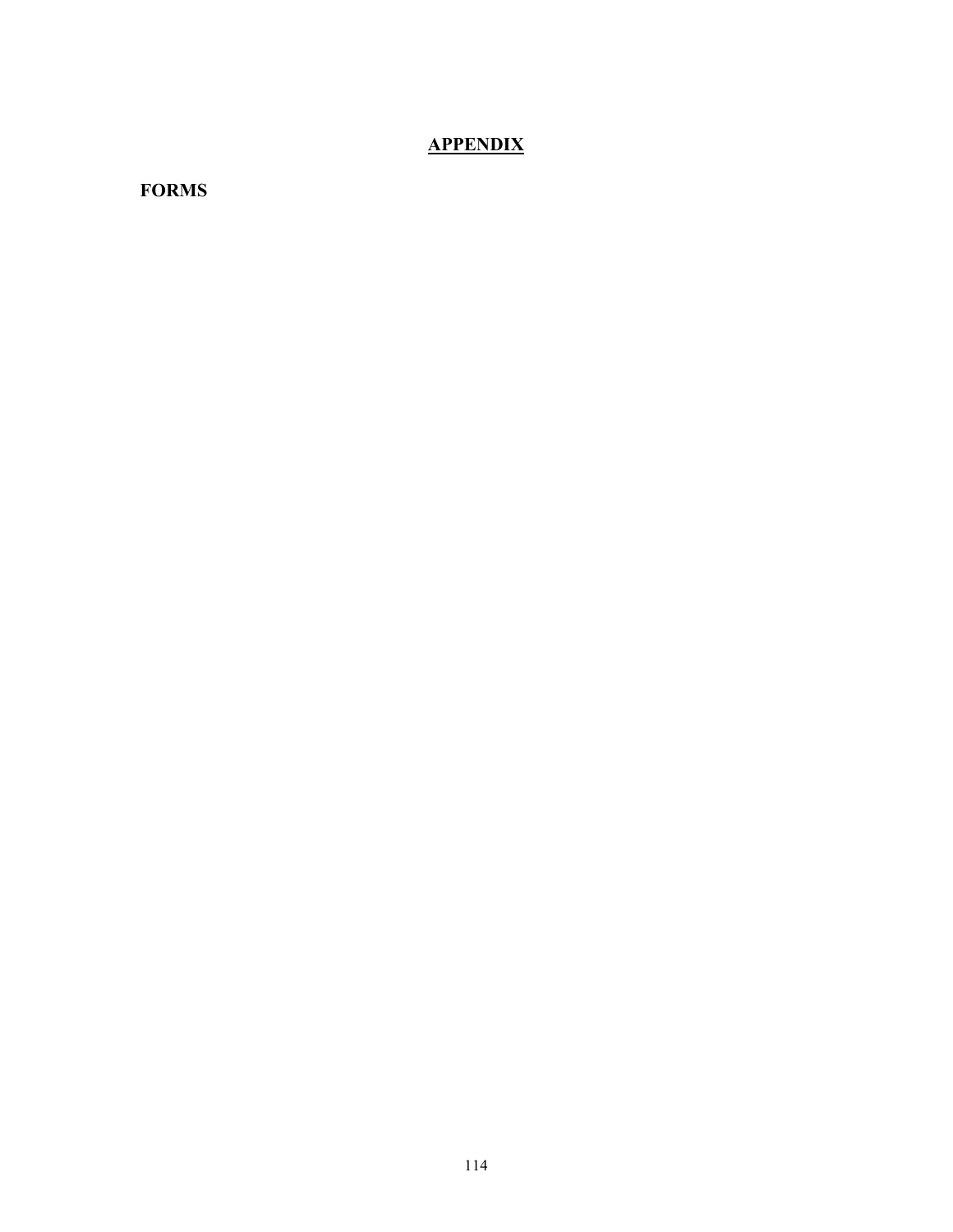## **ARKANSAS DEPARTMENT OF HUMAN SERVICES DIVISION OF MEDICAL SERVICES OFFICE OF LONG TERM CARE DMS-731**

## **Incident & Accident Next Day Reporting Form**

## **Purpose/Process**

This form is designed to standardize and facilitate the process for the reporting allegations of resident abuse, neglect, misappropriation of property or injuries of an unknown source by individuals providing services to residents in Arkansas long term care facilities for next day reporting pursuant to Section 507.1.

The purpose of this process is for the facility to compile the information required in the form DMS-731, so that next day reporting of the incident or accident can be made to the Office of Long Term Care.

## **Completion/Routing**

## **This form, with the exception of hand written witness statements, MUST BE TYPED!**

The following sections are **not** to be completed by the facility; the Office of Long Term Care completes them:

- 1. The top section entitled COPIES FOR:
- 2. The FOR OLTC USE ONLY section found at the bottom of the form.

All remaining spaces must be completed. If the information can not be obtained, please provide an explanation, such as "moved/address unknown", "unlisted phone", etc.

If a requested attachment can not be provided please provide an explanation why it can not be furnished or when it will be forwarded to OLTC.

The original of this form must be faxed to the Office of Long Term Care the next business day following discover by the facility. Any material submitted as copies or attachments must be legible and of such quality to allow recopying.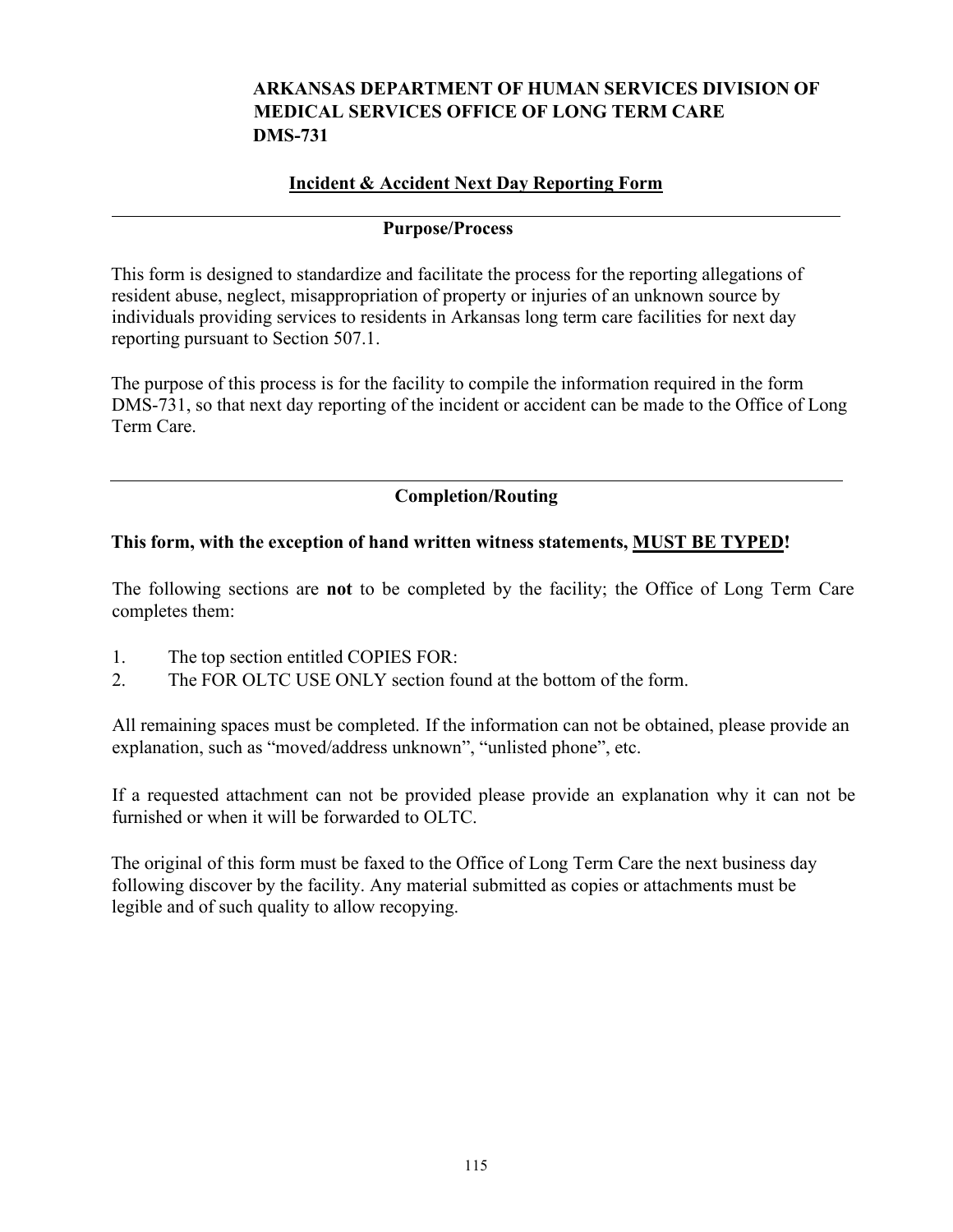DMS-731

|                                         |                    |  |                                      | Page 1 of 4                                                                                                                                                                                                                          |       |                                |                                                                                                       |          |
|-----------------------------------------|--------------------|--|--------------------------------------|--------------------------------------------------------------------------------------------------------------------------------------------------------------------------------------------------------------------------------------|-------|--------------------------------|-------------------------------------------------------------------------------------------------------|----------|
|                                         |                    |  |                                      |                                                                                                                                                                                                                                      |       |                                | DATE: INITIAL: NOTES: NOTES:                                                                          |          |
|                                         |                    |  |                                      | <b>OLTC INCIDENT AND ACCIDENT REPORT (I&amp;A)</b>                                                                                                                                                                                   |       |                                |                                                                                                       |          |
| Date & Time<br>Submitted (if<br>known): |                    |  |                                      | <u> Listen de la contrada de la contrada de la contrada de la contrada de la contrada de la contrada de la contrad</u>                                                                                                               |       | Date & Time of Discovery:      |                                                                                                       |          |
| Facility Name:                          |                    |  |                                      |                                                                                                                                                                                                                                      |       |                                |                                                                                                       |          |
|                                         |                    |  |                                      |                                                                                                                                                                                                                                      |       |                                |                                                                                                       | $\Delta$ |
|                                         |                    |  |                                      | Facility Address: <u>New York: New York: New York: New York: New York: New York: New York: New York: New York: New York: New York: New York: New York: New York: New York: New York: New York: New York: New York: New York: New</u> |       |                                |                                                                                                       |          |
|                                         |                    |  |                                      |                                                                                                                                                                                                                                      |       |                                |                                                                                                       |          |
| AM or PM                                |                    |  |                                      |                                                                                                                                                                                                                                      |       |                                | Time: Time:                                                                                           |          |
|                                         |                    |  |                                      |                                                                                                                                                                                                                                      |       |                                | Name of Injured Resident: Sextern Contract of Injured Resident: Sextern Contract of Injured Resident: | Race:    |
|                                         |                    |  |                                      | Status of Alleged Perpetrator: Facility Employee _____ Family _____ Visitor ____ Other ____ Unknown                                                                                                                                  |       |                                |                                                                                                       |          |
| Type of Incident:                       | Abuse:<br>Personal |  |                                      | <b>Neglect</b><br>Verbal<br>Property                                                                                                                                                                                                 | Drugs |                                | <b>Misappropriation of Property:</b>                                                                  |          |
| Trust Fund                              |                    |  |                                      | Sexual                                                                                                                                                                                                                               |       |                                |                                                                                                       | Resident |
|                                         |                    |  | <b>NOTIFICATIONS:</b> FAMILY: Yes No |                                                                                                                                                                                                                                      |       | DOCTOR: Yes ______ No ______   |                                                                                                       |          |
| LAW ENFORCEMENT: Yes_____No______       |                    |  |                                      |                                                                                                                                                                                                                                      | 116   | ADMINISTRATOR: Yes_____No ____ |                                                                                                       |          |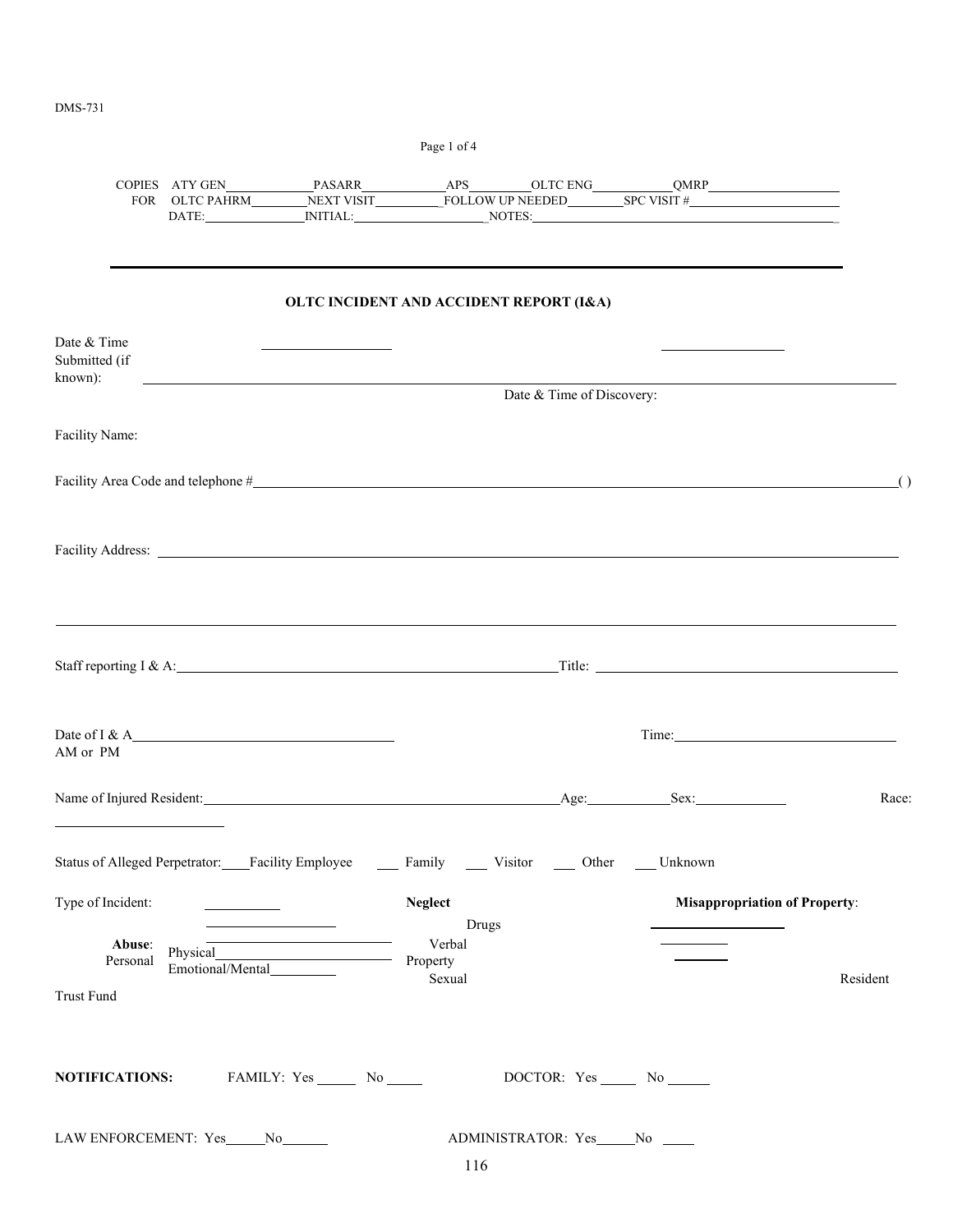|                                                                             |             |             |                                        |                         | cont. on page 2) |                   |
|-----------------------------------------------------------------------------|-------------|-------------|----------------------------------------|-------------------------|------------------|-------------------|
| Steps taken to prevent continued abuse or neglect during the investigation: |             |             |                                        |                         |                  |                   |
|                                                                             |             |             |                                        |                         |                  |                   |
|                                                                             |             |             |                                        |                         |                  | (cont. on page 3) |
|                                                                             |             |             | FOR OLTC USE ONLY                      |                         |                  |                   |
| <b>CODES: A-Abuse</b>                                                       | E-Elopement | F-Fire      | PO-Power outage                        | DI-Disease              | OT-Other         |                   |
| RA-Res to Res Abuse                                                         |             |             | MP-Misappropriation of Property        | <b>UD-Unusual Death</b> |                  |                   |
| <b>ND-Natural Death</b>                                                     |             |             | <b>IUS-Injury of Unknown Source</b>    | $\bf NG\mbox{-}Neglect$ |                  |                   |
| <b>DMS-731</b>                                                              |             | Page 2 of 4 | <b>SUMMARY OF INCIDENT - CONTINUED</b> |                         |                  |                   |
|                                                                             |             |             |                                        |                         |                  |                   |
|                                                                             |             |             |                                        |                         |                  |                   |
|                                                                             |             |             |                                        |                         |                  |                   |
|                                                                             |             |             |                                        |                         |                  |                   |
|                                                                             |             |             |                                        |                         |                  |                   |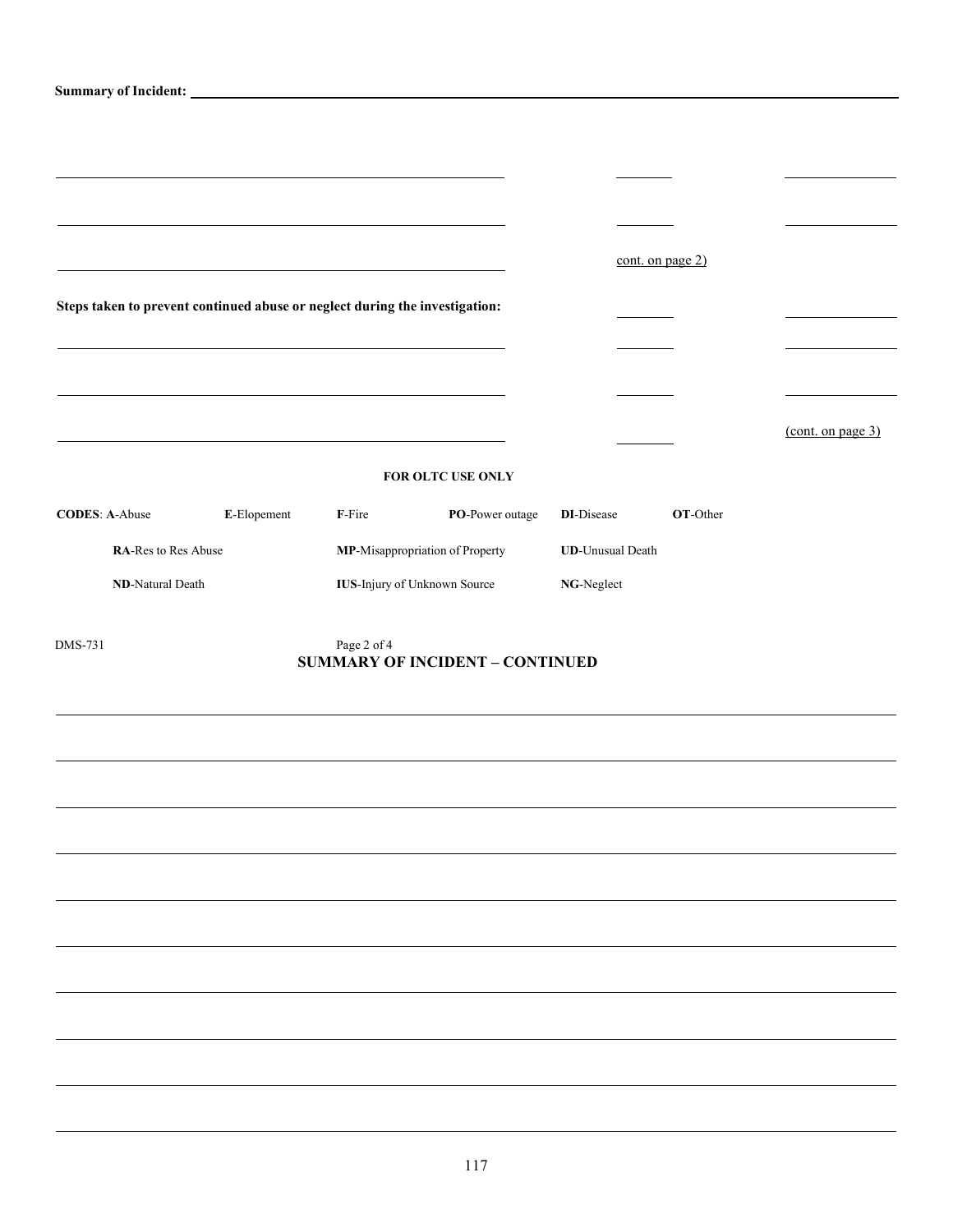| DMS-731 | Page 3 of 4<br>STEPS TAKEN TO PREVENT CONTINUED ABUSE OR NEGLECT<br>DURING THE INVESTIGATION- CONTINUED |  |
|---------|---------------------------------------------------------------------------------------------------------|--|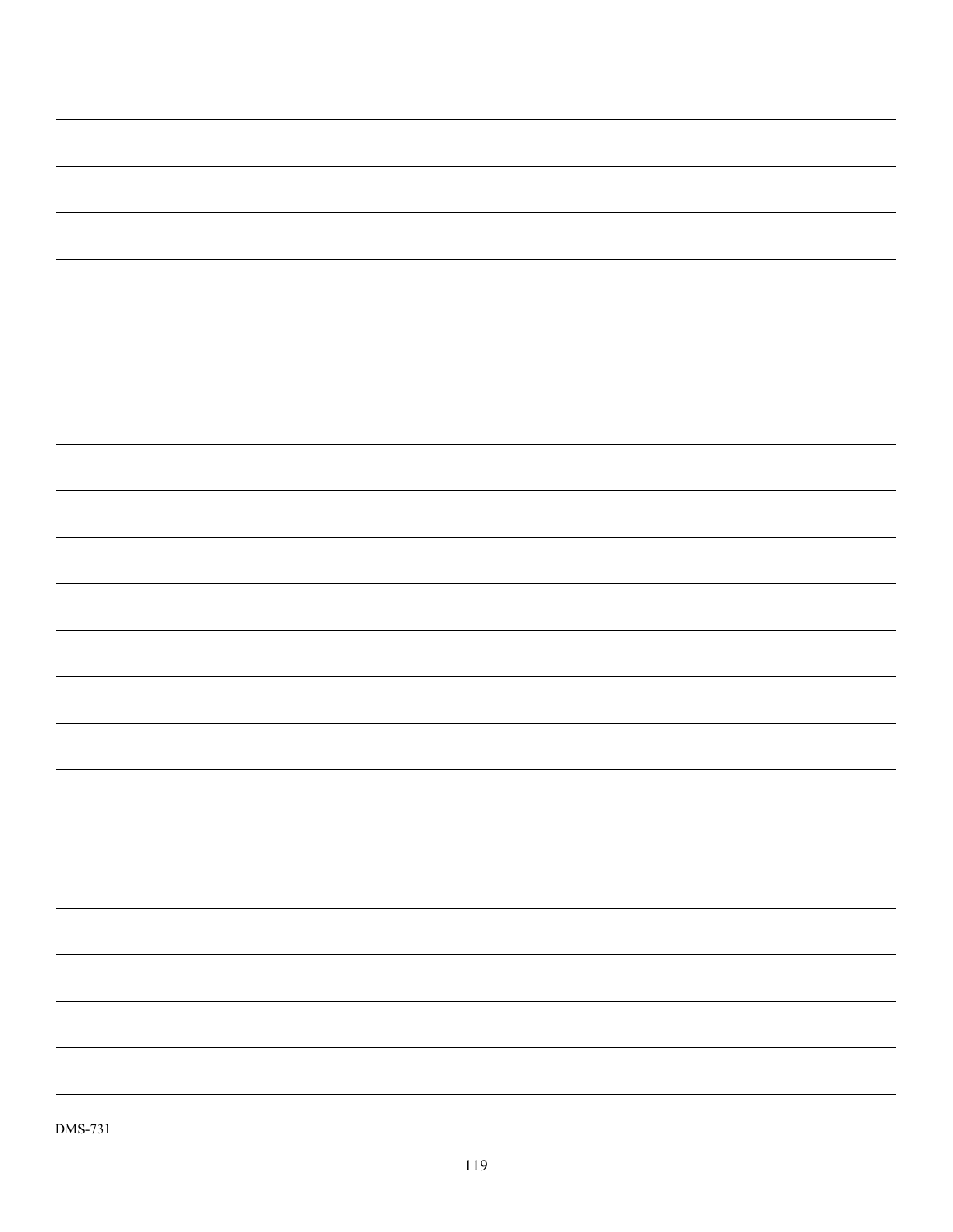#### Page 4 of 4

## **ARKANSAS DEPARTMENT OF HUMAN SERVICES DIVISION OF MEDICAL SERVICES OFFICE OF LONG TERM CARE DMS-742**

## **Facility Investigation Report for Resident Abuse, Neglect, Misappropriation of Property, & Exploitation of Residents in Long Term Care Facilities**

### **Purpose/Process**

This form is designed to standardize and facilitate the process for the reporting allegations of resident abuse, neglect, or misappropriation of property or exploitation of residents by individuals providing services to residents in Arkansas long term care facilities. This investigative format complies with the current rules requiring an internal investigation of such incidents and submittal of the written findings to the Office of Long Term Care (OLTC) within five (5) working days.

The purpose of this process is for the facility to compile a substantial body of credible information to enable the Office of Long Term Care to determine if additional information is required by the facility, or if an allegation against an individual(s) can be validated based on the contents of the report.

## **Completion/Routing**

### **This form, with the exception of hand written witness statements, MUST BE TYPED!**

Complete **all** spaces! If the information can not be obtained, please provide an explanation, such as "moved/address unknown", "unlisted phone", etc. Required information includes the actions taken to prevent continued abuse or neglect during the investigation.

If a requested attachment can not be provided please provide an explanation why it can not be furnished or when it will be forwarded to OLTC.

This form, and all witness and accused party statements, **must be originals**. Other material submitted as copies must be legible and of such quality to allow re-copying.

The facility's investigation and this form must be completed and submitted to OLTC within five (5) working days from when the incident became known to the facility.

Upon completion, send the form by certified mail to: Office of Long Term Care, P.O. Box 8059, Slot 404, Little Rock, AR 72203-8059.

Any other routing or disclosure of the contents of this report, except as provided for in LTC 507.4 and 507.5, may violate state and federal law.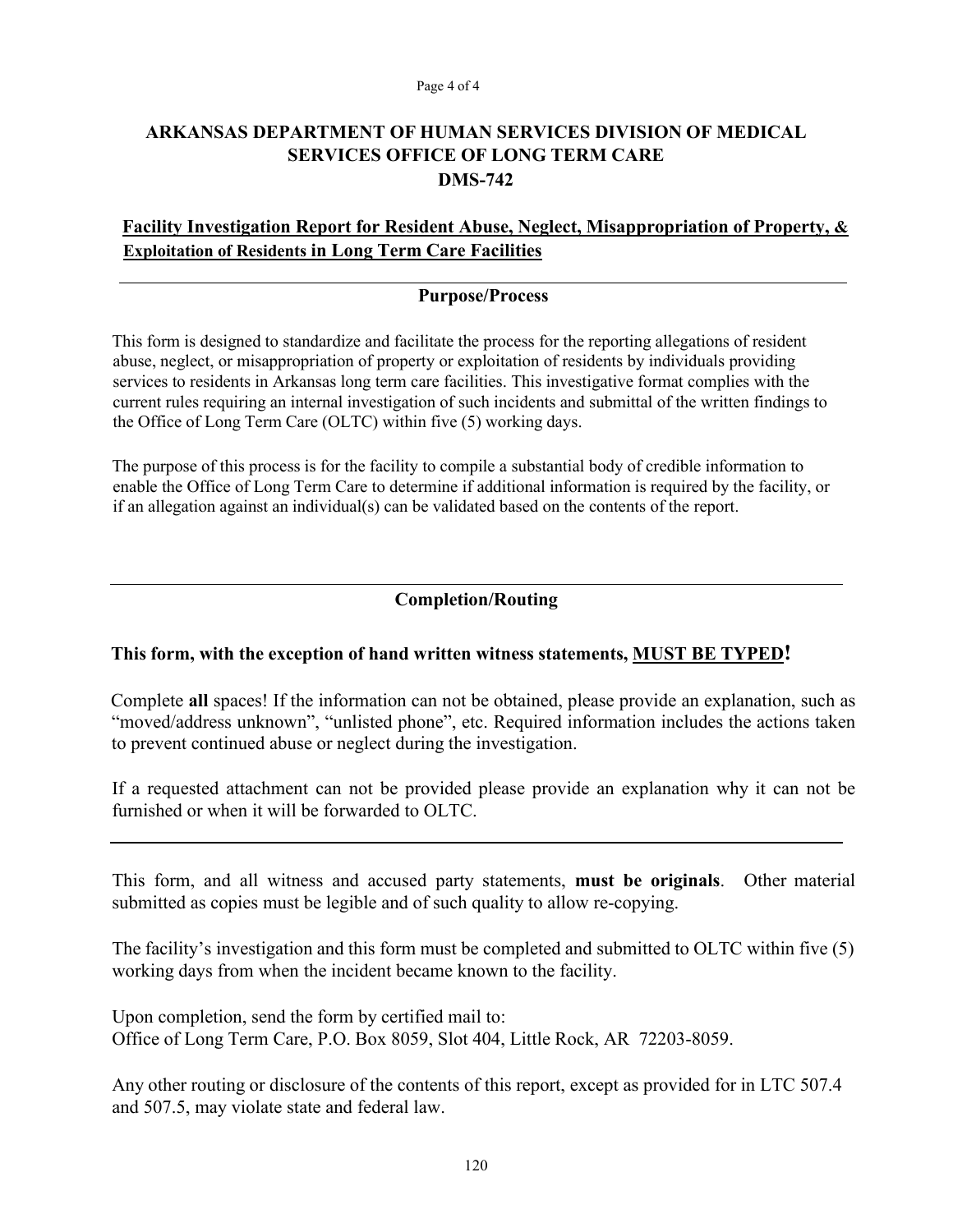DMS-742 Page of 8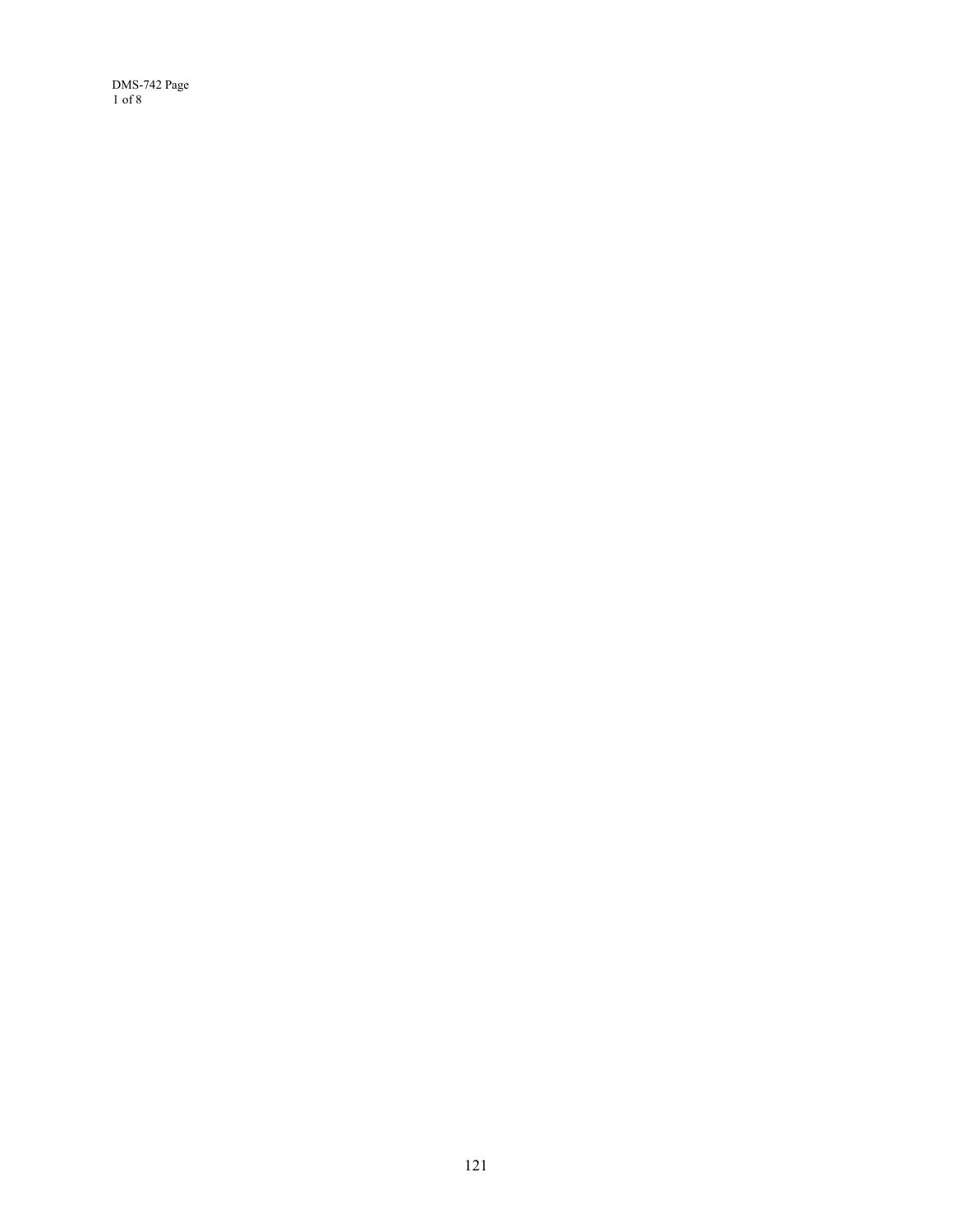## **Facility Investigation Report for Resident Abuse, Neglect, Misappropriation of Property, & Exploitation of Residents in Long Term Care Facilities**

|                                                                                       | <b>Section I-Reporting Information</b>                    |                                |
|---------------------------------------------------------------------------------------|-----------------------------------------------------------|--------------------------------|
|                                                                                       |                                                           |                                |
| Phone#:                                                                               |                                                           | $\overline{A}$<br>$\lambda$    |
|                                                                                       |                                                           |                                |
| Address:                                                                              | State______________Zip Code                               |                                |
| City                                                                                  |                                                           |                                |
|                                                                                       |                                                           |                                |
| Title:                                                                                |                                                           |                                |
| Date Incident Reported/Faxed to OLTC: Time: Time:                                     |                                                           | AM/PM                          |
|                                                                                       |                                                           |                                |
|                                                                                       |                                                           |                                |
| Type of Incident: Neglect_______________<br>Abuse: Verbal<br>Emotional/Mental________ | <b>Misappropriation of Property:</b>                      | Drugs<br>Resident's Trust Fund |
| Name of Involved Resident:                                                            |                                                           | Room #:                        |
| Social Security #: 1999                                                               |                                                           |                                |
|                                                                                       |                                                           |                                |
| Is Resident still Living:<br>Date of Death:                                           |                                                           | If not,                        |
| Ambulatory? YES_________<br>$NO$ <sub>_______</sub>                                   | Oriented Time, Place, Person, Events (Circle one or all). |                                |
|                                                                                       |                                                           |                                |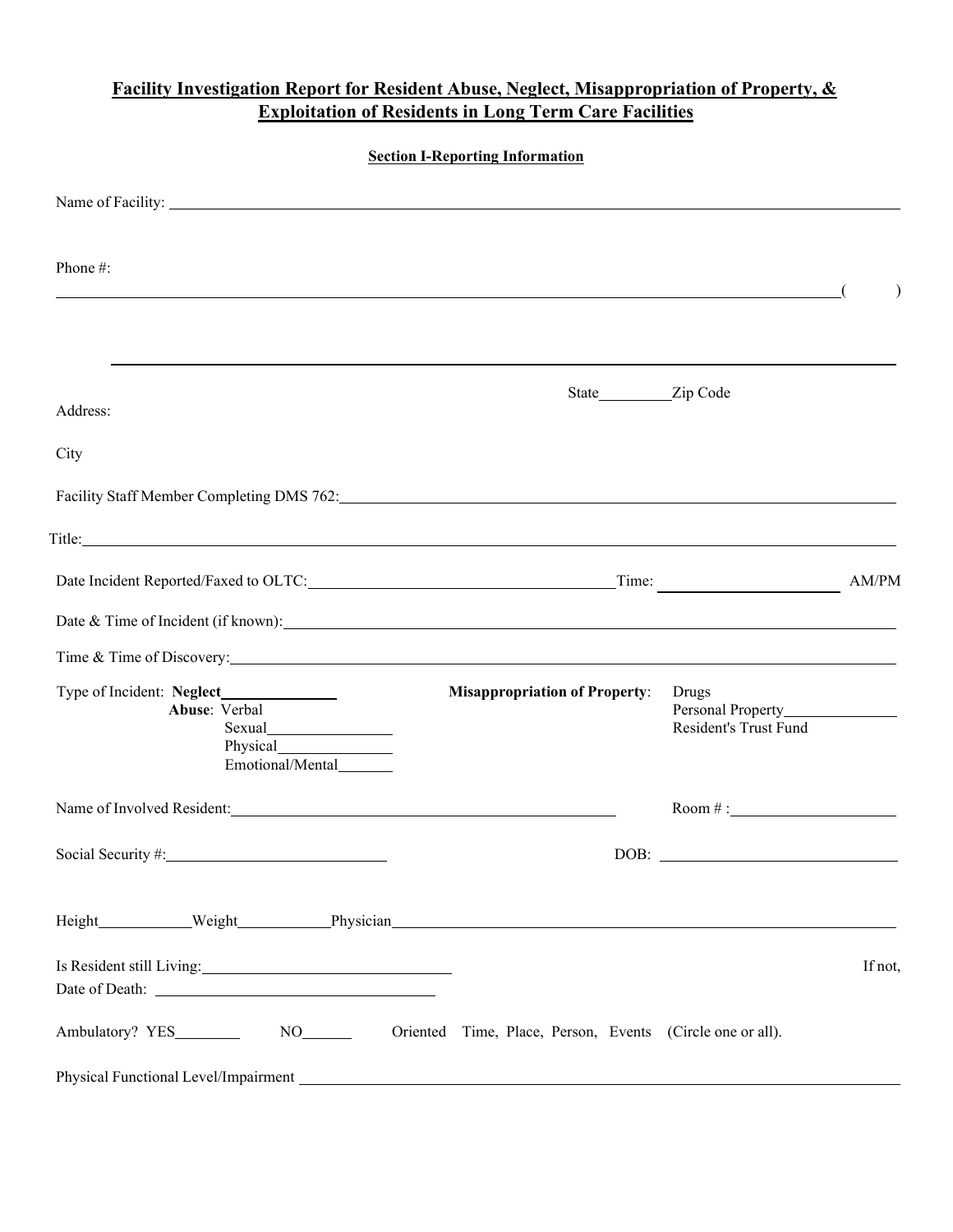Primary Diagnosis

DMS-742 Page 2 of 8

# **Section II-Complete Description of Incident**

*"See Attached Is Not Acceptable!"*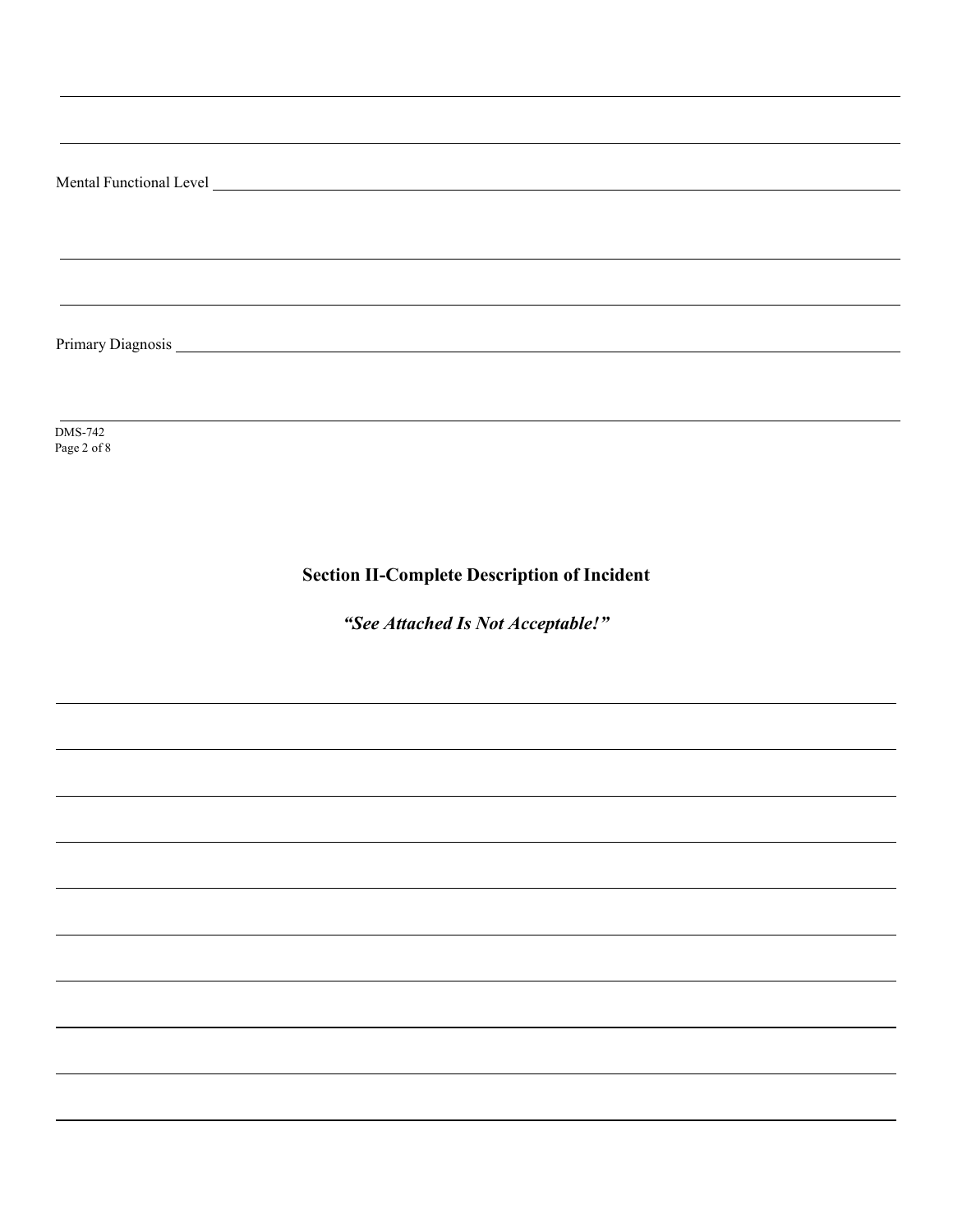| DMS-742 Page 3 of 8 |  |  |
|---------------------|--|--|
|                     |  |  |
|                     |  |  |
|                     |  |  |
|                     |  |  |
|                     |  |  |
|                     |  |  |
|                     |  |  |
|                     |  |  |
|                     |  |  |
|                     |  |  |
|                     |  |  |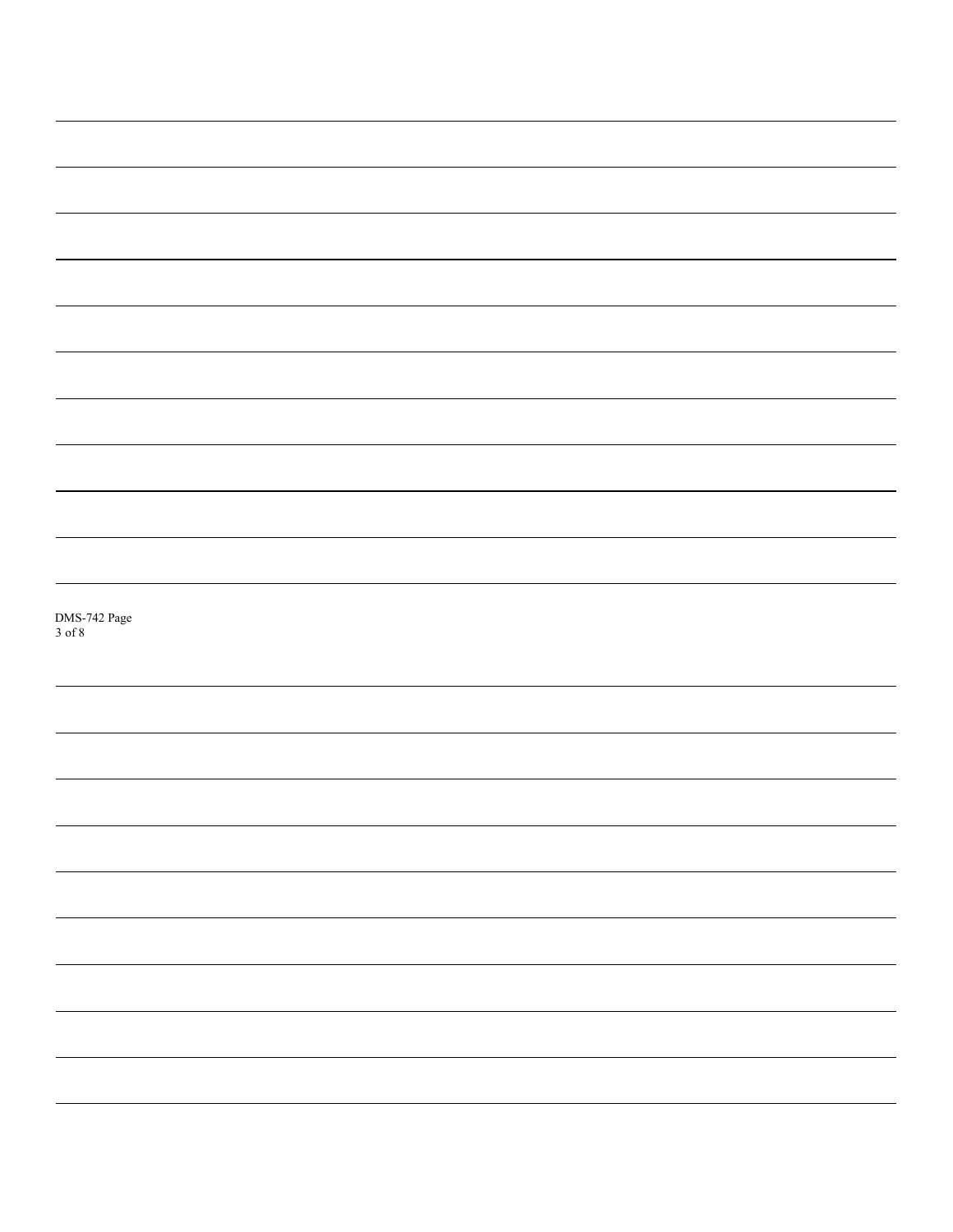(Attach Additional Pages as Necessary)

DMS-742 Page 4 of 8

**Section III- Findings and Actions Taken**

**Please include Resident's current medical condition**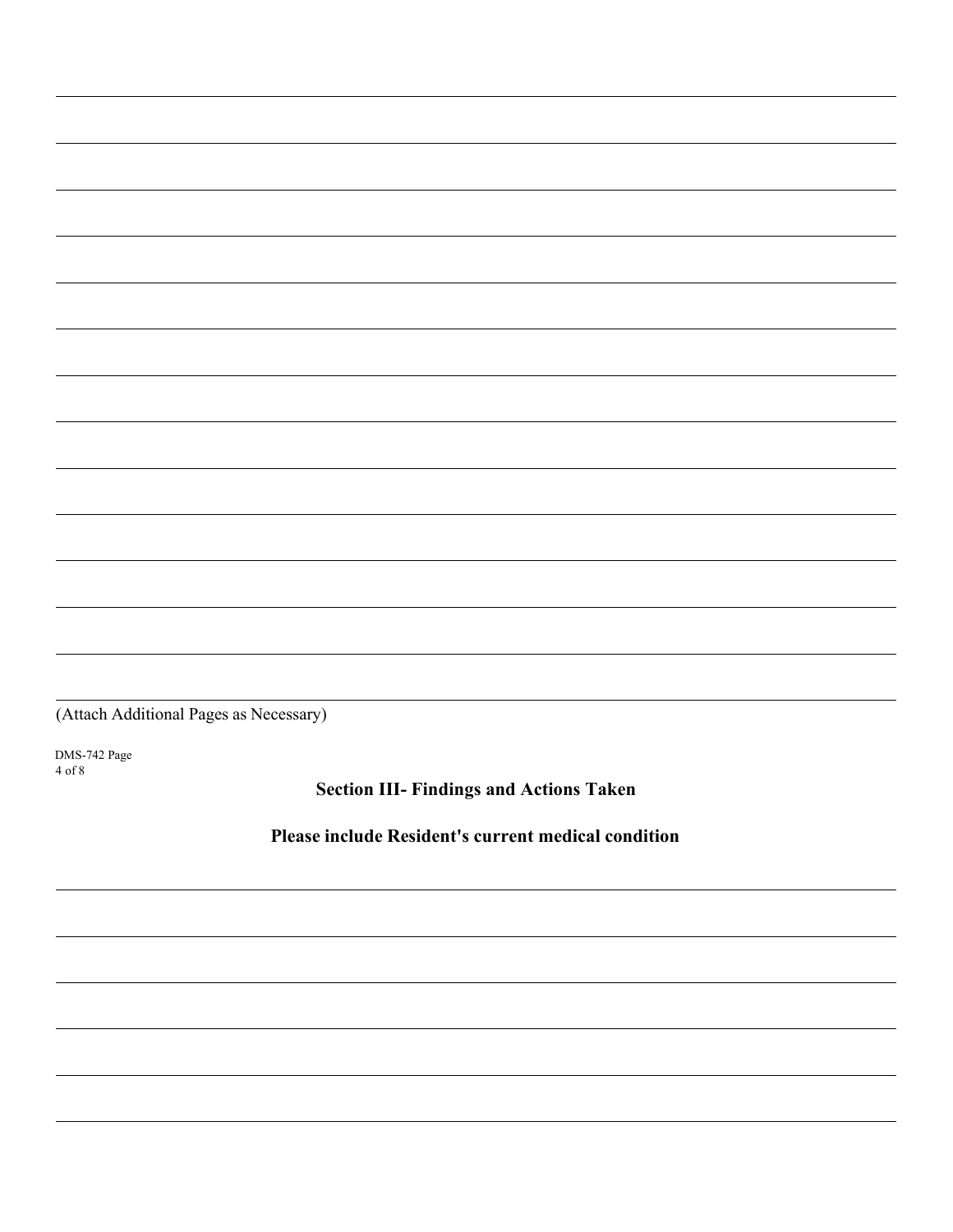| Facility Administrator's Signature               | Date |
|--------------------------------------------------|------|
| DMS-742 Page<br>$5$ of $8$                       |      |
| <b>Section IV- Notification/ Status</b>          |      |
| Administrator/Written Designee Must Be Notified! |      |
| Name of Administrator 2008                       |      |
|                                                  |      |
|                                                  |      |

Date: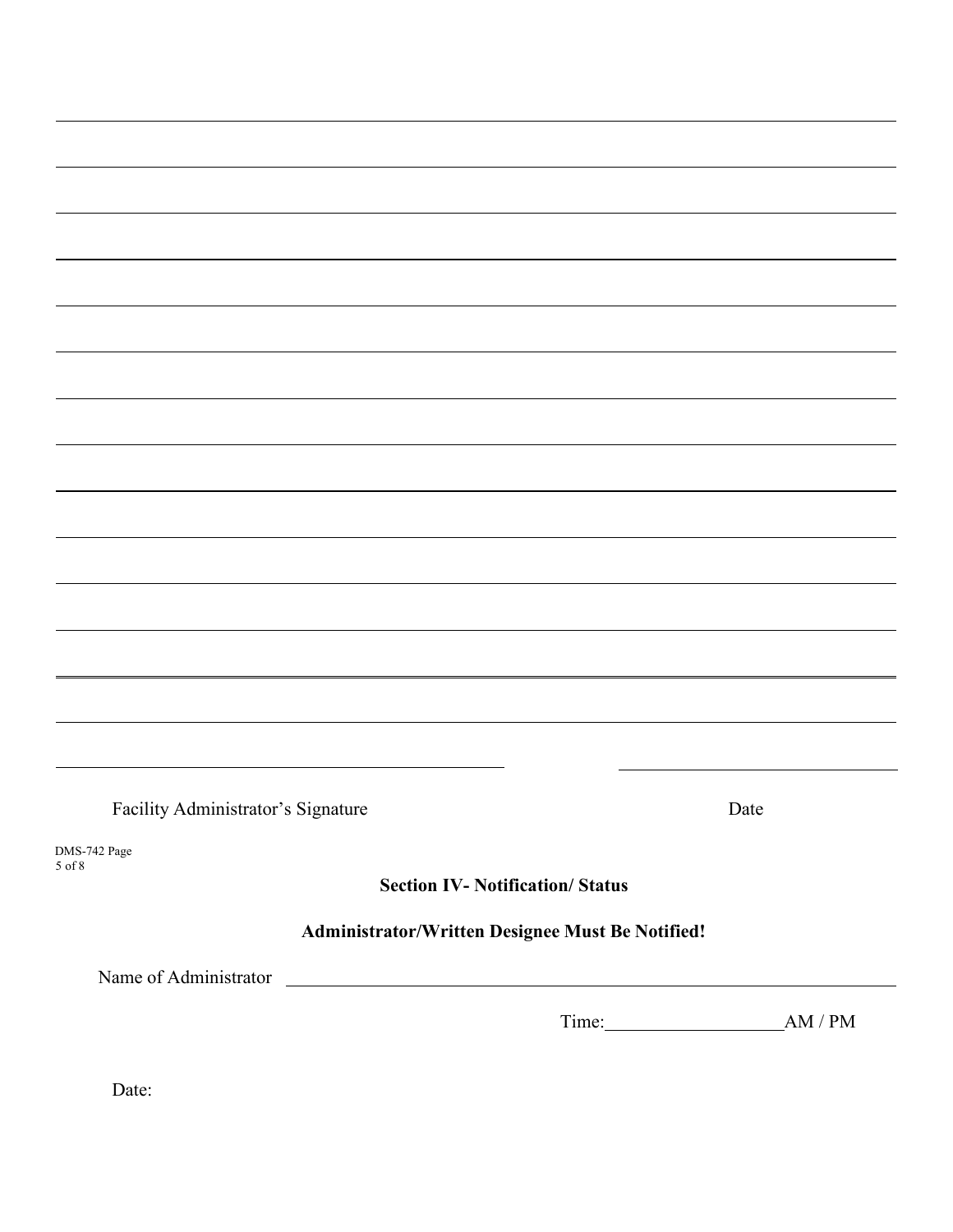| Name of Family Member:                                                                                                                                                                                                                                                                                                                                                                                        |                                                                                                                                                                                                                                      |                            |                 |
|---------------------------------------------------------------------------------------------------------------------------------------------------------------------------------------------------------------------------------------------------------------------------------------------------------------------------------------------------------------------------------------------------------------|--------------------------------------------------------------------------------------------------------------------------------------------------------------------------------------------------------------------------------------|----------------------------|-----------------|
| Relationship: Relationship:                                                                                                                                                                                                                                                                                                                                                                                   |                                                                                                                                                                                                                                      | Phone #:                   |                 |
| Family<br>Doctor Notified: YES NO _ Date:                                                                                                                                                                                                                                                                                                                                                                     |                                                                                                                                                                                                                                      | Time:                      | AM/PM           |
| Doctor's Name:                                                                                                                                                                                                                                                                                                                                                                                                | <u>and the company of the company of the company of the company of the company of the company of the company of the company of the company of the company of the company of the company of the company of the company of the com</u> | Phone #:                   |                 |
| Time:<br>Date:                                                                                                                                                                                                                                                                                                                                                                                                | AM/PM                                                                                                                                                                                                                                |                            |                 |
| Admitted to Hospital: YES NO                                                                                                                                                                                                                                                                                                                                                                                  |                                                                                                                                                                                                                                      |                            |                 |
|                                                                                                                                                                                                                                                                                                                                                                                                               |                                                                                                                                                                                                                                      |                            |                 |
|                                                                                                                                                                                                                                                                                                                                                                                                               |                                                                                                                                                                                                                                      |                            |                 |
|                                                                                                                                                                                                                                                                                                                                                                                                               |                                                                                                                                                                                                                                      |                            |                 |
|                                                                                                                                                                                                                                                                                                                                                                                                               |                                                                                                                                                                                                                                      |                            |                 |
|                                                                                                                                                                                                                                                                                                                                                                                                               | Law Enforcement Must Be Notified for abuse and neglect                                                                                                                                                                               |                            |                 |
| Date: $\frac{1}{\sqrt{1-\frac{1}{2}}\sqrt{1-\frac{1}{2}}\sqrt{1-\frac{1}{2}}\sqrt{1-\frac{1}{2}}\sqrt{1-\frac{1}{2}}\sqrt{1-\frac{1}{2}}\sqrt{1-\frac{1}{2}}\sqrt{1-\frac{1}{2}}\sqrt{1-\frac{1}{2}}\sqrt{1-\frac{1}{2}}\sqrt{1-\frac{1}{2}}\sqrt{1-\frac{1}{2}}\sqrt{1-\frac{1}{2}}\sqrt{1-\frac{1}{2}}\sqrt{1-\frac{1}{2}}\sqrt{1-\frac{1}{2}}\sqrt{1-\frac{1}{2}}\sqrt{1-\frac{1}{2}}\sqrt{1-\frac{1}{2}}$ |                                                                                                                                                                                                                                      |                            |                 |
| Name of Law Enforcement Agency: 1988 and 2008 and 2008 and 2008 and 2008 and 2008 and 2008 and 2008 and 2008 and 2008 and 2008 and 2008 and 2008 and 2008 and 2008 and 2008 and 2008 and 2008 and 2008 and 2008 and 2008 and 2                                                                                                                                                                                |                                                                                                                                                                                                                                      |                            |                 |
| Phone #: $\frac{1}{2}$ = $\frac{1}{2}$ = $\frac{1}{2}$ = $\frac{1}{2}$ = $\frac{1}{2}$ = $\frac{1}{2}$ = $\frac{1}{2}$ = $\frac{1}{2}$ = $\frac{1}{2}$ = $\frac{1}{2}$ = $\frac{1}{2}$ = $\frac{1}{2}$ = $\frac{1}{2}$ = $\frac{1}{2}$ = $\frac{1}{2}$ = $\frac{1}{2}$ = $\frac{1}{2}$ = $\frac{1}{2}$                                                                                                        |                                                                                                                                                                                                                                      |                            |                 |
|                                                                                                                                                                                                                                                                                                                                                                                                               |                                                                                                                                                                                                                                      |                            |                 |
|                                                                                                                                                                                                                                                                                                                                                                                                               |                                                                                                                                                                                                                                      |                            |                 |
|                                                                                                                                                                                                                                                                                                                                                                                                               |                                                                                                                                                                                                                                      |                            |                 |
|                                                                                                                                                                                                                                                                                                                                                                                                               |                                                                                                                                                                                                                                      |                            |                 |
| Was an Investigation Made by the Law Enforcement Agency?:                                                                                                                                                                                                                                                                                                                                                     |                                                                                                                                                                                                                                      | $YES$ <sub>_________</sub> | NO <sub>1</sub> |
| Date of Investigation:                                                                                                                                                                                                                                                                                                                                                                                        |                                                                                                                                                                                                                                      |                            |                 |
| Name of Officer:                                                                                                                                                                                                                                                                                                                                                                                              |                                                                                                                                                                                                                                      |                            |                 |
| DMS-742 Page                                                                                                                                                                                                                                                                                                                                                                                                  |                                                                                                                                                                                                                                      |                            |                 |
| 6 of 8                                                                                                                                                                                                                                                                                                                                                                                                        | <b>Section VI-Accused Party Information</b>                                                                                                                                                                                          |                            |                 |

| Name of Accused Party: |  |
|------------------------|--|
|------------------------|--|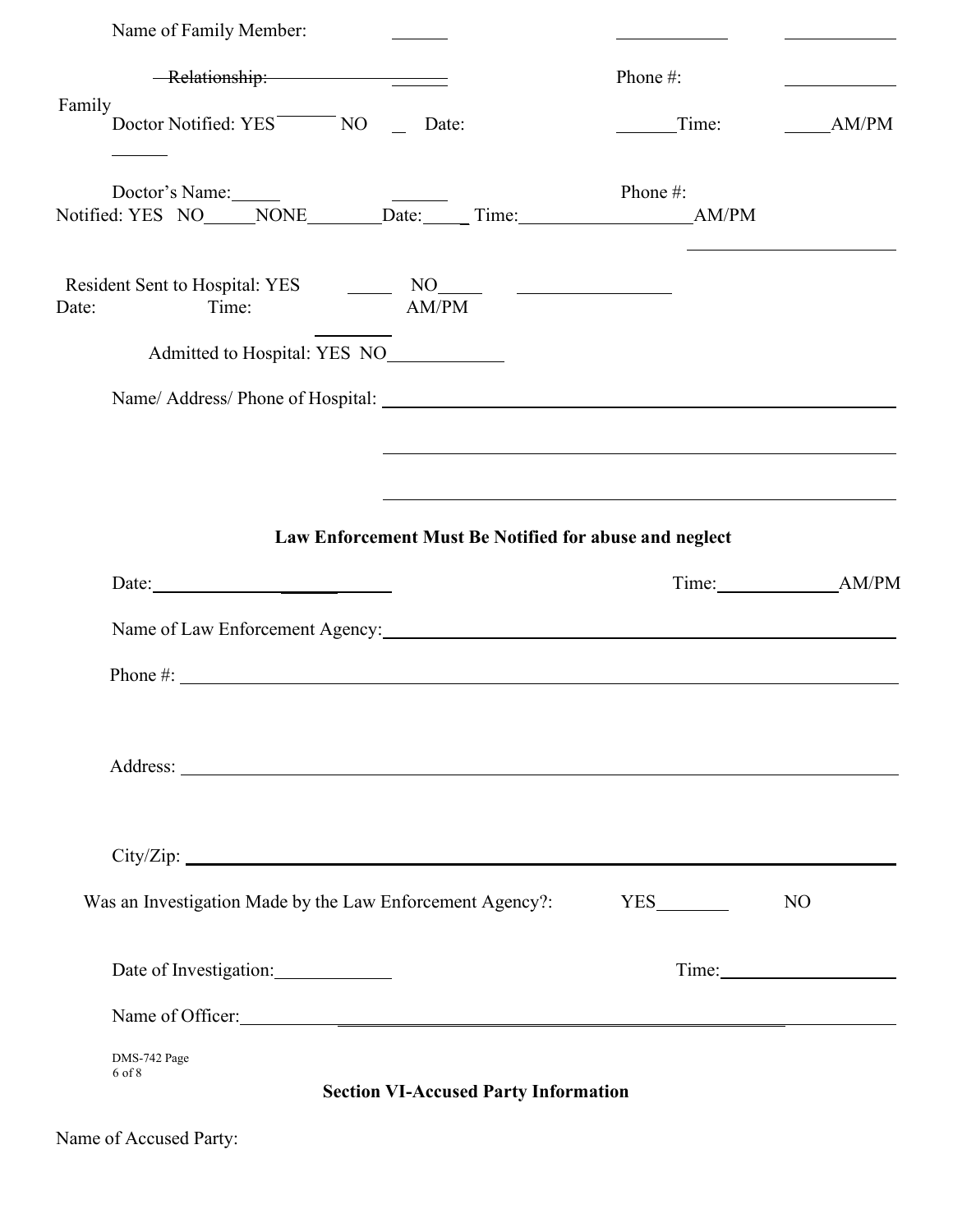| Job Title (if                                                                                                                               | Phone #: $\frac{1}{2}$ $\frac{1}{2}$ $\frac{1}{2}$ $\frac{1}{2}$ $\frac{1}{2}$ $\frac{1}{2}$ $\frac{1}{2}$ $\frac{1}{2}$ $\frac{1}{2}$ $\frac{1}{2}$ $\frac{1}{2}$ $\frac{1}{2}$ $\frac{1}{2}$ $\frac{1}{2}$ $\frac{1}{2}$ $\frac{1}{2}$ $\frac{1}{2}$ $\frac{1}{2}$ $\frac{1}{2}$ $\frac{1}{2}$ $\frac{1}{2}$ $\$                                                                                                                                                                                   | $any)$ :                                                                                                                                                                                                                                                                                                                                                                          |
|---------------------------------------------------------------------------------------------------------------------------------------------|------------------------------------------------------------------------------------------------------------------------------------------------------------------------------------------------------------------------------------------------------------------------------------------------------------------------------------------------------------------------------------------------------------------------------------------------------------------------------------------------------|-----------------------------------------------------------------------------------------------------------------------------------------------------------------------------------------------------------------------------------------------------------------------------------------------------------------------------------------------------------------------------------|
| ,我们也不会有什么。""我们的人,我们也不会有什么?""我们的人,我们也不会有什么?""我们的人,我们也不会有什么?""我们的人,我们也不会有什么?""我们的人                                                            |                                                                                                                                                                                                                                                                                                                                                                                                                                                                                                      |                                                                                                                                                                                                                                                                                                                                                                                   |
| Home Address:                                                                                                                               |                                                                                                                                                                                                                                                                                                                                                                                                                                                                                                      |                                                                                                                                                                                                                                                                                                                                                                                   |
|                                                                                                                                             |                                                                                                                                                                                                                                                                                                                                                                                                                                                                                                      |                                                                                                                                                                                                                                                                                                                                                                                   |
|                                                                                                                                             |                                                                                                                                                                                                                                                                                                                                                                                                                                                                                                      | DOB:                                                                                                                                                                                                                                                                                                                                                                              |
| Dates of Current Employment: From                                                                                                           |                                                                                                                                                                                                                                                                                                                                                                                                                                                                                                      |                                                                                                                                                                                                                                                                                                                                                                                   |
|                                                                                                                                             | $\begin{tabular}{ c c c } \hline \multicolumn{3}{ c }{\text{NO}} & \multicolumn{3}{ c }{\text{NO}} \\ \hline \multicolumn{3}{ c }{\text{NO}} & \multicolumn{3}{ c }{\text{O}} & \multicolumn{3}{ c }{\text{NO}} \\ \hline \multicolumn{3}{ c }{\text{NO}} & \multicolumn{3}{ c }{\text{O}} & \multicolumn{3}{ c }{\text{O}} & \multicolumn{3}{ c }{\text{O}} & \multicolumn{3}{ c }{\text{O}} \\ \hline \multicolumn{3}{ c }{\text{NO}} & \multicolumn{3}{$<br><u> 1980 - Johann Barbara, martxa</u> |                                                                                                                                                                                                                                                                                                                                                                                   |
| $\text{Region} \# :$<br><u> 1989 - Johann Barn, fransk politik (d. 1989)</u>                                                                |                                                                                                                                                                                                                                                                                                                                                                                                                                                                                                      | Date Issued:                                                                                                                                                                                                                                                                                                                                                                      |
|                                                                                                                                             |                                                                                                                                                                                                                                                                                                                                                                                                                                                                                                      |                                                                                                                                                                                                                                                                                                                                                                                   |
|                                                                                                                                             |                                                                                                                                                                                                                                                                                                                                                                                                                                                                                                      | $\begin{picture}(150,10) \put(0,0){\dashbox{0.5}(10,0){ }} \put(150,0){\circle{10}} \put(150,0){\circle{10}} \put(150,0){\circle{10}} \put(150,0){\circle{10}} \put(150,0){\circle{10}} \put(150,0){\circle{10}} \put(150,0){\circle{10}} \put(150,0){\circle{10}} \put(150,0){\circle{10}} \put(150,0){\circle{10}} \put(150,0){\circle{10}} \put(150,0){\circle{10}} \put(150,$ |
| Type of<br><u> 1980 - Johann Barn, mars eta bat erroman erroman erroman erroman erroman erroman erroman erroman erroman err</u><br>License: |                                                                                                                                                                                                                                                                                                                                                                                                                                                                                                      | RN#                                                                                                                                                                                                                                                                                                                                                                               |
| Date Issued:                                                                                                                                |                                                                                                                                                                                                                                                                                                                                                                                                                                                                                                      |                                                                                                                                                                                                                                                                                                                                                                                   |

## **Section VII- Attachments**

Attach the following information to the back of this form. If you do not have one of the specified attachments, please provide an explanation why it can not be obtained or if it will be forwarded in the future.

- 1. Statement from the accused party.
- 2. All witness statements. Use the attached OLTC Witness Statement Form for all witness statements submitted. If the statement is a typed copy of a handwritten statement, the handwritten statement must accompany the typed statement.
- 3. Law enforcement incident report. This can be mailed at a later date if necessary.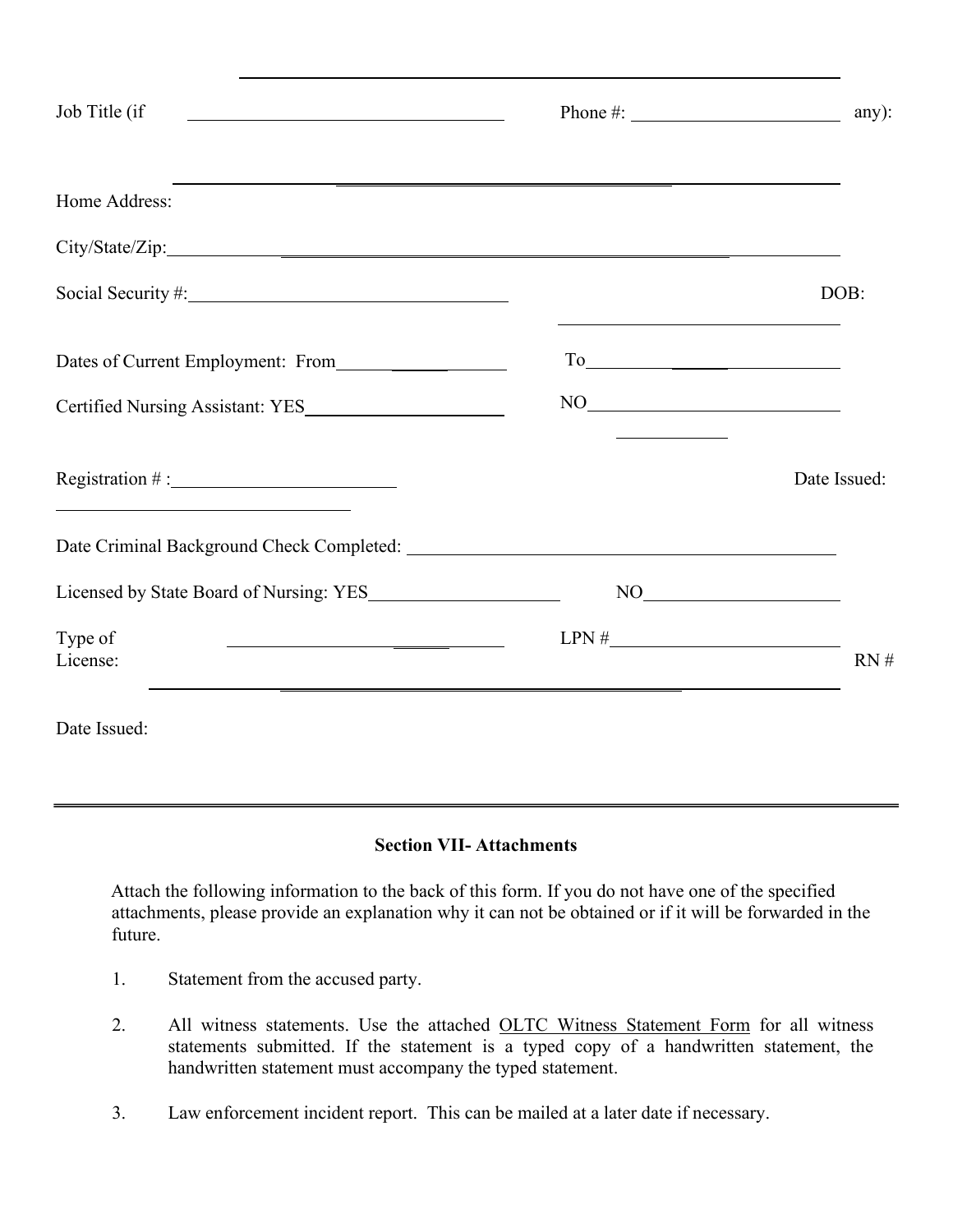4. Other pertinent reports/information, such as Ombudsmen, autopsy, reports, etc. These can be mailed at a later date if necessary.

DMS-742 Page 7 of 8

## **Facility Investigation Report for Resident Abuse, Neglect, Misappropriation of Property, & Exploitation of Residents in Long Term Care Facilities**

| Date: $\qquad \qquad$                                                            |        |  |
|----------------------------------------------------------------------------------|--------|--|
|                                                                                  |        |  |
| <b>Witness Full Name:</b>                                                        |        |  |
|                                                                                  | Shift: |  |
| Home Address: City/Zip                                                           |        |  |
| Work Phone #:                                                                    |        |  |
|                                                                                  |        |  |
| State in your own words what you witnessed (be very descriptive) and sign below. |        |  |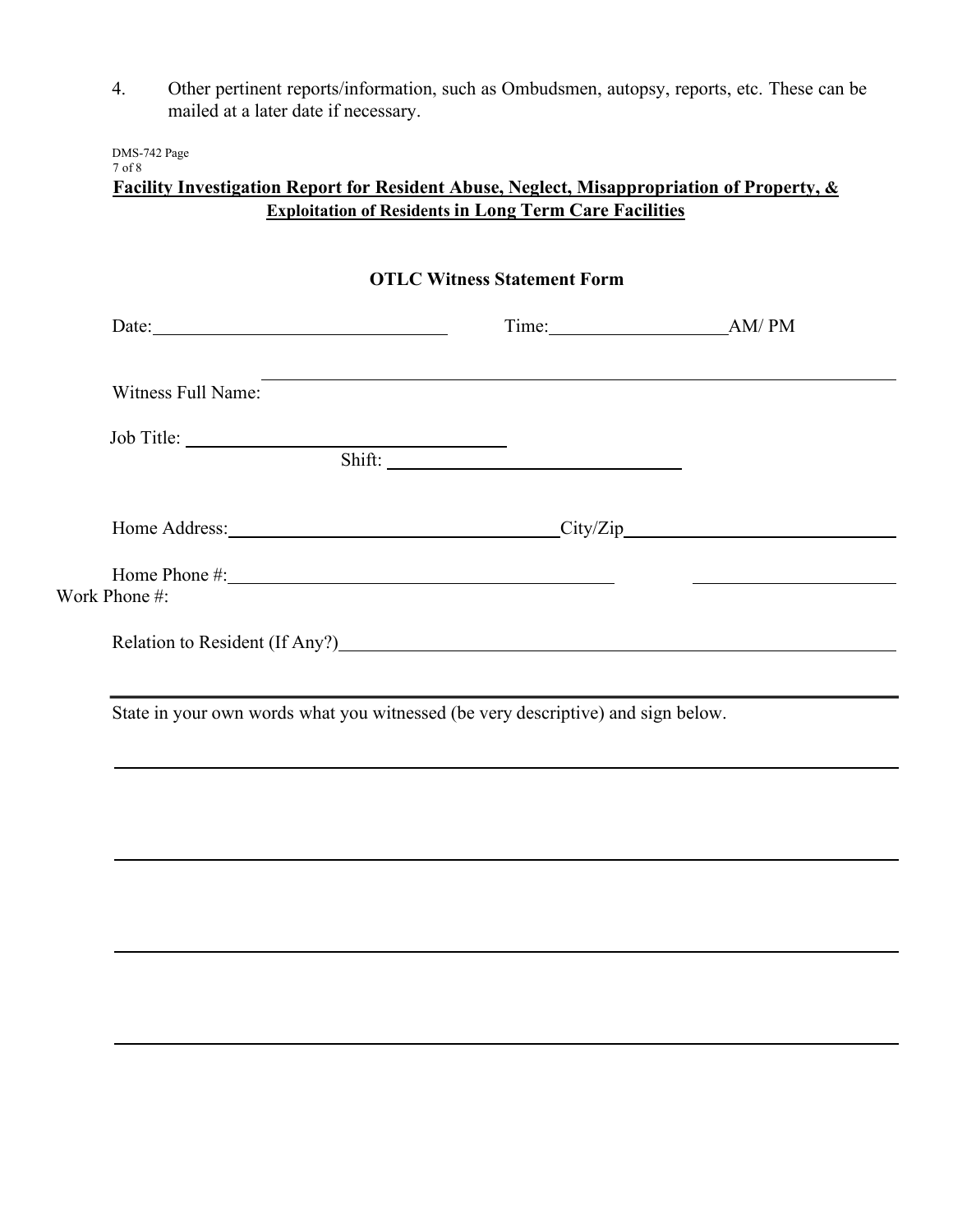**Continue on Back as Necessary**)

The information provided above is true to the best of my knowledge:

| Signature of Witness:<br>Date <sup>.</sup> |
|--------------------------------------------|
|--------------------------------------------|

DMS-742 Page 8 of 8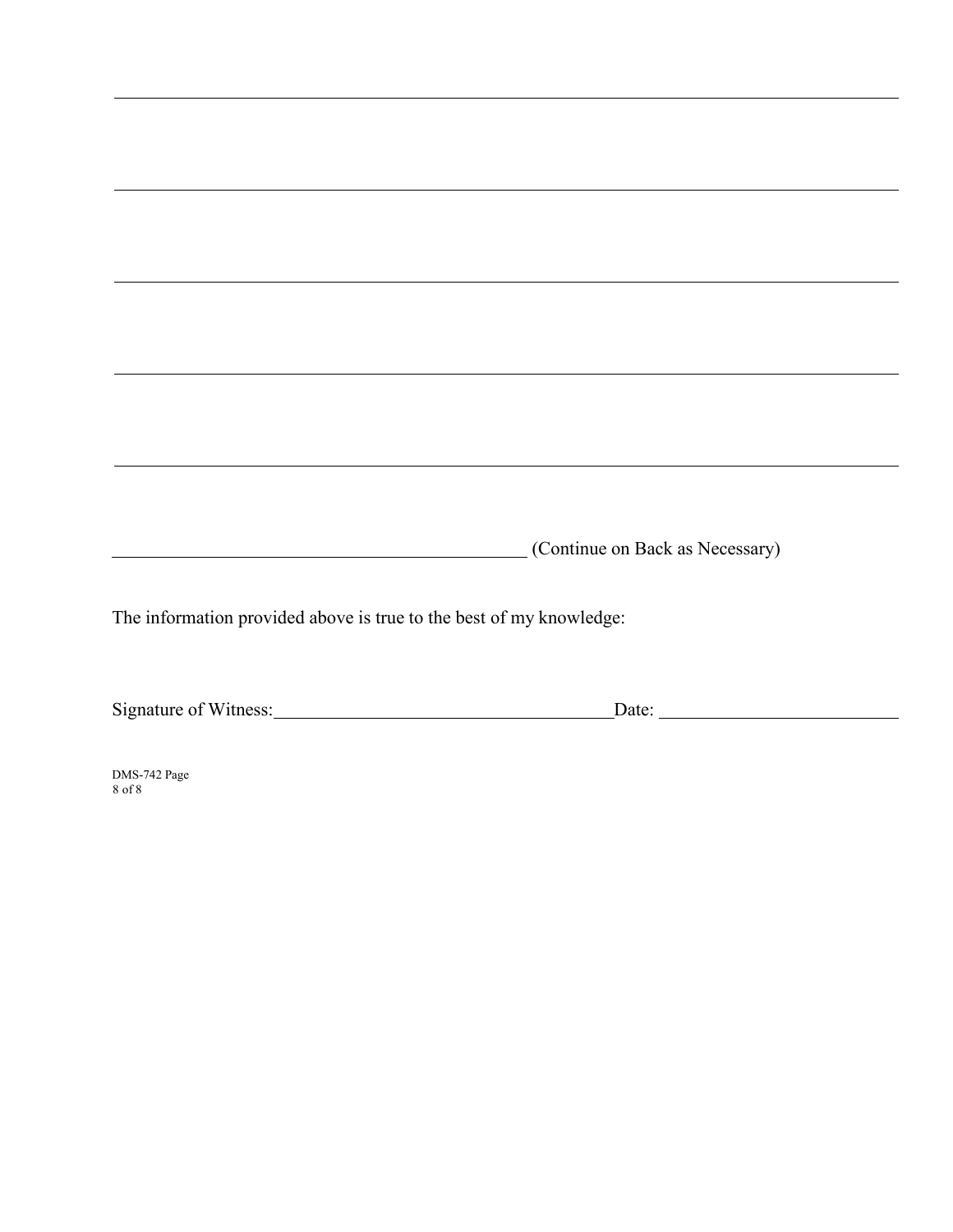## **ARKANSAS DEPARTMENT OF HUMAN SERVICES OFFICE OF LONG TERM CARE**

## **Assisted Living Facility**

## **APPLICATION FOR LICENSE TO CONDUCT AN ASSISTED LIVING FACILITY**

**NOTE:** Before beginning this application, please read carefully the instructions on page 4.

| <b>For State Use Only</b>           |             |                                                                            |                                                                                                                                                | [   Original     Renewal                                                                                                                                                                                                                                                                                            |
|-------------------------------------|-------------|----------------------------------------------------------------------------|------------------------------------------------------------------------------------------------------------------------------------------------|---------------------------------------------------------------------------------------------------------------------------------------------------------------------------------------------------------------------------------------------------------------------------------------------------------------------|
| License Issued for ________________ |             |                                                                            |                                                                                                                                                | $\frac{1}{2}$ $\frac{1}{2}$ $\frac{1}{2}$ $\frac{1}{2}$ $\frac{1}{2}$ $\frac{1}{2}$ $\frac{1}{2}$ $\frac{1}{2}$ $\frac{1}{2}$ $\frac{1}{2}$ $\frac{1}{2}$ $\frac{1}{2}$ $\frac{1}{2}$ $\frac{1}{2}$ $\frac{1}{2}$ $\frac{1}{2}$ $\frac{1}{2}$ $\frac{1}{2}$ $\frac{1}{2}$ $\frac{1}{2}$ $\frac{1}{2}$ $\frac{1}{2}$ |
|                                     | Year        |                                                                            |                                                                                                                                                | Month Day Year                                                                                                                                                                                                                                                                                                      |
|                                     |             |                                                                            |                                                                                                                                                |                                                                                                                                                                                                                                                                                                                     |
|                                     |             |                                                                            | Fee \$___________________License Granted Effec tive__________________License Denied _________________                                          |                                                                                                                                                                                                                                                                                                                     |
|                                     |             |                                                                            | Administrator, Residential and Adult Day Care ___________________________________                                                              |                                                                                                                                                                                                                                                                                                                     |
| I. Name and Location                |             |                                                                            |                                                                                                                                                |                                                                                                                                                                                                                                                                                                                     |
|                                     |             |                                                                            | The undersigned hereby make application for a license to operate [ ] Assisted Living Facility Level I<br>[ ] Assisted Living Facility Level II |                                                                                                                                                                                                                                                                                                                     |
|                                     |             |                                                                            |                                                                                                                                                |                                                                                                                                                                                                                                                                                                                     |
|                                     |             |                                                                            |                                                                                                                                                |                                                                                                                                                                                                                                                                                                                     |
|                                     |             | <b>Street</b>                                                              | City or Town                                                                                                                                   |                                                                                                                                                                                                                                                                                                                     |
| County                              | State       | Zip Code                                                                   | Telephone #                                                                                                                                    | Fax $#$                                                                                                                                                                                                                                                                                                             |
|                                     |             |                                                                            |                                                                                                                                                |                                                                                                                                                                                                                                                                                                                     |
| II. Management and Ownership        |             |                                                                            |                                                                                                                                                |                                                                                                                                                                                                                                                                                                                     |
| $(1)$ [ ]                           |             | A. The Operation or management of the facility is vested in the following: | $(2)$ Private $\begin{bmatrix} \end{bmatrix}$                                                                                                  | $(3)$ Non-Profit $[$ ]                                                                                                                                                                                                                                                                                              |
| members of the Governing Board:     |             |                                                                            | B. If public facility, list individual who heads the governmental department having jurisdiction over the facility and                         |                                                                                                                                                                                                                                                                                                                     |
|                                     | <b>Name</b> |                                                                            | <b>Address</b>                                                                                                                                 |                                                                                                                                                                                                                                                                                                                     |
|                                     |             | $(1) \qquad \qquad \overbrace{\qquad \qquad }$                             |                                                                                                                                                |                                                                                                                                                                                                                                                                                                                     |
| DMS-803 (07/02)                     |             |                                                                            |                                                                                                                                                |                                                                                                                                                                                                                                                                                                                     |

Page 1 of 4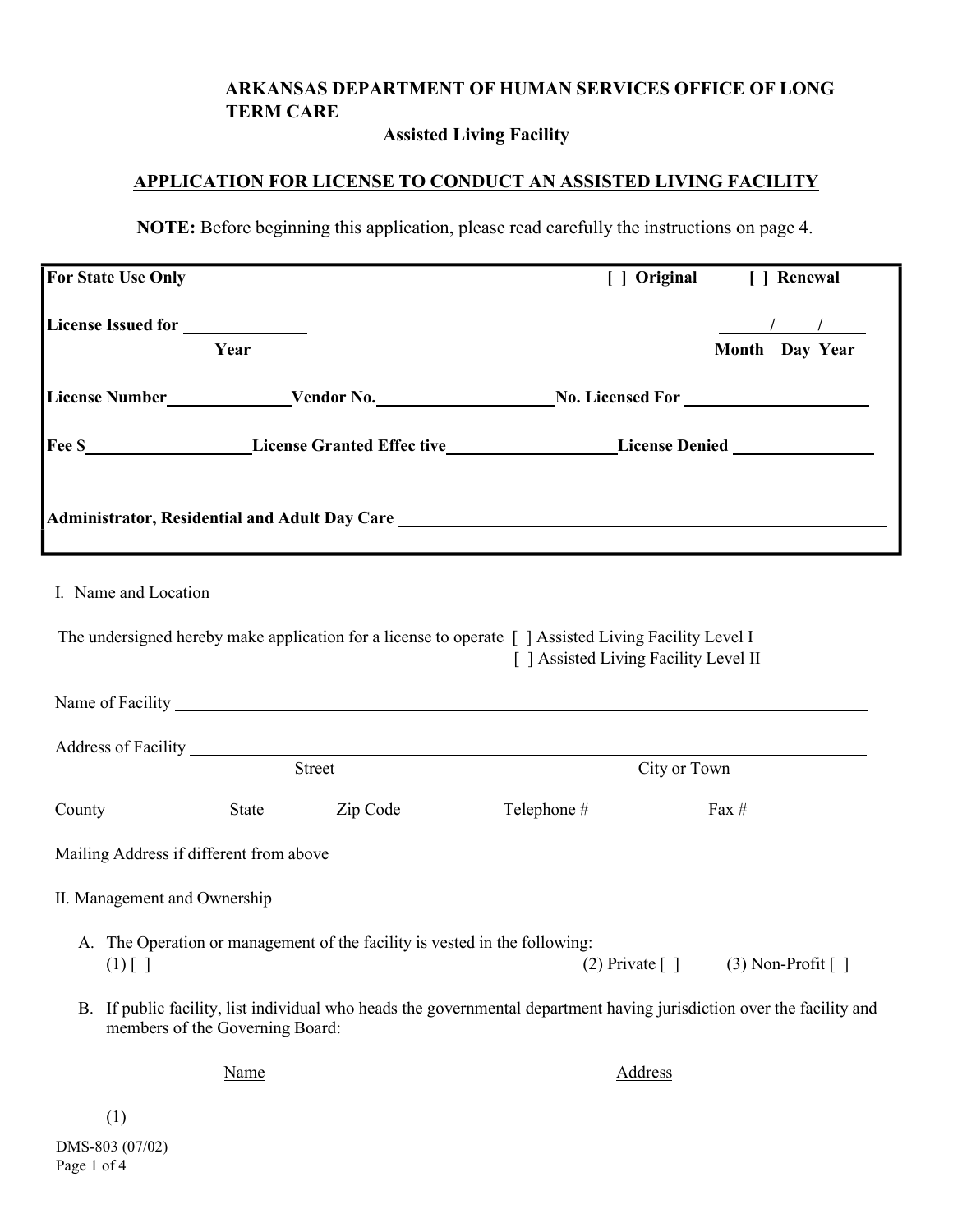| 4.                                                                                                                                                                                                                                                                                            |                             |                                                                                                                                                                                                                               |
|-----------------------------------------------------------------------------------------------------------------------------------------------------------------------------------------------------------------------------------------------------------------------------------------------|-----------------------------|-------------------------------------------------------------------------------------------------------------------------------------------------------------------------------------------------------------------------------|
|                                                                                                                                                                                                                                                                                               |                             | <u> 1989 - Johann Stoff, deutscher Stoffen und der Stoffen und der Stoffen und der Stoffen und der Stoffen und der</u>                                                                                                        |
|                                                                                                                                                                                                                                                                                               |                             |                                                                                                                                                                                                                               |
| C. If privately owned list Ownership status                                                                                                                                                                                                                                                   |                             |                                                                                                                                                                                                                               |
| (1) [] Sole Proprietorship                                                                                                                                                                                                                                                                    | $(2)$ [ ] ______Partnership | $(3)$ [ ] ______ Corporation                                                                                                                                                                                                  |
| Partnership: List names and addresses of partner                                                                                                                                                                                                                                              |                             |                                                                                                                                                                                                                               |
| Name                                                                                                                                                                                                                                                                                          |                             | Address                                                                                                                                                                                                                       |
|                                                                                                                                                                                                                                                                                               |                             | the control of the control of the control of the control of the control of                                                                                                                                                    |
| <u> 1989 - Johann Stein, marwolaethau a bhann an t-Amhainn an t-Amhainn an t-Amhainn an t-Amhainn an t-Amhainn a</u>                                                                                                                                                                          |                             | the control of the control of the control of the control of the control of the control of the control of the control of the control of the control of the control of the control of the control of the control of the control |
| <u> 1989 - Johann Stoff, deutscher Stoff, der Stoff, der Stoff, der Stoff, der Stoff, der Stoff, der Stoff, der S</u><br>Corporation: List names and addresses of corporate officers and percentage of individuals owning 5% or more stock<br>(List % of ownership by the individual's names) |                             | <u> 1989 - Johann Stein, marwolaethau a bhann an t-Amhain an t-Amhain an t-Amhain an t-Amhain an t-Amhain an t-A</u>                                                                                                          |
| Name                                                                                                                                                                                                                                                                                          |                             | <b>Address</b>                                                                                                                                                                                                                |
|                                                                                                                                                                                                                                                                                               |                             |                                                                                                                                                                                                                               |
|                                                                                                                                                                                                                                                                                               |                             |                                                                                                                                                                                                                               |
|                                                                                                                                                                                                                                                                                               |                             |                                                                                                                                                                                                                               |
| List names and addresses of Board of Directors of the Governing Body<br>Non-Profit:                                                                                                                                                                                                           |                             |                                                                                                                                                                                                                               |
| Name                                                                                                                                                                                                                                                                                          |                             | Address                                                                                                                                                                                                                       |
|                                                                                                                                                                                                                                                                                               |                             |                                                                                                                                                                                                                               |
|                                                                                                                                                                                                                                                                                               |                             |                                                                                                                                                                                                                               |
|                                                                                                                                                                                                                                                                                               |                             |                                                                                                                                                                                                                               |

D. If ownership of building is different from the person(s) or group operating the facility, explain the relationship including names and addresses of the owner(s).

Name Address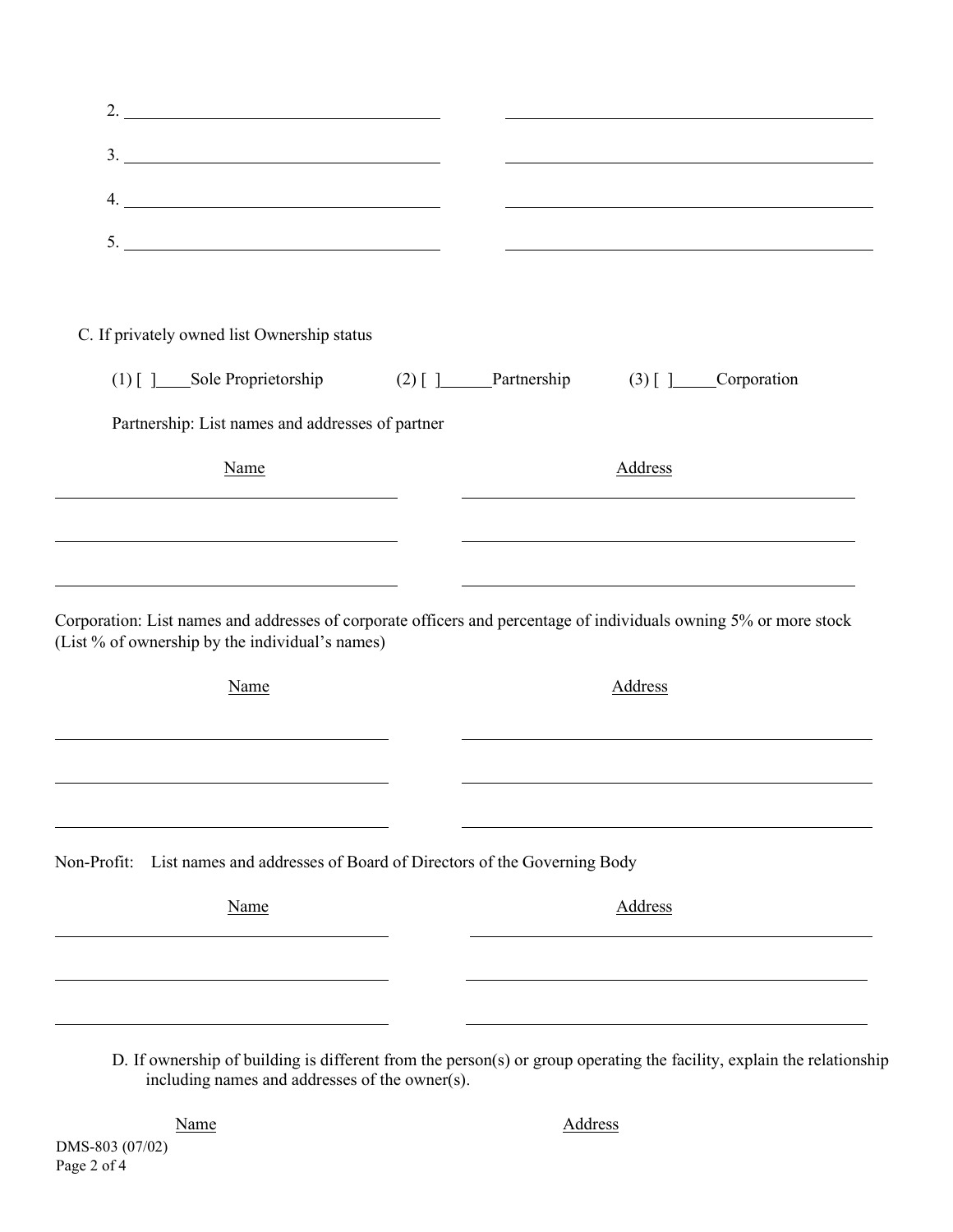| Licensure                                      |                                                                                                   |  |
|------------------------------------------------|---------------------------------------------------------------------------------------------------|--|
|                                                | A. Number of beds (Total) (Level I) (Level II) (Level II)                                         |  |
|                                                | B. If above total is different from that which you are currently licensed, explain the difference |  |
|                                                |                                                                                                   |  |
|                                                | C. Name and address of facility manager/director if different from the ownership                  |  |
| Name                                           | Address                                                                                           |  |
| <b>State</b><br>Certification and Verification | Telephone #                                                                                       |  |

I further affirm that I understand that I am eligible for a license only if the facility is in compliance with the law and rules thereunder, and that the Office of Long Term Care is empowered to deny, suspend, or revoke my license on any of the grounds listed in the State Licensing Law.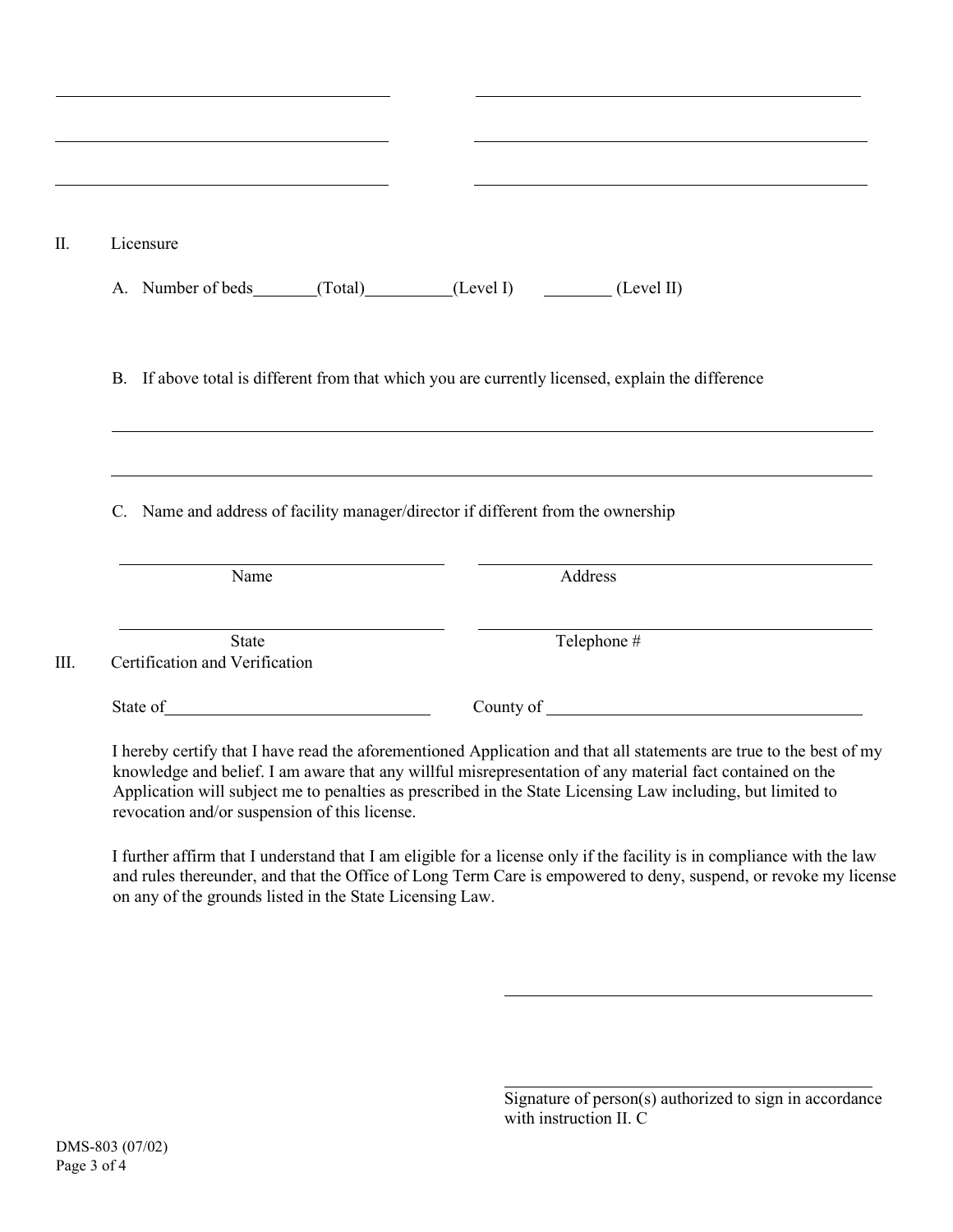Subscribed and sworn to before me on this the day of

Notary Public

(Notary Seal)

My Commission expires on

## **INSTRUCTIONS**

- A. Enclosed are two (2) copies of Application for Licensure. Complete one copy and return to the Office of Long Term Care and retain one copy for your files.
- B. Please read these instructions carefully and complete this application in full. This application must be completed in ink or typed.
- C. This application is not valid unless it is notarized.
- D. This license application must be signed by the following person(s) dependent upon the type of management and ownership.
	- 1. If the institution is public (i.e., County, City, etc.) it must be signed by the person who is head of the governmental department having jurisdiction over it (i.e., Chairman of County Board or Chairman of Commission) or his duly authorized representative. This authorization must be in writing, notarized and submitted along with this application.
	- 2. If the institution is private, it must be signed by the following dependent upon the type of business organization.

Type Signer Sole Proprietorship Owner Partnership One of the partner Corporation, Church, Non-Profit Association

**If someone other than the above named is authorized to sign in his or her behalf, such authorization must be in writing, notarized and attached to this application.**

- E. All license expire on **midnight June 30 of the calendar year** in which they are issued.
- F. Application for annual renewal **must be postmarked no later than June 1 of the current year** in order to avoid the payment of a penalty. This penalty shall be 10% of the facility's licensure fee.

DMS-803 (07/02) Page 4 of 4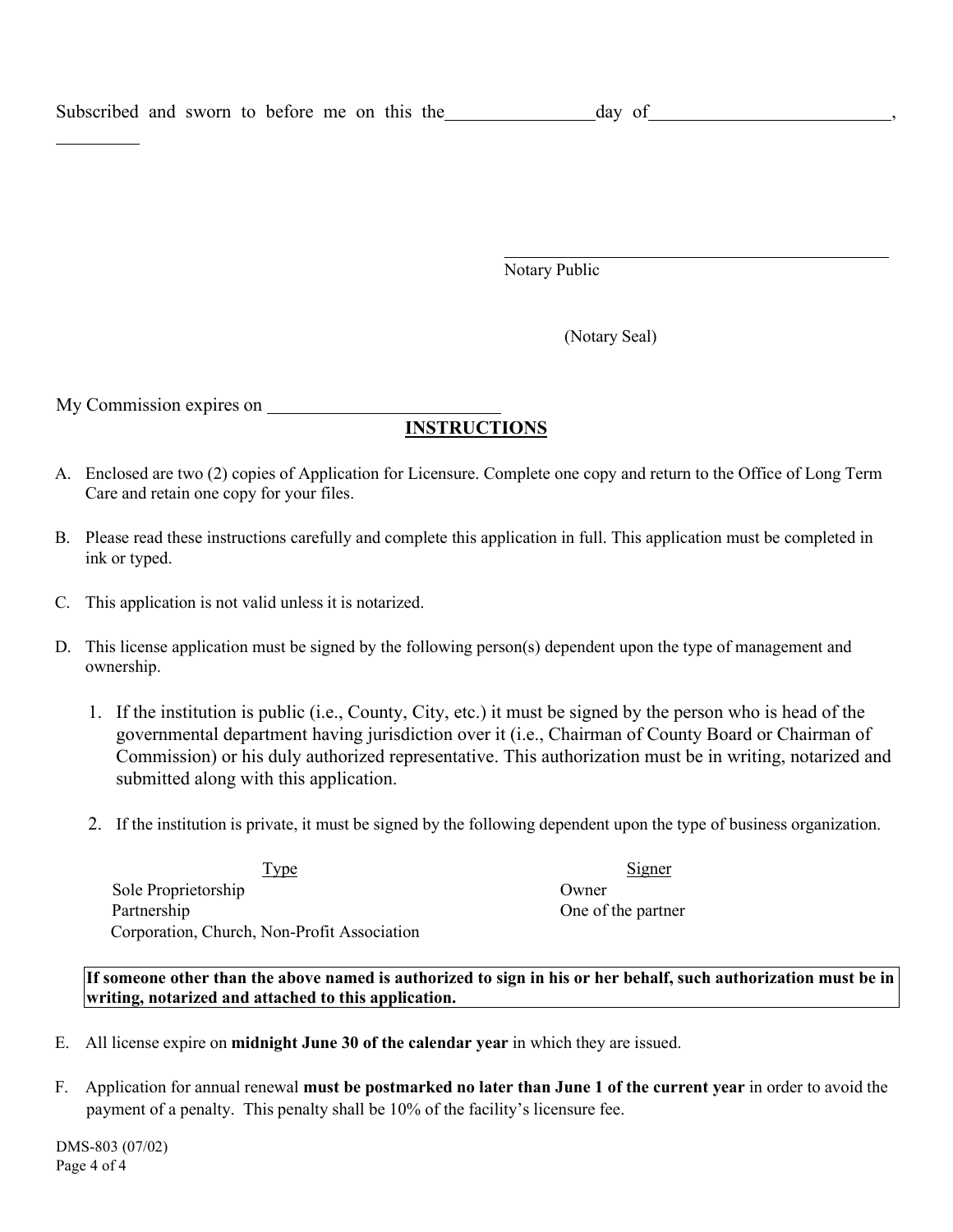G. This application should be returned by **certified mail** to the following address:

## **DEPARTMENT OF HUMAN SERVICES OFFICE OF LONG TERM CARE P.O. BOX 8059 SLOT S408 LITTLE ROCK, AR 72203**

**Please make certain that you use the above listed address only. All other addresses used could cause delays and may result in penalties being applied to your annual licensure renewal fees**.

**H. A check or money order for the required licensure fee made payable to Arkansas Department of Human Services must accompany this submission except for those facilities operated by the State.**

Licensure Fee: \$10.00 per bed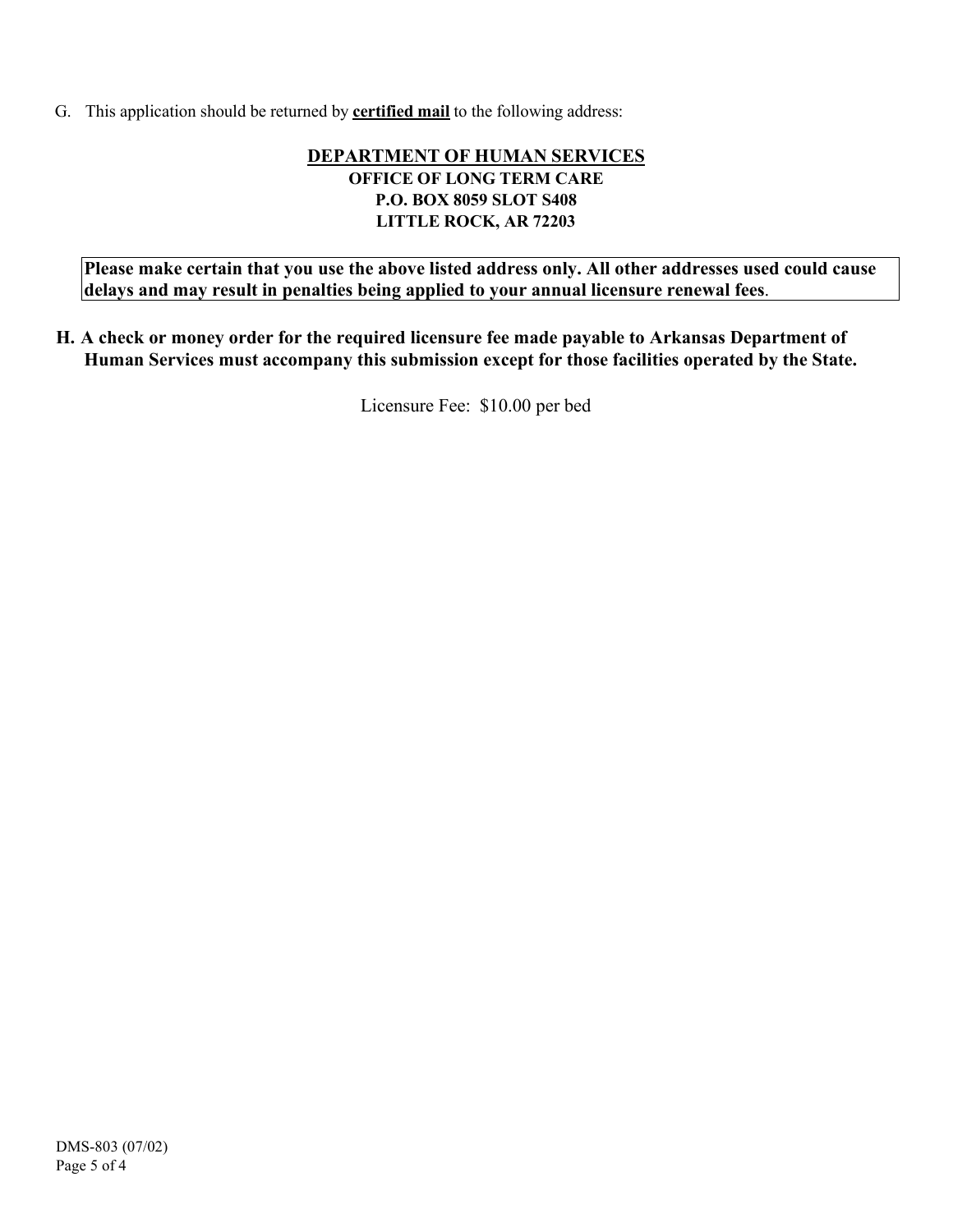# ARKANSAS DEPARTMENT OF HEALTH AND HUMAN SERVICES AUTHORIZATION FOR ADULT MALTREATMENT CENTRAL REGISTRY

| <b>Name</b>                                         | Date of Birth |                               |
|-----------------------------------------------------|---------------|-------------------------------|
| Maiden and/or Any Names Formerly Used               |               | <b>Social Security Number</b> |
| Current Address (Street, City, State, Zip)          |               |                               |
| List all previous addresses for the past five years |               | Dates (From/To)               |
|                                                     |               |                               |
|                                                     |               |                               |
|                                                     |               |                               |

Print all information in ink

I authorize Department of Health and Human Services/Adult Protective Services to release information from the Adult Maltreatment Central Registry in accordance with Arkansas Code [ACA 12-12-1716] to

I further certify that the information provided on this form is true and correct.

Signature Date

**.** 

**Notarization Required**

COUNTY OF STATE OF ARKANSAS

Acknowledged before me this day of , 20 .